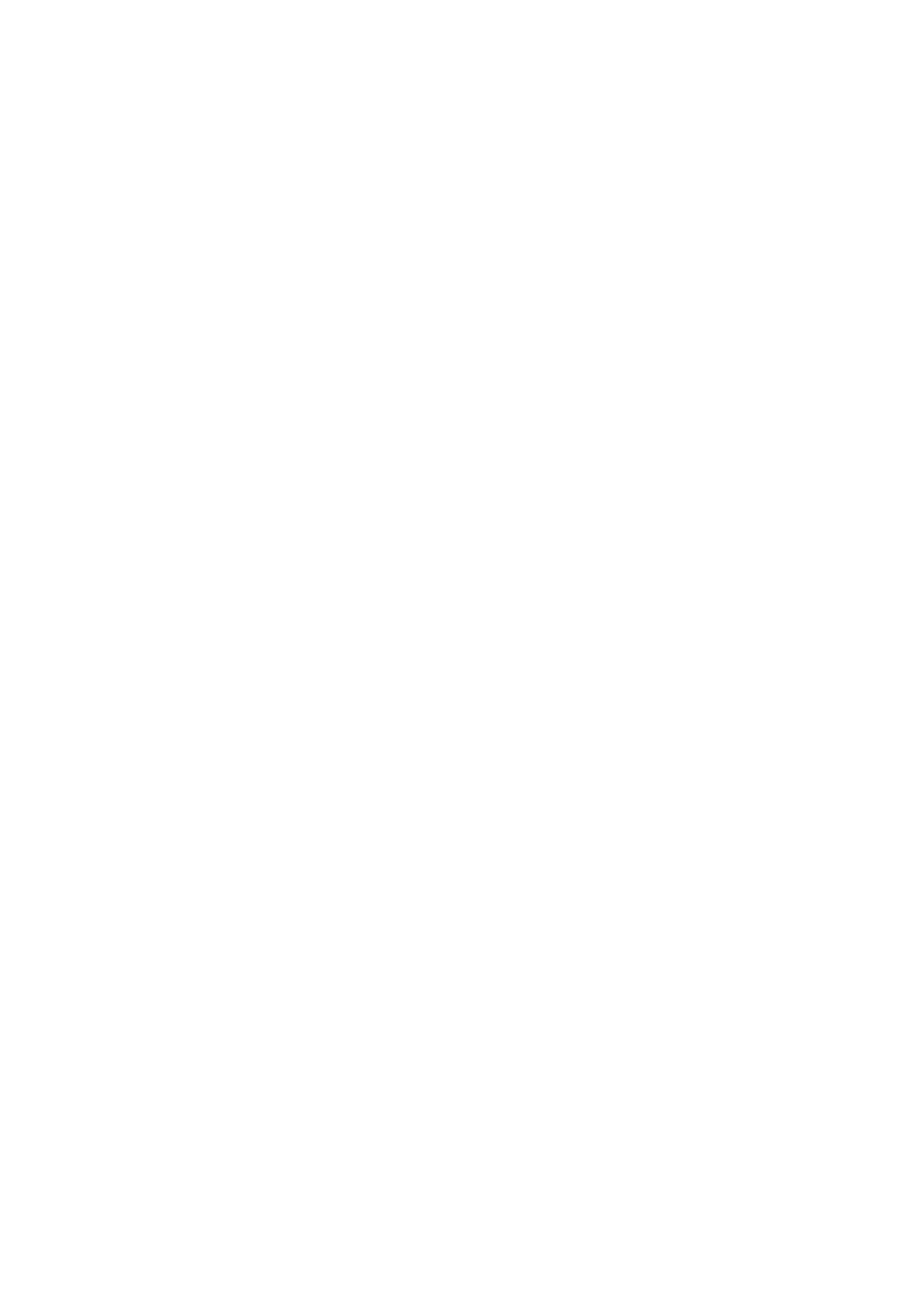# **UNITED STATES SECURITIES AND EXCHANGE COMMISSION**

**Washington, D.C. 20549**

# **FORM 10-K**

# ☑ **ANNUAL REPORT PURSUANT TO SECTION 13 OR 15(d) OF THE SECURITIES EXCHANGE ACT OF 1934**

**For the fiscal year ended: December 31, 2008**

**OR**

# o **TRANSITION REPORT PURSUANT TO SECTION 13 OR 15(d) OF THE SECURITIES EXCHANGE ACT OF 1934**

**Commission file no. 1-33741**

# **A. H. Belo Corporation**

*(Exact name of registrant as specified in its charter)*

**Delaware**

*(State or other jurisdiction of incorporation or organization)*

*(Address of principal executive offices) (Zip Code)*

**P. O. Box 224866 Dallas, Texas 75222-4866**

**38-3765318** *(I.R.S. Employer Identification No.)*

Registrant's telephone number, including area code: **(214) 977-8200**

Securities registered pursuant to Section 12(b) of the Act:

**Series A Common Stock, \$.01 par value Preferred Share Purchase Rights**

**Title of each class Name of each exchange on which registered New York Stock Exchange**

> Securities registered pursuant to Section 12(g) of the Act: **Series B Common Stock, \$.01 par value**

> > *(Title of class)*

Indicate by check mark if the registrant is a well-known seasoned issuer (as defined in Rule 405 of the Act) **Yes** o **No** ☑.

Indicate by check mark if the registrant is not required to file reports pursuant to Section 13 or Section 15(d) of the Exchange Act **Yes** o **No** ☑.

Indicate by check mark whether the registrant (1) has filed all reports required to be filed by Section 13 or 15(d) of the Securities Exchange Act of 1934 during the preceding 12 months (or for such shorter period that the registrant was required to file such reports), and (2) has been subject to such filing requirements for the past 90 days. **Yes** ☑ **No** o

Indicate by check mark if disclosure of delinquent filers pursuant to Item 405 of Regulation S-K is not contained herein, and will not be contained, to the best of registrant's knowledge, in definitive proxy or information statements incorporated by reference in Part III of this Form 10-K or any amendment to this Form 10-K. o

Indicate by check mark whether the registrant is a large accelerated filer, an accelerated filer, a non-accelerated filer, or a smaller reporting company. See the definitions of "large accelerated filer," "accelerated filer" and "smaller reporting company" in Rule 12b-2 of the Exchange Act. (Check one):

Large accelerated filer o Accelerated filer o Non-accelerated filer **Ø** (Do not check if a smaller reporting company) Smaller reporting company o

Indicate by check mark whether the registrant is a shell company (as defined in Rule 12b-2 of the Act). **Yes** o **No** ☑.

The aggregate market value of the registrant's voting stock held by nonaffiliates on June 30, 2008, based on the closing price for the registrant's Series A Common Stock on such date as reported on the New York Stock Exchange, was approximately \$101,810,670 \*

Shares of Common Stock outstanding at March 2, 2009: 20,534,861 shares. (Consisting of 18,091,079 shares of Series A Common Stock and 2,443,782 shares of Series B Common Stock.)

#### *Documents incorporated by reference*:

Selected designated portions of the registrant's definitive proxy statement, relating to the Annual Meeting of Stockholders to be held on May 14, 2009, are incorporated by reference into Part III of this Annual Report.

<sup>\*</sup> For purposes of this calculation, the market value of a share of Series B Common Stock was assumed to be the same as the share of Series A Common Stock into which it is convertible.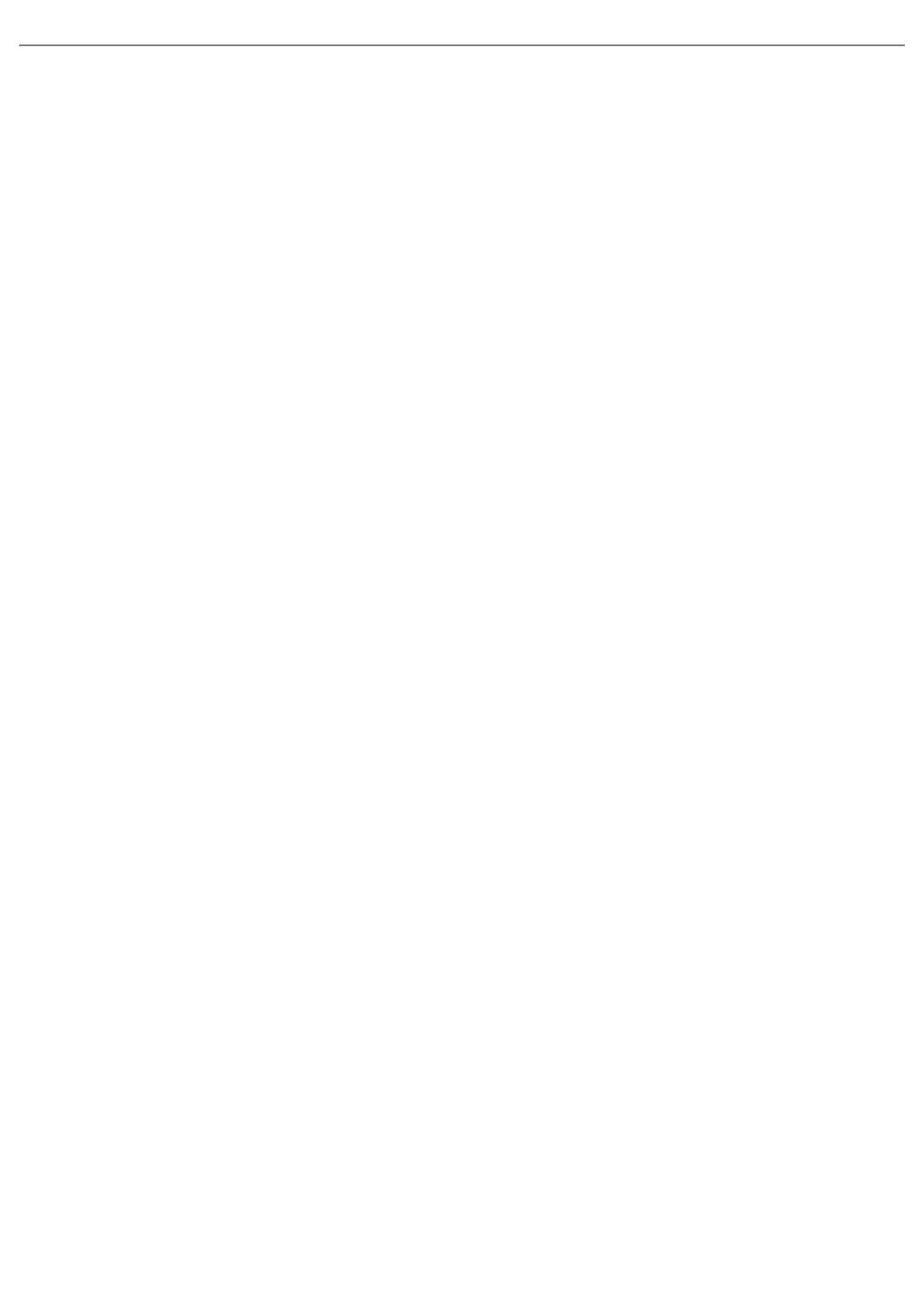### **A. H. BELO CORPORATION FORM 10-K TABLE OF CONTENTS**

**PAGE**

<span id="page-3-0"></span>

| <b>PART I</b>                                                                                                        | 1            |
|----------------------------------------------------------------------------------------------------------------------|--------------|
| <b>Item 1. Business</b>                                                                                              | $\mathbf{1}$ |
| <b>Item 1A. Risk Factors</b>                                                                                         | 5            |
| <b>Item 1B. Unresolved Staff Comments</b>                                                                            | 9            |
| <b>Item 2. Properties</b>                                                                                            | 10           |
| Item 3. Legal Proceedings                                                                                            | 10           |
| <b>Item 4. Submission of Matters to a Vote of Security Holders</b>                                                   | 11           |
| <b>PART II</b>                                                                                                       | 11           |
| Item 5. Market for Registrant's Common Equity, Related Stockholder Matters and Issuer Purchases of Equity Securities | 11           |
| Item 6. Selected Financial Data                                                                                      | 14           |
| Item 7. Management's Discussion and Analysis of Financial Condition and Results of Operations                        | 14           |
| <b>Item 7A. Quantitative and Qualitative Disclosures about Market Risk</b>                                           | 24           |
| Item 8. Financial Statements and Supplementary Data                                                                  | 24           |
| Item 9. Changes in and Disagreements with Accountants on Accounting and Financial Disclosure                         | 24           |
| Item 9A (T). Controls and Procedures                                                                                 | 25           |
| Item 9B. Other Information                                                                                           | 25           |
| <b>PART III</b>                                                                                                      | 25           |
| <b>Item 10. Directors, Executive Officers and Corporate Governance</b>                                               | 25           |
| <b>Item 11. Executive Compensation</b>                                                                               | 26           |
| Item 12. Security Ownership of Certain Beneficial Owners and Management and Related Stockholder Matters              | 26           |
| Item 13. Certain Relationships and Related Transactions, and Director Independence                                   | 26           |
| <b>Item 14. Principal Accountant Fees and Services</b>                                                               | 26           |
|                                                                                                                      |              |
| <b>PART IV</b>                                                                                                       | 27           |
| <b>Item 15. Exhibits and Financial Statement Schedules</b>                                                           | 27           |
| <b>Signatures</b>                                                                                                    | 29           |
| <b>INDEX TO FINANCIAL STATEMENTS</b>                                                                                 |              |
| <b>Consolidated Financial Statements of the A. H. Belo Businesses</b>                                                |              |
| Report of Independent Registered Public Accounting Firm                                                              | 31           |
| Consolidated Statements of Operations for the Years Ended December 31, 2008, 2007 and 2006                           | 32           |
| Consolidated Balance Sheets as of December 31, 2008 and 2007                                                         | 33           |
|                                                                                                                      |              |
| Consolidated Statements of Equity for the Years Ended December 31, 2008, 2007 and 2006                               | 35           |
| Consolidated Statements of Cash Flows for the Years Ended December 31, 2008, 2007 and 2006                           | 36           |
| <b>Notes to Consolidated Financial Statements</b>                                                                    | 37           |
| <b>EX-12</b>                                                                                                         |              |
| <b>EX-21</b>                                                                                                         |              |
| $EX-23$                                                                                                              |              |
| EX-31.1                                                                                                              |              |

EX-31.2

EX-32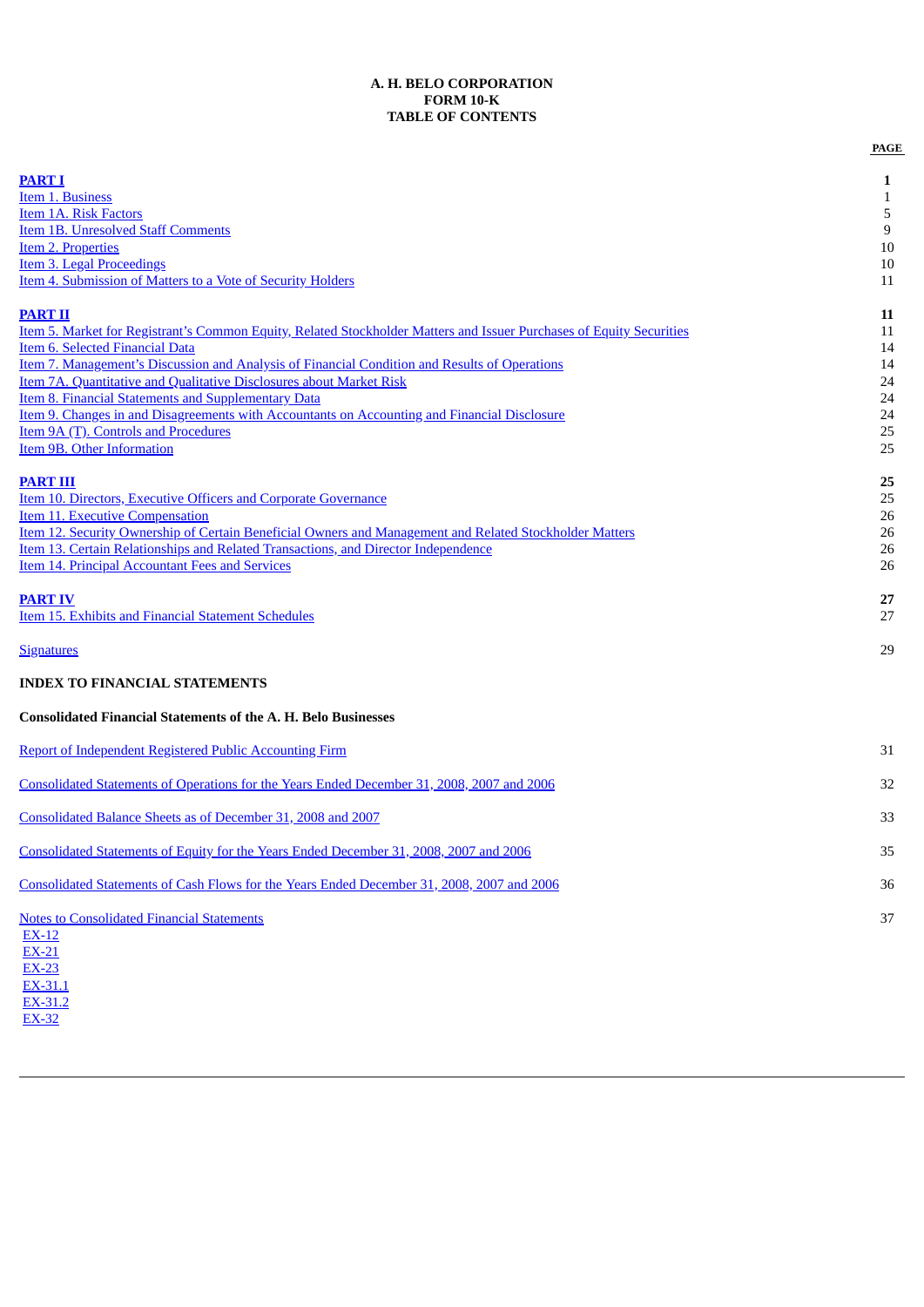#### **PART I**

#### <span id="page-4-1"></span><span id="page-4-0"></span>**Item 1. Business**

A. H. Belo Corporation, headquartered in Dallas, Texas, is a distinguished news and information company that owns and operates three daily newspapers and 12 associated Web sites. A. H. Belo publishes *The Dallas Morning News*, Texas' leading newspaper; *The Providence Journal*, the oldest major daily newspaper of general circulation and continuous publication in the U.S.; and *The Press-Enterprise* (Riverside, CA), serving southern California's Inland Empire region. These newspapers publish extensive local, state, national and international news. In addition, the Company publishes various specialty publications targeting niche audiences, and owns direct mail and commercial printing businesses. For purposes of this Annual Report, references to the "Company," "we," "us," "our" and "A. H. Belo" mean A. H. Belo Corporation collectively with all of our subsidiaries unless the context otherwise requires.

A. H. Belo Corporation was incorporated under Delaware law on October 1, 2007, as a wholly-owned subsidiary of Belo Corp. ("Belo"), to serve as a holding company in connection with Belo's spin-off of its newspaper business and related assets and liabilities. The Company was spun off from Belo effective February 8, 2008 through a pro-rata stock dividend to Belo shareholders (the "Distribution"). As a consequence, A. H. Belo became a separate public company on that date. Except as noted herein, Belo has no further ownership interest in A. H. Belo or in any newspaper or related businesses, and A. H. Belo has no ownership interest in Belo or in any television station or related businesses. A. H. Belo's relationship with Belo is now governed by a separation and distribution agreement and several ancillary agreements governing various relationships between A. H. Belo and Belo. A. H. Belo and Belo also co-own certain downtown Dallas real estate and several investments associated with their respective businesses.

A. H. Belo's publishing roots trace to *The Galveston Daily News*, which began publication in 1842. Today, A. H. Belo owns three primary daily newspapers: *The Dallas Morning News*, *The Providence Journal* and *The Press-Enterprise*. They publish extensive local, state, national and international news. In addition to these three daily newspapers, A. H. Belo publishes various niche products in the same geographic areas where these daily newspapers are published. Each of A. H. Belo's daily newspapers and niche publications operates its own related Web site. A. H. Belo also operates direct mail and commercial printing businesses.

*The Dallas Morning News'* first edition was published on October 1, 1885. It is one of the leading newspapers in America and its success is founded upon the highest standards of journalistic excellence, with an emphasis on comprehensive local news and information, and community service. *The Dallas Morning News* is distributed primarily in Dallas County and the 10 surrounding counties. The newspaper has been awarded eight Pulitzer Prizes since 1986 for its news reporting and photography.

*The Providence Journal*, acquired by Belo in February 1997, is the leading newspaper in Rhode Island and southeastern Massachusetts. *The Providence Journal* is America's oldest major daily newspaper of general circulation and continuous publication, and has won four Pulitzer Prizes.

*The Press-Enterprise* was acquired in July 1997. *The Press-Enterprise* is distributed throughout Southern California's Inland Empire region, which includes Riverside and San Bernardino Counties. It has a long history of journalistic excellence and has won one Pulitzer Prize.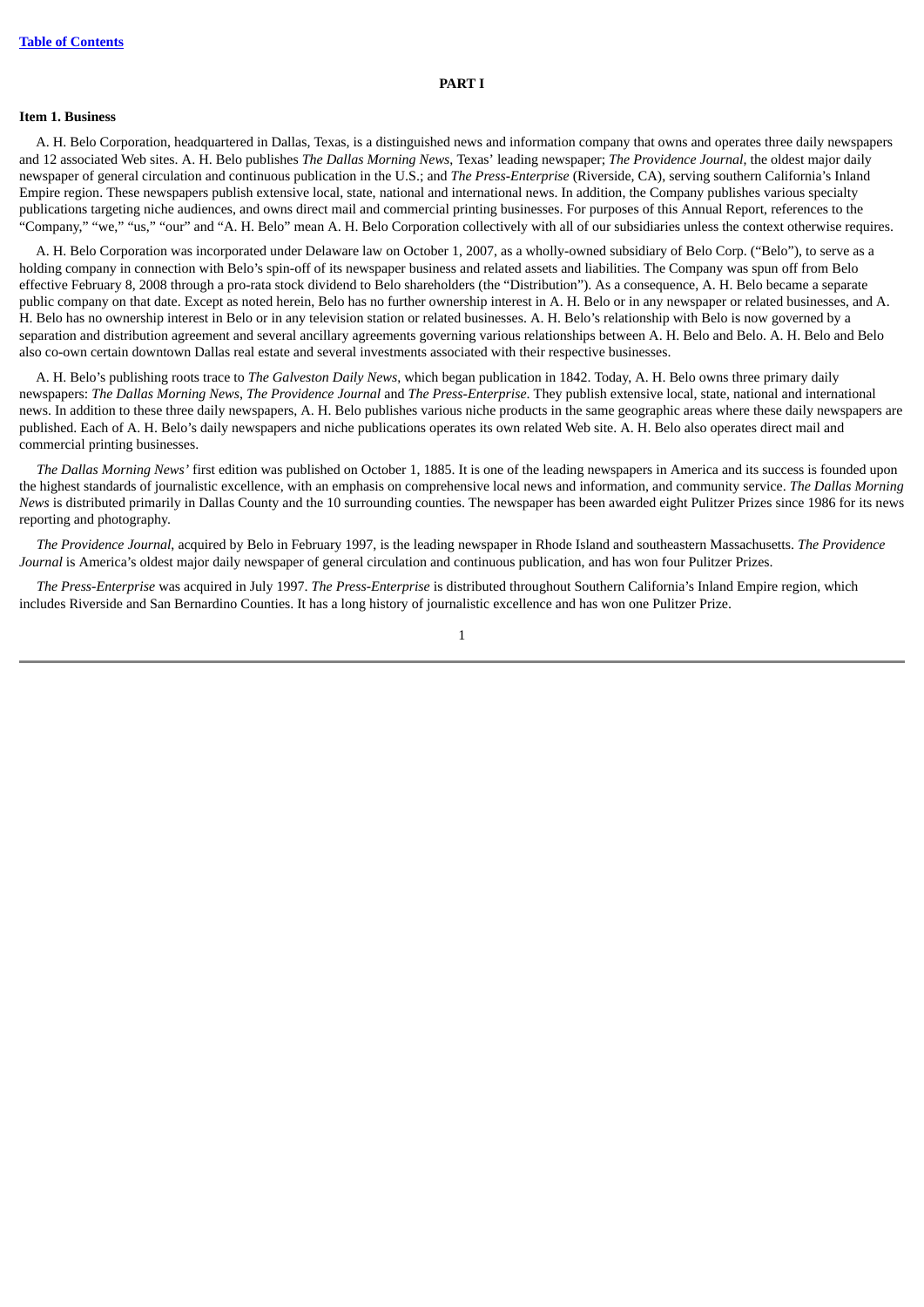The following table sets forth average paid circulation information concerning A. H. Belo's primary daily newspaper operations:

|                         |                        | 2008            |                        | 2007        |                | 2006          |  |
|-------------------------|------------------------|-----------------|------------------------|-------------|----------------|---------------|--|
|                         | Dailv                  | Sunday          | Daily                  | Sunday      | Daily          | Sunday        |  |
| Newspaper               | Circulation(a)         | Circulation     | Circulation(a)         | Circulation | Circulation(a) | Circulation   |  |
| The Dallas Morning News | 339,223 <sub>(b)</sub> | $483,841_{(b)}$ | 372,808 <sub>(c)</sub> | 523,313(c)  | $405,048$ (d)  | 566,608 $(d)$ |  |
| The Providence Journal  | 138,538(e)             | $186,571_{(e)}$ | 149,966(f)             | 198,973(f)  | 159,788(g)     | 212,971(g)    |  |
| The Press-Enterprise    | 149,893(h)             | 160,016(h)      | 162,464(i)             | 171, 114(i) | 169,362(i)     | 178,788(i)    |  |

(a) Daily circulation is defined as a Monday through Saturday six-day average.

(b) Average paid circulation data for *The Dallas Morning News* is obtained from its Publisher's Statement for the six-month period ended September 30, 2008, as filed with the Audit Bureau of Circulations (Audit Bureau), subject to audit.

- (c) Average paid circulation data for *The Dallas Morning News* is obtained from its Publisher's Statement for the six-month period ended September 30, 2007, as filed with the Audit Bureau.
- (d) Average paid circulation data for *The Dallas Morning News* is according to the Audit Bureau of Circulations Audit Report for the six months ended September 30, 2006.
- (e) Average paid circulation data for *The Providence Journal* is obtained from its Publisher's Statement for the twenty-six weeks ended September 30, 2008, as filed with the Audit Bureau, subject to audit.
- (f) Average paid circulation data for *The Providence Journal* is obtained from its Publisher's Statement for the twenty-six weeks ended September 23, 2007, as filed with the Audit Bureau.
- (g) Average paid circulation data for *The Providence Journal* is obtained from its Publisher's Statement for the twenty-seven weeks ended October 1, 2006, as filed with the Audit Bureau.
- (h) Average paid circulation data for *The Press-Enterprise* is obtained from its Publisher's Statement for the six months ended September 30, 2008, as filed with the Audit Bureau, subject to audit.
- (i) Average paid circulation data for 2007 and 2006 for *The Press-Enterprise* is obtained from its Publisher's Statement for the six months ended September 30, 2007 and 2006, respectively, as filed with the Audit Bureau.

The Company derives its revenues primarily from the sale of advertising and newspapers and from commercial printing. For the year ended December 31, 2008, advertising revenues accounted for approximately 76 percent of total revenues. Circulation revenues accounted for approximately 19 percent of total revenues for 2008. Prices for the Company's newspapers are established individually for each newspaper. Commercial printing accounted for most of the remainder of the Company's revenues.

Belo Interactive Media ("BIM") supports A. H. Belo's digital product development initiatives as well as certain Web site functions, and Belo Technologies supports information technology requirements. BIM and Belo Technologies, which are owned by A. H. Belo, provide services to Belo Corp. and its television Web sites pursuant to inter-company agreements whereby Belo compensates A. H. Belo for such services.

Web sites operated by A. H. Belo's newspapers provide consumers with timely news and information. The newspaper-affiliated Web sites for *The Dallas Morning News*, *The Providence Journal*, and *The Press-Enterprise* are leading local media sites in their respective markets. Revenues for interactive media for the years ended December 31, 2008 and 2007 represented approximately 7.3 and 7.0 percent, respectively, of the Company's total revenues and were derived principally from advertising on the various Web sites. In addition, A. H. Belo and Belo, through their subsidiaries, jointly own 6.6 percent of Classified Ventures, LLC, a joint venture of which the other owners are Gannett Co., Inc., The McClatchy Company, Tribune Company, and The Washington Post Company. The three principal online businesses Classified Ventures, LLC operates are cars.com, apartments.com, and homegain.com.

The basic material used in publishing newspapers is newsprint. Currently, most of the Company's newsprint is obtained through a purchasing consortium. Management believes the Company's sources of newsprint, along with available alternate sources, are adequate for the Company's current needs.

During 2008, the Company's operations consumed approximately 111,981 metric tons of newsprint at an average cost of \$664 per metric ton. Consumption of newsprint in the previous year was approximately 136,546 metric tons at an average cost per metric ton of \$586. Newsprint prices increased approximately 13.3 percent in 2008. Consolidation in the North American newsprint industry has reduced the number of suppliers and has led to paper mill closures and conversions to other grades of paper, which in turn has decreased overall newsprint capacity and increased the price of newsprint.

Since 2005, A. H. Belo has experienced a decline in net operating revenues and net earnings primarily due to decreased advertising revenues. The decrease in advertising revenues, particularly in the classified category, resulted from increased competition for advertising dollars from other media, particularly the Internet. In response to these decreases, A. H. Belo has launched innovative print and online products and has established strategic partnerships with major Internet companies, and has made investments in certain companies with innovative products and/or technologies. A. H. Belo has also in recent years focused on neighborhood and other local community news, both in print and online. In addition, A. H. Belo has implemented measures to control or decrease operating expenses. These measures include reducing the Company's workforce; modifying distribution and marketing strategies to allow our newspapers to concentrate on circulation most valued by advertisers; and, restructuring our newspapers through organizational realignments. The Company's revenues have and continue to be adversely affected by economic and operating pressures. Advertising expense budgets tend to be reduced more than other expenses in times of economic uncertainty or recession. The continued economic slowdown adversely affected advertising demand and the Company's business, financial condition and results of operations.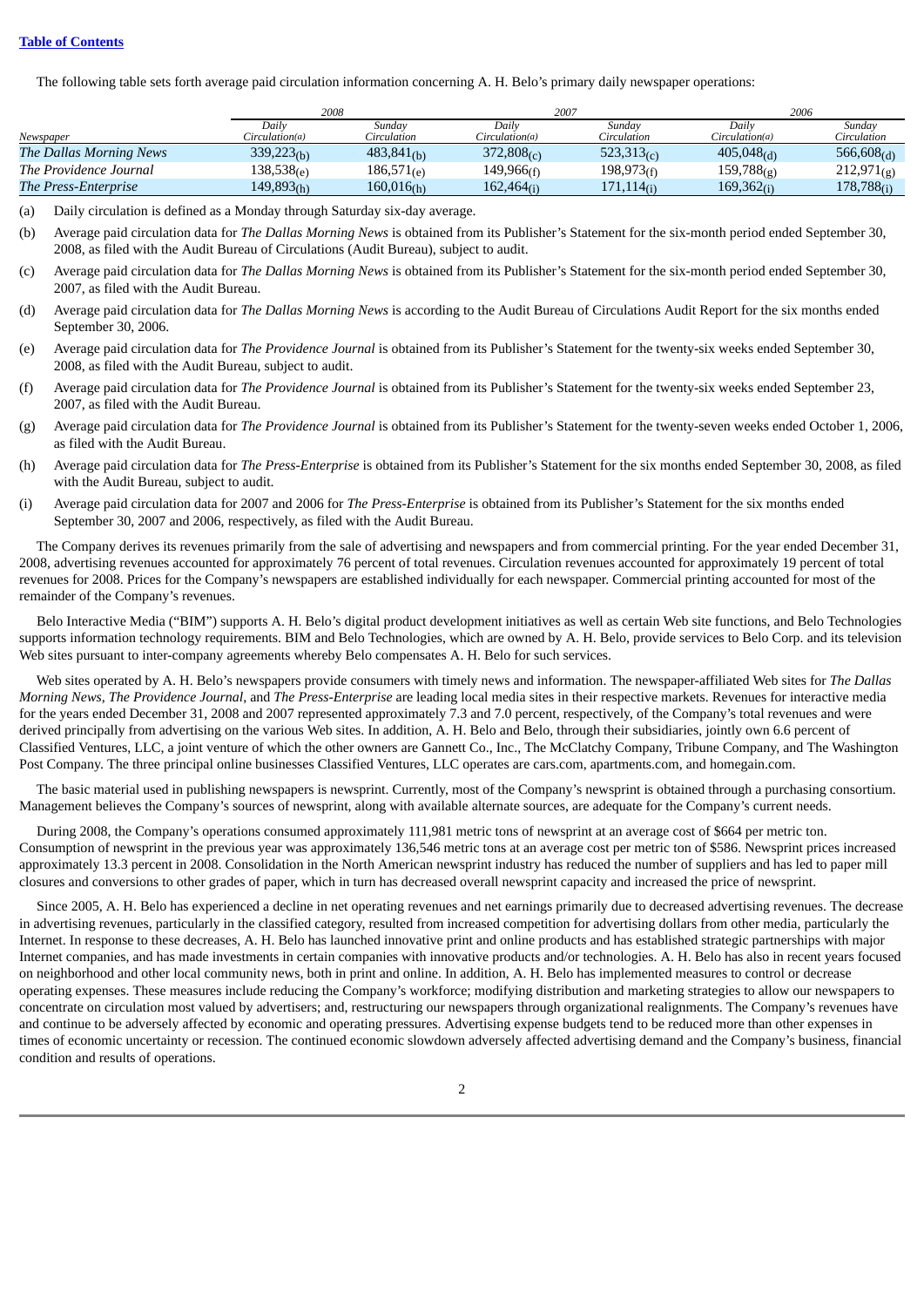#### **Amended and Restated Credit Agreement**

On February 4, 2008, the Company entered into a \$100 million senior revolving credit facility (the "2008 Credit Agreement"), with JP Morgan Chase Bank, N.A., J.P. Morgan Securities, Inc., Banc of America Securities LLC, Bank of America, N.A. and certain other parties thereto. The Credit Agreement was effective as of the Distribution Date and may be used for future working capital needs and other general corporate purposes, including letters of credit.

As of September 30, 2008, the Company was not in compliance with the fixed charge coverage ratio as required by its credit facility. During the fourth quarter of 2008, the Company's bank group approved an amendment and waiver to its credit facility.

On January 30, 2009, the Company entered into an amendment and restatement of its existing Credit Agreement dated as of February 4, 2008 with JP Morgan Chase Bank, N.A., J.P. Morgan Securities Inc., Banc of America Securities LLC, Bank of America, N.A. and certain other lenders party thereto (the "Amended and Restated Credit Agreement"). The Amended and Restated Credit Agreement is effective as of January 30, 2009 and matures April 30, 2011. The Amended and Restated Credit Agreement provides for a \$50 million working capital facility that is subject to a borrowing base. Among other matters, the Amended and Restated Credit Agreement creates an asset-based revolving credit facility secured by the Company's accounts receivable, inventory, and real property and other assets; sets pricing at LIBOR plus 375 basis points; establishes minimum adjusted EBITDA covenant requirements in 2009; establishes a fixed charge covenant ratio in 2010 of 1.0 to 1.0; allows capital expenditures and investments of up to \$16 million per year in total; allows the Company to pay dividends when the Company's fixed charge coverage ratio exceeds 1.2 to 1.0 and the aggregate availability under the credit facility exceeds \$15 million; and contains other covenants and restrictions, including those which have limitations on indebtedness, liens, and asset sales. In connection with the Amended and Restated Credit Agreement, the Company and each of its specified subsidiaries entered into an Amended and Restated Pledge and Security Agreement granting a security interest in all personal property and other assets now owned or thereafter acquired. Adjusted EBITDA means, for any period, Net Income for such period plus (a) without duplication and to the extent deducted in determining Net Income for such period, the sum of (i) Interest Expense for such period, (ii) income tax expense for such period, (iii) all amounts attributable to depreciation and amortization expense for such period, (iv) any extraordinary or non-recurring non-cash charges or expenses for such period, (v) any other non-cash charges for such period including, without limitation, any non-cash stock-based compensation expenses for such period, and (vi) Restructuring Costs in an amount not to exceed \$10,000,000 minus (b) without duplication and to the extent included in Net Income, (i) any cash payments made during such period in respect of non-cash charges described in clause (a)(v) taken in a prior period and (ii) any extraordinary gains and any non-cash items of income for such period, all calculated for the Company and its Subsidiaries on a consolidated basis in accordance with GAAP. In addition, the Amended and Restated Credit Agreement requires certain of the Company's subsidiaries to enter into mortgages or deeds of trust granting liens on certain specified real property.

Compliance with the minimum adjusted EBITDA and other financial covenants depends on the Company's financial condition and results of operations, which are subject to a number of factors, including current and future economic conditions. Based on the Company's projections for the remainder of fiscal year 2009, which incorporate the Company's assessment of current economic conditions, the projections currently indicate that the Company will be able to meet these financial covenants throughout fiscal year 2009. These projections are based on revenue and expense estimates for the remainder of 2009 and include the implementation of continued expense savings initiatives, which are being implemented as well as other expense and revenue expectations for the remainder of fiscal year 2009. However, there can be no assurance of the Company's ability to meet these financial covenants.

Throughout 2008 and the beginning of 2009, the economy has experienced disruptions resulting from the sub-prime mortgage crisis and general credit market conditions in the United States. The full extent that these disruptions will have on the Company's results as well as their length and ultimate severity are difficult to predict. Should conditions worsen, or persist for an extended time, the Company's results could be materially adversely affected. Due to the dynamic nature of assumptions used in estimating the Company's financial results and the Company's inability to control the effect of the current economic conditions, actual results may differ materially from the Company's projections. Furthermore, the Company's results may be affected by continued economic and political developments and those effects could be material to the consolidated financial statements.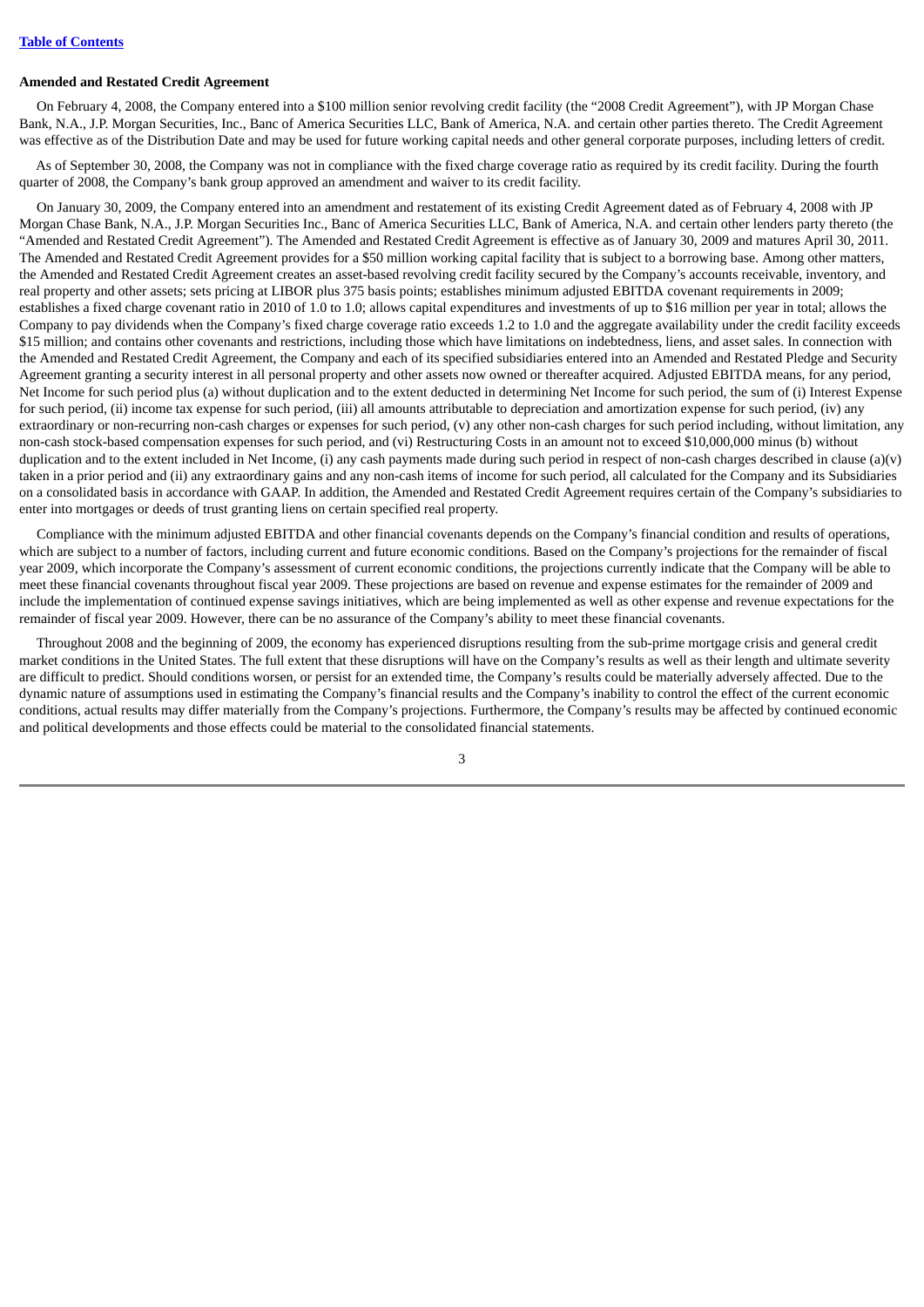If the current economic recession causes advertising revenues to decline more than currently anticipated, if other parts of our business experience adverse effects, or if our expense saving initiatives prove insufficient, then we may not be able to meet these financial covenants. Absent a waiver from the Credit Agreement lenders, not meeting these financial covenants will result in an event of default under the Credit Agreement. Upon the occurrence of an event of default, the Credit Agreement lenders could elect to terminate all commitments to extend further credit and declare all amounts outstanding to be immediately due and payable.

The Company's ability to borrow under the Credit Agreement depends on a borrowing base determined from a formula based on the levels of our accounts receivable and inventory. If our accounts receivable and inventory are insufficient (including, with respect to accounts receivable, as a result of decreased revenues), then we may be unable to borrow under the Credit Agreement notwithstanding compliance with the Credit Agreement's financial covenants.

#### **Our Competitive Strengths and Challenges**

Our strengths are:

- proven performance of three quality daily newspapers that have been widely recognized over the years for their distinguished journalism.
- **•** a strong, cohesive senior management team with significant sector experience focused on strategic and operating issues.
- **•** the development of product innovations using our local content, distribution platforms, technologies, and partnerships.
- **•** a capital structure and credit facility that allow flexibility during realignment of our operations.

Our newspapers, and the newspaper industry as a whole, are experiencing challenges to maintain and grow print revenues and circulation. This results from, among other factors, increased competition from other media, particularly the Internet. In addition, the continued economic slowdown in the United States has adversely affected our business. A significant decline in circulation could further affect advertising revenues; however, A. H. Belo's newspapers have grown in total readership over the past five years. Readership, as defined by the Company, includes circulation (including ancillary niche products) and traffic on the Company's Web sites.

#### **Our Strategies and Opportunities**

The Company is committed to publishing newspapers and online content of the highest quality and integrity, and creating and developing innovative print and online products addressing the needs of customers and advertisers. Our goal is to return to profitability and create value for shareholders over the longterm. The Company intends to achieve these objectives through the following strategies:

- **•** focus management's attention on operating A. H. Belo's core newspaper businesses and related Web sites to derive maximum revenue and earnings in an Internet-centric media environment.
- **•** be attentive to the needs of our advertisers by implementing initiatives that enable them to reach more effectively the consumers who are most valuable.
- **•** innovate and continue to develop print and online products that create sustainable incremental revenue and earnings.
- **•** restructure our business to align costs more closely with anticipated lower revenue levels, preserve cash, and return to profitability.
- **•** strengthen and improve our underlying technology platform.
- **•** maintain a conservative balance sheet.
- **•** continue our commitment of journalism and community service to the localities we serve.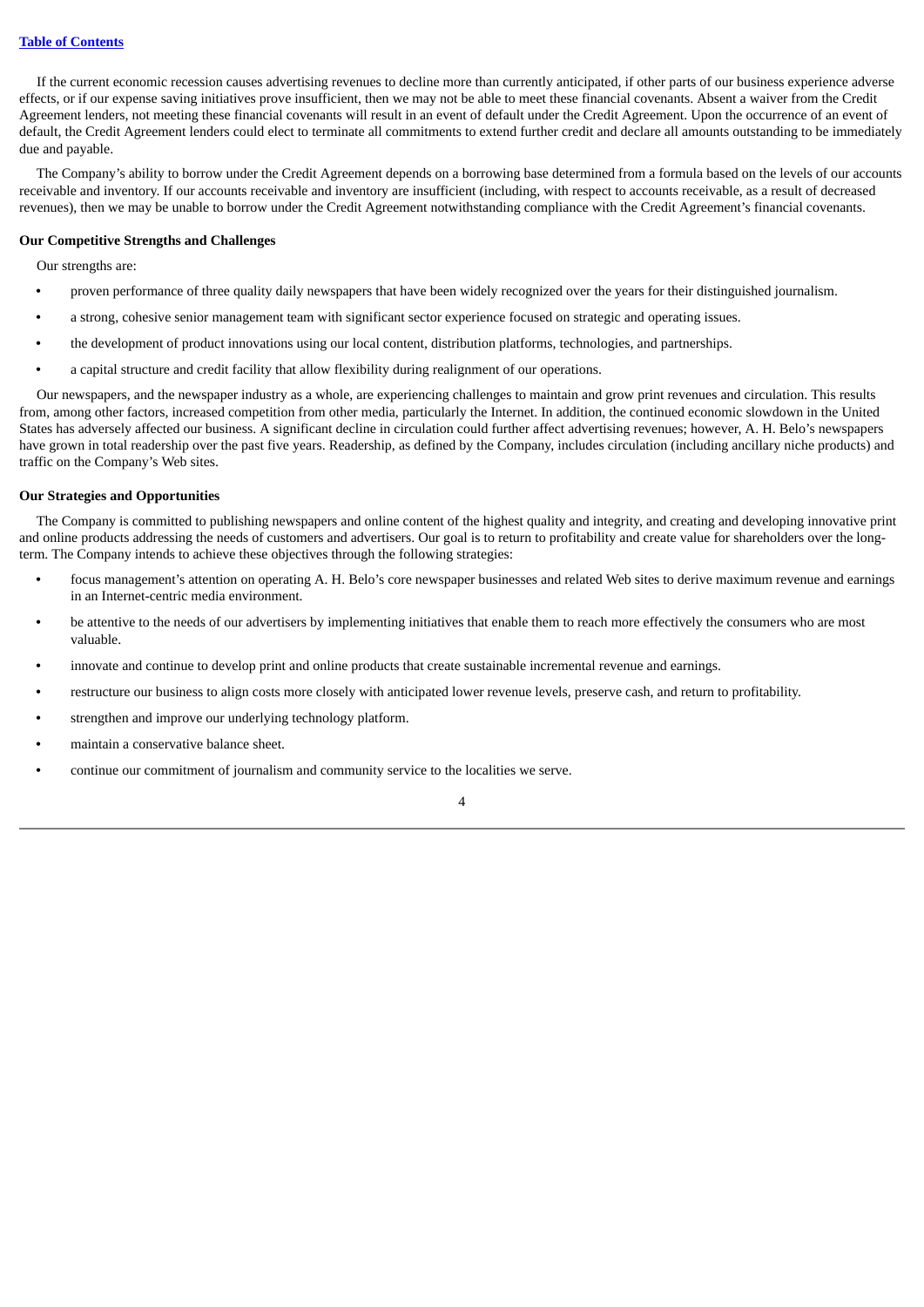#### **Competition**

The Company faces competition for print advertising, online advertising, and circulation. The competition for advertising comes from local, regional, and national newspapers, the Internet, magazines, broadcast, cable and satellite television, radio, direct mail, yellow pages, and other media. Increased competition has come from the Internet and other new media formats and services other than traditional newspapers, many of which are free to users. *The Dallas Morning News* has one major metropolitan daily newspaper competitor in certain areas of Dallas/Fort Worth. *The Providence Journal* competes with four daily newspapers in Rhode Island and southeastern Massachusetts. *The Press-Enterprise* competes with seven daily newspapers in the Inland Empire area of southern California.

#### **Seasonality**

A. H. Belo's advertising revenues are subject to moderate seasonality, with advertising revenues typically higher in the fourth calendar quarter of each year because of the holiday shopping season. The level of advertising sales in any period may also be affected by advertisers' decisions to increase or decrease their advertising expenditures in response to anticipated consumer demand and general economic conditions.

#### **Employees**

As of December 31, 2008, the Company had approximately 2,950 full-time and 400 part-time employees, including approximately 450 employees represented by various employee unions. All union-represented employees are located in Providence, Rhode Island. The Company believes its relations with its employees are satisfactory.

#### **Available Information**

A. H. Belo maintains its corporate Web site at www.ahbelo.com. The Company makes available on its Web site, free of charge, this Annual Report on Form 10-K, its quarterly reports on Form 10-Q, its current reports on Form 8-K and amendments to those reports, as filed or furnished pursuant to Section 13(a) or 15(d) of the Securities Exchange Act of 1934, as amended, as soon as reasonably practicable after the reports are electronically filed with or furnished to the SEC.

#### <span id="page-8-0"></span>**Item 1A. Risk Factors**

Sections of this Annual Report on Form 10-K and management's public comments from time to time may contain forward-looking statements that are subject to risks and uncertainties. These statements are based on management's current knowledge and estimates of factors affecting our operations, both known and unknown. Readers are cautioned not to place undue reliance on such forward-looking information as actual results may differ materially from those currently anticipated. The following discussion identifies some of the factors that may cause actual results to differ materially from expectations. In addition, a number of other factors (those identified elsewhere in this document and others, both known and unknown) may cause actual results to differ materially from expectations*.*

#### If A. H. Belo is unable to respond to evolving industry trends and changes in technology, its business may not be able to compete effectively.

Print circulation and readership of A. H. Belo's newspapers, and the newspaper industry overall, are subject to competition and, in particular, are being affected by the preferences of some consumers to receive all or a portion of their news in new media formats and from sources other than traditional newspapers, and by the proliferation of these new media formats and sources. Information delivery and programming alternatives such as the Internet, various mobile devices, cable, direct satellite-to-home services, pay-per-view, and home video and entertainment systems have fractionalized newspaper readership. Over the past decade, the Internet, cable television programming services, and other emerging media distribution platforms have captured increasing market share, while the aggregate print circulation of the major newspapers has declined due to the factors cited above as well as conscious decisions by newspaper publishers to reduce distribution to core geographies.

<sup>5</sup>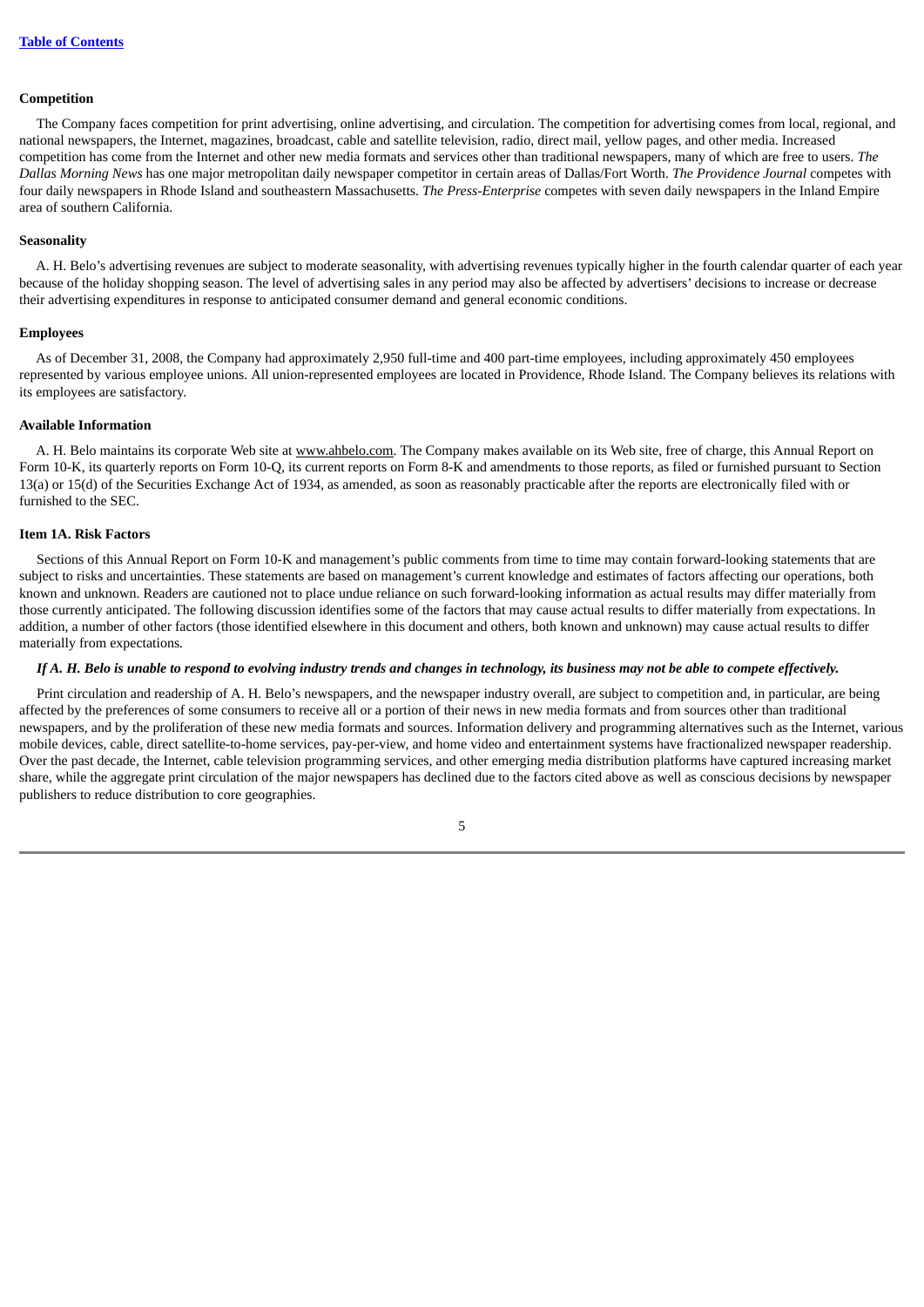#### The continued economic slowdown in the United States and the national and worldwide financial crisis may continue to adversely affect our business, financial condition and results of operations. Among other things, these negative economic trends may continue to adversely affect demand for advertising, reduce the availability and increase the cost of short-term funds for liquidity requirements, and adversely affect our ability to meet long-term *commitments.*

The continued economic slowdown in the United States has adversely affected and may continue to adversely affect our business by reducing demand for local and national advertising. Expenditures by advertisers tend to be cyclical, reflecting overall economic conditions, as well as budgeting and buying patterns. Further, advertising demand is a factor in determining advertising rates. A decrease in advertising expenditures or reduced demand for advertising in the Company's newspapers can lead to a reduction in pricing and advertising spending, which could have an adverse effect on the Company's business, financial condition, carrying value of assets and results of operations.

The continued economic slowdown in the United States has increased the Company's exposure to losses resulting from the potential bankruptcy of advertising customers. The Company's accounts receivable are stated at net estimated realizable value and the allowance for doubtful accounts has been determined based on several factors, including the age of receivables, significant individual credit risk and historical experience. If such collectibility estimates prove inaccurate, adjustments to future operating results could occur.

Our ability to access funds under our credit facility depends, in part, on our compliance with certain financial covenants in the credit facility, including achieving minimum adjusted EBITDA targets. Disruptions in the capital and credit markets, as have been experienced since mid-2008, could also adversely affect our ability to draw on our credit facility. Our access to funds under the credit facility is dependent on the ability of the banks that are parties to the facility to meet their funding commitments. Longer term disruptions in the capital and credit markets as a result of uncertainty, changing or increased regulation, reduced alternatives or failures of significant financial institutions, could limit our access to the liquidity needed for our business. Any disruption could require us to take measures to conserve cash until the markets stabilize or until alternative credit arrangements or other funding for our business needs can be arranged.

#### Decreases in advertising spending, resulting from an economic downturn, business combinations, natural disasters, war, terrorism, or other factors specific to the communities served by the Company, could adversely affect A. H. Belo's financial condition and results of operations. In addition, A. H. Belo's revenues are subject to seasonal, cyclical, and other fluctuations that could adversely affect our financial condition and results of operations.

Approximately 80 percent of A. H. Belo's revenues for each of the last three fiscal years were generated from the sale of advertising appearing in our newspapers. Advertisers generally reduce their advertising spending during economic downturns, so a recession or economic downturn could have an adverse effect on A. H. Belo's financial condition and results of operations.

A. H. Belo's advertising revenues depend upon a variety of other factors specific to the communities served by the Company. Changes in those factors could affect advertising revenues. These factors include, among others, the size and demographic characteristics of the local population, the concentration of retail stores, and local economic conditions in general.

A. H. Belo's revenues and results of operations are subject to seasonal, cyclical, and other fluctuations that are expected to continue. Seasonal and cyclical factors that affect A. H. Belo's revenues and results of operations may be beyond our control, including changes in the pricing policies of competitors, the hiring and retention of key personnel, wage and cost pressures, changes in newsprint prices, and general economic factors. Fluctuations in revenues and results of operations may have an adverse effect on A. H. Belo's stock price.

#### A. H. Belo's businesses operate in highly competitive markets, and our ability to maintain market share and generate revenues depends on how *effectively the Company competes with existing and new competition.*

Our businesses operate in highly competitive markets. A. H. Belo's newspapers compete for audiences and advertising revenue with other newspapers as well as with the Internet, magazines, broadcast, cable and satellite television, radio, direct mail, and yellow pages. Some of A. H. Belo's current and potential competitors have greater financial and other resources.

A. H. Belo's newspaper publications generate significant percentages of their advertising revenues from a finite number of sources. In recent years, Web sites dedicated to automotive, employment, real estate, and general classified advertising have become significant competitors of A. H. Belo's newspapers and Web sites. As a result, even in the absence of a recession or economic downturn, technological, industry, and other changes specific to these advertising sources could reduce advertising revenues and adversely affect A. H. Belo's financial condition and results of operations.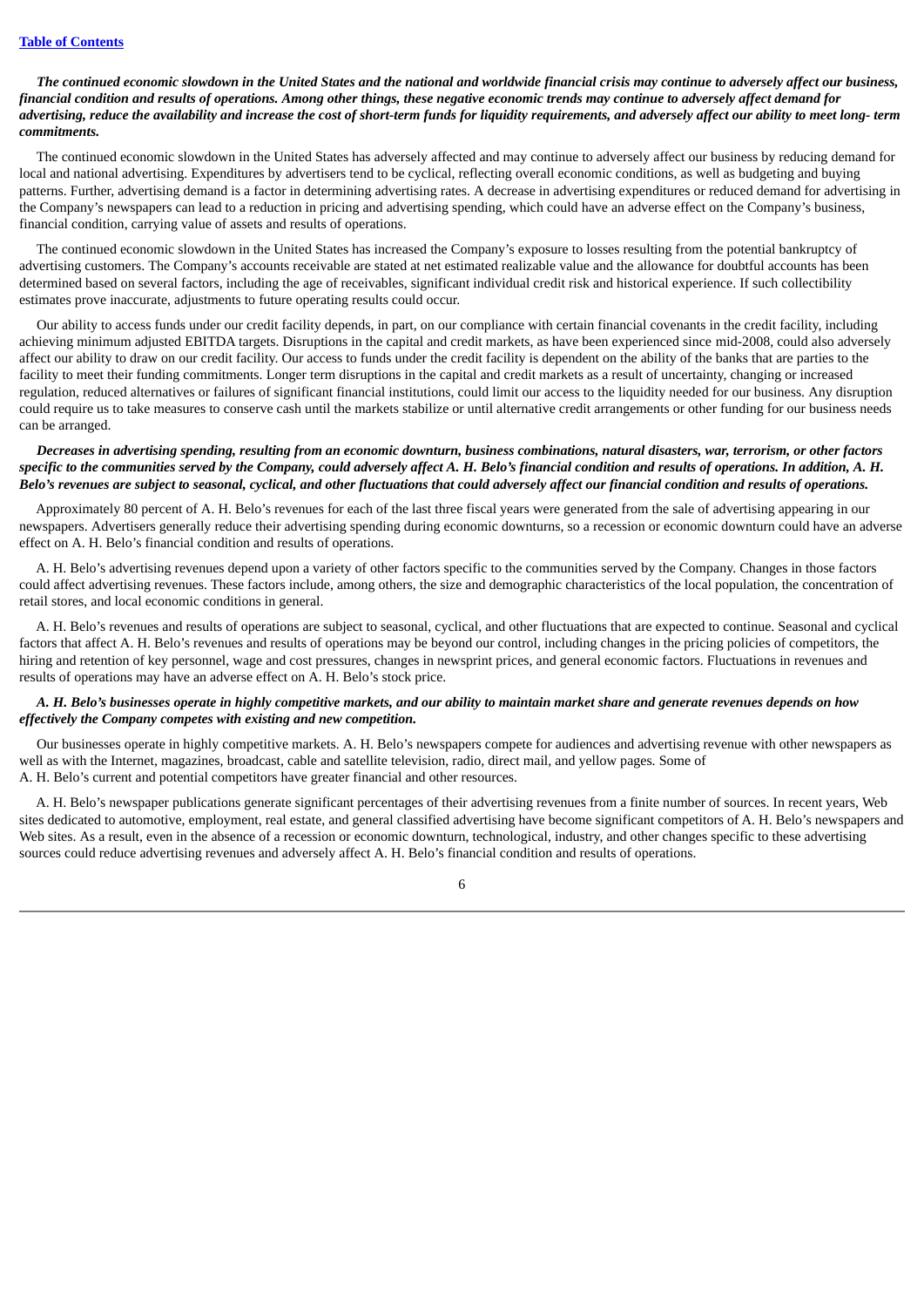A. H. Belo's revenues primarily consist of advertising and paid circulation. Competition for advertising expenditures and paid circulation comes from local, regional, and national newspapers (including free daily newspapers), magazines, broadcast, cable and satellite television, radio, direct mail, yellow pages, outdoor billboards, the Internet, and other media. The National Do Not Call Registry has affected the way newspapers solicit home-delivery circulation, particularly for larger newspapers that historically have relied on telemarketing. Competition for newspaper advertising revenue is based largely upon advertiser results, advertising rates, readership, demographics, and circulation levels. Competition for circulation is based largely upon the content of the newspaper, its price, editorial quality, and customer service. A. H. Belo's local and regional competitors are newspapers that are typically unique to each market, but the Company has competitors for advertising revenues that are larger and have greater financial and distribution resources. Circulation revenues and our ability to achieve price increases for our print products may be affected by competition from other publications and other forms of media available in our various markets, declining consumer spending on discretionary items like newspapers, decreasing amounts of free time, and declining frequency of regular newspaper buying among certain demographics. A. H. Belo may incur higher costs competing for advertising dollars and paid circulation, and if the Company is not able to compete effectively for advertising dollars and paid circulation, revenues may decline and our financial condition and results of operations may be adversely affected.

#### *Decreases in circulation may adversely affect A. H. Belo's advertising and circulation revenues.*

The table below presents the components of our net operating revenues for the last three years:

|                              |           | Twelve Months Ended December 31. |           |                      |           |  |
|------------------------------|-----------|----------------------------------|-----------|----------------------|-----------|--|
|                              | 2008      | Percentage<br>Change             | 2007      | Percentage<br>Chanae | 2006      |  |
| <b>Advertising</b>           | \$484,437 | $(19.3)\%$                       | \$600,335 | (10.9)%              | \$674,140 |  |
| Circulation                  | 123,381   | 9.5%                             | 112,635   | $(3.1)\%$            | 116,265   |  |
| Other                        | 29,496    | 14.8%                            | 25,698    | $(6.0)\%$            | 27,328    |  |
| Total net operating revenues | \$637.314 | $(13.7)\%$                       | \$738,668 | (9.7)%               | \$817,733 |  |

A. H. Belo's newspapers, and the newspaper industry as a whole, are experiencing challenges to maintain and grow print circulation. A significant decline in circulation could affect the rate and volume of advertising revenues. To maintain our circulation base, A. H. Belo may incur additional costs, and may not be able to recover these costs through circulation and advertising revenues. The Company may increase spending on marketing designed to retain our existing subscriber base and continue or create niche publications targeted at specific market groups. The Company may also increase marketing efforts to drive traffic to our proprietary Web sites. There are no current plans to materially increase such spending or marketing.

A. H. Belo anticipates that readership will become increasingly important now that the Audit Bureau of Circulations publishes readership statistics and recognizes Internet use in addition to print circulation. The Company believes this is a positive industry development but cannot predict its effect on advertising revenues.

#### A significant increase in the cost of newsprint, or a reduction in the availability of newsprint, could adversely affect A. H. Belo's publishing business.

The basic raw material for newspapers is newsprint, which has historically represented approximately 11 to 14 percent of A. H. Belo's revenues. The price of newsprint historically has been volatile. Consolidation in the North American newsprint industry has reduced the number of suppliers and has led to paper mill closures and conversions to other grades of paper, which in turn has decreased overall newsprint capacity and increased the likelihood of historically high prices. A. H. Belo currently purchases most of its newsprint through a purchasing consortium. Our inability to obtain an adequate supply of newsprint in the future or significant increases in newsprint costs could affect our financial condition and results of operations.

#### Adverse results from pending or new litigation or governmental proceedings or investigations could adversely affect A. H. Belo's financial condition *and results of operations.*

From time to time A. H. Belo and its subsidiaries are subject to litigation, governmental proceedings, and investigations. Current matters include those described under "Item 3. Legal Proceedings." Adverse determinations in any of these pending or future matters could require A. H. Belo to make monetary payments or result in other sanctions or findings that could affect our business, financial condition, and results of operations.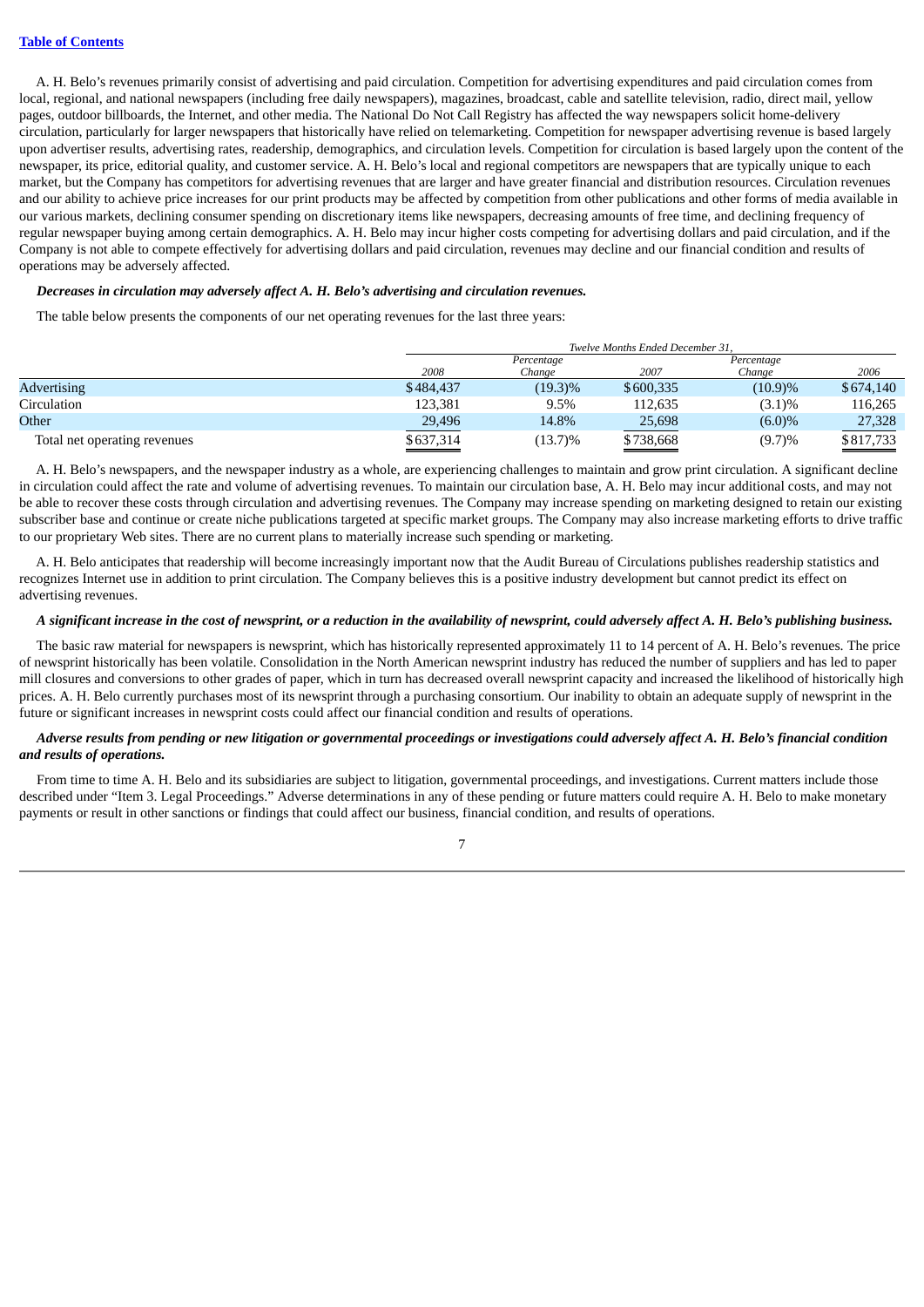#### A. H. Belo depends on key personnel and may not be able to operate and grow our business effectively if A. H. Belo loses the services of any of our *senior executive officers or is unable to attract and retain qualified personnel in the future.*

A. H. Belo relies on the efforts of its senior executive officers. The success of our business depends heavily on our ability to retain current management and to attract and retain qualified personnel in the future. Competition for senior management personnel is intense and A. H. Belo may not be able to retain its key personnel. The Company has not entered into employment agreements with key management personnel and does not have "key person" insurance for any of our senior executive officers or other key personnel. To mitigate this risk, A. H. Belo has a change in control severance plan covering key management personnel that is triggered under certain conditions if a change in control occurs.

#### A. H. Belo's business may be negatively affected by work stoppages, slowdowns, or strikes by our employees.

Currently, one of A. H. Belo's primary newspapers is party to collective bargaining agreements with unions representing approximately 450 of its employees. All of these agreements expire within approximately three years, unless extended. A. H. Belo cannot predict the results of negotiation of future collective bargaining agreements, whether future collective bargaining agreements will be negotiated without interruptions in our business, or what the possible effect of future collective bargaining agreements will be on our business, financial condition, and results of operations. The Company also cannot assume that strikes or work stoppages will not occur in the future in connection with labor negotiations or otherwise. Any prolonged strike or work stoppage could adversely affect our business, financial condition, and results of operations.

#### A. H. Belo has a limited operating history as a separate public company and may be unable to operate profitably as a stand-alone company.

A. H. Belo has operated as a separate public company since February 8, 2008. Prior to that date, the businesses that comprise A. H. Belo and Belo Corp. were under one ultimate parent, and each of those businesses was able to rely to some degree on the earnings, assets, and cash flow of the other for capital requirements. After the Distribution, A. H. Belo now relies only on the newspaper business and related businesses for such requirements. A. H. Belo cannot give assurances that, as a separate public company, operating results will continue at historical levels, or that the Company will be profitable.

The historical financial information included in this Annual Report on Form 10-K may not reflect what A. H. Belo's results of operations, financial position, and cash flows would have been had it been a separate public company during the periods prior to the Distribution, or be indicative of what its results of operations, financial position, and cash flows may be in the future as a separate public company. A. H. Belo's historical financial information prior to the Distribution reflects allocations for services historically provided by Belo Corp., and these allocated costs may be different from the actual costs A. H. Belo incurs for these services in the future as a separate public company.

A. H. Belo has replicated certain systems, infrastructure, and personnel to which it no longer has access after the Distribution from Belo and will continue to dedicate resources in building these capabilities. In addition to any adverse operational effect on A. H. Belo's business as a result of the significant time A. H. Belo's management and other employees will need to dedicate to building these capabilities, A. H. Belo may incur capital and other costs associated with developing and implementing its own support functions in these areas.

#### Continued declines in A. H. Belo's stock price could lead to delisting on the New York Stock Exchange.

Under the rules of the New York Stock Exchange (NYSE), our common stock is required to maintain a minimum \$1.00 average closing price in order to qualify for continued listing on the NYSE. In addition, the Company must maintain an average market capitalization of \$25 million. Due to the extreme volatility and precipitous decline in trading prices of many securities experienced in the U.S. and global equity securities markets, the NYSE has suspended application of the stock price requirement until June 30, 2009. Also, in response to the current unusual market conditions, the NYSE has extended until June 30, 2009 its temporary reduction of the \$25 million average market capitalization requirement to \$15 million. Since becoming a public company, A. H. Belo's stock price has declined and at times has traded below \$1.00. If, after June 30, 2009, the Company's average closing price falls below the \$1.00 minimum over a consecutive 30-day trading period or the Company's market capitalization falls below an average of \$15 million over a consecutive 30-day trading period, then the Company's stock could be delisted from the NYSE. Delisting of our common stock by the NYSE could have a material adverse effect on the market value and liquidity of the Company's stock. Certain institutional holders of our common stock may be prohibited from investing in our stock if it is delisted or fails to meet minimum liquidity or price requirements. Further, delisting of our common stock could impair our ability to provide equity incentives to employees, officers and directors. No assurance can be given that our common stock will remain in compliance with the NYSE's listing requirements.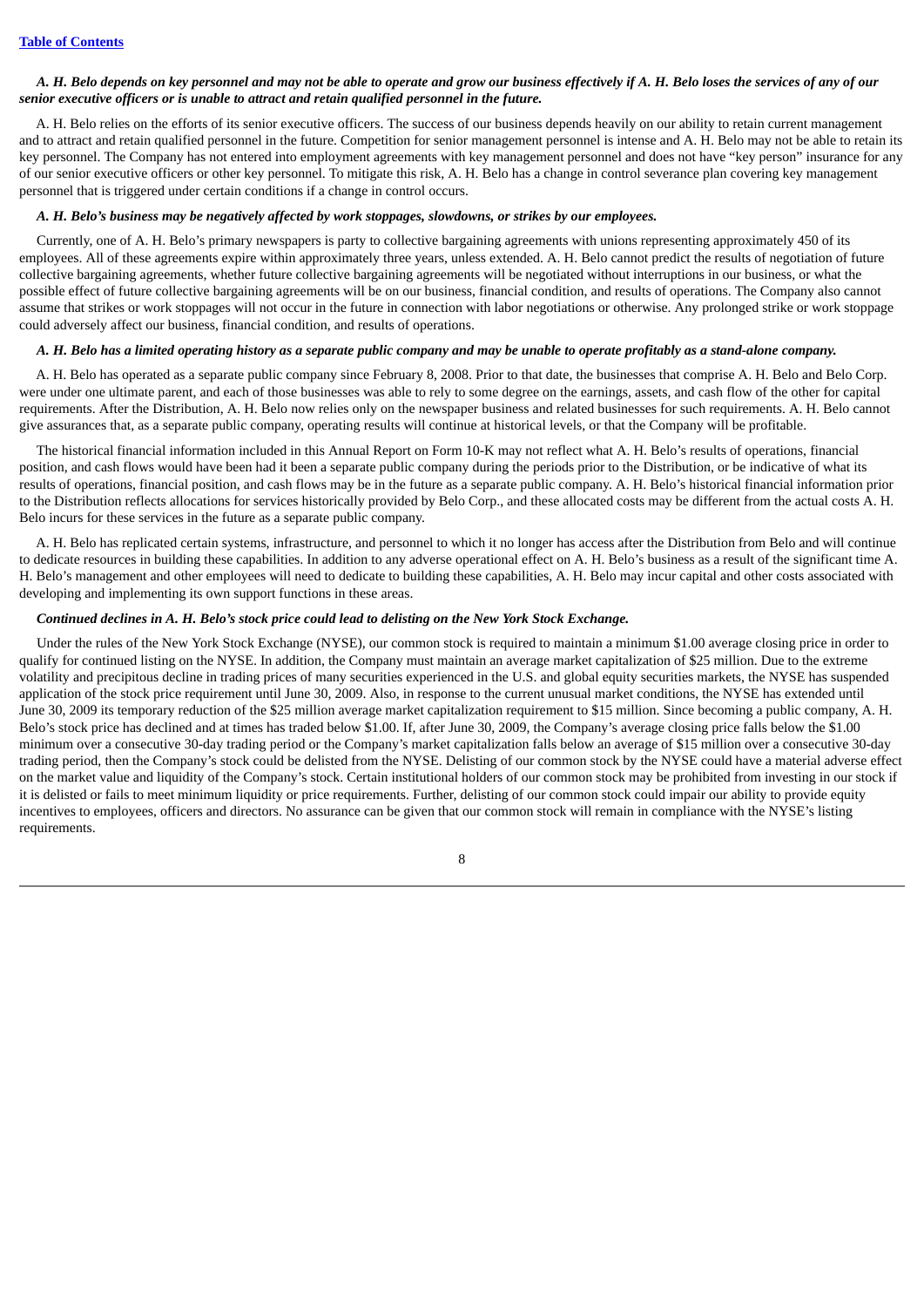#### *A. H. Belo may incur increased expenses if the services agreement with Belo is terminated.*

In connection with the Distribution, A. H. Belo entered into a services agreement with Belo Corp. This agreement provides that A. H. Belo and Belo will furnish services to each other. If the agreement is terminated, A. H. Belo may be required to obtain such services from a third party, which could be more expensive than the services agreement.

#### A. H. Belo's directors and executive officers have significant combined voting power and significant influence over our management and affairs.

Our directors and executive officers hold 57.4 percent of the voting power of our outstanding voting stock as of March 2, 2009. A. H. Belo's Series A common stock has one vote per share and Series B common stock has ten votes per share. Generally, except for certain extraordinary corporate transactions, all matters to be voted on by A. H. Belo's shareholders must be approved by a majority of the voting power of our outstanding voting stock, voting as a single class. Certain extraordinary corporate transactions, such as a merger, consolidation, sale of all or substantially all of our property and assets, or a dissolution, the alteration, amendment, or repeal of A. H. Belo's bylaws by shareholders, and certain amendments to A. H. Belo's certificate of incorporation, require the affirmative vote of the holders of at least two-thirds of the voting power of our outstanding voting stock, voting as a single class. Accordingly, A. H. Belo's directors and executive officers will have significant influence over our management and affairs and over all matters requiring shareholder approval, including the election of directors and significant corporate transactions. This ownership may limit other shareholders' ability to influence corporate matters and, as a result, A. H. Belo may take actions that many shareholders do not view as beneficial.

#### *Certain members of management, directors, and shareholders may face actual or potential conflicts of interest.*

A. H. Belo and Belo Corp. have several directors in common. Robert W. Decherd serves as the non-executive Chairman of the Board of Belo and as Chairman of the Board, president and Chief Executive Officer of A. H. Belo. Mr. Decherd and Dealey D. Herndon, his sister, serve as directors of A. H. Belo and Belo. James M. Moroney III, executive vice president of A. H. Belo and the Publisher and Chief Executive Officer of *The Dallas Morning News*, is their second cousin. Mr. Moroney also serves as a director of Belo. In addition, the management and directors of both companies own common stock in both companies. This ownership overlap and these common directors could create, or appear to create, potential conflicts of interest when A. H. Belo's and Belo's management and directors face decisions that could have different implications for A. H. Belo and Belo. For example, potential conflicts of interest could arise in connection with the resolution of any dispute between A. H. Belo and Belo regarding the terms of the agreements governing the Distribution and the relationship between, as well as other agreements between, A. H. Belo and Belo.

#### Our potential inability to execute cost control measures successfully could result in total operating costs that are greater than expected.

We have taken steps to lower our costs by reducing staff and employee benefits and implementing general cost-control measures, and expect to continue cost control efforts. If we do not achieve expected savings as a result or if our operating costs increase as a result of the creation and development of new products or otherwise, our total operating costs may be greater than anticipated. Although we believe that appropriate steps have been and are being taken to implement cost control efforts, if not managed properly, such efforts may affect the quality of our products, our ability to generate future revenue, and compliance with the financial covenants as outlined in our Amended and Restated Credit Agreement. In addition, reductions in staff and employee benefits could adversely affect our ability to attract and retain key employees.

#### <span id="page-12-0"></span>**Item 1B. Unresolved Staff Comments**

None.

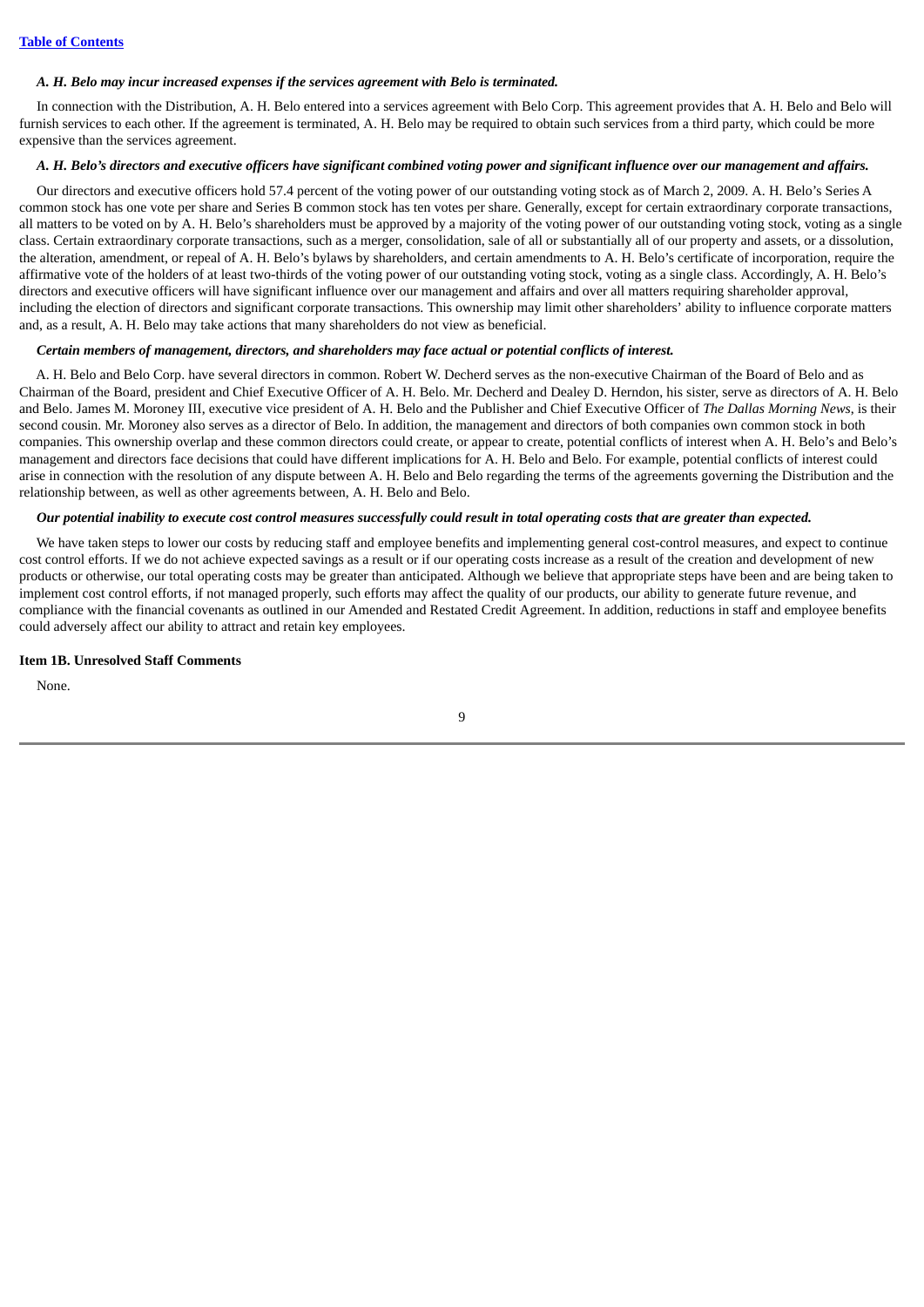#### <span id="page-13-0"></span>**Item 2. Properties**

A. H. Belo owns and operates a newspaper printing facility and distribution center in Plano, Texas, to print *The Dallas Morning News* and other publications. A. H. Belo also owns a distribution and collating facility for *The Dallas Morning News* in southern Dallas and a printing facility in Arlington, Texas used for commercial printing. Additional operations of *The Dallas Morning News* are housed in a four-story building and in parts of a separate 17-story office building (The Belo Building) in downtown Dallas. A. H. Belo also leases space in downtown Dallas for BIM operations.

After an assessment of their respective downtown Dallas real estate needs, A. H. Belo and Belo Corp. agreed to co-own, through the creation of a limited liability company (LLC), The Belo Building, related parking sites, and specified other downtown real estate. A. H. Belo and Belo each own 50 percent of the LLC and lease from the LLC 50 percent of the available rental space in The Belo Building and related parking sites under long-term leases that are terminable under various conditions. A third party real estate services firm, engaged by the LLC, manages The Belo Building and other real estate owned by the LLC.

In addition, in 2008, A. H. Belo and Belo Corp. consummated the exchange of certain real estate interests they and/or their subsidiaries owned in the approximate ten-acre downtown campus jointly used by *The Dallas Morning News* and Belo's WFAA-TV and Texas Cable News (TXCN). As a result of the exchange, *The Dallas Morning News* owns contiguous parcels of land that it uses in its operations and the building known as the TXCN Building on *The Dallas Morning News*/WFAA campus. Belo and its subsidiaries are vacating the TXCN Building and relocating those operations to other locations. As part of the property exchange, *The Dallas Morning News* has leased a parcel of land to Belo and TXCN under a long-term ground lease with an option to purchase for nominal value. As a result of the exchange WFAA-TV, TXCN and Belo own and lease under the ground lease contiguous parcels covering the land and improvements used by WFAA-TV and TXCN. In addition, WFAA-TV has entered into an arm's-length lease with *The Dallas Morning News* for the lease of certain storage facilities in the parking garage located on *The Dallas Morning News* property.

A. H. Belo owns and operates a newspaper printing facility in Providence, Rhode Island for *The Providence Journal*. The remainder of *The Providence Journal*'s operations is housed in an owned, five-story building in downtown Providence.

A. H. Belo owns and operates a newspaper publishing facility and a commercial printing facility in downtown Riverside, California for *The Press-Enterprise* and other company and third-party publications. The Company owns a state-of-the-art media center for *The Press-Enterprise* built in 2007, which houses the non-production operations of *The Press-Enterprise*.

The Company has additional leasehold and other interests that are used in its activities, which are not material. The Company believes its properties are in satisfactory condition and are well maintained and that such properties are adequate for present operations.

#### <span id="page-13-1"></span>**Item 3. Legal Proceedings**

On August 23, 2004, August 26, 2004 and October 5, 2004, three related lawsuits, now consolidated, were filed by purported shareholders of Belo Corp. in the United States District Court for the Northern District of Texas against Belo, Robert W. Decherd, and Barry T. Peckham, a former executive officer of *The Dallas Morning News*, arising out of the circulation overstatement at *The Dallas Morning News*. James M. Moroney III was added later as a defendant. The plaintiffs seek to represent a purported class of shareholders who purchased Belo common stock between May 12, 2003 and August 6, 2004, and allege violations of Sections 10(b) and 20(a) of the Securities Exchange Act of 1934. On April 2, 2008, the court denied plaintiffs' motion for class certification and on April 16, 2008, plaintiffs petitioned the United States Court of Appeals for the Fifth Circuit for permission to appeal that denial. On June 17, 2008, permission was granted and plaintiffs are appealing denial of class certification. No amount of damages has been specified. The Company believes the complaints are without merit and is defending vigorously against them.

On June 3, 2005, a shareholder derivative lawsuit was filed by a purported individual shareholder of Belo in the 191st Judicial District Court of Dallas County, Texas, against Robert W. Decherd, John L. Sander, Dunia A. Shive, Dennis A. Williamson, and James M. Moroney III; Barry T. Peckham; and Louis E. Caldera, Judith L. Craven, Stephen Hamblett, Dealey D. Herndon, Wayne R. Sanders, France A. Córdova, Laurence E. Hirsch, J. McDonald Williams, Henry P. Becton, Jr., Roger A. Enrico, William T. Solomon, Lloyd D. Ward, M. Anne Szostak, and Arturo Madrid, current or former directors of Belo. The lawsuit makes various claims asserting mismanagement and breach of fiduciary duty related to the circulation overstatement at *The Dallas Morning News.* On May 30, 2007, after a prior discovery stay ended, the court issued an order administratively closing the case. The court's order was not a dismissal with prejudice. On March 3, 2009, the plaintiff filed a motion to dismiss the case.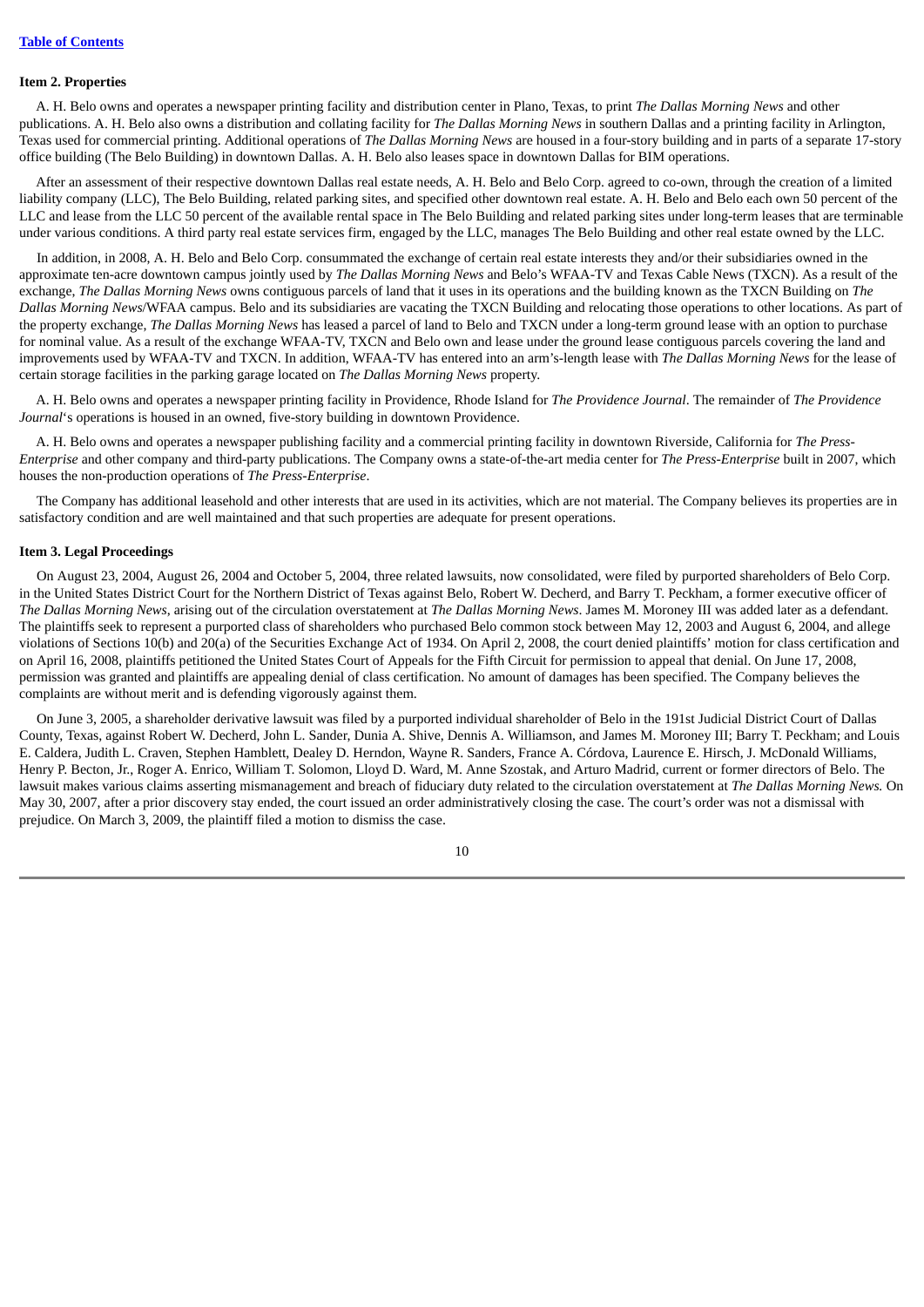Under the terms of the separation and distribution agreement between A. H. Belo and Belo, A. H. Belo and Belo will share equally in any liabilities, net of any applicable insurance, resulting from the circulation-related lawsuits described above.

On October 24, 2006, 18 former employees of *The Dallas Morning News* filed a lawsuit against various A. H. Belo-related parties in the United States District Court for the Northern District of Texas. The plaintiffs' lawsuit alleges unlawful discrimination and ERISA violations and includes allegations relating to *The Dallas Morning News* circulation overstatement (similar to the circulation-related lawsuits described above). In June 2007, the court issued a memorandum order granting in part and denying in part defendants' motion to dismiss. In August 2007 and in March 2009, the court dismissed certain additional claims. A trial date, originally set in January 2009, has been reset to April 2010. The Company believes the lawsuit is without merit and is defending vigorously against it.

In addition to the proceedings disclosed above, a number of other legal proceedings are pending against A. H. Belo, including several actions for alleged libel and/or defamation. In the opinion of management, liabilities, if any, arising from these other legal proceedings would not have a material adverse effect on A. H. Belo's results of operations, liquidity, or financial condition.

#### <span id="page-14-0"></span>**Item 4. Submission of Matters to a Vote of Security Holders**

<span id="page-14-1"></span>None.

#### **PART II**

#### <span id="page-14-2"></span>Item 5. Market for Registrant's Common Equity, Related Stockholder Matters and Issuer Purchases of Equity Securities

The Company's authorized common equity consists of 125,000,000 shares of common stock, par value \$.01 per share. The Company has two series of common stock outstanding, Series A and Series B. Shares of the two series are identical in all respects except as noted herein. Series B shares are entitled to ten votes per share on all matters submitted to a vote of shareholders; Series A shares are entitled to one vote per share. Transferability of the Series B shares is limited to family members and affiliated entities of the holder and Series B shares are convertible at any time on a one-for-one basis into Series A shares, and upon a transfer other than as described above, Series B shares automatically convert into Series A shares. Shares of the Company's Series A common stock are traded on the New York Stock Exchange (NYSE symbol: AHC). There is no established public trading market for shares of Series B common stock. Our shares of Series A common stock began trading on the New York Stock Exchange on February 11, 2008.

The following table lists the high and low trading prices and the closing prices for Series A common stock as reported on the New York Stock Exchange for each of the quarterly periods in 2008, and cash dividends attributable to each quarter for both the Series A and Series B common stock.

|                                         | High    | Low     | Close   | Dividends |
|-----------------------------------------|---------|---------|---------|-----------|
| 2008                                    |         |         |         |           |
| Fourth quarter                          | \$5.12  | \$1.63  | \$ 2.18 |           |
| Third quarter                           | \$7.54  | \$4.58  | \$5.16  | \$0.375   |
| Second quarter                          | \$12.03 | \$5.54  | \$5.70  |           |
| First quarter (Since February 11, 2008) | \$16.35 | \$10.45 | \$11.43 | \$0.250   |

The closing price of our Series A common stock as reported on the New York Stock Exchange on March 2, 2009 was \$0.98. The approximate number of shareholders of record of our Series A and Series B common stock at the close of business on March 2, 2009 was 573 and 262 respectively.

The declaration and payment of dividends is subject to the discretion of A. H. Belo's Board of Directors, and any determination as to the payment of such dividends, as well as the amount and timing of such dividends, will depend on, among other things, A. H. Belo's results of operations and financial condition, earnings, capital requirements, debt covenants, other contractual restrictions, prospects, applicable law, general economic and business conditions, and other future factors that A. H. Belo's Board of Directors deems relevant. In January 2009, the Company entered into the Amended and Restated Credit Agreement. Among other matters, the Amended and Restated Credit Agreement allows the Company to pay dividends when the Company's fixed charge coverage ratio exceeds 1.2 to 1.0 and the aggregate availability under the credit facility exceeds \$15 million. A. H. Belo cannot provide any assurance that any dividends will be declared and paid due to the foregoing factors and the factors discussed in "Item 1A. Risk Factors" and elsewhere in this Annual Report on Form 10-K.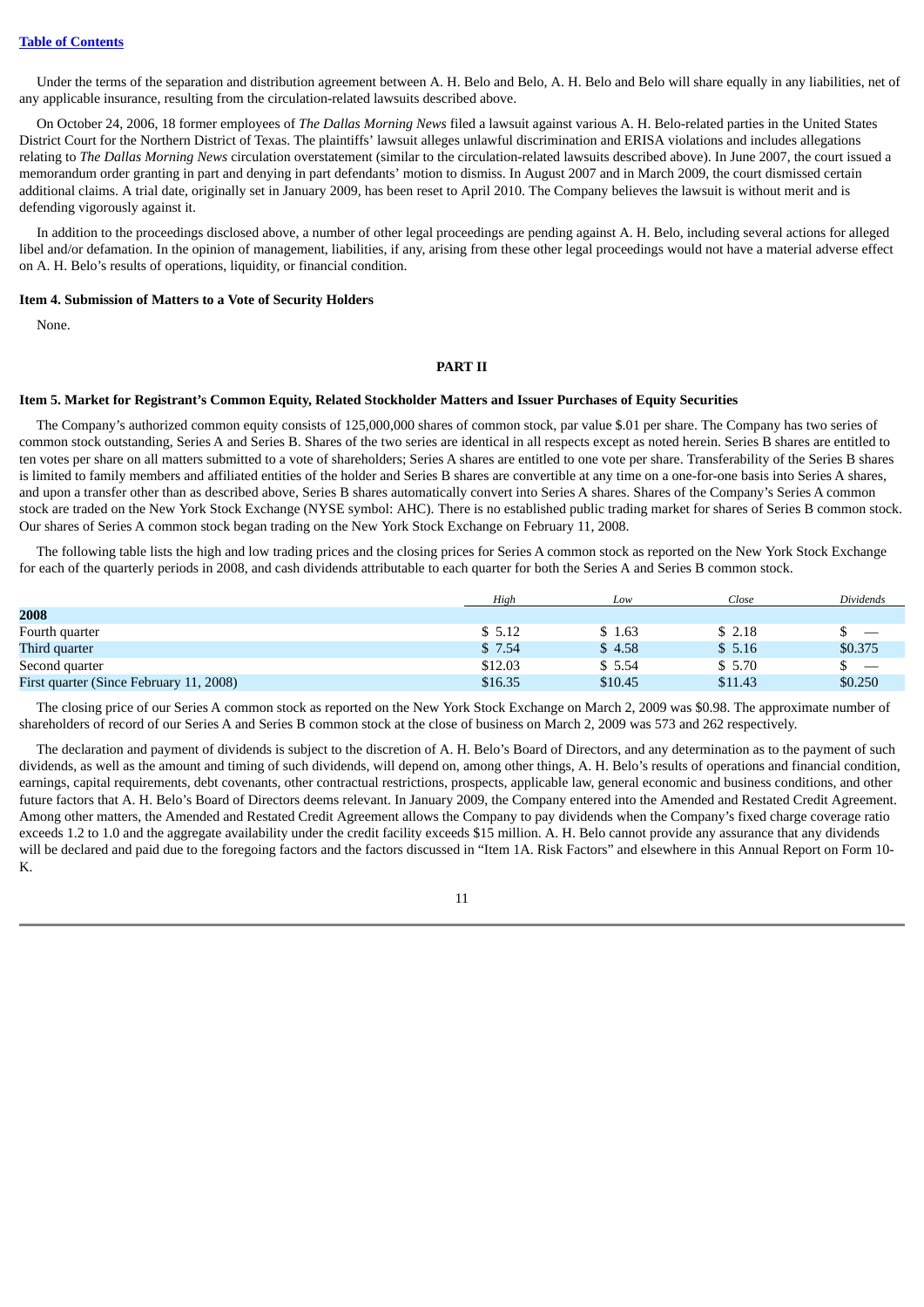#### **Issuer Purchases of Equity Securities**

The Company did not repurchase any Series A or Series B common stock during the quarter ended December 31, 2008.

#### **Sales of Unregistered Securities**

In connection with its incorporation, on October 1, 2007, A. H. Belo issued 1,000 shares of A. H. Belo common stock, par value \$.01 per share, to Belo Holdings, Inc., a subsidiary of Belo Corp., in consideration of an aggregate capital contribution of \$1,000 by Belo Holdings. A. H. Belo did not register this issuance of securities under the Securities Act because it did not involve any public offering of securities.

In connection with the Distribution, Belo and Belo Holdings contributed to A. H. Belo the stock of all subsidiaries engaged in the newspaper and related businesses along with certain real estate and other assets and liabilities associated with the newspaper and related businesses. The assets and liabilities transferred to A. H. Belo were recorded at historical cost as a reorganization of entities under common control in the first quarter of 2008. In consideration for these capital contributions, A. H. Belo issued to Belo and Belo Holdings a total of 17,603,448 shares of A. H. Belo Series A common stock and 2,848,547 shares of A. H. Belo Series B common stock. A. H. Belo did not register these issuances of securities under the Securities Act because they did not involve any public offering of securities.

During the twelve months ended December 31, 2008, 144,080 shares of the Company's Series B common stock were converted, on a one-for-one basis, into shares of Series A common stock. The Company did not register the issuance of these securities under the Securities Act in reliance upon the exemption under Section 3(a)(9) of the Securities Act.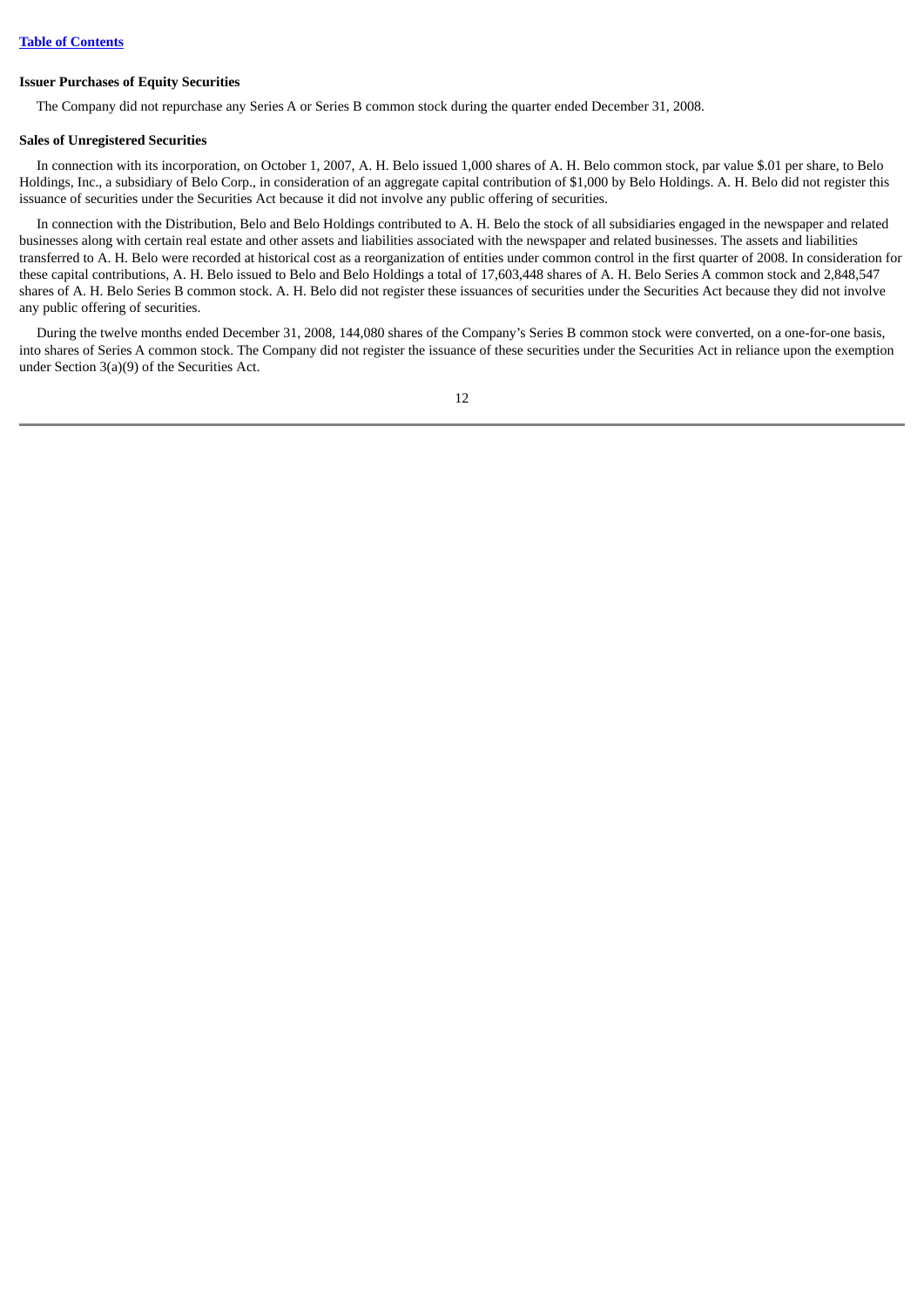The following Performance Graph and related information shall not be deemed "soliciting material" or to be "filed" with the SEC, nor shall such information be incorporated by reference into any future filing under the Securities Act of 1933 or Securities Exchange Act of 1934, each as amended, except *to the extent that the Company specifically incorporates it by reference into such filing.*

The following graph compares (1) the annual cumulative shareholder return on an investment of \$100 on February 11, 2008, in A. H. Belo's Series A common stock, based on the market price of the Series A common stock and assuming reinvestment of dividends, with (2) the cumulative total return of a similar investment in companies on the Standard & Poor's 500 Stock Index, and (3) the 2008 group of peer companies selected on a line-of-business basis and weighted for market capitalization. The Company's peer group includes the following companies: Gannett Co, Inc., The E. W. Scripps Company, Journal Communications, Lee Enterprises, Inc., McClatchy Company, Media General, Inc. and The New York Times Company. A. H. Belo is not included in the calculation of peer group cumulative total shareholder return on investment.



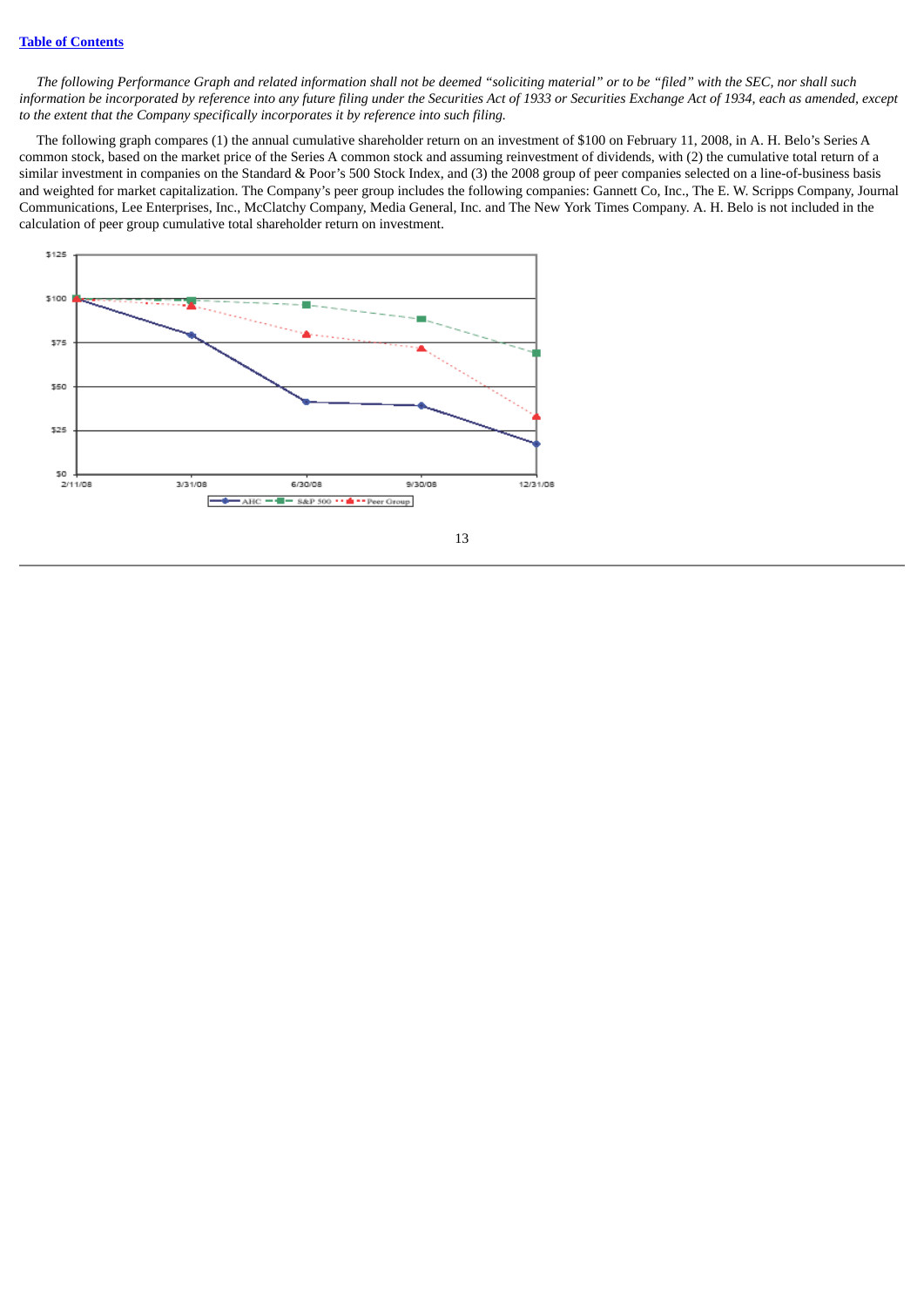#### <span id="page-17-0"></span>**Item 6. Selected Financial Data**

The following table presents selected financial data of the Company for each of the five years in the period ended December 31, 2008. Certain amounts for the prior years have been reclassified to conform to the current year presentation. For a more complete understanding of this selected financial data, see "Item 7. Management's Discussion and Analysis of Financial Condition and Results of Operations" and the Consolidated Financial Statements and the Notes thereto.

|                                                     | As of and for the years ended December 31, |                         |           |           |           |  |
|-----------------------------------------------------|--------------------------------------------|-------------------------|-----------|-----------|-----------|--|
| In thousands (except per share amounts)             | 2008                                       | 2007                    | 2006      | 2005      | 2004      |  |
| Total net operating revenues                        | \$637,314                                  | 738,668<br>$\mathbb{S}$ | \$817,733 | \$822,344 | \$779,142 |  |
| Total operating costs and expenses                  | 713,271                                    | 1,056,100               | 760,376   | 721,251   | 689,460   |  |
| (Loss) earnings from operations                     | (75, 957)                                  | (317, 432)              | 57,357    | 101.093   | 89,682    |  |
| Total other income and expense (b)                  | (3,420)                                    | (31,067)                | (30,310)  | (22, 913) | (15, 648) |  |
| Income tax (benefit) expense                        | (17,074)                                   | (1,487)                 | 11,868    | 30,361    | 28,745    |  |
| Net (loss) income (a) $(c)$                         | \$ (62, 303)                               | $$$ (347,012)           | \$15,179  | \$47,819  | \$45,289  |  |
| Total assets                                        | \$557,678                                  | 619,710                 | \$994.815 | \$981,661 | \$963,215 |  |
| Long-term portion of notes payable to Belo Corp (d) |                                            | 378,916                 | \$353,893 | \$332,710 | \$306,398 |  |
| Cash dividends declared per common share            | 0.625                                      | N/A                     | N/A       | N/A       | N/A       |  |

(a) Total operating expense for the year ended December 31, 2008 includes a charge of \$14,145 for the impairment of goodwill at *The Press-Enterprise.* Total operating expenses for the year ended December 31, 2007 include a charge of \$344,424 for the impairment of goodwill at *The Press-Enterprise* and *The Providence Journal.*

(b) Other income and expense includes \$2,983, \$34,834, \$31,814, \$23,661 and \$16,510 for the years ended December 31, 2008, 2007, 2006, 2005 and 2004, respectively, for interest on notes payable to Belo (see the Consolidated Financial Statements, Note 8 — Long-term Debt).

(c) Net earnings in 2004 included pre-tax charges related to *The Dallas Morning News* circulation overstatement of \$23,500 (see "Item 3. Legal Proceedings").

<span id="page-17-1"></span>(d) Amounts represent the long-term portion of notes payable to Belo (see the Consolidated Financial Statements, Note 8 — Long-term Debt).

#### **Item 7. Management's Discussion and Analysis of Financial Condition and Results of Operations**

The following information should be read in conjunction with the other sections of this Annual Report on Form 10-K, including "Item 1. Business," "Item 1A. Risk Factors," "Item 6. Selected Financial Data," "Item 7A. Quantitative and Qualitative Disclosures about Market Risk," "Item 9A (T). Controls and Procedures" and the Consolidated Financial Statements and the Notes thereto. Management's Discussion and Analysis of Financial Condition and Results of Operations contains a number of forward-looking statements, all of which are based on our current expectations and could be affected by the *uncertainties and risk factors described throughout this filing and particularly in "Item 1A. Risk Factors."*

*All references to earnings per share represent diluted earnings per share.*

*All dollar amounts are in thousands, except per share amounts.*

#### **OVERVIEW**

#### **A. H. Belo**

A. H. Belo Corporation, headquartered in Dallas, Texas, is a distinguished news and information company that owns and operates three daily newspapers and 12 associated Web sites. A. H. Belo publishes *The Dallas Morning News*, Texas' leading newspaper; *The Providence Journal*, the oldest major daily newspaper of general circulation and continuous publication in the U.S.; and *The Press-Enterprise* (Riverside, CA), serving southern California's Inland Empire region. These newspapers publish extensive local, state, national and international news. In addition, the Company publishes various specialty publications targeting niche audiences, and owns direct mail and commercial printing businesses.

The Company was spun off from Belo Corp. effective February 8, 2008 through a pro-rata stock dividend to Belo shareholders. As a consequence, A. H. Belo became a separate public company on that date. Except as noted herein, Belo has no further ownership interest in A. H. Belo or in any newspaper or related businesses, and A. H. Belo has no ownership interest in Belo or in any television station or related businesses. A. H. Belo's relationship with Belo is now governed by a separation and distribution agreement and several ancillary agreements governing various relationships between A. H. Belo and Belo. A. H. Belo and Belo also co-own certain downtown Dallas real estate and several investments associated with their respective businesses.

The following table summarizes the net operating revenues for each of A. H. Belo's three daily newspapers for the years ended December 31, 2008, 2007 and 2006:

|                              |           | Twelve Months Ended December 31. |           |            |           |  |
|------------------------------|-----------|----------------------------------|-----------|------------|-----------|--|
|                              |           | Percentage                       |           | Percentage |           |  |
|                              | 2008      | Chanae                           | 2007      | Chanae     | 2006      |  |
| The Dallas Morning News      | \$404.214 | $(11.6)\%$                       | \$457,418 | $(8.1)\%$  | \$497,887 |  |
| The Providence Journal       | 131,469   | $(13.3)\%$                       | 151,575   | (6.8)%     | 162,661   |  |
| The Press-Enterprise         | 101,631   | $(21.6)\%$                       | 129,675   | $(17.5)\%$ | 157,185   |  |
| Total net operating revenues | \$637,314 | $(13.7)\%$                       | \$738,668 | $(9.7)\%$  | \$817,733 |  |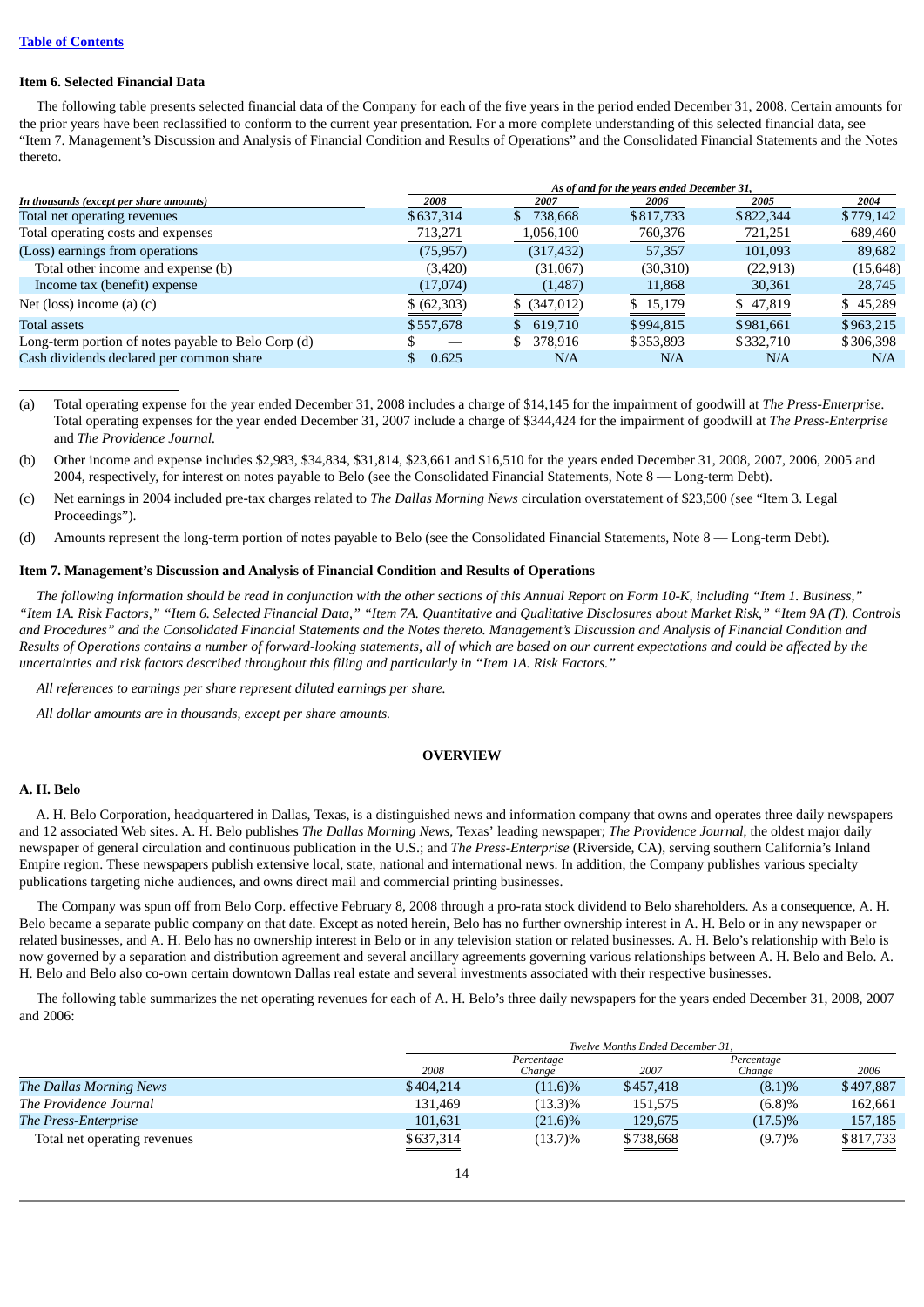Total revenues decreased approximately 13.7 percent in 2008 when compared to 2007 and 9.7 percent in 2007 when compared to 2006. Total newspaper advertising revenues were down approximately 19.3 percent in 2008 when compared to 2007 and 10.9 percent in 2007 when compared to 2006. Advertising revenues associated with the Company's Web sites decreased approximately 12.0 percent in 2008 when compared to 2007 and increased 19.5 percent in 2007 when compared to 2006. The Company expects newspaper advertising revenues to continue to decrease in 2009*.*

The Company is required to assess goodwill impairment annually at the reporting unit level using the methodology prescribed by Statement of Financial Accounting Standards (SFAS) 142, "Goodwill and Other Intangible Assets." The goodwill impairment test initially consists of the comparison of the implied fair value of a reporting unit with its carrying value. For the Company, a reporting unit consists of the newspaper operations in each geographic area. The Company performed its annual goodwill impairment testing as of December 31, 2008 and based on the results, recognized impairment charges to write off the remaining goodwill attributable to *The Press-Enterprise* by \$14,145. In 2007, the Company recognized impairment charges to goodwill attributable to *The Providence Journal* by \$242,794 and The *Press-Enterprise* by \$101,630. The impairment charges resulted primarily from a decline in the estimated fair value of the individual businesses due to lower than estimated market growth rates and margins versus prior year estimates. Goodwill impairment is a non-cash charge to earnings and, as such, does not affect the Company's liquidity, cash flows from operating activities or debt covenants, or have any impact on future operations.

A. H. Belo intends for the discussion of its financial condition and results of operations that follows to provide information that will assist in understanding its financial statements, the changes in certain key items in those statements from period to period, and the primary factors that accounted for those changes, as well as how certain accounting principles, policies, and estimates affect its financial statements.

#### **Basis of Presentation**

The consolidated financial statements in this Annual Report on Form 10-K include the accounts of A. H. Belo comprising its newspaper businesses and related assets. Operating expenses in the income statements prior to February 8, 2008, reflect all of the direct expenses of the business together with allocations of certain Belo Corp. corporate expenses that have been charged to the Company based on use or other methodologies which the Company believes were appropriate for such expenses. See Consolidated Financial Statements, Note 1—Summary of Significant Accounting Policies. In our opinion, these assumptions and allocations have been made on a reasonable and appropriate basis under the circumstances. Certain A. H. Belo and Belo operating units currently share news and information content at no cost.

The financial information for the periods prior to February 8, 2008 included in this Annual Report may not reflect what A. H. Belo's results of operations, financial position, and cash flows would have been had it been a separate public company during the periods presented or be indicative of what its results of operations, financial position, and cash flows may be in the future as a separate public company. A. H. Belo's financial information for the periods prior to February 8, 2008 reflects allocations for services historically provided by Belo, and the Company expects these allocated costs to be different from the actual costs A. H. Belo will incur for these services in the future as a separate public company, including with respect to actual services. Subsequent to February 8, 2008, these services are being provided by Belo under a services agreement and other inter-company agreements. In some instances, the costs incurred for these services as a separate public company may be higher than the share of total Belo expenses allocated to A. H. Belo prior to February 8, 2008. In addition, the financial information for the periods prior to February 8, 2008, does not reflect the increased costs associated with being a separate public company, including expected changes in our cost structure, personnel needs, financing, and operations of our business as a result of the Distribution.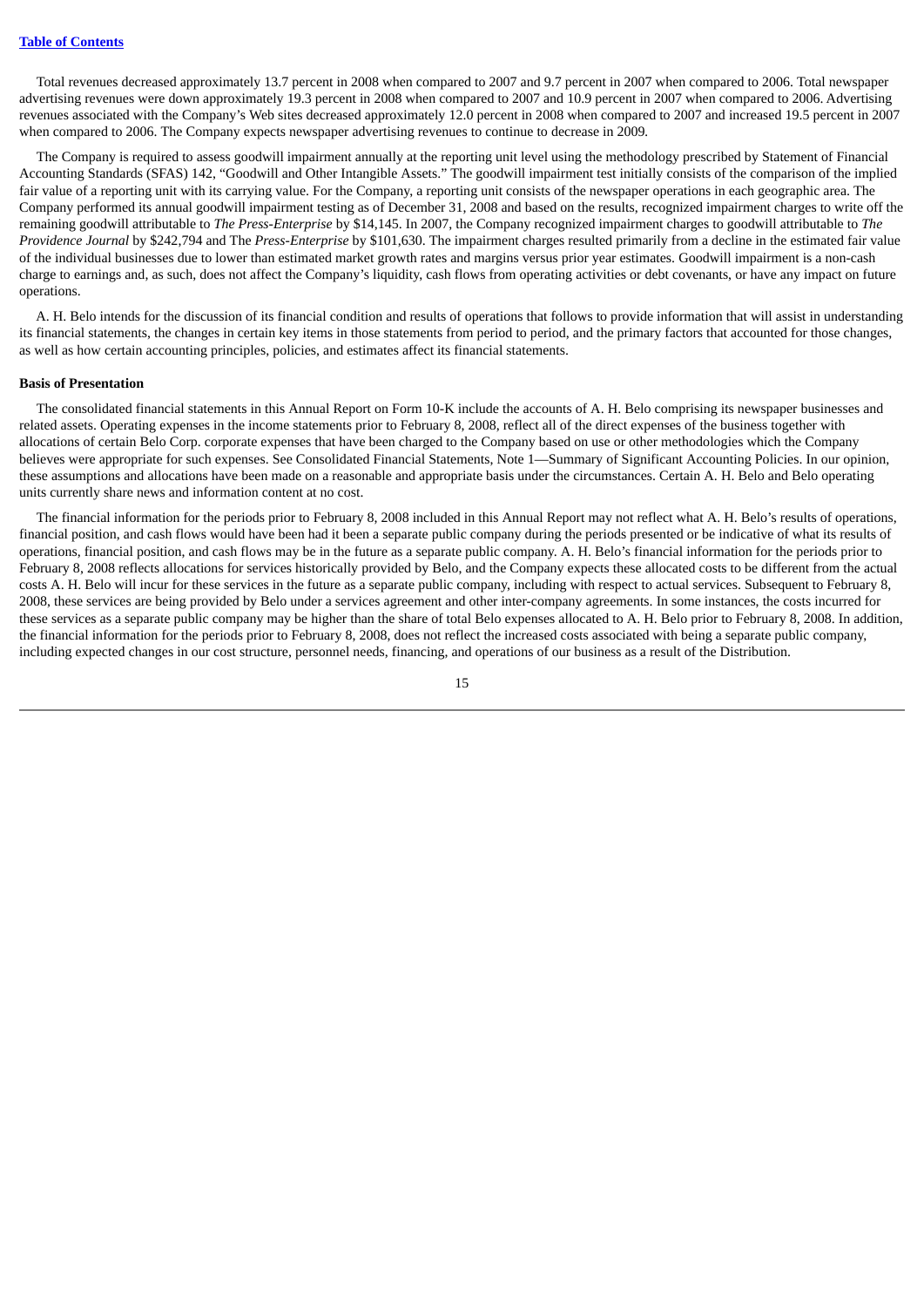#### **RESULTS OF OPERATIONS**

*(Dollars in thousands, except per share amounts)*

# *Consolidated Results of Operations for the Years Ended December 31, 2008, 2007 and 2006*

|                                    |              | Twelve Months Ended December 31. |               |                      |           |  |
|------------------------------------|--------------|----------------------------------|---------------|----------------------|-----------|--|
|                                    | 2008         | Percentage<br>Change             | 2007          | Percentage<br>Change | 2006      |  |
| Total net operating revenues       | \$637,314    | $(13.7)\%$                       | 738.668<br>S. | $(9.7)\%$            | \$817,733 |  |
| Total operating costs and expenses | 713,271      | $(32.5)\%$                       | 1,056,100     | 38.9%                | 760,376   |  |
| (Loss) earnings from operations    | (75, 957)    | 76.1%                            | (317, 432)    | $(653.4)\%$          | 57,357    |  |
| Total other (expense) and income   | (3,420)      | $(89.0)\%$                       | (31,067)      | 2.5%                 | (30, 310) |  |
| (Loss) earnings from operations    | (79, 377)    | 77.2%                            | (348, 499)    | $(1,388.5)\%$        | 27,047    |  |
| Income tax (benefit) expense       | (17,074)     | $(1,048.2)\%$                    | (1,487)       | $(112.5)\%$          | 11,868    |  |
| Net (loss) income                  | \$ (62, 303) | 82.0%                            | \$ (347,012)  | $(2,386.1)\%$        | \$15,179  |  |

# *Net Operating Revenues*

The table below presents the components of A. H. Belo's net operating revenues for the last three years:

|                              |           | Twelve Months Ended December 31, |           |                      |                       |  |
|------------------------------|-----------|----------------------------------|-----------|----------------------|-----------------------|--|
|                              | 2008      | Percentage<br>Chanae             | 2007      | Percentage<br>Chanae | 2006                  |  |
| <b>Advertising</b>           | \$484,437 | $(19.3)\%$                       | \$600,335 | (10.9)%              | \$674,140             |  |
| Circulation                  | 123,381   | 9.5%                             | 112,635   | $(3.1)\%$            | 116,265               |  |
| Other                        | 29,496    | 14.8%                            | 25,698    | $(6.0)\%$            | 27,328                |  |
| Total net operating revenues | \$637,314 | $(13.7)\%$                       | \$738,668 | (9.7)%               | \$817,733<br>________ |  |

In 2008, advertising revenue accounted for 76.0 percent of the Company's total revenues compared to 81.3 percent in 2007 and 82.4 percent in 2006. In 2008, circulation revenue accounted for 19.4 percent of the Company's total revenues compared to 15.2 percent in 2007 and 14.2 percent in 2006. In all three years, commercial printing made up most of the remainder of the Company's revenues.

The Company's revenues were adversely affected by economic and operating pressures. Advertising expense budgets tend to be reduced more than other expenses in times of economic uncertainty or recession. The continued economic slowdown adversely affected advertising demand and the Company's business, financial condition and results of operations. Total advertising revenue, including print and Internet revenue, was down 19.3 percent for the year ended December 31, 2008 when compared to the year ended December 31, 2007. Retail advertising revenue was down 16.0 percent, general advertising revenue was down 17.9 percent, and classified advertising revenue (exclusive of Internet revenue) was down 36.2 percent in the year ended December 31, 2008 when compared to the year ended December 31, 2007.

The table below presents the components of *The Dallas Morning News* net operating revenues for the last three years:

|                              |                                            | Twelve Months Ended December 31. |                                              |                      |           |  |
|------------------------------|--------------------------------------------|----------------------------------|----------------------------------------------|----------------------|-----------|--|
|                              | 2008                                       | Percentage<br>Change             | 2007                                         | Percentage<br>Change | 2006      |  |
| <b>Advertising</b>           | \$300,099                                  | $(18.1)\%$                       | \$366,516                                    | $(9.8)\%$            | \$406,515 |  |
| Circulation                  | 80.097                                     | 14.0%                            | 70.244                                       | (0.3)%               | 70,445    |  |
| Other                        | 24,018                                     | 16.3%                            | 20,658                                       | $(1.3)\%$            | 20,927    |  |
| Total net operating revenues | \$404,214<br>the control of the control of | $(11.6)\%$                       | \$457,418<br>the contract of the contract of | $(8.1)\%$            | \$497,887 |  |
|                              | 16                                         |                                  |                                              |                      |           |  |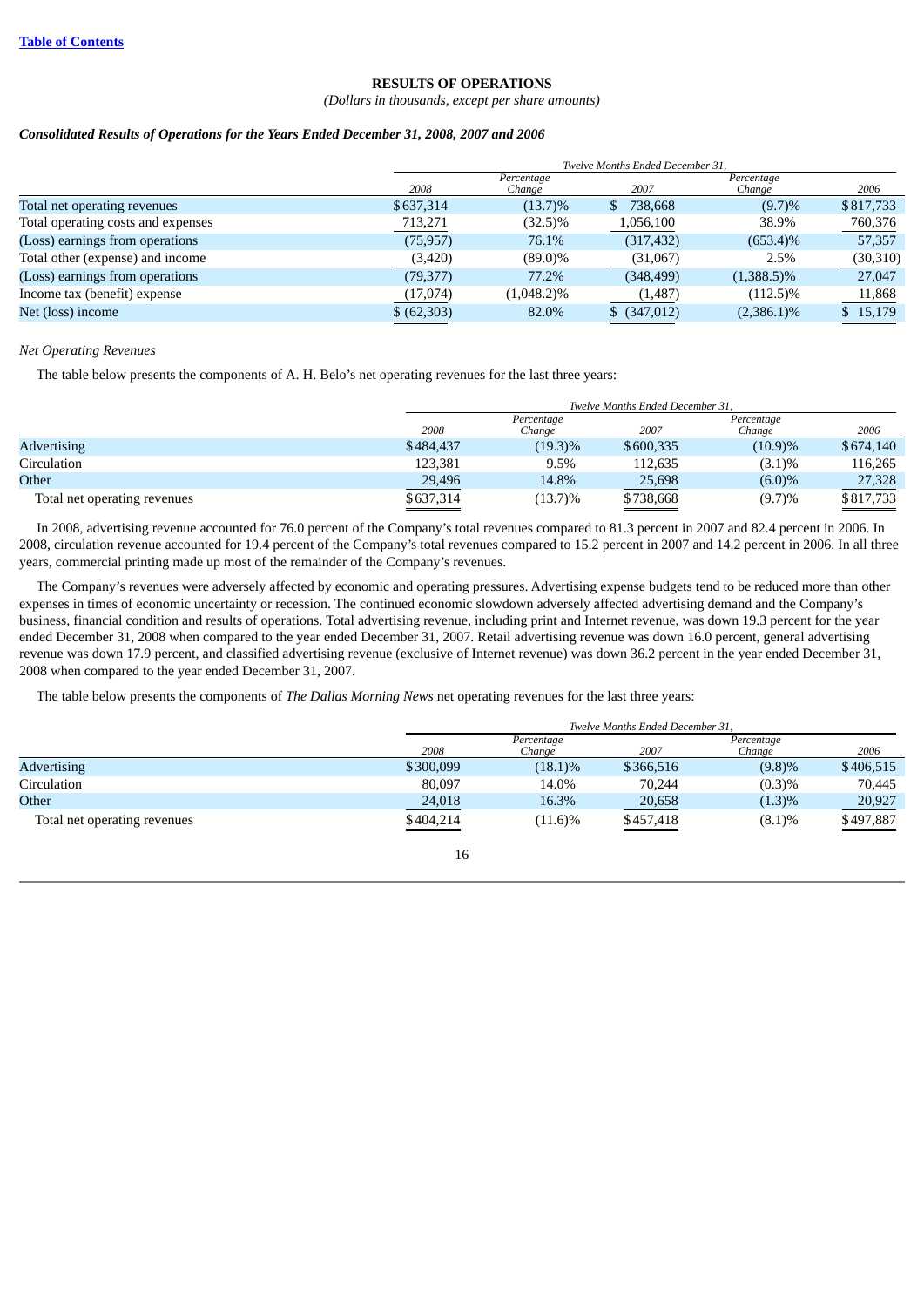Net operating revenues for *The Dallas Morning News* decreased by \$53,204, or 11.6 percent, in the year ended December 31, 2008, as compared to the year ended December 31, 2007. Advertising revenues decreased by \$66,417, or 18.1 percent, in the year ended December 31, 2008, compared to the year ended December 31, 2007, due to declines in substantially all categories included in retail, general and classified. Retail advertising revenue decreased \$11,831, or 14.5 percent, general advertising revenue decreased \$8,630, or 18.5 percent, and classified advertising revenue decreased \$37,394, or 31.8 percent. Circulation revenue increased \$9,853, or 14.0 percent, for the year ended December 31, 2008, compared to the year ended December 31, 2007, primarily due to an increase in home delivery and single copy prices.

Net operating revenues for *The Dallas Morning News* decreased by \$40,469, or 8.1 percent, in the year ended December 31, 2007, as compared to the year ended December 31, 2006. Advertising revenues decreased by \$39,999, or 9.8 percent, in the year ended December 31, 2007, compared to the year ended December 31, 2006. Retail advertising revenue decreased \$6,852, or 7.8 percent, in the year ended December 31, 2007, compared to the year ended December 31, 2006, primarily due to decreases in the furniture category. General advertising revenues decreased \$17,196, or 27.0 percent, in the year ended December 31, 2007, compared to the year ended December 31, 2006, primarily due to decreases in the financial, telecommunications and travel categories. Classified advertising revenues decreased \$14,739, or 11.2 percent, primarily due to decreases in the real estate, automotive and employment categories. Circulation revenue remained flat for the year ended December 31, 2007, compared to the year ended December 31, 2006.

The following table presents the components of *The Providence Journal* net operating revenues for the last three years:

|                              |           | Twelve Months Ended December 31. |           |                      |           |  |  |
|------------------------------|-----------|----------------------------------|-----------|----------------------|-----------|--|--|
|                              | 2008      | Percentage<br>Chanae             | 2007      | Percentage<br>Chanae | 2006      |  |  |
| <b>Advertising</b>           | \$102,704 | $(18.4)\%$                       | \$125,874 | (6.9)%               | \$135,189 |  |  |
| Circulation                  | 27,765    | 10.7%                            | 25,072    | (5.7)%               | 26,601    |  |  |
| Other                        | 1,000     | 59.0%                            | 629       | $(27.8)\%$           | 871       |  |  |
| Total net operating revenues | \$131,469 | $(13.3)\%$                       | \$151,575 | (6.8)%               | \$162,661 |  |  |

Net operating revenues for *The Providence Journal* decreased by \$20,106, or 13.3 percent, in the year ended December 31, 2008, compared to the year ended December 31, 2007. Advertising revenues decreased \$23,170, or 18.4 percent, for the year ended December 31, 2008, compared to the year ended December 31, 2007, due to declines in substantially all categories included in retail, general and classified. Retail advertising revenues decreased \$6,693, or 16.6 percent, general advertising revenues decreased \$658, or 40.2 percent, and classified advertising revenue decreased \$10,094, or 26.2 percent. Circulation revenue increased \$2,693, or 10.7 percent, in the year ended December 31, 2008, compared to the year ended December 31, 2007, due to rate increases in home delivery and single copy prices.

Net operating revenues for *The Providence Journal* decreased by \$11,086, or 6.8 percent, in the year ended December 31, 2007, compared to the year ended December 31, 2006. Advertising revenues decreased \$9,315, or 6.9 percent, for the year ended December 31, 2007, compared to the year ended December 31, 2006. Retail advertising revenues decreased \$3,769, or 8.6 percent, due to decreases in the automotive, building and home improvement, furniture and home accessories, and gaming categories for the year ended December 31, 2007, compared to the year ended December 31, 2006. General advertising revenues decreased \$1,299, or 44.2 percent, in the year ended December 31, 2007, compared to the year ended December 31, 2006, primarily due to decreases in the automotive and travel and transportation categories. Classified advertising revenue decreased \$4,027, or 8.1 percent, in the year ended December 31, 2007, compared to the year ended December 31, 2006, primarily due to decreases in the automotive, employment and real estate categories. Circulation revenue declined \$1,529, or 5.7 percent, in the year ended December 31, 2007, compared to the year ended December 31, 2006, primarily due to lower overall circulation.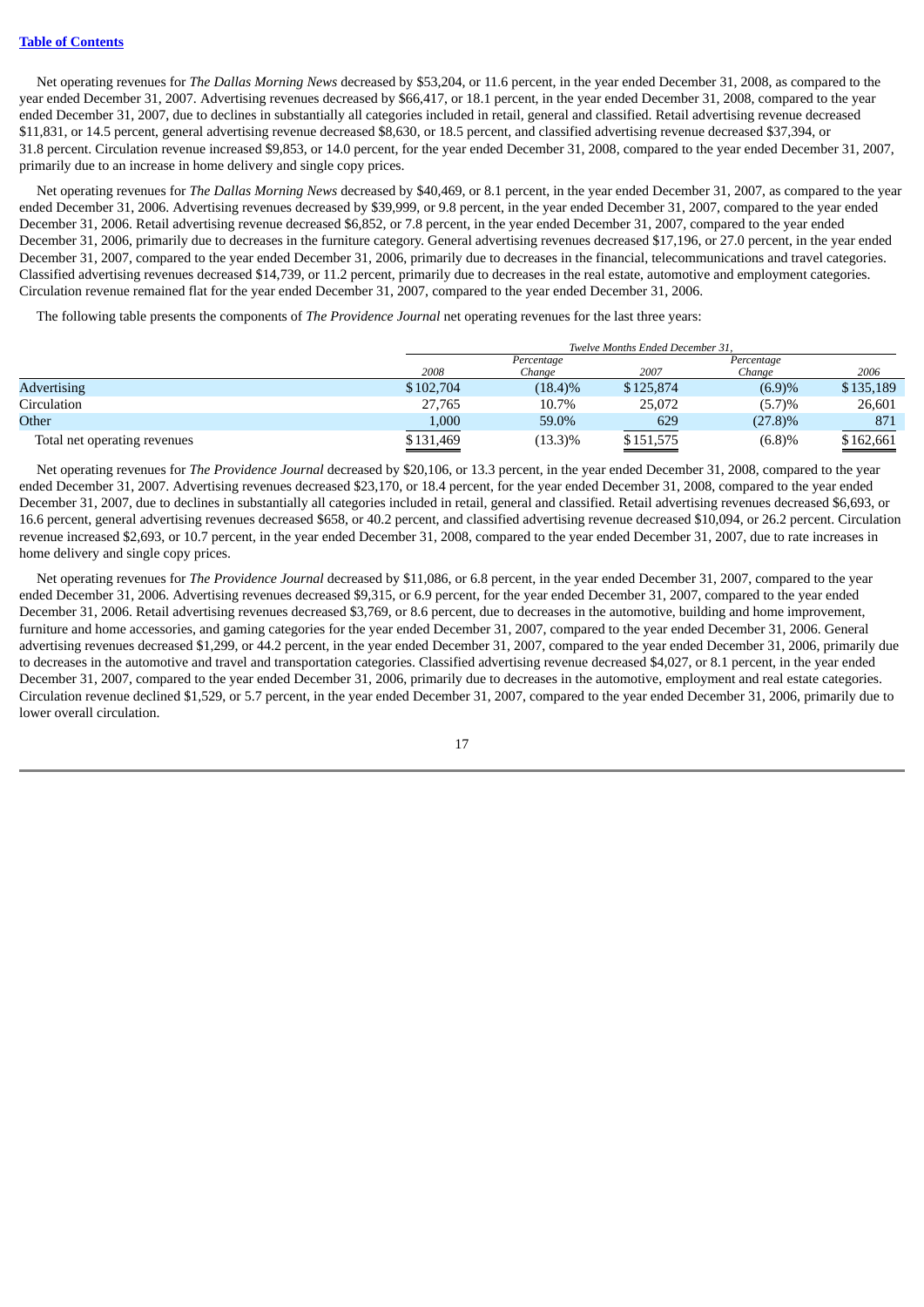#### **Table of [Contents](#page-3-0)**

The table below presents the components of *The Press-Enterprise* net operating revenues for the last three years:

|                              |           | Twelve Months Ended December 31. |           |                      |           |  |
|------------------------------|-----------|----------------------------------|-----------|----------------------|-----------|--|
|                              | 2008      | Percentage<br>Chanae             | 2007      | Percentage<br>Chanae | 2006      |  |
| <b>Advertising</b>           | \$81,634  | $(24.4)\%$                       | \$107,945 | $(18.5)\%$           | \$132,438 |  |
| Circulation                  | 15,519    | $(10.4)\%$                       | 17,319    | (9.9)%               | 19,218    |  |
| Other                        | 4,478     | 1.5%                             | 4,411     | $(20.2)\%$           | 5,529     |  |
| Total net operating revenues | \$101,631 | $(21.6)\%$                       | \$129,675 | $(17.5)\%$           | \$157,185 |  |

Net operating revenues for *The Press-Enterprise* decreased \$28,044, or 21.6 percent, in the year ended December 31, 2008, compared to the year ended December 31, 2007. Advertising revenues decreased \$26,311, or 24.4 percent, in the year ended December 31, 2008, compared to the year ended December 31, 2007, due to declines in substantially all categories included in retail, general and classified. Retail advertising revenues decreased \$3,698, or 21.4 percent, general advertising revenues decreased \$1,098, or 11.1 percent, and classified advertising revenues decreased \$18,886, or 47.1 percent. Circulation revenue decreased \$1,800, or 10.4 percent for the year ended December 31, 2008 when compared to the year ended December 31, 2007, primarily due to eliminating home delivery in certain geographic areas.

Net operating revenues for *The Press-Enterprise* decreased \$27,510, or 17.5 percent, in the year ended December 31, 2007, compared to the year ended December 31, 2006. Total advertising revenues decreased \$24,493, or 18.5 percent, in the year ended December 31, 2007, compared to the year ended December 31, 2006. Retail advertising revenues decreased \$2,638, or 13.3 percent, primarily due to decreases in the department store, home improvement, home furnishings, grocery, and discount categories. General advertising revenues decreased \$1,289, or 11.5 percent, in the year ended December 31, 2007, compared to the year ended December 31, 2006, primarily due to decreases in the financial and automotive categories. Classified advertising revenues decreased \$18,122, or 28.8 percent, primarily due to decreases in the employment, real estate and automotive categories. Circulation revenue at *The Press-Enterprise* decreased \$1,899, or 9.9 percent, when comparing the year ended December 31, 2007 to the year ended December 31, 2006.

#### *Operating Costs and Expenses*

The Company's operating costs and expenses decreased \$342,829, or 32.5 percent, in the year ended December 31, 2008, as compared to the prior year period, primarily due to goodwill impairment of \$14,145 recorded in 2008 as compared to goodwill impairment of \$344,424 recorded in 2007. The Company is required to test goodwill at least annually for impairment. See Consolidated Financial Statements, Note 3-Goodwill and Intangible Assets for more information. In 2008, the Company recorded an impairment charge of \$4,535 on a 26-year-old printing press.

The Company experienced decreases in other production, distribution and operating costs and a decrease in newsprint, ink and other supplies. Other production, distribution and operating costs decreased \$10,808, or 4.2 percent, for the year ended December 31, 2008, compared to the year ended December 31, 2007. This decrease was primarily due to lower expenses for outside services and lower advertising and promotion expenses. Newsprint, ink and other supplies decreased \$7,893, or 7.7 percent, for the year ended December 31, 2008, compared to the year ended December 31, 2007, due to a decrease in newsprint consumption. During 2008, the Company's publishing operations consumed approximately 111,981 metric tons of newsprint at an average cost of \$664 per metric ton. Consumption of newsprint in the previous year was approximately 136,546 metric tons at an average cost per metric ton of \$586.

The Company's operating costs and expenses increased \$295,724, or 38.9 percent, in the year ended December 31, 2007, as compared to the prior year period, primarily due to a non-cash charge for goodwill impairment, decreases in salaries, wages and employee benefits and a decrease in newsprint, ink and other supplies. Salaries, wages and employee benefits decreased \$25,317, or 7.8 percent, for the year ended December 31, 2007, compared to the year ended December 31, 2006, primarily due to a voluntary severance program for newsroom employees at *The Dallas Morning News* initiated in the third quarter 2006 which reduced headcount. In addition to the voluntary severance program, the Company recognized a reduction in estimated pension expense of approximately \$8,488 primarily due to the Company's curtailment of its defined benefit pension plan effective March 31, 2007 and an increase in the discount rate applied to future pension obligations. These decreases were partially offset by an increase in workers' compensation expense. In the fourth quarter of 2007, the Company recorded a non-cash charge for goodwill impairment of \$344,424, of which \$242,794 related to *The Providence Journal* and \$101,630 related to *The Press-Enterprise* based on assessments performed for the year ended December 31, 2007. The Company is required to test goodwill at least annually for impairment. See Consolidated Financial Statements, Note 3, for more information.

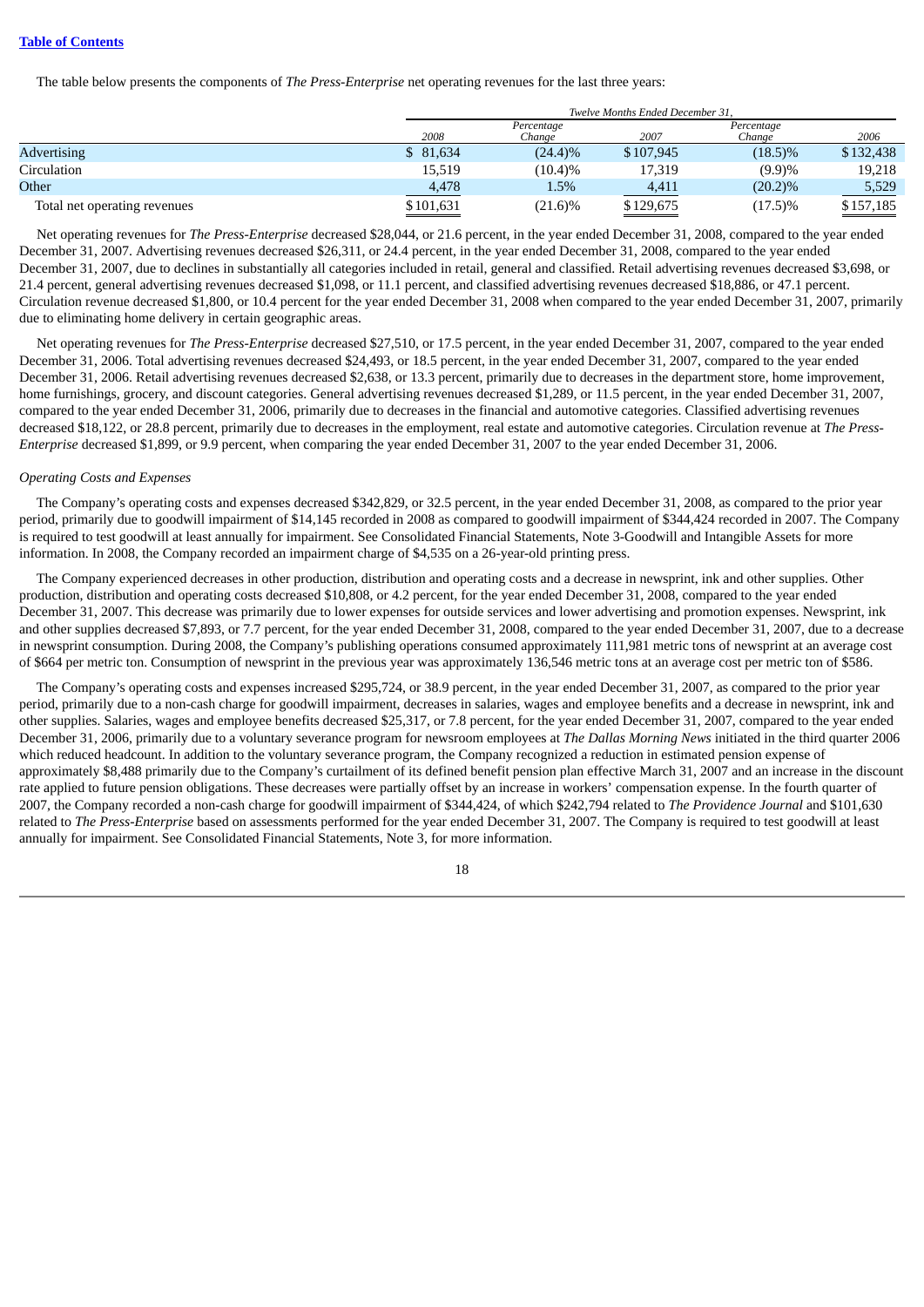Newsprint, ink and other supplies decreased \$30,274, or 22.8 percent, for the year ended December 31, 2007 compared to the year ended December 31, 2006, with decreases in newsprint consumption and average cost per metric ton. During 2007, the Company's publishing operations consumed approximately 136,546 metric tons of newsprint at an average cost of \$586 per metric ton. Consumption of newsprint in the previous year was approximately 166,756 metric tons at an average cost per metric ton of \$631.

Interest expense decreased \$30,806, or 88.4 percent, for the year ended December 31, 2008, compared to the year ended December 31, 2007. As of February 8, 2008, in connection with the Distribution of the Company, Belo Corp. contributed to the capital of A. H. Belo and its subsidiaries the net intercompany indebtedness owed to Belo Corp. by A. H. Belo and its subsidiaries or assigned indebtedness to the Company. This effectively settled A. H. Belo's notes payable balances owed to Belo Corp. As a result, no interest expense for these notes was accrued beyond the Distribution Date, as compared to the interest expense that accrued for the entire twelve months ended December 31, 2007. This decrease in interest paid to Belo Corp. was partially offset by interest expense or approximately \$121 related to the Company's credit facility entered into subsequent to February 8, 2008.

Interest expense increased \$3,020, or 9.5 percent, in 2007 compared to 2006. This is primarily due to year-over-year increases in the balances on notes payable to Belo Corp. Certain subsidiaries had entered into notes payable arrangements with Belo Corp. The notes accrued interest at prime plus one percent and had various payments terms. In conjunction with the Distribution, Belo Corp. contributed to the capital of A. H. Belo all inter-company indebtedness owed by A. H. Belo to Belo Corp. or assigned the notes to A. H. Belo on or prior to the Distribution Date. The contribution or assignment effectively extinguished all liabilities of A. H. Belo to Belo Corp. under such notes.

Other (expense) income, net, decreased \$3,159, or 83.9 percent, in 2008 when compared to 2007. This is primarily due to a gain recognized on the disposal of land and a building in Dallas, Texas in 2007 that was not used in the ordinary course of business.

Other (expense) income, net, increased \$2,263, or 150.5 percent in 2007 when compared to 2006. This is primarily due to a gain recognized on the disposal of fixed assets of \$2,250.

Income tax benefit increased \$15,587 in 2008 when compared to 2007. This increase in tax benefit was primarily attributable to lower taxable income and adjustments made for goodwill impairment and valuation allowance. The effective tax rates for 2008, 2007, and 2006 were 21.5 percent, 0.4 percent, and 43.9 percent, respectively.

Income tax expense decreased \$13,355, or 112.5 percent, for the year ended December 31, 2007 when compared with the year ended December 31, 2006, primarily due to lower taxable income. In May 2006, the State of Texas enacted legislation replacing its franchise tax with a new margin tax. Despite an effective date of January 1, 2008, the enactment of the Tax Reform Bill represents a change in tax law, and SFAS 109, "Accounting for Income Taxes," requires that effects of the change must be reflected in the financial statements in the quarter in which the new tax is enacted.

As of December 31, 2008, the Company expects to incur federal and state net operating losses of \$24,206. These net operating losses can be carried forward to offset future taxable income, and will begin to expire in the years 2029 and 2030 if not utilized. SFAS 109, places a threshold for recognition of deferred tax assets based on whether it is more likely than not that these assets will be realized. In making this determination, the Company considers all positive and negative evidence, including future reversals of existing taxable temporary differences, projected taxable income, tax planning strategies and recent financial results. Based on the criteria established by SFAS 109, the Company established a valuation allowance of \$4,086 against the deferred tax assets, as it is possible that a portion of the benefit resulting from these net operating loss carry forwards will not be realized.

Deferred tax assets and liabilities are recognized for the expected future tax consequences of events that have been recognized in the Company's financial statements or tax returns. At December 31, 2008, the Company had deferred tax assets of \$29,015, which were partially offset by a valuation allowance of \$4,086 and further reduced by deferred tax liabilities of \$26,134. As previously discussed, the valuation allowance reduces certain deferred tax assets to amounts that are more likely than not to be realized. This allowance primarily relates to the deferred tax assets on certain net operating loss carry forwards. The Company will evaluate the ability to realize its deferred tax assets by assessing its valuation allowance and adjusting the amount of such allowance if necessary. The factors used to assess the likelihood of realization are the Company's reversal of future deferred tax liabilities, available tax planning strategies and future taxable income.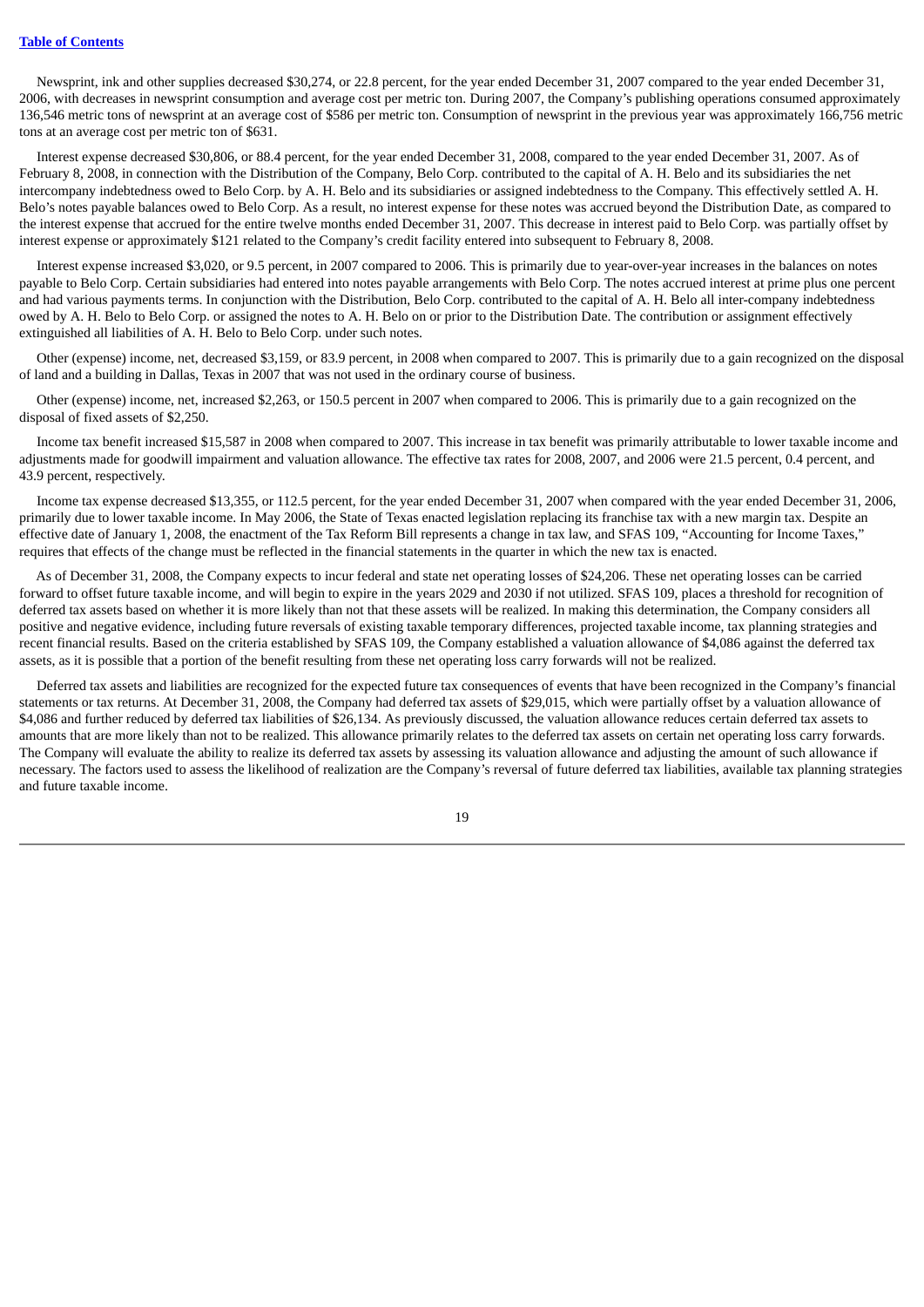In July 2006, the FASB issued Financial Interpretation (FIN) 48, "Accounting for Uncertainty in Income Taxes." This interpretation prescribes a recognition threshold and measurement attributes for the financial statement recognition and measurement of tax positions taken or expected to be taken in a tax return. FIN 48 also provides guidance on derecognition, classification, interest and penalties, accounting in interim periods, disclosure and transition. A. H. Belo adopted FIN 48 effective with the spin-off from Belo Corp. The Company believes it does not have any tax positions which do not meet the more likely than not threshold as defined in FIN 48. As such, we have not recorded any tax liabilities related to any tax positions taken.

#### **Forward-Looking Statements**

Statements in this Annual Report on Form 10-K concerning A. H. Belo's business outlook or future economic performance, anticipated profitability, revenues, expenses, dividends, capital expenditures, investments, future financings, and other financial and non-financial items that are not historical facts, are "forward-looking statements" as the term is defined under applicable federal securities laws. Forward-looking statements are subject to risks, uncertainties and other factors that could cause actual results to differ materially from those statements.

Such risks, uncertainties and factors include, but are not limited to, changes in capital market conditions and prospects, and other factors such as changes in advertising demand, interest rates and newsprint prices; newspaper circulation trends and other circulation matters, including changes in readership patterns and demography, and audits and related actions by the Audit Bureau of Circulations; challenges in achieving expense reduction goals, and on schedule, and the resulting potential effect on operations; technological changes; development of Internet commerce; industry cycles; changes in pricing or other actions by competitors and suppliers; regulatory, tax and legal changes; adoption of new accounting standards or changes in existing accounting standards by the Financial Accounting Standards Board or other accounting standard-setting bodies or authorities; the effects of Company acquisitions, dispositions and coowned ventures, and investments; general economic conditions; significant armed conflict; and other factors beyond our control, as well as other risks described elsewhere in this Annual Report on Form 10-K and in the Company's other public disclosures, and filings with the Securities and Exchange Commission (SEC).

#### **Critical Accounting Policies and Estimates**

A. H. Belo's financial statements are based on the selection and application of accounting policies that require management to make significant estimates and assumptions. The Company believes that the following are some of the more critical accounting policies currently affecting A. H. Belo's financial position and results of operations. See the Consolidated Financial Statements, Note 1—Summary of Significant Accounting Policies, for additional information concerning significant accounting policies.

*Revenue Recognition.* Newspaper advertising revenue is recorded, net of agency commissions, when the advertisements are published in the newspaper. Advertising revenues for Web sites are recorded, net of agency fees, ratably over the period of time the advertisement is placed on Web sites. Proceeds from subscriptions are deferred and are included in revenue on a pro-rata basis over the term of the subscriptions. Subscription revenues under buy-sell arrangements with distributors are recorded based on the net amount received from the distributor, whereas subscription revenues under fee-based delivery arrangements with distributors are recorded based on the amount received from the subscriber. Commercial printing revenue is recorded when the product is shipped.

*Impairment of Property, Plant and Equipment, Goodwill and Intangible Assets*. In assessing the recoverability of the Company's property, plant and equipment, goodwill and intangible assets, the Company must make assumptions regarding estimated future cash flows and other factors to determine the fair value of the respective assets. If these estimates or their related assumptions change in the future, the Company may be required to record additional impairment charges for these assets.

The Company's intangible assets and goodwill result from its significant business acquisitions, which occurred prior to 1998. In connection with these acquisitions, the Company obtained appraisals of the significant assets purchased. The excess of the purchase price over the fair value of the assets acquired was recorded as goodwill. At December 31, 2008, A. H. Belo had net investments of \$263,744 in property, plant and equipment, \$105,522 in goodwill, and \$33,927 in intangible assets, which consist of subscriber lists.

The Company accounts for goodwill in accordance with SFAS 142, "Goodwill and Other Intangible Assets." As required by SFAS 142, the Company tests for goodwill annually (at year-end) or whenever events occur or circumstances change that would more likely than not reduce the fair value of a reporting unit below its carrying amount. The required two-step approach uses accounting judgments and estimates of future operating results. Changes in estimates or the application of alternative assumptions could produce significantly different results. The Company performs the impairment testing at its three newspaper operating units. An impairment loss generally is recognized when the carrying amount of the reporting unit's net assets exceeds the estimated fair value of the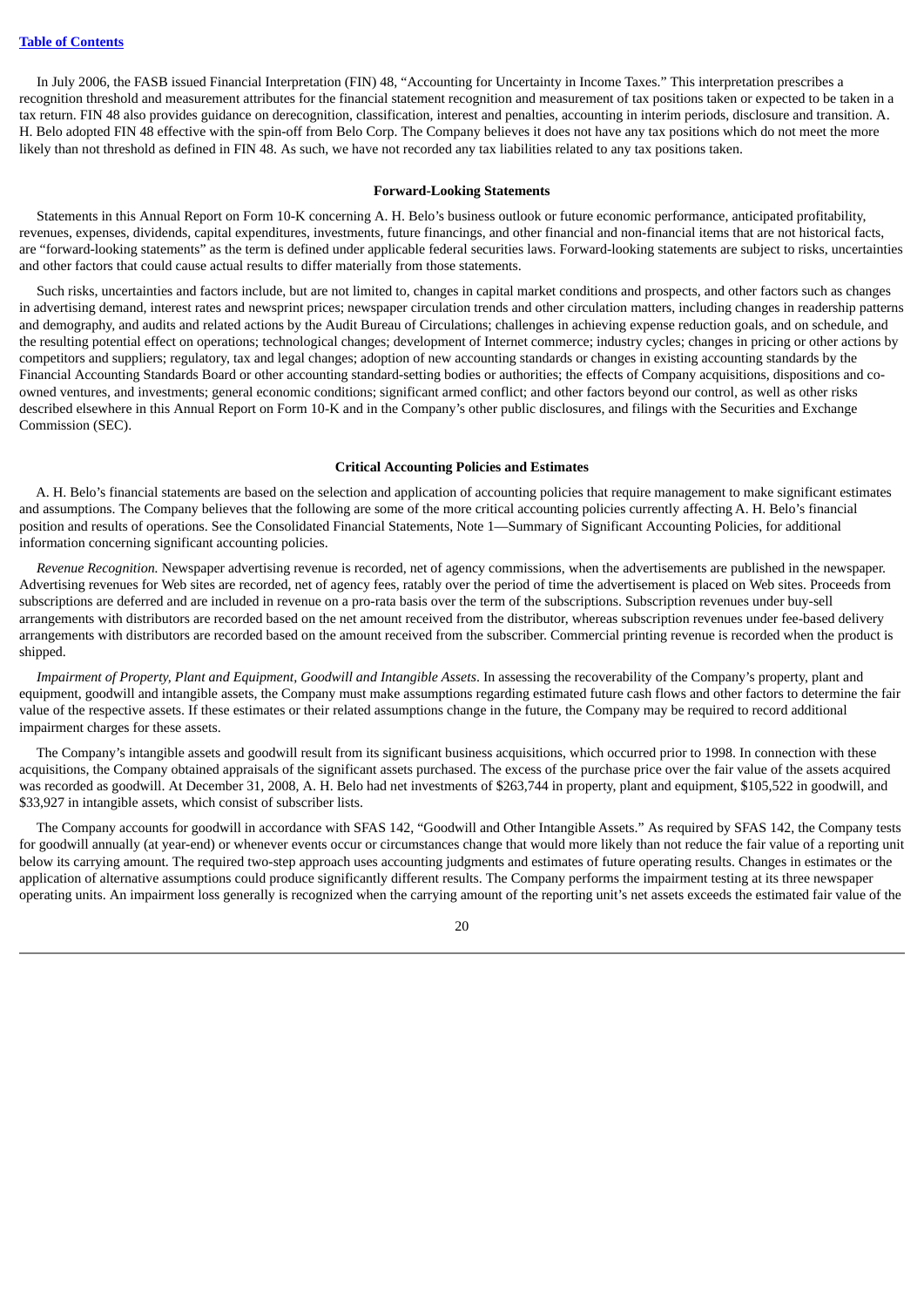reporting unit. The estimates and judgments that most significantly affect the fair value calculation are assumptions related to revenue growth, newsprint prices, compensation levels, discount rate and private and public market trading multiples for newspaper assets. See Consolidated Financial Statements, Note 3, for a discussion of the impairment charges taken.

As a result of the assessment as of December 31, 2008, the Company incurred a non-cash charge to goodwill of approximately \$14,145 in the fourth quarter of 2008 related to impairment at *The Press-Enterprise.* As a result of the assessment as of December 31, 2007, the Company incurred a non-cash charge to goodwill of approximately \$344,424 in the fourth quarter of 2007 related to goodwill impairment at two of the Company's reporting units: *The Providence Journal* and *The Press-Enterprise*. There is no tax effect related to the impairment charge, and this non-cash charge will not affect the Company's liquidity, cash flows from operating activities, debt covenants, or have any effect on future operations. Based on the assessments performed as of December 31, 2006, the Company did not record any impairment charges related to goodwill or intangible assets.

The Company reviews the carrying value of property, plant and equipment for impairment whenever events and circumstances indicate that the carrying value of an asset may not be recoverable. Recoverability of property and equipment is measured by comparison of the carrying amount to the future net cash flows the property and equipment is expected to generate. Based on assessments done during the year ended December 31, 2008, the Company recorded an impairment loss related to a 26-year-old printing press of \$4,535. Based on assessments performed during the years ended December 31, 2007 and 2006, the Company did not record any impairment losses related to property, plant, and equipment.

*Contingencies.* A. H. Belo is involved in certain claims and litigation related to its operations. In the opinion of management, liabilities, if any, arising from these claims and litigation would not have a material adverse effect on A. H. Belo's consolidated financial position, liquidity, or results of operations. The Company is required to assess the likelihood of any adverse judgments or outcomes to these matters as well as potential ranges of probable losses. A determination of the amount of reserves required, if any, for these contingencies is made after careful analysis of each individual matter. The required reserves may change in the future due to new developments in each matter or changes in approach, such as a change in settlement strategy in dealing with these matters.

Subsequent to the Distribution of A. H. Belo, Belo retained sponsorship of the Pension Plan and will, jointly with A. H. Belo, administer benefits for the Belo and A. H. Belo current and former employees who participate in the Pension Plan in accordance with the terms of the Pension Plan. The Distribution caused each A. H. Belo employee to have a separation from service for purposes of commencing benefits under the Pension Plan at or after age 55. As sponsor of the Pension Plan, Belo will be solely responsible for satisfying the funding obligations with respect to the Pension Plan and retains sole discretion to determine the amount and timing of any contributions required to satisfy such funding obligations. Belo also retains the right, in its sole discretion, to terminate the Pension Plan. A. H. Belo will reimburse Belo for 60 percent of each contribution Belo makes to the Pension Plan. The Company has recorded an accrual for the estimated future contributions to be paid to Belo. This estimate is based on input from the Company's actuary of such contributions. Estimates of future contributions can change significantly based on assumptions required for funding of the Pension Plan. Significant assumptions include future interest rate levels, the amount and timing of asset returns, how current contributions in excess of the minimum requirements could impact the amounts and timing of future contributions and any changes to current law which would grant additional funding relief for defined benefit plan sponsors.

*Share-Based Compensation.* The Company records the compensation expense related to its stock options according to SFAS 123(R), as adopted on January 1, 2006. The Company records the compensation expense related to its options using the fair value as of the date of grant as calculated using the Black-Scholes-Merton method. The Company records the compensation expense related to its restricted stock units using the fair value as of the date of grant.

*Taxes*. In accordance with SFAS 109, "Accounting for Income Taxes," the Company recognizes deferred tax assets and liabilities based on the difference between the financial statement and tax basis of assets and liabilities using enacted tax rates in effect for the year in which the differences are expected to reverse. The Company also assesses the realizability of these deferred tax assets, and establishes a valuation allowance in accordance with SFAS 109 if the realizability threshold of more likely than not is not met. The factors used to assess the likelihood of realization of the deferred tax asset include reversal of future deferred tax liabilities, available tax planning strategies, and future taxable income.

#### **Recent Accounting Pronouncements**

In December 2007, the FASB issued SFAS 141(R), "Business Combinations." SFAS 141(R) establishes principles and requirements for how the acquirer of a business recognizes and measures in its financial statements the identifiable assets acquired, the liabilities assumed, and any noncontrolling interest in the acquiree. The statement also provides guidance for recognizing and

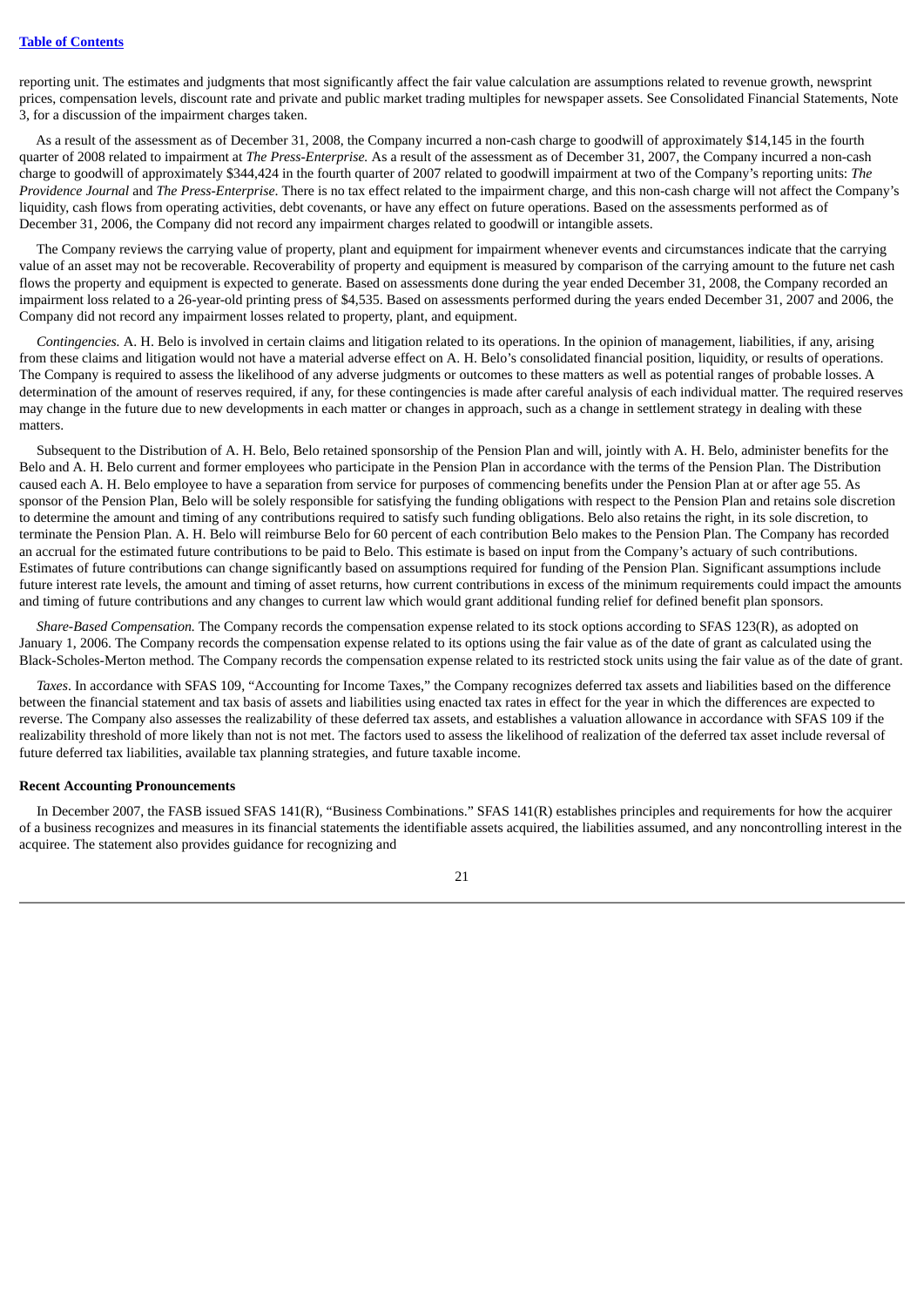measuring the goodwill acquired in the business combination and determines what information to disclose to enable users of the financial statements to evaluate the nature and financial effects of the business combination. SFAS 141(R) is effective for financial statements issued for fiscal years beginning after December 15, 2008. Accordingly, any business combinations the Company engages in will be recorded and disclosed following existing accounting principles until January 1, 2009. The Company expects SFAS 141(R) will have an impact on our consolidated financial statements, but the nature and magnitude of the specific effects will depend upon the nature, terms and size of the acquisitions, if any, that are consummated after the effective date.

In February 2007, the FASB issued SFAS 159, "The Fair Value Option for Financial Assets and Financial Liabilities." This statement permits entities to measure many financial instruments and certain other items at fair value. The objective is to improve financial reporting by providing entities with the opportunity to mitigate volatility in reported earnings caused by measuring related assets and liabilities differently without having to apply complex hedge accounting provisions. SFAS 159 is effective for financial statements issued for fiscal years beginning after November 15, 2007. The Company has elected not to implement the fair value option with respect to existing assets or liabilities; therefore, the adoption of SFAS 159 had no effect on the Company's financial position or results of operations.

In September 2006, the FASB issued SFAS 157, "Fair Value Measurements." SFAS 157 establishes, among other things, a framework for fair value measurements in the financial statements by providing a single definition of fair value, provides guidance on the methods used to estimate fair value, and increases disclosures about estimates of fair value. SFAS 157 was effective for financial assets and liabilities in financial statements issued for fiscal years beginning after November 15, 2007, and is effective for non-financial assets and liabilities in financial statements issued for fiscal years beginning after November 15, 2008. The Company has adopted SFAS 157 but the adoption has not had a material effect on our financial position or results of operations.

#### **Liquidity and Capital Resources**

As of September 30, 2008, the Company was not in compliance with the fixed charge coverage ratio as required by its credit facility. During the fourth quarter of 2008, the Company's bank group approved an amendment and waiver to its credit facility. On January 30, 2009, the Company entered into the Amended and Restated Credit Agreement, which is more fully described in the Financing Cash Flow discussion as well as in the Consolidated Financial Statements — Note 8 — Long-term Debt. Among other matters, the Amended and Restated Credit Agreement establishes minimum adjusted EBITDA covenant requirements in 2009.

Compliance with the minimum adjusted EBITDA and other financial covenants depends on the Company's financial condition and results of operations, which are subject to a number of factors, including current and future economic conditions. Based on the Company's projections for the remainder of fiscal year 2009, which incorporate the Company's assessment of current economic conditions, the projections currently indicate that the Company will be able to meet these financial covenants throughout fiscal year 2009. These projections are based on revenue and expense estimates for the remainder of 2009 and include the implementation of continued expense savings initiatives, which are being implemented as well as other expense and revenue expectations for the remainder of fiscal year 2009. However, there can be no assurance of the Company's ability to meet these financial covenants.

Throughout 2008 and the beginning of 2009, the economy has experienced disruptions resulting from the sub-prime mortgage crisis and general credit market conditions in the United States. The full extent that these disruptions will have on the Company's results as well as their length and ultimate severity are difficult to predict. Should conditions worsen, or persist for an extended time, the Company's results could be materially adversely affected. Due to the dynamic nature of assumptions used in estimating the Company's financial results and the Company's inability to control the effect of the current economic conditions, actual results may differ materially from the Company's projections. Furthermore, the Company's results may be affected by continued economic and political developments and those effects could be material to the consolidated financial statements.

If the current economic recession causes advertising revenues to decline more than currently anticipated, if other parts of our business experience adverse effects, or if our expense saving initiatives prove insufficient, then we may not be able to meet these financial covenants. Absent a waiver from the Credit Agreement lenders, not meeting these financial covenants will result in an event of default under the Credit Agreement. Upon the occurrence of an event of default, the Credit Agreement lenders could elect to terminate all commitments to extend further credit and declare all amounts outstanding to be immediately due and payable.

The Company's ability to borrow under the Credit Agreement depends on a borrowing base determined from a formula based on the levels of our accounts receivable and inventory. If our accounts receivable and inventory are insufficient (including, with respect to accounts receivable, as a result of decreased revenues), then we may be unable to borrow under the Credit Agreement notwithstanding compliance with the Credit Agreement's financial covenants.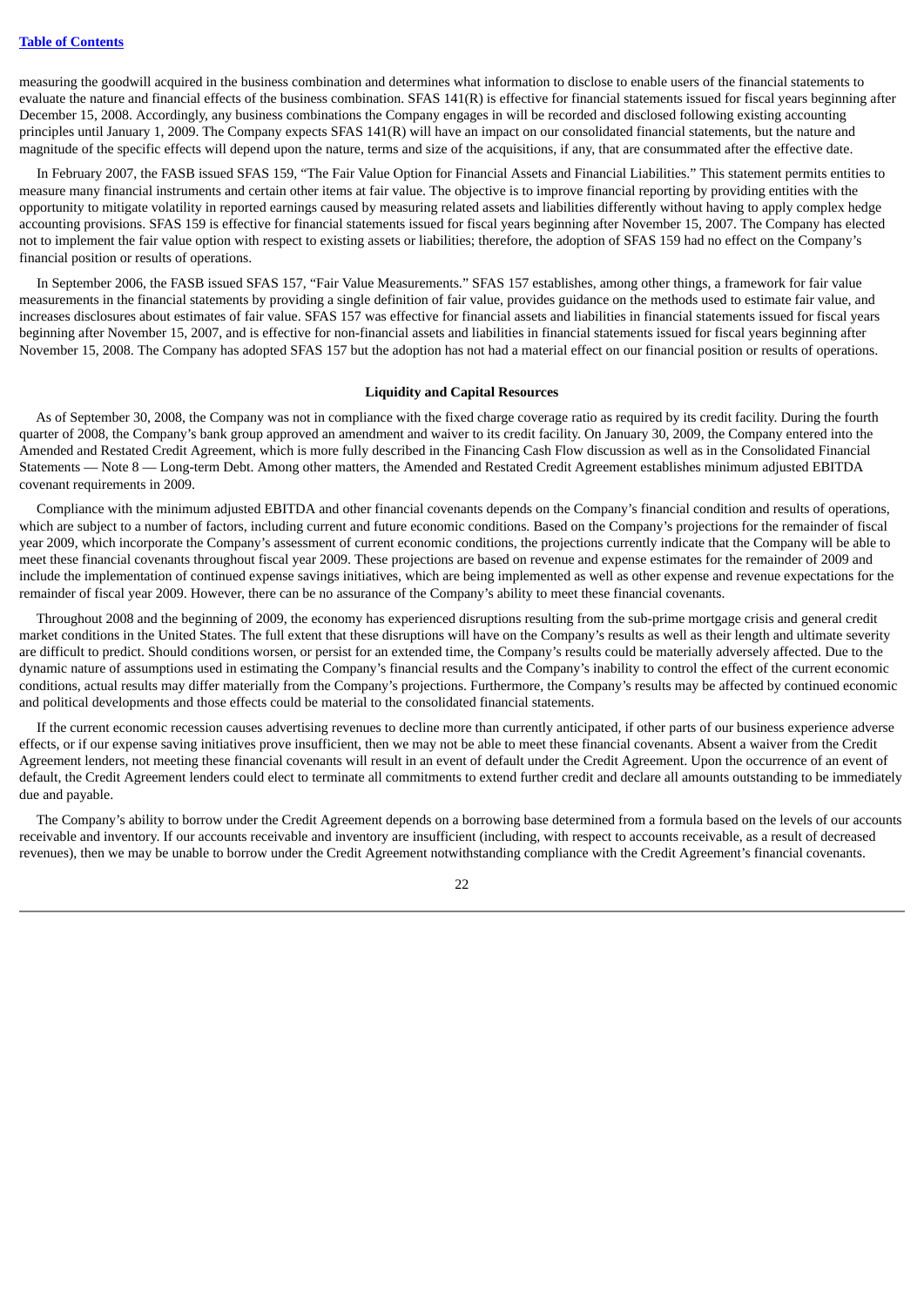#### **Operating Cash Flows**

Net cash provided by operations was \$28,928, \$62,147 and \$49,497 in the years ended December 31, 2008, 2007, and 2006, respectively. The changes in cash flows from operations are caused primarily by changes in net earnings (loss) and normal changes in working capital requirements. The Company used net cash provided by operations to fund capital expenditures and to invest in a joint venture.

#### **Investing Cash Flows**

Net cash flows used for investing activities were \$23,068, \$43,002 and \$65,315 in the years ended December 31, 2008, 2007, and 2006, respectively. These cash flows are primarily attributable to capital expenditures and an investment in a joint venture.

#### *Capital Expenditures*

Total capital expenditures were \$18,089, \$41,117 and \$68,356 in 2008, 2007 and 2006, respectively. These were primarily for the Company's facilities and equipment and corporate-driven technology initiatives. The Company expects to finance future capital expenditures, which are expected to total approximately \$13,500 in 2009, using cash generated from operations and, when necessary, borrowings under the Amended and Restated Credit Agreement.

In the first quarter 2007, the Company took possession of a new distribution and collating facility for *The Dallas Morning News* in southern Dallas (the "South Plant"). The total cost of the South Plant land, improvements, buildings and equipment was approximately \$50,000. Of the total estimated costs, approximately \$48,173 was incurred as of December 31, 2007.

In the first quarter 2007, *The Press-Enterprise* moved into its new 150,000-square foot, five-story office building to centralize all news, editorial, advertising, sales and marketing, technology, production support, and administrative functions. The total cost of the project was approximately \$40,000. Of the total estimated costs, approximately \$35,522 was incurred as of December 31, 2007.

#### **Financing Cash Flows**

Net cash flows (used in) provided by financing activities were (\$2,800), (\$22,792) and \$14,899 in the years ended December 31, 2008, 2007, and 2006, respectively. The cash flows in 2008, 2007, and 2006 are primarily attributable to dividends and distributions paid to Belo Corp., offset by borrowings from Belo Corp. pursuant to notes payable. In conjunction with the Distribution, Belo Corp. contributed to the capital of A. H. Belo all inter-company indebtedness owed by A. H. Belo to Belo Corp. or assigned the notes to A. H. Belo.

The Company entered into a Credit Agreement dated as of February 4, 2008 with JPMorgan Chase Bank, N.A., J.P. Morgan Securities Inc., Banc of America Securities LLC, Bank of America, N.A. and certain other lenders party thereto (the "Credit Agreement") effective as of the Distribution Date. The Credit Agreement was a \$100,000 senior revolving credit facility and had a five-year term that expired in February 2013. The facility provided for under the Credit Agreement may be used for working capital and other general corporate purposes, including letters of credit. On October 23, 2008, the Company entered into the First Amendment and Waiver to the Credit Agreement. Among other matters, the amendment reduced the total commitment amount from \$100,000 to \$50,000; set interest rates at LIBOR plus 250 basis points; waived compliance with the fixed charge coverage ratio covenant through January 31, 2009; restricted the payment of cash dividends during the waiver period; and provided the lenders with a security interest in the Company's and its material subsidiaries' accounts receivable and inventory.

On January 30, 2009, the Company entered into an amendment and restatement of the existing Credit Agreement dated as of February 4, 2008 with JP Morgan Chase Bank, N.A., J.P. Morgan Securities Inc., Banc of America Securities LLC, Bank of America, N.A. and certain other lenders party thereto (the "Amended and Restated Credit Agreement"). The Amended and Restated Credit Agreement is effective as of January 30, 2009 and matures April 30, 2011. The Amended and Restated Credit Agreement provides for a \$50,000 working capital facility that is subject to a borrowing base. Among other matters, the Amended and Restated Credit Agreement creates an asset-based revolving credit facility secured by the Company's accounts receivable, inventory, specified real property and other assets; sets pricing at LIBOR plus 375 basis points; establishes minimum adjusted EBITDA covenant requirements in 2009; establishes a fixed charge covenant ratio in 2010 of 1.0 to 1.0; allows capital expenditures and investments combined of up to \$16,000 per year in total; allows the Company to pay dividends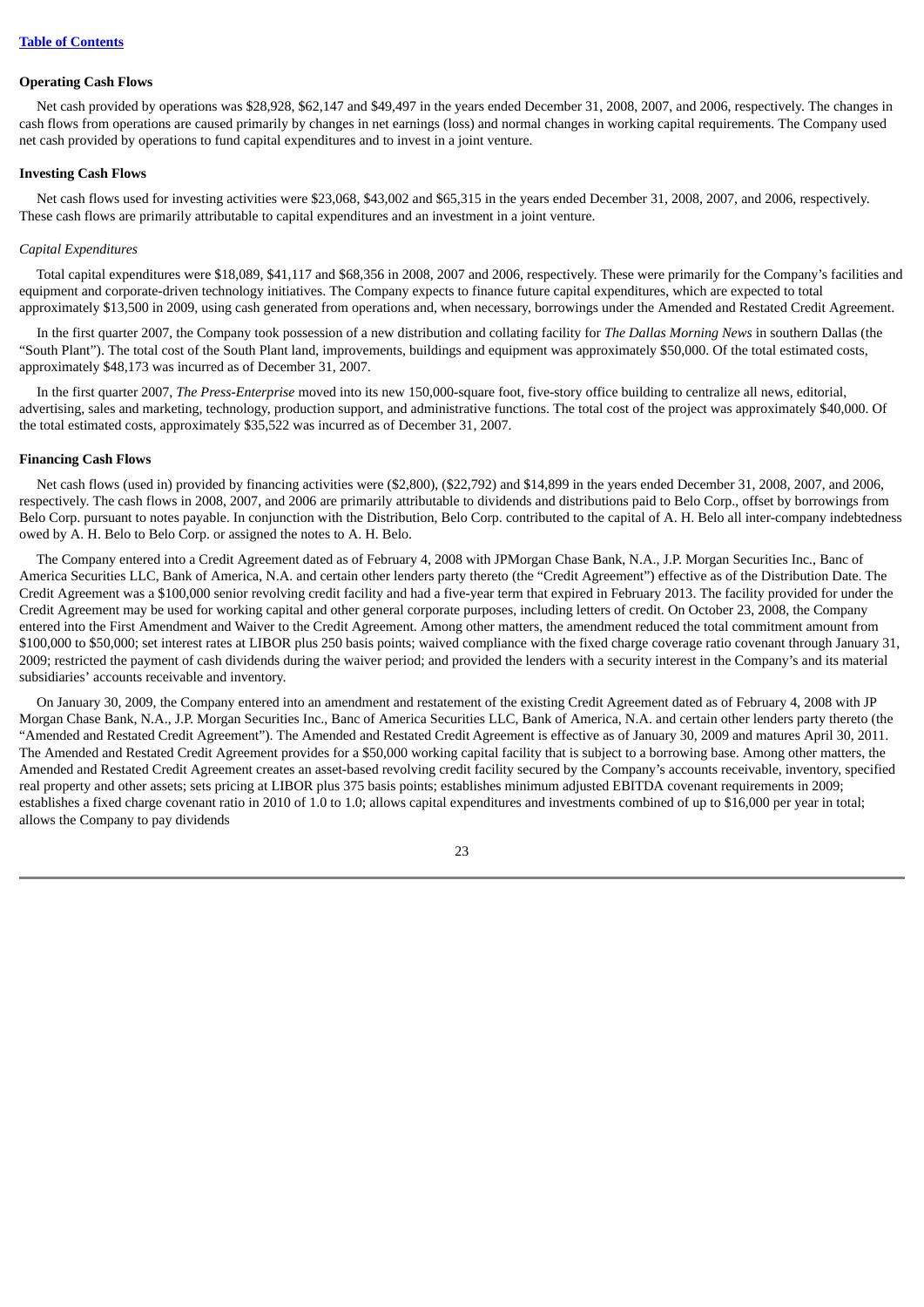when the Company's fixed charge coverage ratio exceeds 1.2 to 1.0 and the aggregate availability under the credit facility exceeds \$15,000; and contains other covenants and restrictions, including those which have limitations on indebtedness, liens, and asset sales. In connection with the Amended and Restated Credit Agreement, the Company and each of its specified subsidiaries entered into an Amended and Restated Pledge and Security Agreement granting a security interest in all personal property and other assets now owned or thereafter acquired. In addition, the Amended and Restated Credit Agreement requires certain of the Company's subsidiaries to enter into mortgages or deeds of trust granting liens on certain specified real property. Under the revolving credit facility the Company must meet the minimum adjusted EBITDA covenants as outlined below:

| For the six months ended March 31, 2009:    | \$ (4,000) |
|---------------------------------------------|------------|
| For the nine months ended June 30, 2009:    | \$6,500    |
| For the 12 months ended September 30, 2009: | \$15,000   |
| For the 12 months ended December 31, 2009:  | \$22,500   |

#### **Contractual Obligations**

The table below summarizes the following commitments of the Company as of December 31, 2008. See also Consolidated Financial Statements, Note 10 —Commitments.

| Nature of Commitment              | Total     | 2009  | 2010  | 2011  | 2012  | 2013  | <i>Thereafter</i>        |
|-----------------------------------|-----------|-------|-------|-------|-------|-------|--------------------------|
| Capital expenditures and licenses | $1.017\,$ | .017  |       | _     | _     | _     | $\overline{\phantom{a}}$ |
| Non-cancelable operating leases   | 20.225    | 4,998 | 3.411 | 2.442 | 2,033 | 1.522 | 5,819                    |
| <b>Total</b>                      | 21,242    | 6.015 | 3.411 | 2.442 | 2.033 | 1.522 | 5,819                    |

#### **Other**

A. H. Belo has various options available to meet its 2009 capital and operating commitments, including cash on hand, short-term investments, a revolving credit facility and internally generated funds. A. H. Belo believes its current financial condition and credit relationships are adequate to fund its current obligations.

#### <span id="page-27-0"></span>**Item 7A. Quantitative and Qualitative Disclosures about Market Risk**

A. H. Belo has exposure to changes in the price of newsprint. The average price of newsprint in 2009 is expected to decline, although specific price changes and the timing of price changes cannot be predicted. A. H. Belo believes the newsprint environment for 2009, giving consideration to both cost and supply, to be manageable through existing relationships and sources.

The market risk inherent in the Amended and Restated Credit Agreement entered into by A. H. Belo represents the potential loss arising from adverse changes in interest rates. See the Consolidated Financial Statements, Note 8—Long Term Debt, for information concerning the contractual interest rates of A. H. Belo's debt.

With respect to the Company's variable rate debt, a 10 percent change in interest rates for the year ended December 31, 2008, would have resulted in an immaterial annual change in A. H. Belo's pretax earnings and cash flows. A 10 percent change in the interest rates for the year ended December 31, 2007, would have resulted in no change to A. H. Belo's pretax earnings or cash flows as there were no outstanding balances on the variable rate debt.

#### <span id="page-27-1"></span>**Item 8. Financial Statements and Supplementary Data**

The Consolidated Financial Statements, together with the Report of Independent Registered Public Accounting Firm, are included elsewhere in this Annual Report on Form 10-K. Financial statement schedules have been omitted because the required information is contained in the Consolidated Financial Statements or related Notes, or because such information is not applicable.

#### <span id="page-27-2"></span>**Item 9. Changes in and Disagreements with Accountants on Accounting and Financial Disclosure**

None.

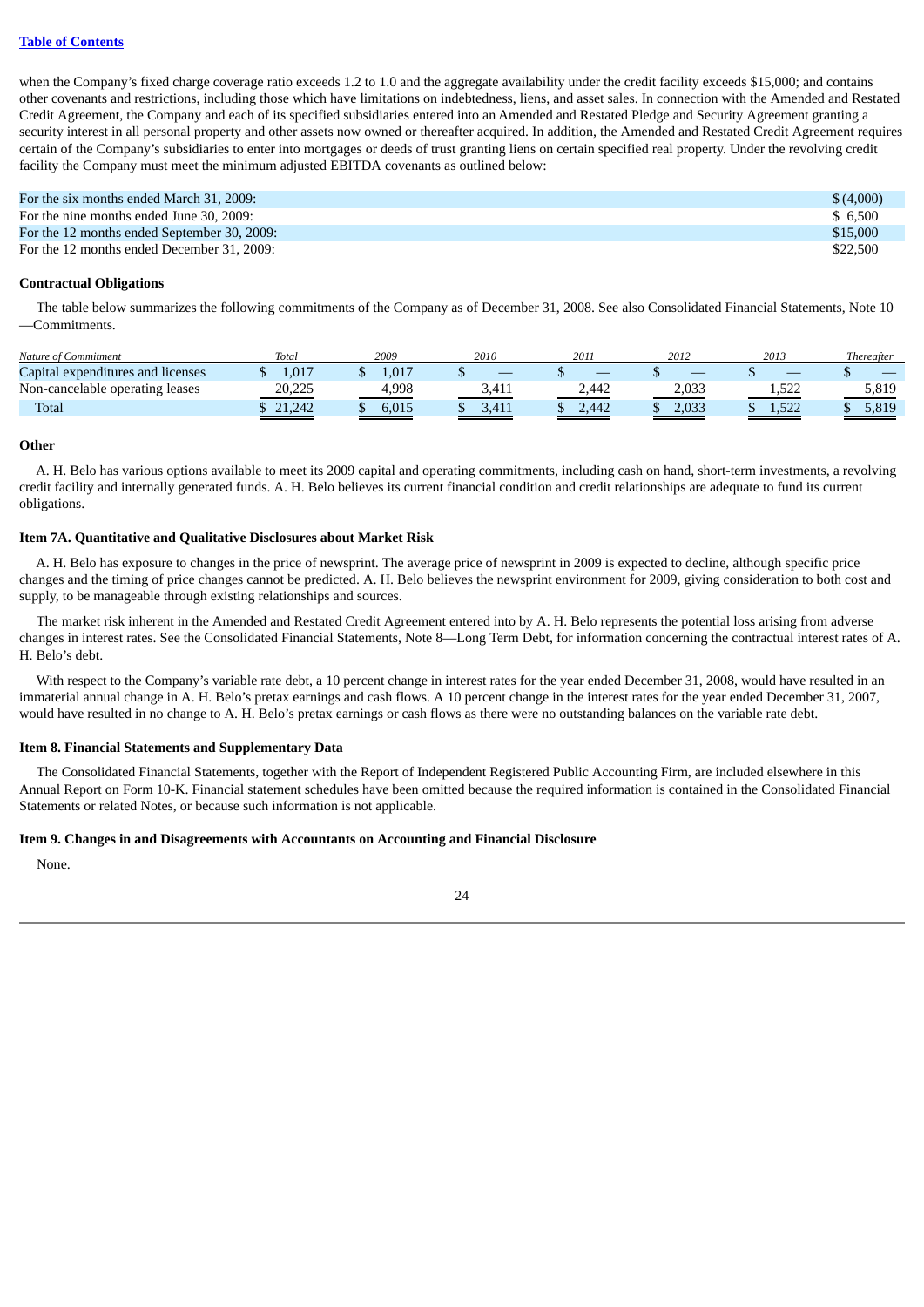#### <span id="page-28-0"></span>**Item 9A (T). Controls and Procedures**

During the quarter ended December 31, 2008, there were no changes in the Company's internal control over financial reporting that have materially affected, or are reasonably likely to materially affect, A. H. Belo's internal control over financial reporting.

The Company carried out an evaluation under the supervision and with the participation of the Company's management, including the Company's Chairman of the Board, President and Chief Executive Officer and the Senior Vice President/Chief Financial Officer, of the effectiveness of the Company's disclosure controls and procedures, as of the end of the period covered by this Annual Report on Form 10-K. Based upon that evaluation, the Chairman of the Board, President and Chief Executive Officer and the Senior Vice President/Chief Financial Officer concluded that, as of the end of the period covered by this report, the Company's disclosure controls and procedures were effective such that information relating to the Company (including its combined subsidiaries) required to be disclosed in the Company's SEC reports (1) is recorded, processed, summarized and reported within the time periods specified in the SEC rules and forms and (2) is accumulated and communicated to the Company's management, including the Chairman of the Board, President and Chief Executive Officer and Senior Vice President/Chief Financial Officer, as appropriate, to allow timely decisions regarding required disclosure.

#### **Management's Report on Internal Control over Financial Reporting**

SEC rules implementing Section 404 of the Sarbanes-Oxley Act of 2002 require our 2008 Annual Report on Form 10-K to contain management's report regarding the effectiveness of internal control over financial reporting. As a basis for our report, we tested and evaluated the design, documentation, and operating effectiveness of internal control.

Management is responsible for establishing and maintaining effective internal control over financial reporting of A. H. Belo and its subsidiaries. There are inherent limitations in the effectiveness of any internal control, including the possibility of human error and the circumvention or overriding of controls. Accordingly, even effective internal controls can provide only reasonable assurance with respect to financial statement preparation. Further, because of changes in conditions, the effectiveness of internal control may vary over time.

Management has evaluated the Company's internal control over financial reporting as of December 31, 2008. This assessment was based on criteria for effective internal control over financial reporting described in the standards promulgated by the PCAOB and in the Internal Control—Integrated Framework issued by the Committee of Sponsoring Organizations of the Treadway Commission. Based on this assessment, management believes that A. H. Belo maintained effective internal control over financial reporting as of December 31, 2008.

This annual report does not include an attestation report of the Company's registered public accounting firm regarding internal control over financial reporting. Management's report was not subject to attestation by the Company's registered public accounting firm pursuant to temporary rules of the Securities and Exchange Commission that permit the Company to provide only management's report in this annual report.

#### <span id="page-28-1"></span>**Item 9B. Other Information**

<span id="page-28-2"></span>None.

#### **PART III**

#### <span id="page-28-3"></span>**Item 10. Directors, Executive Officers and Corporate Governance**

The information set forth under the headings "A. H. Belo Corporation Stock Ownership—Section 16(a) Beneficial Ownership Reporting Compliance," "Proposal One: Election of Directors," "Corporate Governance—Audit Committee," "Corporate Governance—Nominating and Corporate Governance Committee," and "Executive Officers" contained in the definitive Proxy Statement for the Company's Annual Meeting of Shareholders to be held on May 14, 2009 is incorporated herein by reference.

A. H. Belo has a Code of Business Conduct and Ethics that applies to all directors, officers and employees, which can be found at the Company's Web site, www.ahbelo.com. The Company will post any amendments to the Code of Business Conduct and Ethics, as well as any waivers that are required to be disclosed by the rules of either the SEC or the New York Stock Exchange, on the Company's Web site. Information on A. H. Belo's Web site is not incorporated by reference into this Annual Report on Form 10-K.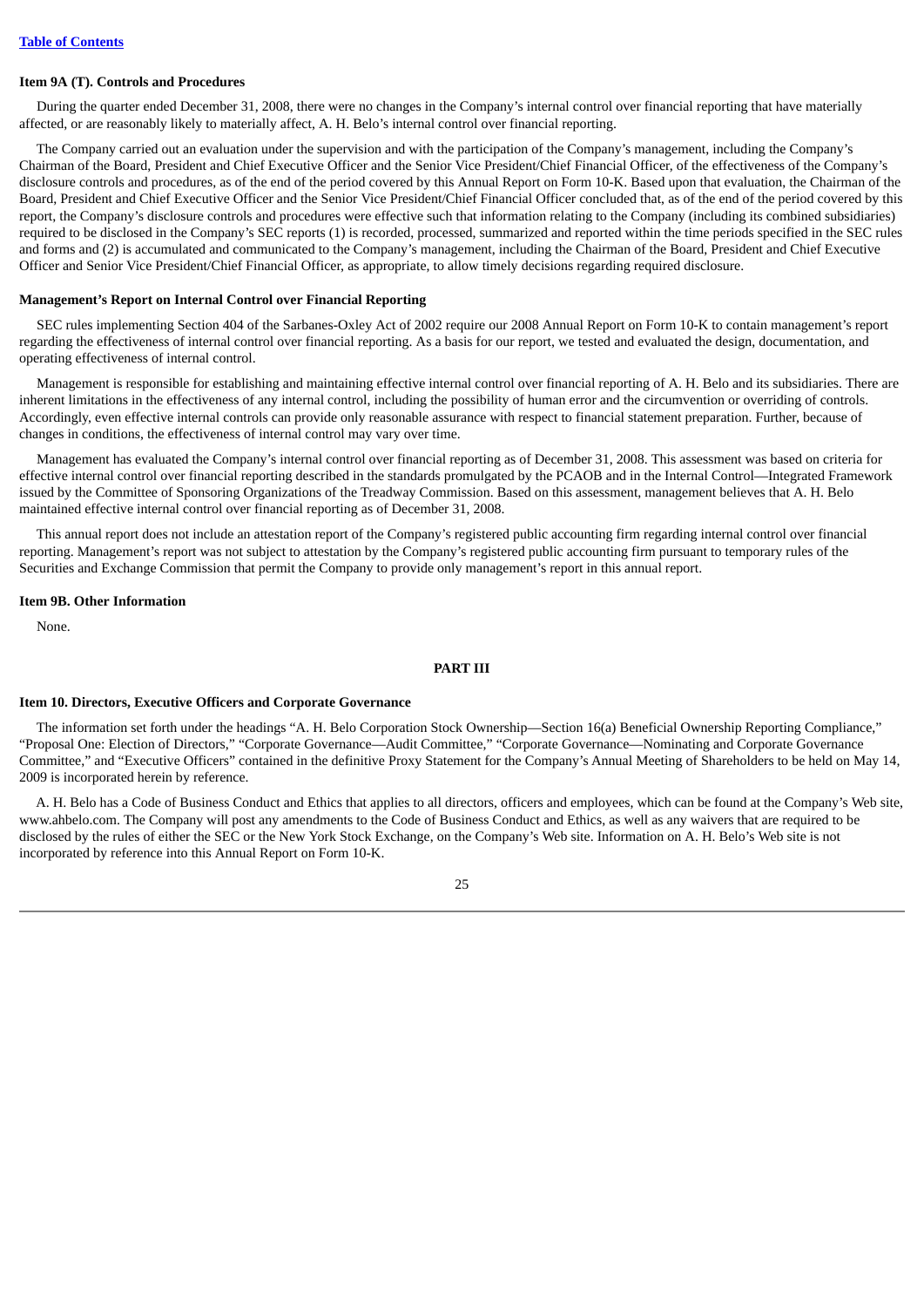The Company's Board of Directors has adopted Corporate Governance Guidelines and charters for the Audit, Compensation, and Nominating and Governance Committees of the Board of Directors. These documents can be found at the Company's Web site, www.ahbelo.com.

A shareholder can also obtain, without charge, a printed copy of any of the materials referred to above by contacting the Company at the following address:

A. H. Belo Corporation P.O. Box 224866 Dallas, Texas 75222-4866 Attn: Corporate Secretary Telephone: (214) 977-8200

#### <span id="page-29-0"></span>**Item 11. Executive Compensation**

The information set forth under the headings "Executive Compensation—Compensation Discussion and Analysis, —Compensation Committee Interlocks and Insider Participation, —Compensation Committee Report, —Summary Compensation Table, —Grants of Plan-Based Awards in 2008, — Non-Qualified Deferred Compensation, —A. H. Belo Corporation Outstanding Equity Awards at Fiscal Year-End 2008, —Belo Corp. Outstanding Equity Awards at Fiscal Year-End 2008, —Option Exercises and Stock Vested in 2008, —Post-Employment Benefits, —Pension Benefits at December 31, 2008, —Termination of Employment and Change In Control Arrangements, —Potential Payments on Termination of Employment or Change in Control at December 31, 2008, Director Compensation" and "Corporate Governance—Compensation Committee" contained in the definitive Proxy Statement for the Company's Annual Meeting of Shareholders to be held on May 14, 2009 is incorporated herein by reference.

#### <span id="page-29-1"></span>**Item 12. Security Ownership of Certain Beneficial Owners and Management and Related Stockholder Matters**

The information set forth under the headings "A. H. Belo Corporation Stock Ownership" "Proposal Two — Approval of the A. H. Belo 2008 Incentive Compensation Plan" contained in the definitive Proxy Statement for the Company's Annual Meeting of Shareholders to be held on May 14, 2009 is incorporated herein by reference.

Information regarding the number of shares of common stock available under the Company's equity compensation plans is included in the Consolidated Financial Statements, Note 4—Long-Term Incentive Plan Post Distribution.

#### <span id="page-29-2"></span>**Item 13. Certain Relationships and Related Transactions, and Director Independence**

The information set forth under the heading "Director Compensation—Certain Relationships" and "Corporate Governance—Director Independence" contained in the definitive Proxy Statement for the Company's Annual Meeting of Shareholders to be held on May 14, 2009 is incorporated herein by reference.

#### <span id="page-29-3"></span>**Item 14. Principal Accountant Fees and Services**

The information set forth under the heading "Proposal Three: Ratification of the Appointment of Independent Registered Public Accounting Firm" contained in the definitive Proxy Statement for the Company's Annual Meeting of Shareholders to be held on May 14, 2009 is incorporated herein by reference.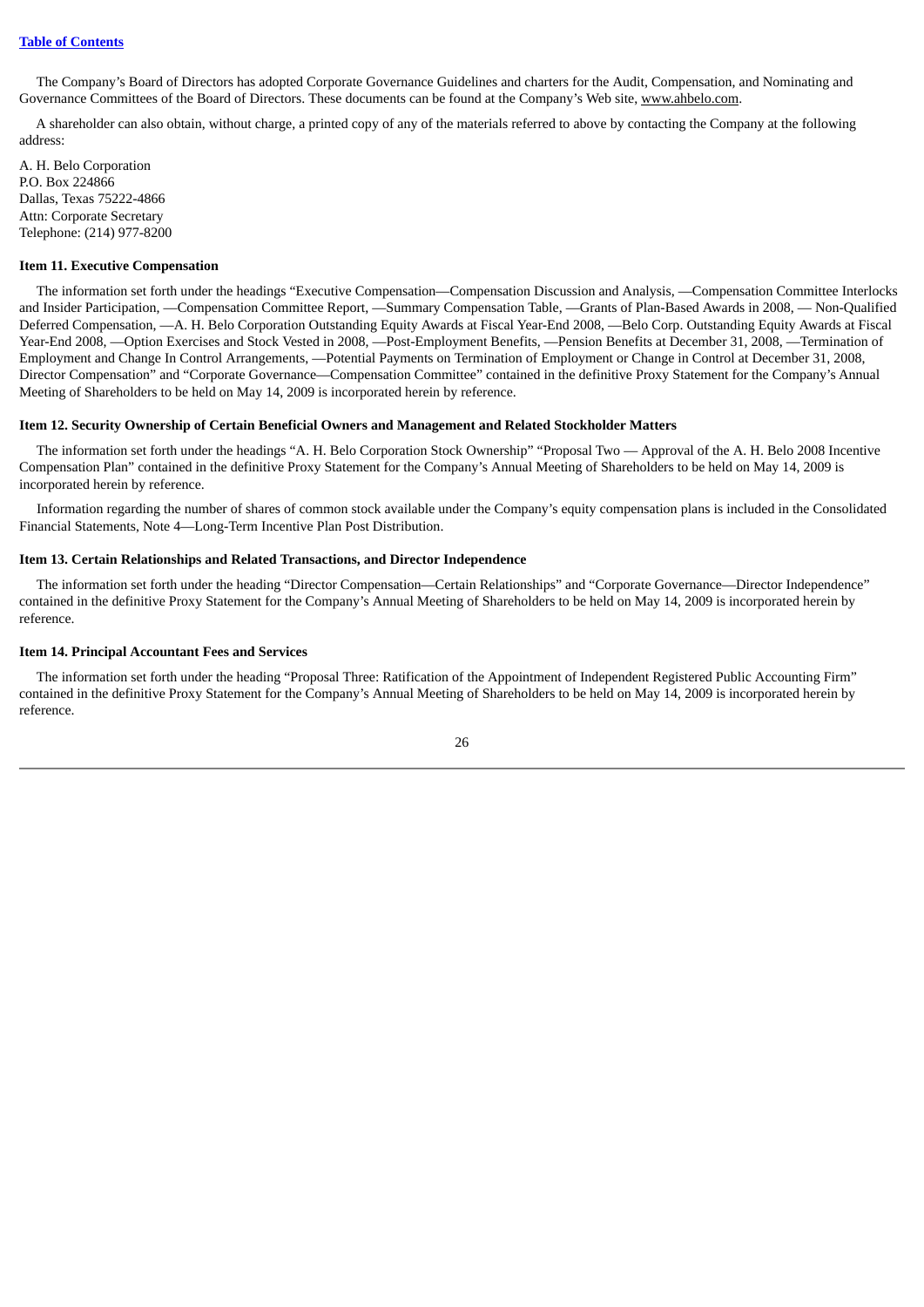# **PART IV**

#### <span id="page-30-1"></span><span id="page-30-0"></span>**Item 15. Exhibits and Financial Statement Schedules**

(a)(1) The financial statements listed in the Index to Financial Statements included in the table of contents are filed as part of this report.

- (2) The financial schedules required by Regulation S-X are either not applicable or are included in the information provided in the Consolidated Financial Statements or related Notes, which are filed as part of this report.
- (3) Exhibits

Exhibits marked with an asterisk (\*) are incorporated by reference to documents previously filed by the Company with the Securities and Exchange Commission, as indicated. All other documents are filed with this report. Exhibits marked with a tilde (~) are management contracts, compensatory plan contracts or arrangements filed pursuant to Item 601(b)(10)(iii)(A) of Regulation S-K.

| <b>Exhibit</b><br><b>Number</b> |        | <b>Description</b>                                                                                                                                                                                                                                                                                                                                                                                                                                                                                                                                                     |  |  |  |  |  |  |
|---------------------------------|--------|------------------------------------------------------------------------------------------------------------------------------------------------------------------------------------------------------------------------------------------------------------------------------------------------------------------------------------------------------------------------------------------------------------------------------------------------------------------------------------------------------------------------------------------------------------------------|--|--|--|--|--|--|
| 2.1                             | $\ast$ | Separation and Distribution Agreement by and between Belo Corp. and A. H. Belo Corporation dated as of February 8, 2008<br>(Exhibit 2.1 to the Company's Current Report on Form 8-K filed with the Securities and Exchange Commission on February 12,<br>2008 (Securities and Exchange Commission File No. 001-33741) (the "February 12, 2008 Form 8-K"))                                                                                                                                                                                                              |  |  |  |  |  |  |
| 3.1                             | $\ast$ | Amended and Restated Certificate of Incorporation of the Company (Exhibit 3.1 to Amendment No. 3 to the Company's Form 10<br>dated January 18, 2008 (Securities and Exchange Commission File No. 001-33741) (the "Third Amendment to Form 10"))                                                                                                                                                                                                                                                                                                                        |  |  |  |  |  |  |
| 3.2                             | ∗      | Certificate of Designations of Series A Junior Participating Preferred Stock of the Company dated January 11, 2008 (Exhibit 3.2<br>to Post-Effective Amendment No. 1 to Form 10 dated January 31, 2008 (Securities and Exchange Commission File No. 001-<br>33741)                                                                                                                                                                                                                                                                                                     |  |  |  |  |  |  |
| 3.3                             | $\ast$ | Amended and Restated Bylaws of the Company, effective January 11, 2008 (Exhibit 3.3 to the Third Amendment to Form 10)                                                                                                                                                                                                                                                                                                                                                                                                                                                 |  |  |  |  |  |  |
| 4.1                             |        | Certain rights of the holders of the Company's Common Stock are set forth in Exhibits 3.1-3.3 above                                                                                                                                                                                                                                                                                                                                                                                                                                                                    |  |  |  |  |  |  |
| 4.2                             | $\ast$ | Specimen Form of Certificate representing shares of the Company's Series A Common Stock (Exhibit 4.2 to the Third<br>Amendment to Form 10)                                                                                                                                                                                                                                                                                                                                                                                                                             |  |  |  |  |  |  |
| 4.3                             | $\ast$ | Specimen Form of Certificate representing shares of the Company's Series B Common Stock (Exhibit 4.3 to the Third<br>Amendment to Form 10)                                                                                                                                                                                                                                                                                                                                                                                                                             |  |  |  |  |  |  |
| 4.4                             | $\ast$ | Rights Agreement dated as of January 11, 2008 between the Company and Mellon Investor Services LLC (Exhibit 4.4 to the<br>Third Amendment to Form 10)                                                                                                                                                                                                                                                                                                                                                                                                                  |  |  |  |  |  |  |
| 10.1                            |        | Financing agreements:                                                                                                                                                                                                                                                                                                                                                                                                                                                                                                                                                  |  |  |  |  |  |  |
|                                 |        | Credit Agreement dated as of February 4, 2008 among the Company, as Borrower, JPMorgan Chase, N.A., as<br>$(1)^{*}$<br>Administrative Agent, JPMorgan Securities Inc. and Banc of America Securities LLC, as Joint Lead Arrangers and<br>Bookrunners, Bank of America, N.A., as Syndication Agent, SunTrust Bank and Capitol One Bank, N.A. as Co-<br>Documentation Agents (Exhibit 99.1 to the Company's Current Report on Form 8-K filed with the Securities and<br>Exchange Commission on February 5, 2008 (Securities and Exchange Commission File No. 001-33741)) |  |  |  |  |  |  |
|                                 | $\sim$ | First Amendment and Waiver to the Credit Agreement dated as of October 23, 2008 (Exhibit 10.1 to the Company's<br>$(2)$ *<br>Current Report on Form 8-K filed with the Securities and Exchange Commission on October 24, 2008 (Securities and<br>Exchange Commission File No. 001-33741))                                                                                                                                                                                                                                                                              |  |  |  |  |  |  |
|                                 | $\sim$ | Amended and Restated Credit Agreement dated as of January 30, 2009, (Exhibit 10.1 to the Company's Current Report<br>$(3)$ *<br>on Form 8-K filed with the Securities and Exchange Commission on February 2, 2009 (Securities and Exchange<br>Commission File No. 001-33741) (the "February 2, 2009 From 8-K")                                                                                                                                                                                                                                                         |  |  |  |  |  |  |
|                                 | $\sim$ | Amended and Restated Pledge and Security Agreement dated as of January 30, 2009 (Exhibit 10.2 to the February 2,<br>$(4)^*$<br>2009 From 8-K)                                                                                                                                                                                                                                                                                                                                                                                                                          |  |  |  |  |  |  |

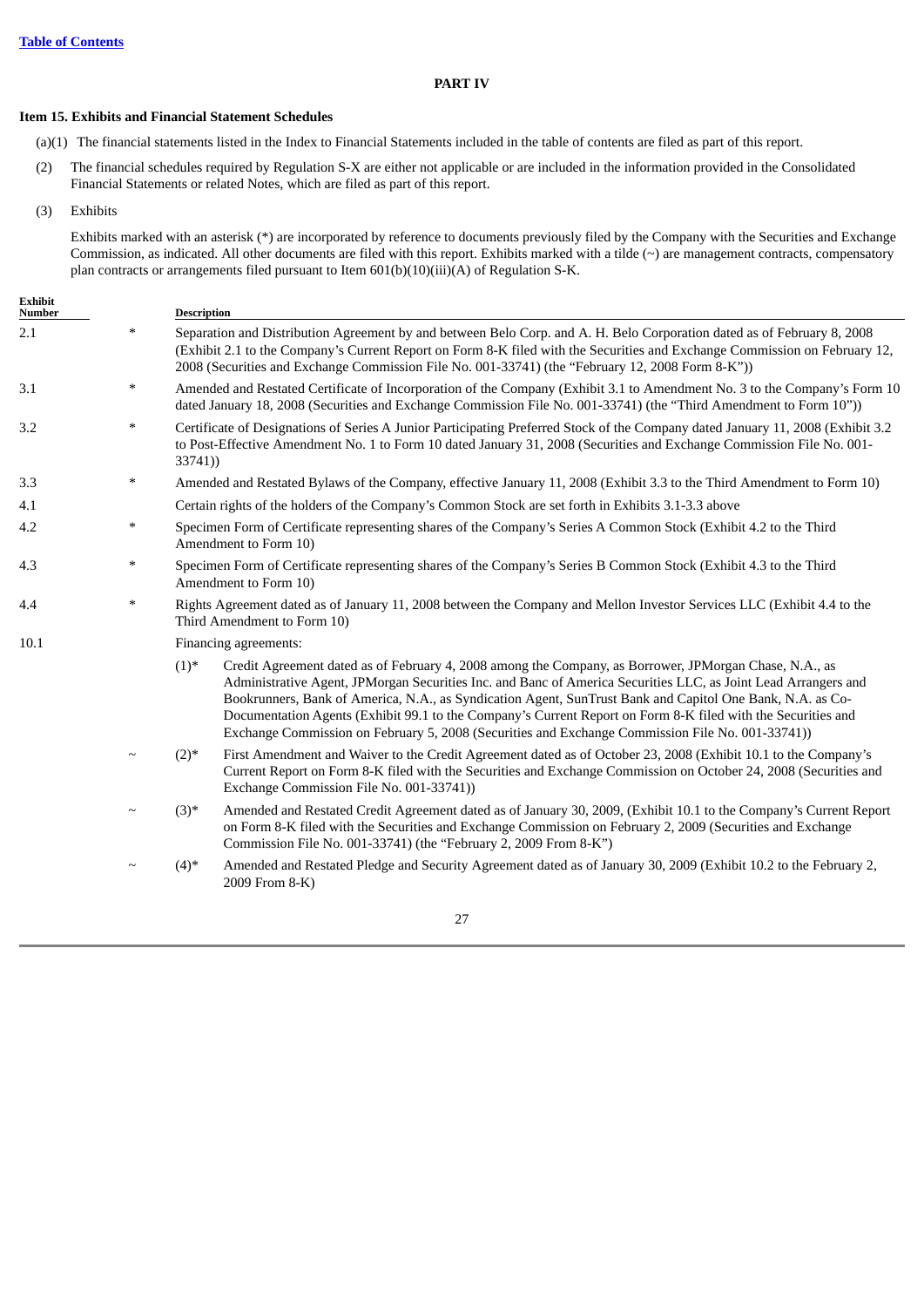# **Table of [Contents](#page-3-0)**

| Exhibit<br>Number |        | <b>Description</b>                                                                                 |                                                                                                                                                                                                                                                                                                                                      |  |  |  |
|-------------------|--------|----------------------------------------------------------------------------------------------------|--------------------------------------------------------------------------------------------------------------------------------------------------------------------------------------------------------------------------------------------------------------------------------------------------------------------------------------|--|--|--|
| 10.2              |        |                                                                                                    | Compensatory plans:                                                                                                                                                                                                                                                                                                                  |  |  |  |
|                   | $\sim$ | $(1)$ *                                                                                            | A. H. Belo Corporation Savings Plan (Exhibit 10.4 to the February 12, 2008 Form 8-K)                                                                                                                                                                                                                                                 |  |  |  |
|                   |        | $*(a)$                                                                                             | First Amendment to the A. H. Belo Savings Plan dated September 23, 2008 (Exhibit 10.2(1)(A) to the Company's<br>Quarterly Report on Form 10-Q filed with the Securities and Exchange Commission on November 14, 2008 (Securities<br>and Exchange Commission File No. 001-33741))                                                     |  |  |  |
|                   | $\sim$ | $(2)^*$                                                                                            | A. H. Belo Corporation 2008 Incentive Compensation Plan (Exhibit 10.5 to the February 12, 2008 Form 8-K)                                                                                                                                                                                                                             |  |  |  |
|                   |        | $*(a)$                                                                                             | First Amendment to A. H. Belo 2008 Incentive Compensation Plan effective July 23, 2008 (Exhibit 10.2(2)(A) to the<br>Company's Quarterly Report on Form 10-Q filed with the Securities and Exchange Commission on August 14, 2008<br>(Securities and Exchange Commission File No. 001-33741))                                        |  |  |  |
|                   |        | $*(b)$                                                                                             | Form of A. H. Belo 2008 Incentive Compensation Plan Non-Employee Director Evidence of Award (Exhibit 10.2(2)(A)<br>to the Company's Quarterly Report on Form 10-Q filed with the Securities and Exchange Commission on May 15, 2008<br>(Securities and Exchange Commission File No. 001-33741) (the "First Quarter 2008 Form 10-Q")) |  |  |  |
|                   |        | $*(c)$                                                                                             | Form of A. H. Belo 2008 Incentive Compensation Plan Evidence of Award (for Employee Awards) (Exhibit 10.2(2)(B)<br>to the First Quarter 2008 Form 10-Q)                                                                                                                                                                              |  |  |  |
|                   | $\sim$ | $(3)*$                                                                                             | A. H. Belo Pension Transition Supplement Restoration Plan effective January 1, 2008 (Exhibit 10.6 to the February 12,<br>2008 Form 8-K)                                                                                                                                                                                              |  |  |  |
|                   | $\sim$ | $(4)$ *                                                                                            | A. H. Belo Corporation Change In Control Severance Plan (Exhibit 10.7 to the February 12, 2008 Form 8-K)                                                                                                                                                                                                                             |  |  |  |
| 10.3              |        |                                                                                                    | Agreements relating to the Distribution of A. H. Belo:                                                                                                                                                                                                                                                                               |  |  |  |
|                   |        | $(1)^*$                                                                                            | Tax Matters Agreement by and between Belo Corp. and A. H. Belo Corporation dated as of February 8, 2008 (Exhibit<br>10.1 to the February 12, 2008 Form 8-K)                                                                                                                                                                          |  |  |  |
|                   |        | $(2)$ *                                                                                            | Employee Matters Agreement by and between Belo Corp. and A. H. Belo Corporation dated as of February 8, 2008<br>(Exhibit 10.2 to the February 12, 2008 Form 8-K)                                                                                                                                                                     |  |  |  |
|                   |        | $(3)$ *                                                                                            | Services Agreement by and between Belo Corp. and A. H. Belo Corporation dated as of February 8, 2008 (Exhibit 10.3<br>to the February 12, 2008 Form 8-K)                                                                                                                                                                             |  |  |  |
|                   |        | $(4)$ *                                                                                            | Separation and Distribution Agreement (See Exhibit 2.1 to the February 12, 2008 Form 8-K)                                                                                                                                                                                                                                            |  |  |  |
| 12                |        |                                                                                                    | <b>Statements re: Computation of Ratios</b>                                                                                                                                                                                                                                                                                          |  |  |  |
| 21                |        |                                                                                                    | Subsidiaries of the Company                                                                                                                                                                                                                                                                                                          |  |  |  |
| 23                |        |                                                                                                    | Consent of Ernst & Young LLP                                                                                                                                                                                                                                                                                                         |  |  |  |
| 24                |        |                                                                                                    | Power of Attorney (set forth on the signature page(s) hereof)                                                                                                                                                                                                                                                                        |  |  |  |
| 31.1              |        | Certification of Chief Executive Officer pursuant to Section 302 of the Sarbanes-Oxley Act of 2002 |                                                                                                                                                                                                                                                                                                                                      |  |  |  |
| 31.2              |        |                                                                                                    | Certification of Chief Financial Officer pursuant to Section 302 of the Sarbanes-Oxley Act of 2002                                                                                                                                                                                                                                   |  |  |  |
| 32                |        |                                                                                                    | Certification of Chief Executive Officer and Chief Financial Officer pursuant to 18 U.S.C. Section 1350, as adopted pursuant to<br>Section 906 of the Sarbanes-Oxley Act of 2002                                                                                                                                                     |  |  |  |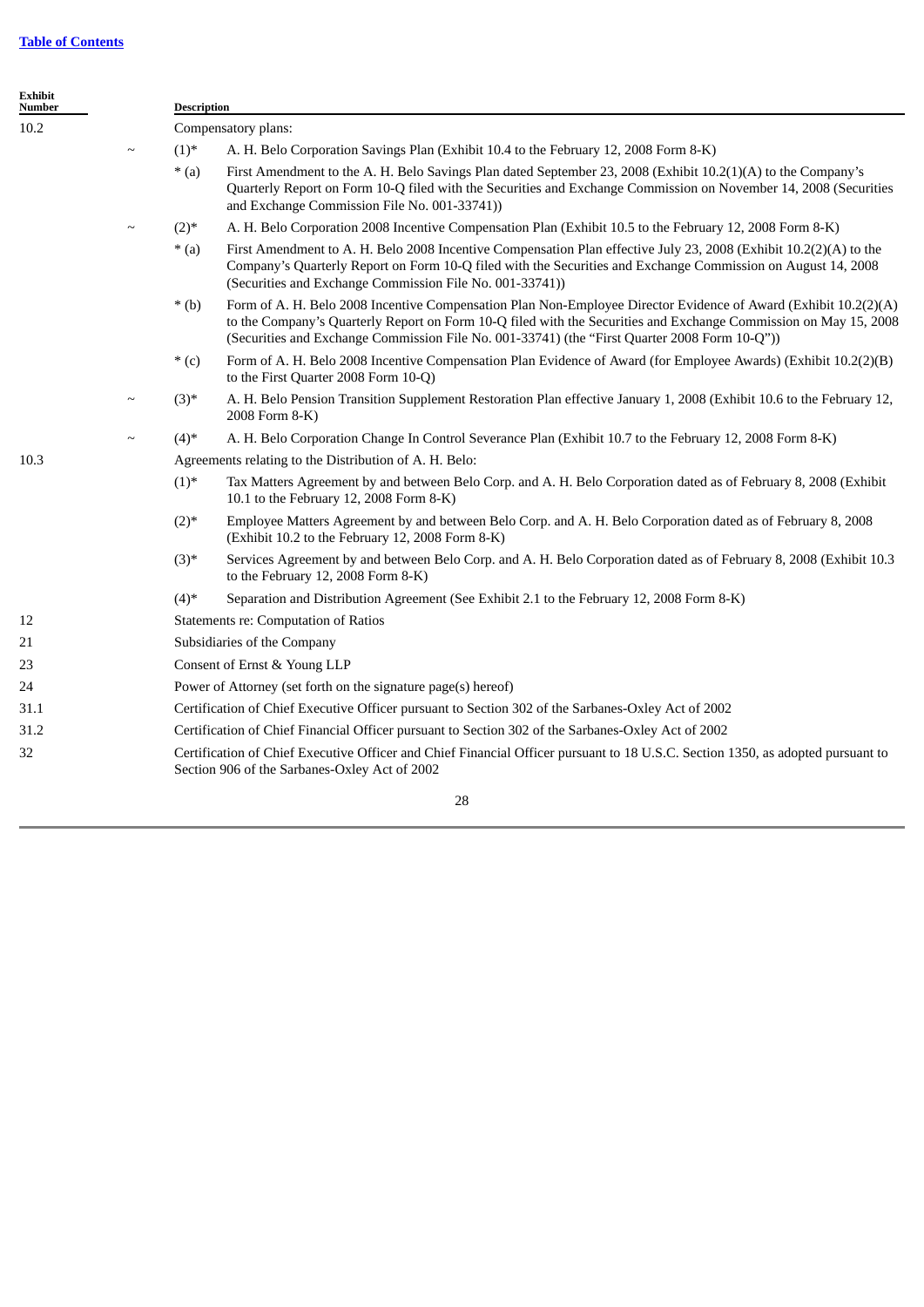#### **SIGNATURES**

<span id="page-32-0"></span>Pursuant to the requirements of Section 13 or 15(d) of the Securities Exchange Act of 1934, the Company has duly caused this report to be signed on its behalf by the undersigned, thereunto duly authorized.

A. H. BELO CORPORATION

By: /s/ Robert W. Decherd Robert W. Decherd Chairman of the Board, President and Chief Executive **Officer** 

Dated: March 18, 2009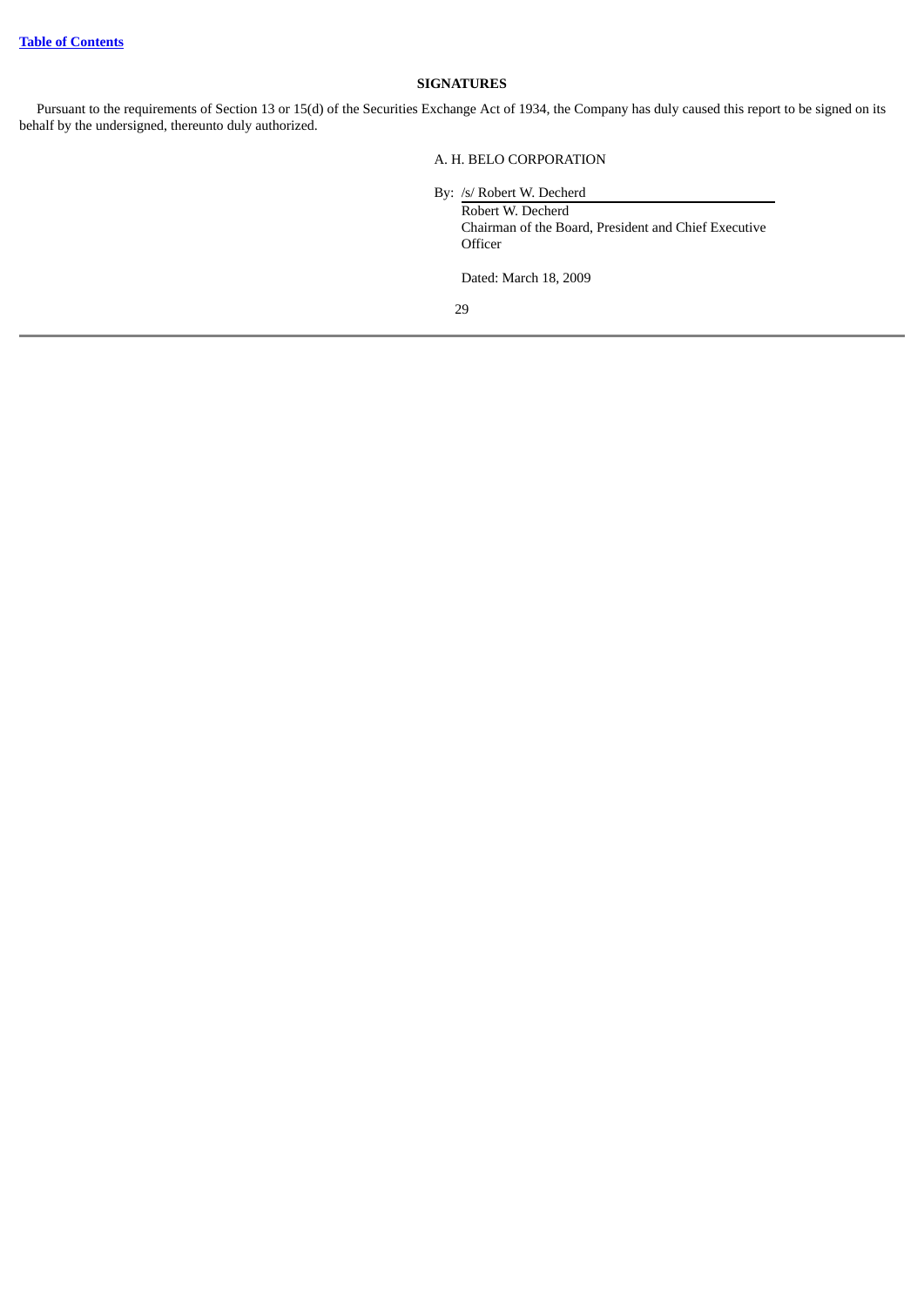## **POWER OF ATTORNEY**

The undersigned hereby constitute and appoint Robert W. Decherd, Donald F. Cass, Jr. and Alison K. Engel, and each of them and their substitutes, our true and lawful attorneys-in-fact with full power to execute in our name and behalf in the capacities indicated below any and all amendments to this report and to file the same, with all exhibits thereto and other documents in connection therewith, with the Securities and Exchange Commission, and hereby ratify and confirm all that such attorneys-in-fact, or any of them, or their substitutes shall lawfully do or cause to be done by virtue thereof.

Pursuant to the requirements of the Securities Exchange Act of 1934, this report has been signed below by the following persons on behalf of the Company and in the capacities and on the dates indicated:

| <b>Signature</b>                                              | <b>Title</b>                                                | <b>Date</b>    |
|---------------------------------------------------------------|-------------------------------------------------------------|----------------|
| /s/ Robert W. Decherd<br>Chairman of the Board, President and |                                                             | March 18, 2009 |
| Robert W. Decherd                                             | <b>Chief Executive Officer</b>                              |                |
| /s/ Douglas G. Carlston                                       | <b>Director</b>                                             | March 18, 2009 |
| Douglas G. Carlston                                           |                                                             |                |
| /s/ Dealey D. Herndon                                         | Director                                                    | March 18, 2009 |
| Dealey D. Herndon                                             |                                                             |                |
| /s/ Laurence E. Hirsch                                        | Director                                                    | March 18, 2009 |
| Laurence E. Hirsch                                            |                                                             |                |
| /s/ David R. Morgan                                           | <b>Director</b>                                             | March 18, 2009 |
| David R. Morgan                                               |                                                             |                |
| /s/ John P. Puerner                                           | <b>Director</b>                                             | March 18, 2009 |
| John P. Puerner                                               |                                                             |                |
| /s/ J. McDonald Williams                                      | <b>Director</b>                                             | March 18, 2009 |
| J. McDonald Williams                                          |                                                             |                |
| /s/ Alison K. Engel                                           | Senior Vice President/Chief Financial Officer and Treasurer | March 18, 2009 |
| Alison K. Engel                                               | (Principal Financial Officer)                               |                |
| /s/ George F. Finfrock                                        | Vice President/Corporate Controller                         | March 18, 2009 |
| George F. Finfrock                                            | (Principal Accounting Officer)                              |                |
|                                                               | 30                                                          |                |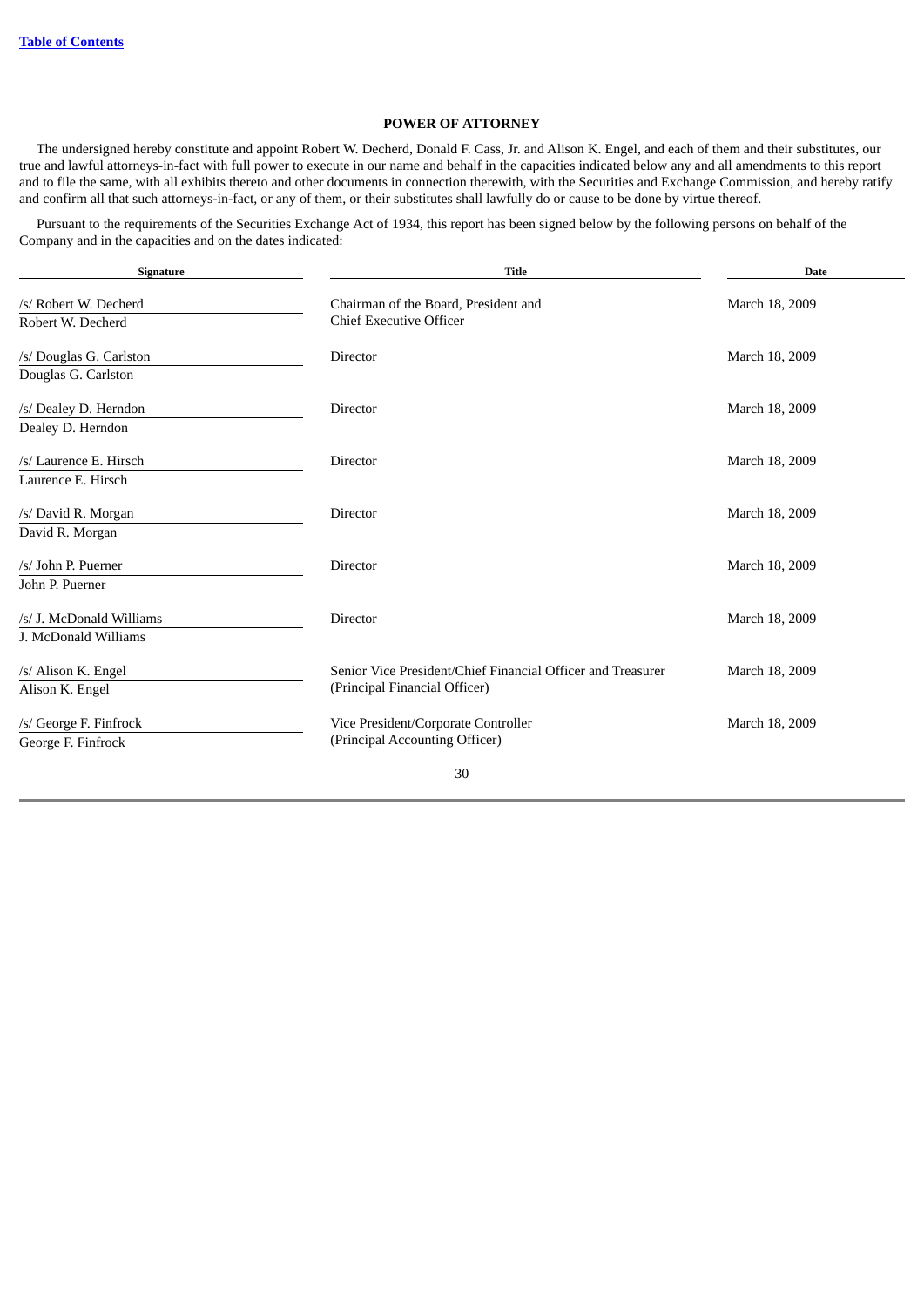#### **Report of Independent Registered Public Accounting Firm**

<span id="page-34-0"></span>The Board of Directors and Shareholders A. H. Belo Corporation

We have audited the accompanying consolidated balance sheets of A. H. Belo Corporation and subsidiaries (the Company) as of December 31, 2008 and 2007, and the related consolidated statements of operations, shareholders' equity, and cash flows for each of the three years in the period ended December 31, 2008. These financial statements are the responsibility of the Company's management. Our responsibility is to express an opinion on these financial statements based on our audits.

We conducted our audits in accordance with the standards of the Public Company Accounting Oversight Board (United States). Those standards require that we plan and perform the audit to obtain reasonable assurance about whether the financial statements are free of material misstatement. We were not engaged to perform an audit of the Company's internal control over financial reporting. Our audits included consideration of internal control over financial reporting as a basis for designing audit procedures that are appropriate in the circumstances, but not for the purpose of expressing an opinion on the effectiveness of the Company's internal control over financial reporting. Accordingly, we express no such opinion. An audit also includes examining, on a test basis, evidence supporting the amounts and disclosures in the financial statements, assessing the accounting principles used and significant estimates made by management, and evaluating the overall financial statement presentation. We believe that our audits provide a reasonable basis for our opinion.

In our opinion, the financial statements referred to above present fairly, in all material respects, the consolidated financial position of A. H. Belo Corporation and subsidiaries at December 31, 2008 and 2007, and the consolidated results of their operations and their cash flows for each of the three years in the period ended December 31, 2008, in conformity with U.S. generally accepted accounting principles.

#### /s/ ERNST & YOUNG LLP

Dallas, Texas March 16, 2009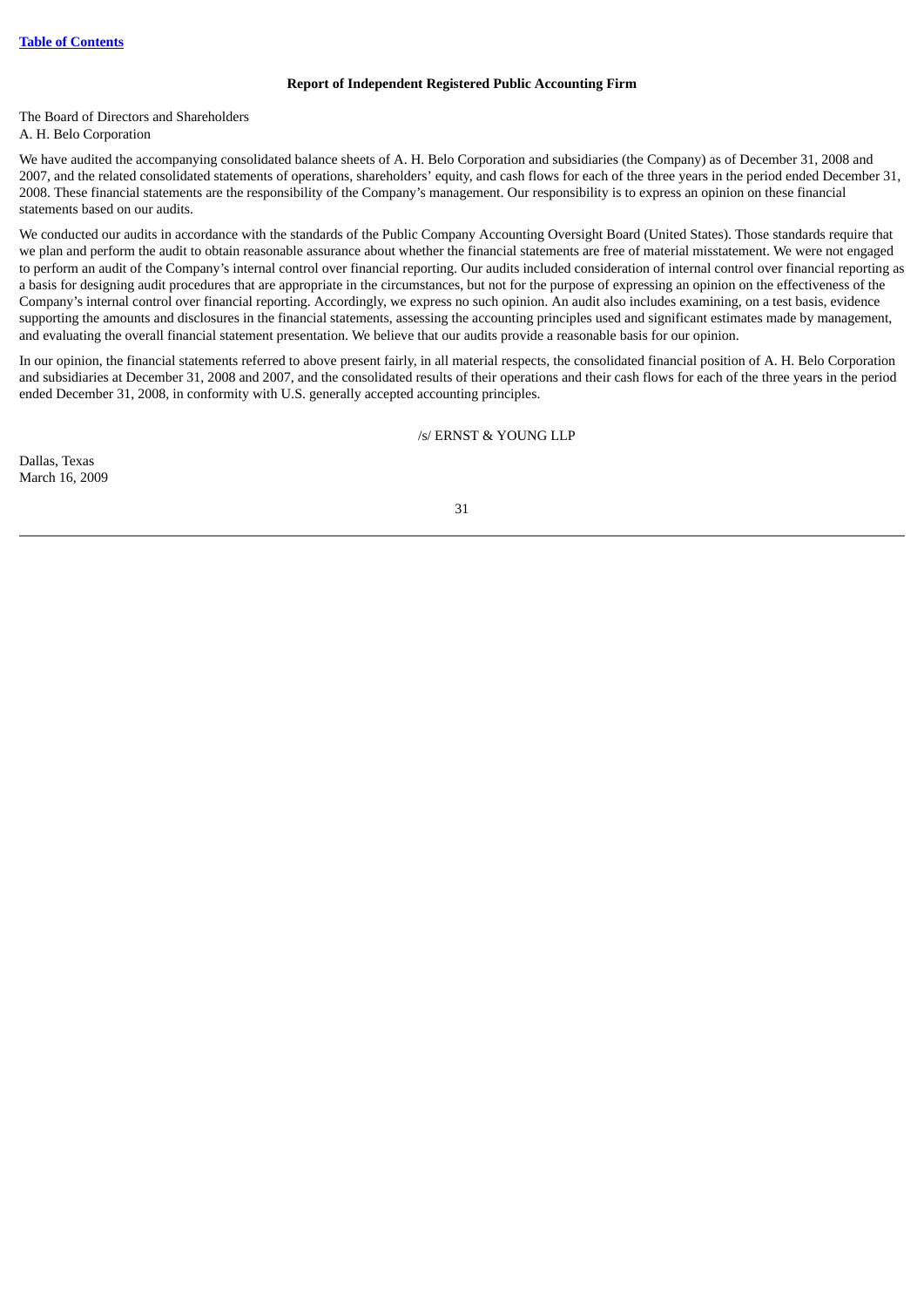# <span id="page-35-0"></span>**A. H. BELO CORPORATION AND SUBSIDIARIES CONSOLIDATED STATEMENTS OF OPERATIONS**

|                                                    |              | Twelve months ended December 31, |            |
|----------------------------------------------------|--------------|----------------------------------|------------|
| In thousands, except per share amounts             | 2008         | 2007                             | 2006       |
| <b>Net Operating Revenues</b>                      |              |                                  |            |
| Advertising                                        | \$484,437    | \$<br>600,335                    | \$674,140  |
| Circulation                                        | 123,381      | 112,635                          | 116,265    |
| Other                                              | 29,496       | 25,698                           | 27,328     |
| Total net operating revenues                       | 637,314      | 738,668                          | 817,733    |
| <b>Operating Costs and Expenses</b>                |              |                                  |            |
| Salaries, wages and employee benefits              | 298,285      | 297,630                          | 322,947    |
| Other production, distribution and operating costs | 248,423      | 259,231                          | 258,076    |
| Newsprint, ink and other supplies                  | 94,608       | 102,501                          | 132,775    |
| Goodwill impairment                                | 14,145       | 344,424                          |            |
| Impairment on printing press                       | 4,535        |                                  |            |
| Depreciation                                       | 46,776       | 45,815                           | 39,996     |
| Amortization                                       | 6,499        | 6,499                            | 6,582      |
| Total operating costs and expenses                 | 713,271      | 1,056,100                        | 760,376    |
| (Loss) earnings from operations                    | (75, 957)    | (317, 432)                       | 57,357     |
| <b>Other (Expense) and Income</b>                  |              |                                  |            |
| Interest expense                                   | (4,028)      | (34, 834)                        | (31, 814)  |
| Other income, net                                  | 608          | 3,767                            | 1,504      |
| Total other (expense) and income                   | (3,420)      | (31,067)                         | (30, 310)  |
| (Loss) earnings before income taxes                | (79, 377)    | (348, 499)                       | 27,047     |
| Income tax (benefit) expense                       | (17,074)     | (1, 487)                         | 11,868     |
| Net (loss) income                                  | \$ (62, 303) | $$$ (347,012)                    | \$15,179   |
| Net (loss) income per share:                       |              |                                  |            |
| Basic and diluted                                  | \$<br>(3.04) | \$<br>(16.97)                    | \$<br>0.74 |
| Weighted average shares outstanding:               |              |                                  |            |
| Basic and diluted                                  | 20,478       | 20,452                           | 20,452     |
|                                                    |              |                                  |            |

*See accompanying Notes to Consolidated Financial Statements.*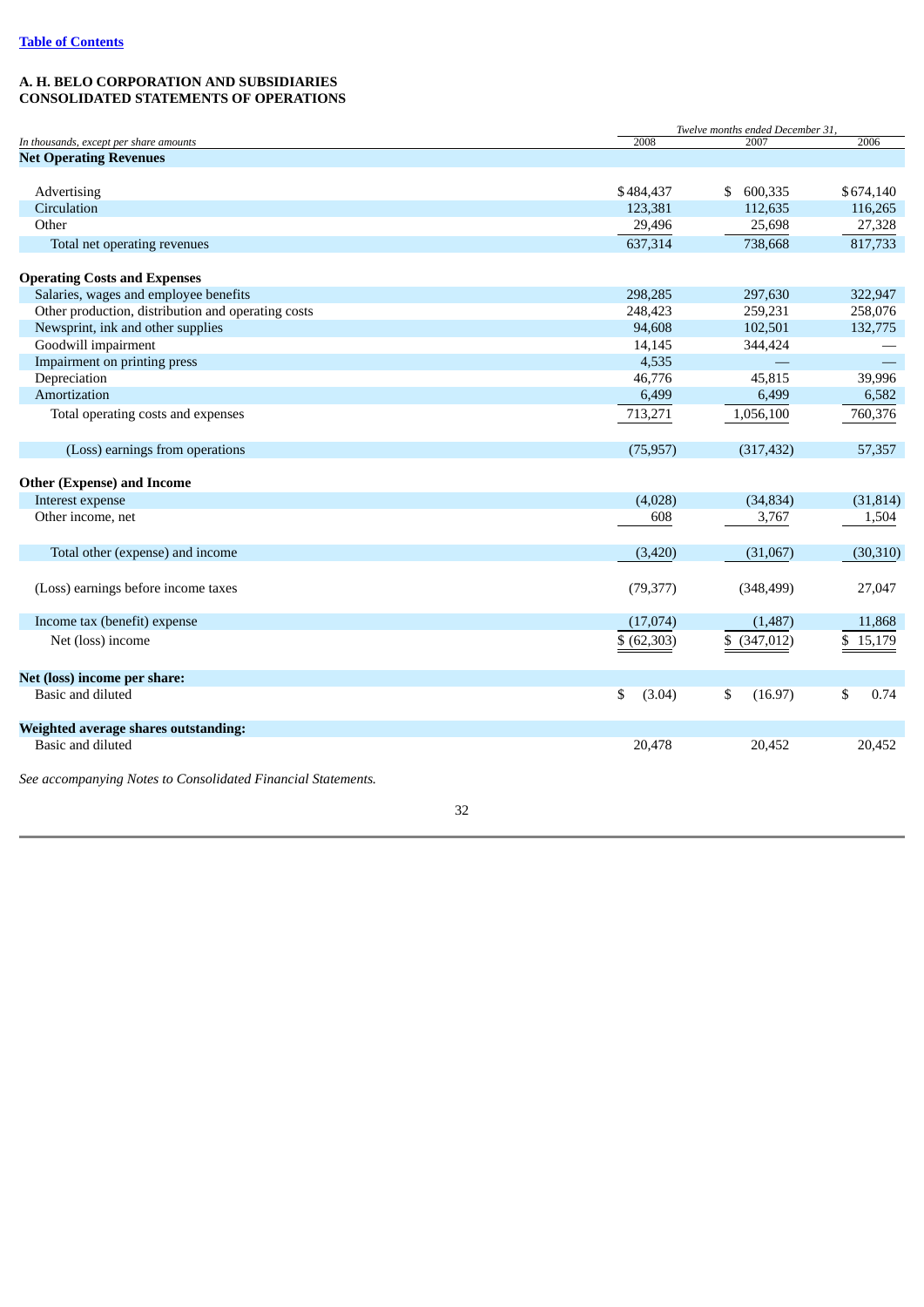# <span id="page-36-0"></span>**A. H. BELO CORPORATION AND SUBSIDIARIES CONSOLIDATED BALANCE SHEETS**

| 2007<br>2008<br>Cash and temporary cash investments<br>9,934<br>$\mathbb{S}$<br>6,874<br>\$<br>Accounts receivable (net of allowance of \$5,332 and \$4,596 at December 31, 2008 and 2007, respectively)<br>77,383<br>90,792<br>22,641<br>11,407<br><b>Inventories</b><br>Deferred income taxes<br>4,744<br>5,415<br>Prepaids and other current assets<br>9,344<br>8,202<br>122,019<br>124,717<br>Total current assets<br>46,403<br>30,895<br>Land<br>232,267<br>Buildings and improvements<br>232,120<br>Publishing equipment<br>351,323<br>358,413<br>Other<br>150,065<br>144,503<br>23,614<br>Advance payments on property, plant and equipment<br>9,358<br>798,110<br>780,851<br>Less accumulated depreciation<br>517,107<br>490,322<br>307,788<br>Property, plant and equipment, net<br>263,744<br>33,927<br>40,426<br>119,667<br>105,522<br>23,016<br>22,899<br>6,911<br>6,752<br>Total assets<br>\$619,710<br>\$557,678 |                                                  | December 31. |
|--------------------------------------------------------------------------------------------------------------------------------------------------------------------------------------------------------------------------------------------------------------------------------------------------------------------------------------------------------------------------------------------------------------------------------------------------------------------------------------------------------------------------------------------------------------------------------------------------------------------------------------------------------------------------------------------------------------------------------------------------------------------------------------------------------------------------------------------------------------------------------------------------------------------------------|--------------------------------------------------|--------------|
|                                                                                                                                                                                                                                                                                                                                                                                                                                                                                                                                                                                                                                                                                                                                                                                                                                                                                                                                | In thousands, except share and per share amounts |              |
|                                                                                                                                                                                                                                                                                                                                                                                                                                                                                                                                                                                                                                                                                                                                                                                                                                                                                                                                | <b>Assets</b>                                    |              |
|                                                                                                                                                                                                                                                                                                                                                                                                                                                                                                                                                                                                                                                                                                                                                                                                                                                                                                                                | Current assets:                                  |              |
|                                                                                                                                                                                                                                                                                                                                                                                                                                                                                                                                                                                                                                                                                                                                                                                                                                                                                                                                |                                                  |              |
|                                                                                                                                                                                                                                                                                                                                                                                                                                                                                                                                                                                                                                                                                                                                                                                                                                                                                                                                |                                                  |              |
|                                                                                                                                                                                                                                                                                                                                                                                                                                                                                                                                                                                                                                                                                                                                                                                                                                                                                                                                |                                                  |              |
|                                                                                                                                                                                                                                                                                                                                                                                                                                                                                                                                                                                                                                                                                                                                                                                                                                                                                                                                |                                                  |              |
|                                                                                                                                                                                                                                                                                                                                                                                                                                                                                                                                                                                                                                                                                                                                                                                                                                                                                                                                |                                                  |              |
|                                                                                                                                                                                                                                                                                                                                                                                                                                                                                                                                                                                                                                                                                                                                                                                                                                                                                                                                |                                                  |              |
|                                                                                                                                                                                                                                                                                                                                                                                                                                                                                                                                                                                                                                                                                                                                                                                                                                                                                                                                |                                                  |              |
|                                                                                                                                                                                                                                                                                                                                                                                                                                                                                                                                                                                                                                                                                                                                                                                                                                                                                                                                | Property, plant and equipment at cost:           |              |
|                                                                                                                                                                                                                                                                                                                                                                                                                                                                                                                                                                                                                                                                                                                                                                                                                                                                                                                                |                                                  |              |
|                                                                                                                                                                                                                                                                                                                                                                                                                                                                                                                                                                                                                                                                                                                                                                                                                                                                                                                                |                                                  |              |
|                                                                                                                                                                                                                                                                                                                                                                                                                                                                                                                                                                                                                                                                                                                                                                                                                                                                                                                                |                                                  |              |
|                                                                                                                                                                                                                                                                                                                                                                                                                                                                                                                                                                                                                                                                                                                                                                                                                                                                                                                                |                                                  |              |
|                                                                                                                                                                                                                                                                                                                                                                                                                                                                                                                                                                                                                                                                                                                                                                                                                                                                                                                                |                                                  |              |
|                                                                                                                                                                                                                                                                                                                                                                                                                                                                                                                                                                                                                                                                                                                                                                                                                                                                                                                                | Total property, plant and equipment              |              |
|                                                                                                                                                                                                                                                                                                                                                                                                                                                                                                                                                                                                                                                                                                                                                                                                                                                                                                                                |                                                  |              |
|                                                                                                                                                                                                                                                                                                                                                                                                                                                                                                                                                                                                                                                                                                                                                                                                                                                                                                                                |                                                  |              |
|                                                                                                                                                                                                                                                                                                                                                                                                                                                                                                                                                                                                                                                                                                                                                                                                                                                                                                                                |                                                  |              |
|                                                                                                                                                                                                                                                                                                                                                                                                                                                                                                                                                                                                                                                                                                                                                                                                                                                                                                                                | Intangible assets, net                           |              |
|                                                                                                                                                                                                                                                                                                                                                                                                                                                                                                                                                                                                                                                                                                                                                                                                                                                                                                                                | Goodwill                                         |              |
|                                                                                                                                                                                                                                                                                                                                                                                                                                                                                                                                                                                                                                                                                                                                                                                                                                                                                                                                | Investments                                      |              |
|                                                                                                                                                                                                                                                                                                                                                                                                                                                                                                                                                                                                                                                                                                                                                                                                                                                                                                                                | Other assets                                     |              |
|                                                                                                                                                                                                                                                                                                                                                                                                                                                                                                                                                                                                                                                                                                                                                                                                                                                                                                                                |                                                  |              |

*See accompanying Notes to Consolidated Financial Statements.*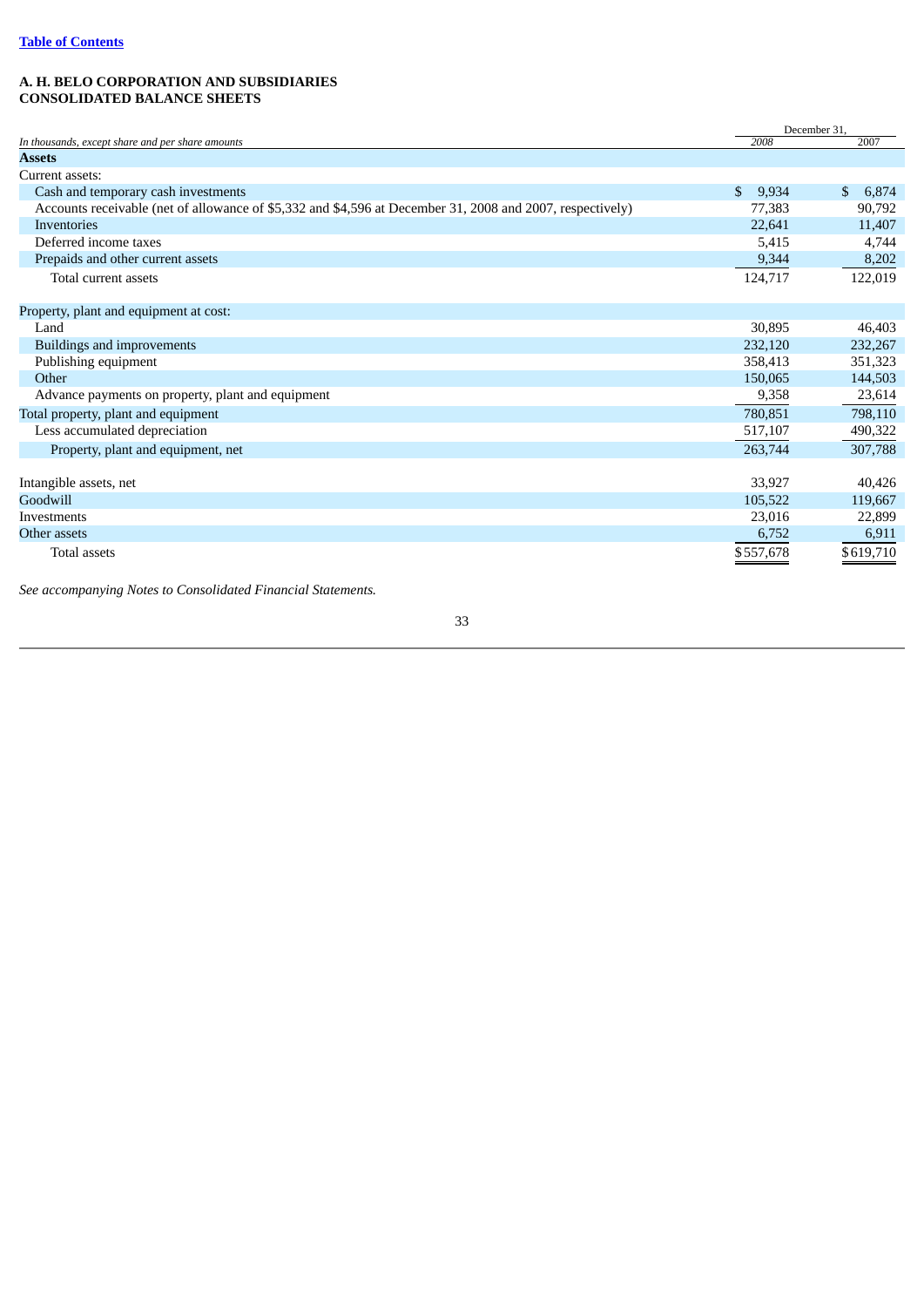# **A. H. BELO CORPORATION AND SUBSIDIARIES CONSOLIDATED BALANCE SHEETS (continued)**

|                                                  |          | December 31, |
|--------------------------------------------------|----------|--------------|
| In thousands, except share and per share amounts | 2008     | 2007         |
| <b>Liabilities and Shareholders' Equity</b>      |          |              |
| Current liabilities:                             |          |              |
| Current portion of long term debt                | \$10,000 |              |
| Accounts payable                                 | 32,950   | 25,384       |
| Accrued compensation and benefits                | 27,020   | 24,865       |
| Accrued interest on notes payable                | 11       | 35,148       |
| Accrued expenses                                 | 18,826   | 10,118       |
| Advance subscription payments                    | 26,335   | 24,495       |
| Current portion of notes payable to Belo Corp.   |          | 392          |
| Total current liabilities                        | 115,142  | 120,402      |
| Notes payable to Belo Corp.                      |          | 378,916      |
| Pension liabilities                              | 17,096   |              |
| Other post employment liabilities                | 7,738    | 8,462        |
| Deferred income taxes                            | 6,620    | 19,189       |
| Other liabilities                                | 2,430    | 5,801        |
|                                                  |          |              |

# Commitments and contingent liabilities

| Shareholders' equity:                                                       |           |           |
|-----------------------------------------------------------------------------|-----------|-----------|
| Preferred stock, \$.01 par value. Authorized 2,000,000 shares; none issued. |           |           |
| Common stock, \$.01 par value. Authorized 125,000,000 shares                |           |           |
| Series A: issued 17,774,549 shares at December 31, 2008                     | 176       |           |
| Series B: issued 2,704,416 shares at December 31, 2008                      | 28        |           |
| Additional paid-in capital                                                  | 483,551   |           |
| Retained deficit                                                            | (75, 103) |           |
| Belo Corp. equity                                                           |           | 86,940    |
| Total shareholders' equity                                                  | 408,652   | 86,940    |
| Total liabilities and shareholders' equity                                  | \$557,678 | \$619,710 |
|                                                                             |           |           |
|                                                                             |           |           |

*See accompanying Notes to Consolidated Financial Statements*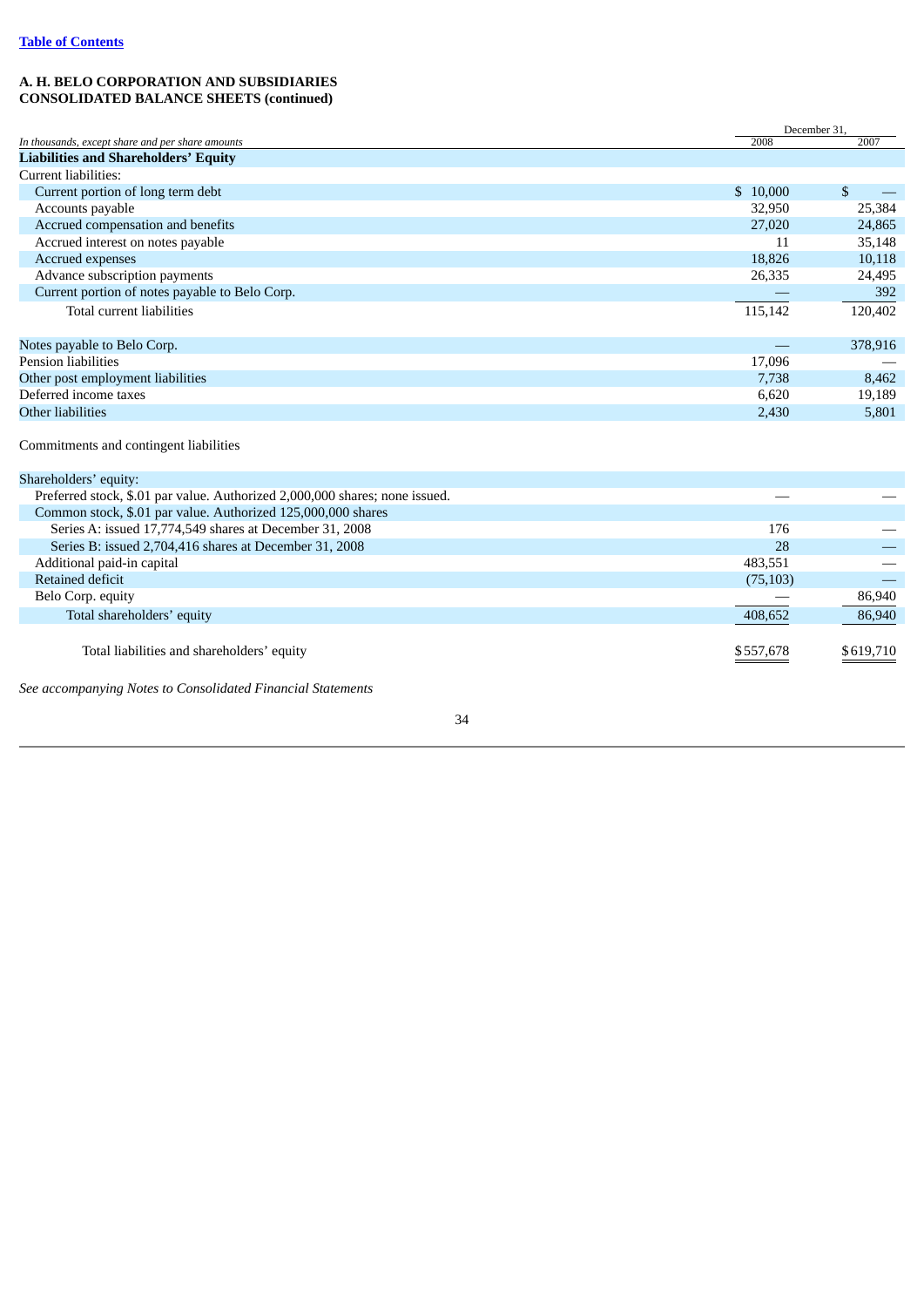# <span id="page-38-0"></span>**A. H. BELO CORPORATION AND SUBSIDIARIES CONSOLIDATED STATEMENTS OF EQUITY**

| In thousands, except share amounts               |                           |                                                  |        |                                  | Twelve months ended December 31,        |                     |                      |            |
|--------------------------------------------------|---------------------------|--------------------------------------------------|--------|----------------------------------|-----------------------------------------|---------------------|----------------------|------------|
|                                                  | <b>Shares</b><br>Series A | <b>Common Stock</b><br><b>Shares</b><br>Series B | Amount | Additional<br>Paid-in<br>Capital | Other<br>Comprehensive<br><b>Income</b> | Retained<br>Deficit | Belo Corp.<br>Equity | Total      |
| <b>Balance at December 31,</b><br>2005           |                           |                                                  | $s =$  | $\mathfrak{S}$                   | \$                                      | $\mathbf{s}$        | \$471,791            | \$471,791  |
| Dividends and other<br>distributions             |                           |                                                  |        |                                  |                                         |                     | (5,743)              | (5,743)    |
| Net earnings                                     |                           |                                                  |        |                                  |                                         |                     | 15,179               | 15,179     |
| <b>Balance at December 31,</b><br>2006           |                           |                                                  |        |                                  |                                         |                     | 481,227              | 481,227    |
| Dividends and other<br>distributions             |                           |                                                  |        |                                  |                                         |                     | (47, 275)            | (47, 275)  |
| Net earnings                                     |                           |                                                  |        |                                  |                                         |                     | (347, 012)           | (347, 012) |
| <b>Balance at December 31,</b><br>2007           |                           |                                                  |        |                                  |                                         |                     | 86,940               | 86,940     |
| Contribution by Belo<br>Corp.                    |                           |                                                  |        | 480,911                          |                                         |                     | (86,940)             | 393,971    |
| Issuance of stock in the<br>Distribution         | 17,603,499                | 2,848,496                                        | 204    | (204)                            |                                         |                     |                      |            |
| Other post employment<br>liabilities             |                           |                                                  |        |                                  | (458)                                   |                     |                      | (458)      |
| Share-based compensation                         |                           |                                                  |        | 3,302                            |                                         |                     |                      | 3,302      |
| Conversion of Series B to<br>Series A            | 144,080                   | (144,080)                                        |        |                                  |                                         |                     |                      |            |
| Issuance of shares for<br>restricted stock units | 26,970                    |                                                  |        |                                  |                                         |                     |                      |            |
| <b>Dividends</b>                                 |                           |                                                  |        |                                  |                                         | (12,800)            |                      | (12,800)   |
| Net loss                                         |                           |                                                  |        |                                  |                                         | (62, 303)           |                      | (62, 303)  |
| <b>Balance at December 31,</b><br>2008           | 17,774,549                | 2,704,416                                        | \$204  | \$484,009                        | $$^{(458)}$                             | \$(75,103)          | \$                   | \$408,652  |

*See accompanying Notes to Consolidated Financial Statements.*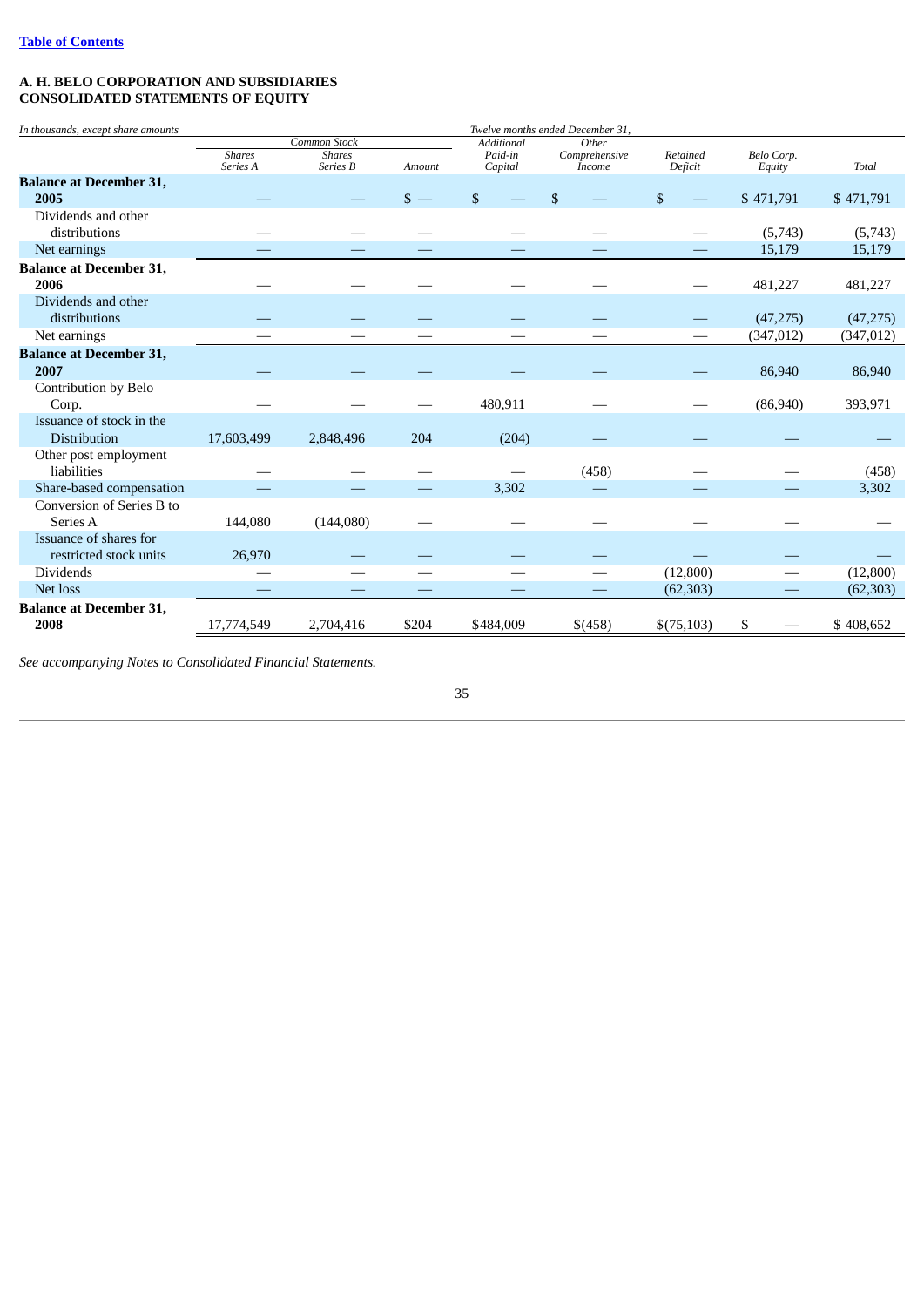# <span id="page-39-0"></span>**A. H. BELO COPORATION AND SUBSIDIARIES CONSOLIDATED STATEMENTS OF CASH FLOWS**

# **Cash Provided (Used)**

|                                                                                             |             | Twelve months ended December 31, |           |
|---------------------------------------------------------------------------------------------|-------------|----------------------------------|-----------|
| In thousands                                                                                | 2008        | 2007                             | 2006      |
| <b>Operations</b>                                                                           |             |                                  |           |
| Net (loss) income                                                                           | \$(62,303)  | $$$ (347,012)                    | \$15,179  |
| Adjustments to reconcile net (loss) income to net cash provided by operations:              |             |                                  |           |
| Depreciation and amortization                                                               | 53,275      | 52,314                           | 46,578    |
| (Gain)/loss on asset disposal                                                               | (936)       | 2,515                            | (342)     |
| Goodwill impairment                                                                         | 14,145      | 344,424                          |           |
| Impairment on printing press                                                                | 4,535       | $\overline{\phantom{m}}$         |           |
| Deferred income taxes                                                                       | (17,509)    | (12, 196)                        | (12, 679) |
| Employee retirement (expense) benefit income                                                | (674)       | (115)                            | 121       |
| Share-based compensation                                                                    | 1,832       | 2,316                            | 1,691     |
| Future pension obigation                                                                    | 14,000      | 431                              | (467)     |
| Other non-cash items                                                                        | 3,975       | (2, 145)                         | 979       |
| Net changes in operating assets and liabilities, excluding the effects of the Distribution: |             |                                  |           |
| Accounts receivable                                                                         | 13,230      | 9,810                            | 3,131     |
| Inventories                                                                                 | (11,234)    | 9,360                            | 427       |
| Prepaids and other current assets                                                           | 1,879       |                                  |           |
| Other, net                                                                                  | 4,003       | 263                              | 338       |
| Accounts payable                                                                            | 6,746       | (3,657)                          | (11, 935) |
| Accrued compensation and benefits                                                           | (990)       | (101)                            | (135)     |
| Other accrued expenses                                                                      | 4,057       | 5,921                            | 7,595     |
| Advance subscription payments                                                               | 897         | 19                               | (984)     |
| Net cash provided by operations                                                             | 28,928      | 62,147                           | 49,497    |
| <b>Investments</b>                                                                          |             |                                  |           |
| Capital expenditures, net                                                                   | (18,089)    | (41, 117)                        | (68, 356) |
| Other, net                                                                                  | (4,979)     | (1,885)                          | 3,041     |
| Net cash used for investments                                                               | (23,068)    | (43,002)                         | (65, 315) |
| <b>Financing</b>                                                                            |             |                                  |           |
| Dividends and distributions                                                                 | (12,800)    | (47, 275)                        | (5,781)   |
| Net borrowings from Belo Corp.                                                              |             | 24,483                           | 20,680    |
| Proceeds from credit facility                                                               | 10,000      |                                  |           |
| Net cash (used in) provided for financing                                                   | (2,800)     | (22, 792)                        | 14,899    |
| Net increase (decrease) in cash and temporary cash investments                              | 3,060       | (3,647)                          | (919)     |
| Cash and temporary cash investments at beginning of period                                  | 6,874       | 10,521                           | 11,440    |
| Cash and temporary cash investments at end of period                                        | \$<br>9,934 | \$<br>6,874                      | \$10,521  |
| <b>Supplemental Disclosures</b>                                                             |             |                                  |           |
| Interest paid, net of amounts capitalized                                                   | S<br>110    | 31,488<br>\$                     | \$23,656  |
| Income taxes paid, net of refunds                                                           | \$<br>1,380 | \$<br>8,964                      | \$23,951  |

*See accompanying Notes to Consolidated Financial Statements.*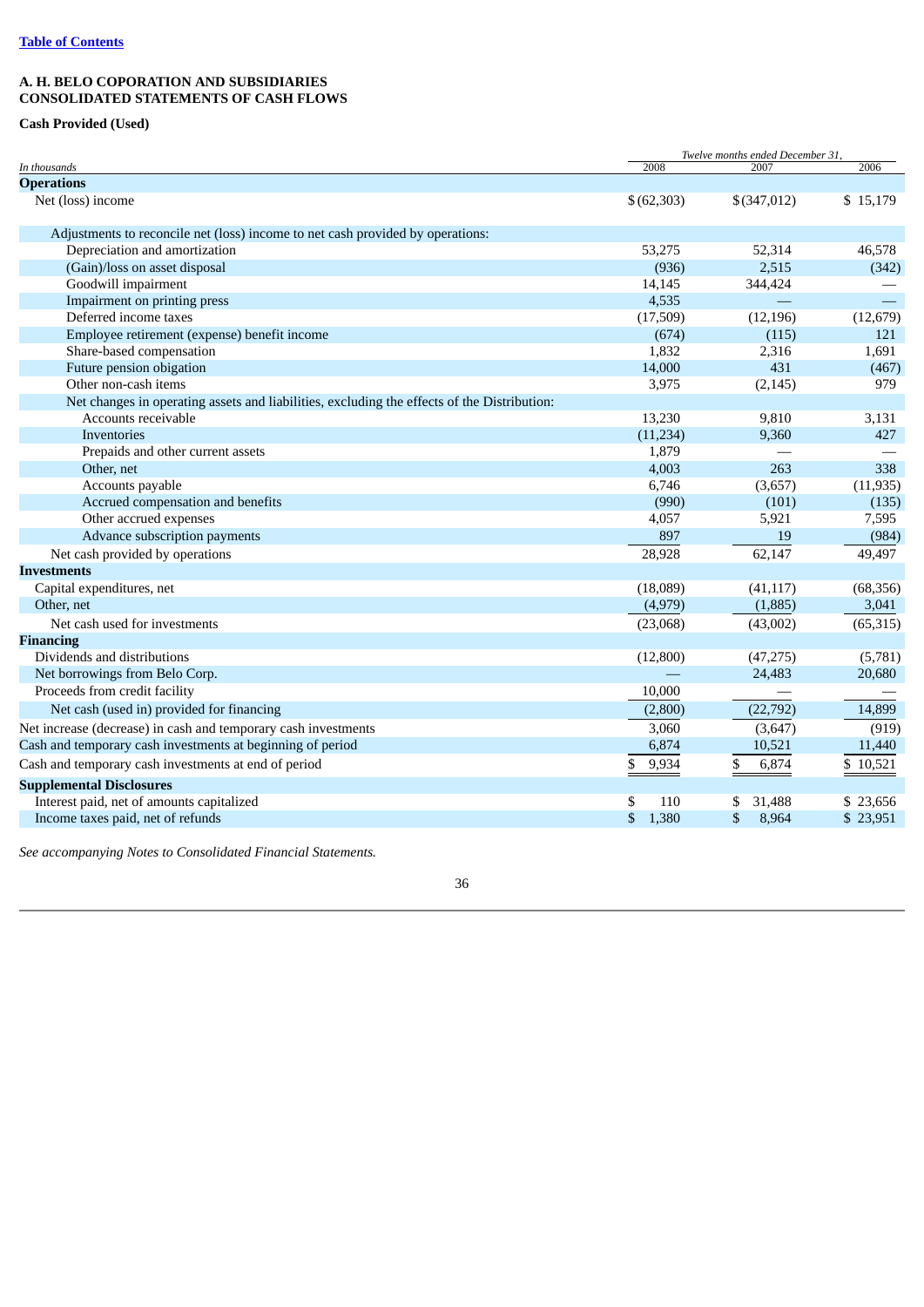# <span id="page-40-0"></span>**A. H. BELO CORPORATION AND SUBSIDIARIES NOTES TO CONSOLIDATED FINANCIAL STATEMENTS**

# **Note 1: Summary of Significant Accounting Policies**

*A) Description of Business and Basis of Presentation* A. H. Belo Corporation (A. H. Belo or the Company), headquartered in Dallas, Texas, is a distinguished news and information company that owns and operates three daily newspapers and 12 associated Web sites. A. H. Belo publishes *The Dallas Morning News*, Texas' leading newspaper; *The Providence Journal*, the oldest major daily newspaper of general circulation and continuous publication in the U.S.; and *The Press-Enterprise* (Riverside, CA), serving southern California's Inland Empire region. These newspapers publish extensive local, state, national and international news. In addition, the Company publishes various specialty publications targeting niche audiences, and owns direct mail and commercial printing businesses.

The Company was spun off from Belo Corp. (Belo) effective February 8, 2008 through a pro-rata stock dividend to Belo shareholders. As a consequence, A. H. Belo became a separate public company on that date. Except as noted herein, Belo has no further ownership interest in A. H. Belo or in any newspaper or related businesses, and A. H. Belo has no ownership interest in Belo or in any television station or related businesses. A. H. Belo's relationship with Belo is now governed by a separation and distribution agreement and several ancillary agreements governing various relationships between A. H. Belo and Belo. A. H. Belo and Belo also co-own certain downtown Dallas real estate and several investments associated with their respective businesses.

As further discussed in Note 8, as of September 30, 2008, the Company was not in compliance with the fixed charge coverage ratio as required by its credit facility. During the fourth quarter of 2008, the Company's bank group approved an amendment and waiver to its credit facility. On January 30, 2009, the Company entered into the Amended and Restated Credit Agreement, which is more fully described in Note 8. Among other matters, the Amended and Restated Credit Agreement establishes minimum adjusted EBITDA covenant requirements in 2009.

Compliance with the minimum adjusted EBITDA and other financial covenants depends on the Company's financial condition and results of operations, which are subject to a number of factors, including current and future economic conditions. Based on the Company's projections for the remainder of fiscal year 2009, which incorporate the Company's assessment of current economic conditions, the projections currently indicate that the Company will be able to meet these financial covenants throughout fiscal year 2009. These projections are based on revenue and expense estimates for the remainder of 2009 and include the implementation of continued expense savings initiatives, which are being implemented as well as other expense and revenue expectations for the remainder of fiscal year 2009. However, there can be no assurance of the Company's ability to meet these financial covenants.

Throughout 2008 and the beginning of 2009, the economy has experienced disruptions resulting from the sub-prime mortgage crisis and general credit market conditions in the United States. The full extent that these disruptions will have on the Company's results as well as their length and ultimate severity are difficult to predict. Should conditions worsen, or persist for an extended time, the Company's results could be materially adversely affected. Due to the dynamic nature of assumptions used in estimating the Company's financial results and the Company's inability to control the effect of the current economic conditions, actual results may differ materially from the Company's projections. Furthermore, the Company's results may be affected by continued economic and political developments and those effects could be material to the consolidated financial statements.

If the current economic recession causes advertising revenues to decline more than currently anticipated, if other parts of the Company's business experience adverse effects, or if the expense saving initiatives prove insufficient, then the Company may not be able to meet these financial covenants. Absent a waiver from the Credit Agreement lenders, not meeting these financial covenants will result in an event of default under the Credit Agreement. Upon the occurrence of an event of default, the Credit Agreement lenders could elect to terminate all commitments to extend further credit and declare all amounts outstanding to be immediately due and payable.

The Company's ability to borrow under the Credit Agreement depends on a borrowing base determined from a formula based on the levels of the Company's accounts receivable and inventory. If the Company's accounts receivable and inventory are insufficient (including, with respect to accounts receivable, as a result of decreased revenues), then we may be unable to borrow under the Credit Agreement notwithstanding compliance with the Credit Agreement's financial covenants.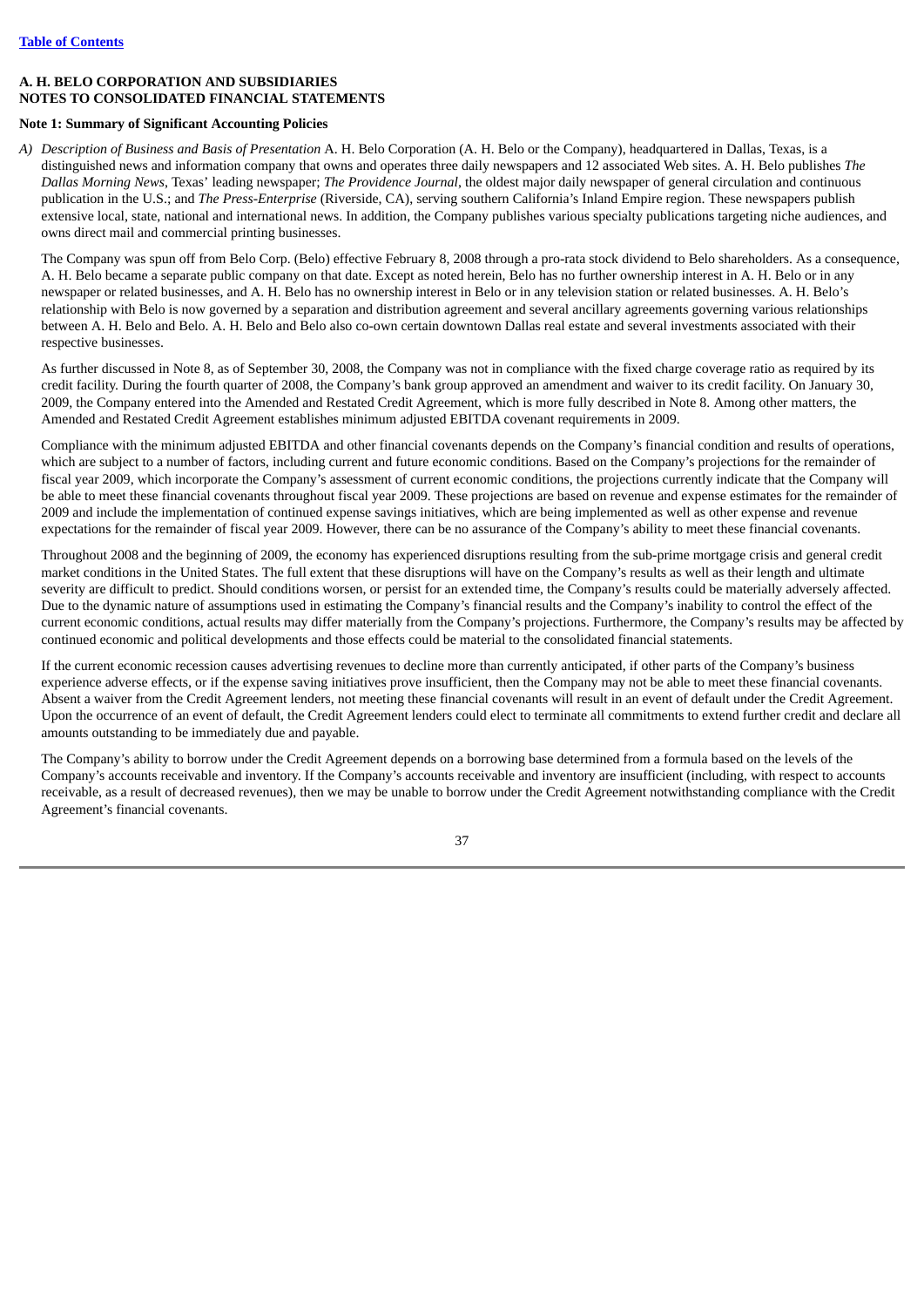The consolidated financial statements include the accounts of A. H. Belo and its wholly owned subsidiaries after elimination of all significant intercompany accounts and transactions. The Company accounts for its interests in partnerships using the equity method of accounting, with A. H. Belo's share of the results of operations being reported in Other Income and Expense in the accompanying consolidated statements of operations. Prior to the Distribution from Belo, operating expenses reflect direct expenses of the business together with allocations of certain Belo corporate expenses. The allocations from Belo include certain costs associated with Belo's corporate facilities, information systems, legal, internal audit, finance (including public company accounting and reporting), employee compensation and benefits administration, risk management, treasury administration and tax functions and were based on actual costs incurred by Belo. Costs allocated to the Company totaled \$6,428, \$57,350 and \$55,307 for the years ended December 31, 2008, 2007, and 2006, respectively. Allocations of corporate facility costs were based on the actual space utilized. Information technology costs and employee compensation and benefits administration were allocated based on headcount. Other costs were allocated based on size relative to the Belo subsidiaries. The Company believes that these cost allocations are reasonable for the services provided. Certain Belo and A. H. Belo operating units currently share content at no cost. Transactions between the companies comprising the Company have been eliminated in the consolidated financial statements.

All dollar amounts are in thousands, unless otherwise indicated. Certain prior period amounts have been reclassified to conform to current year presentation.

- *B) Cash and Temporary Cash Investments* The Company considers all highly liquid instruments purchased with a remaining maturity of three months or less to be temporary cash investments. Such temporary cash investments are classified as available-for-sale and are carried at fair value.
- *C) Accounts Receivable* Accounts receivable are net of a valuation reserve that represents an estimate of amounts considered uncollectible. The Company has estimated the allowance for doubtful accounts using historical net write-offs of uncollectible accounts. The Company analyzed the ultimate collectibility of the accounts receivable after one year, using a regression analysis of the historical net write-offs to determine the amount of those accounts receivable that were ultimately not collected. The results of this analysis were then applied to the current accounts receivable to determine the allowance necessary for that period. The Company's policy is to write off accounts after all collection efforts have failed; generally, amounts past due by more than one year have been written off. Expense for such uncollectible amounts is included in other production, distribution and operating costs. The carrying value of accounts receivable approximates fair value. The following table shows the expense for uncollectible accounts and accounts written off, net of recoveries, for the years ended December 31, 2008, 2007 and 2006:

|      | <i>Expense for</i> |             |
|------|--------------------|-------------|
|      | Uncollectible      | Accounts    |
|      | Accounts           | Written Off |
| 2008 | \$7,707            | \$6,971     |
| 2007 | \$5,982            | \$5,767     |
| 2006 | \$5,181            | \$6,231     |

- *D) Risk Concentration* Financial instruments that potentially subject the Company to concentrations of credit risk are primarily accounts receivable. The Company maintains an allowance for losses based upon the expected collectibility of accounts receivable. A significant portion of the Company's customer base is concentrated within the local geographical area of each newspaper. The Company generally extends credit to customers, and the ultimate collection of accounts receivable could be affected by the local economy. Management performs continuous credit evaluations of its customers and may require cash in advance or other special arrangements from certain customers. Management does not believe that there is any significant credit risk that could have a material effect on the Company's financial condition.
- *E) Inventories* Inventories, consisting primarily of newsprint, ink and other supplies used in printing newspapers, are stated at the lower of average cost or market value (first-in, first-out method). Newsprint inventory varies from approximately a 30-day to 45-day supply, depending on availability and market conditions. Damaged newsprint is generally returned to the manufacturer or supplier within 30 days for a full credit. Obsolete inventory is generally not a factor.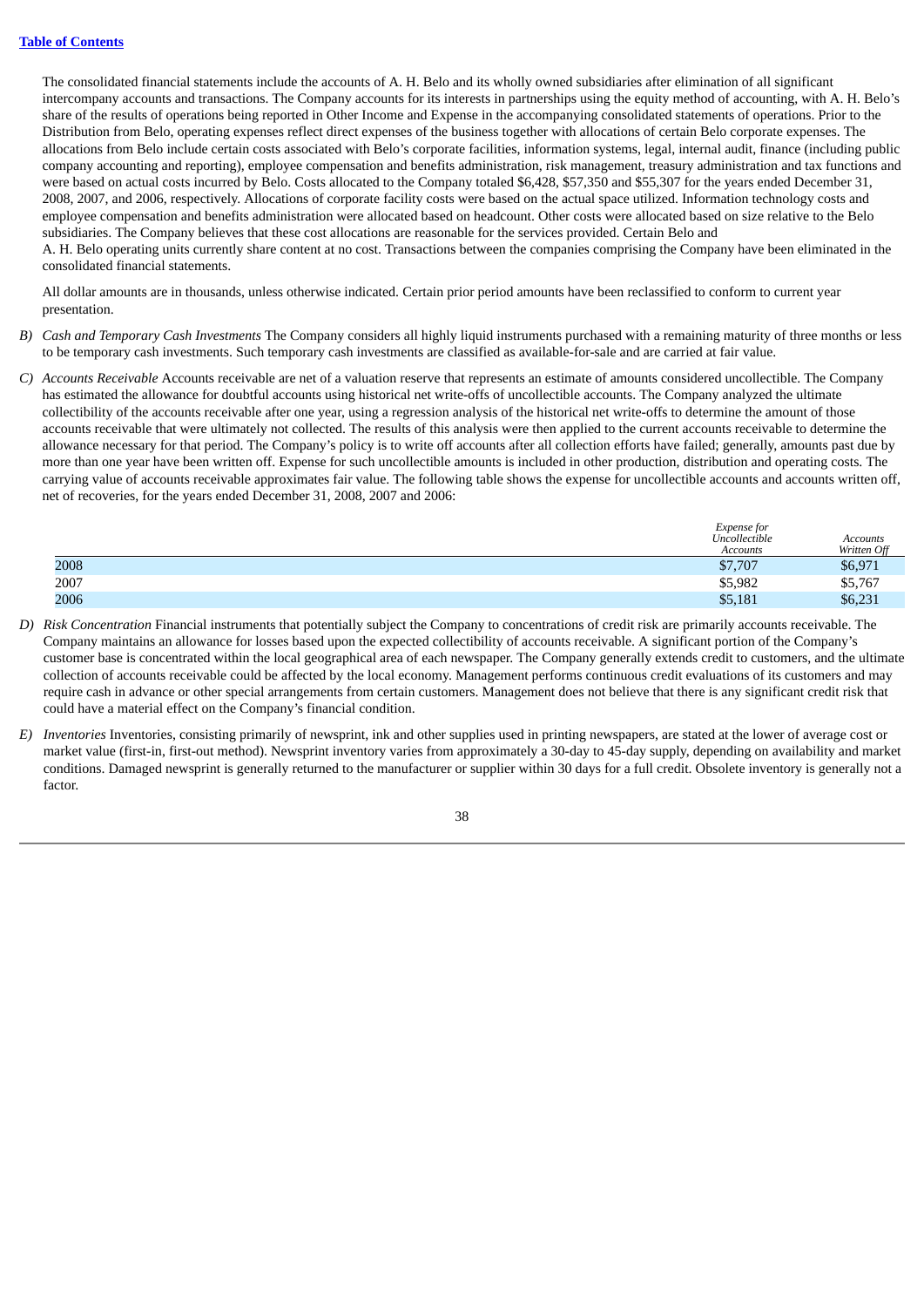#### **Table of [Contents](#page-3-0)**

*F) Property, Plant and Equipment* Depreciation of property, plant and equipment is provided on a straight-line basis over the estimated useful lives of the assets as follows:

|                                | Estimated           |
|--------------------------------|---------------------|
|                                | <b>Useful Lives</b> |
| Buildings and improvements     | 5-30 years          |
| Newspaper publishing equipment | 3-20 years          |
| Other                          | 3-10 years          |

The Company had approximately \$780,581 of property, plant and equipment as of December 31, 2008, including approximately \$508,478 related to publishing equipment and other fixed assets. In addition to the original cost of these assets, their recorded value is determined by a number of estimates made by the Company, including estimated useful lives. In accordance with Statement of Financial Accounting Standards ("SFAS") No. 144, "Accounting for the Impairment or Disposal of Long-Lived Assets", the Company records impairment charges on long-lived assets used in operations when events and circumstances indicate that the assets may be impaired, the undiscounted cash flows estimated to be generated by those assets are less than the carrying amount of those assets and the net book value of the assets exceeds their estimated fair value. In making these determinations, the Company uses certain assumptions, including, but not limited to: (i) the estimated fair value of the assets; and (ii) the estimated future cash flows expected to be generated by the assets, which estimates are based on additional assumptions such as asset utilization, length of service and estimated salvage values.

During 2008, the Company abandoned a 26-year-old printing press. Management determined not to include this printing press in its web width reduction plan and this decision was the primary indicator of impairment to this printing press. This decision was based on the age of this printing press; that parts are no longer manufactured for this press; and the cost to retrofit other parts to enable the Company to include this press in the web width reduction plans. The impairment charge recognized during 2008 was approximately \$4,535. When and if the printing press is sold, the actual loss may differ from the recorded impairment.

*G) Intangible Assets and Goodwill* The Company's intangible assets and goodwill result from its significant business acquisitions, which occurred prior to 1998. In connection with these acquisitions, the Company obtained appraisals of the significant assets purchased. The excess of the purchase price over the fair value of the assets acquired was recorded as goodwill. Subscriber lists are the only significant intangible asset separately identifiable other than goodwill.

Goodwill is tested at least annually by reporting unit for impairment. A reporting unit consists of the newspaper operations in each geographic area. The impairment test for goodwill is a two-step process. The first step of the goodwill impairment test, used to identify potential impairment, compares the fair value of the reporting unit with its carrying amount, including goodwill. If the fair value exceeds the carrying amount, the goodwill is not impaired. If the carrying amount exceeds the fair value, a second step is performed to calculate the implied fair value of the goodwill of the individual reporting unit by deducting the fair value of all of the individual assets and liabilities of the reporting unit from the respective fair values of the reporting unit as a whole. To the extent the calculated implied fair value of the goodwill is less than the recorded goodwill, an impairment charge is recorded for the difference. See Note 3 for further discussion of the goodwill impairment testing procedures and results.

The Company must make assumptions regarding estimated future cash flows and other factors to determine the fair value of the respective assets in assessing the fair value of its goodwill and other intangible assets. The estimates of future cash flows are based on assumptions which management believes are reasonable. However, changes in these estimates or assumptions could result in differences in the impairment test or require additional impairment.

The Company's separable intangible assets that have finite useful lives consist of subscriber lists, which continue to be amortized on a straight-line basis over their estimated useful lives of 18 years. The Company reviews the carrying value of intangible assets for impairment at least annually or whenever events and circumstances indicate that the carrying value of these may not be recoverable. Recoverability of the carrying values is measured by comparison of the carrying amount to the future net cash flows the intangible assets are expected to generate. Based on this assessment, no impairment for the subscriber lists was recorded in any of the periods presented.

*H) Revenue Recognition* The Company's principal sources of revenue are the advertising space in published issues of its newspapers and on the Company's Web sites, the sale of newspapers to distributors and individual subscribers, and amounts charged to customers for direct mail and commercial printing. Newspaper advertising revenue is recorded, net of agency commissions, when the advertisements are

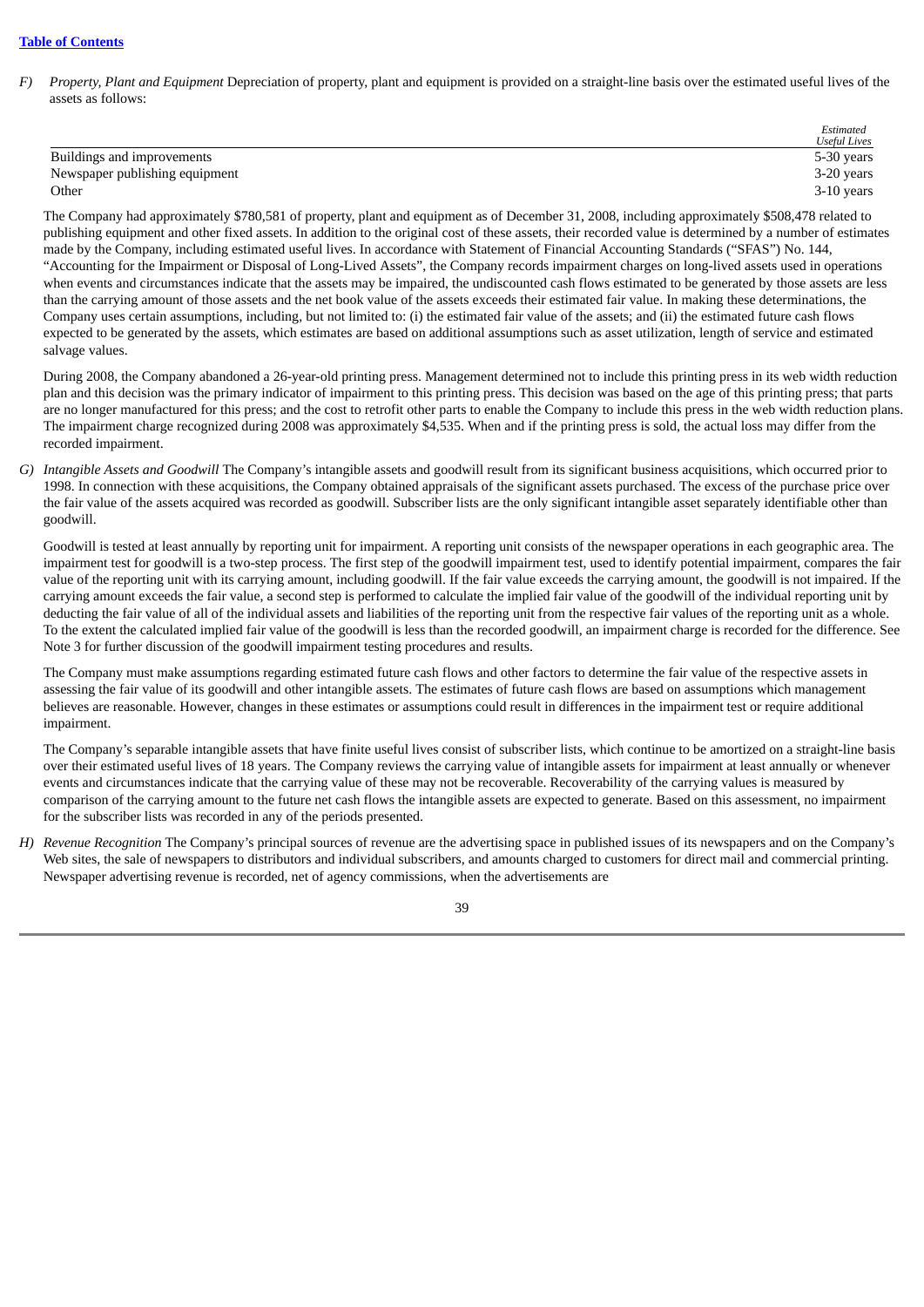published in the newspaper. Advertising revenues for Web sites are recorded, net of agency commissions, ratably over the period of time the advertisement is placed on Web sites. Subscription proceeds are deferred and are included in revenue on a pro-rata basis over the term of the subscriptions. Subscription revenues under buy-sell arrangements with distributors are recorded based on the net amount received from the distributor, whereas subscription revenues under fee-based delivery arrangements with distributors are recorded based on the amount received from the subscriber. Direct mail and commercial printing revenues are recorded when the products are distributed or shipped.

- *I) Advertising Expense* The cost of advertising is expensed as incurred. The Company incurred \$13,948, \$19,184 and \$17,472 in advertising and promotion costs during 2008, 2007 and 2006, respectively.
- *J) Employee Benefits* A. H. Belo is in effect self-insured for employee-related health care benefits. A third-party administrator is used to process all claims. A. H. Belo's employee health insurance liabilities are based on the Company's historical claims experience and are developed from actuarial valuations. A. H. Belo's reserves associated with the exposure to self-insured liabilities are monitored by management for adequacy. However, actual amounts could vary significantly from such estimates. Prior to the Distribution, the Company participated in certain Belo benefit plans. Under these plans, the Company's portion of the cost of benefits earned by its employees during the year was expensed as earned.
- *K) Stock-Based Compensation* The Company accounts for share-based compensation under the criteria established in SFAS 123(R). See Notes 4 and 5 for further information related to stock-based compensation. Prior to the Distribution, the Company's employees participated in a stock-based compensation plan sponsored by Belo. The Company was charged for the stock compensation cost recorded by Belo related to its employees. Compensation expenses for Belo corporate employees that have been allocated to the Company include related stock-based compensation, where applicable.
- *L) Income Taxes* The Company uses the liability method of accounting for income taxes. In accordance with SFAS 109, "Accounting for Income Taxes," the Company recognizes deferred tax assets and liabilities based on the difference between the financial statement and tax basis of assets and liabilities using enacted tax rates in effect for the year in which the differences are expected to reverse. The Company also assesses the realizability of these deferred tax assets, and establishes a valuation allowance in accordance with SFAS 109 if the realizability threshold of more likely than not is not met. The factors used to assess the likelihood of realization of the deferred tax asset include reversal of future deferred tax liabilities, available tax planning strategies, and future taxable income. For the periods prior to the Distribution, the Company's results were included in the combined income tax returns of Belo. However, the provision for income taxes for the periods presented has been determined as if the Company had filed separate tax returns.
- *M) Use of Estimates* The preparation of consolidated financial statements in conformity with United States generally accepted accounting principles requires management to make estimates and assumptions that affect the amounts reported in the consolidated financial statements and accompanying notes. Actual results could differ from those estimates.
- *N) Segments* The Company's operating segments are defined as its newspapers within a given geographic area. The Company has determined that all of its operating segments meet the criteria under SFAS 131, "Disclosures about Segments of an Enterprise and Related Information," to be aggregated into one reporting segment.
- *O) Contingencies.* A. H. Belo is involved in certain claims and litigation related to its operations. In the opinion of management, liabilities, if any, arising from these claims and litigation would not have a material adverse effect on A. H. Belo's consolidated financial position, liquidity, or results of operations. The Company is required to assess the likelihood of any adverse judgments or outcomes to these matters as well as potential ranges of probable losses. A determination of the amount of reserves required, if any, for these contingencies is made after careful analysis of each individual matter. The required reserves may change in the future due to new developments in each matter or changes in approach, such as a change in settlement strategy in dealing with these matters.

Subsequent to the Distribution of A. H. Belo, Belo retained sponsorship of the Pension Plan and will, jointly with A. H. Belo, administer benefits for the Belo and A. H. Belo current and former employees who participate in the Pension Plan in accordance with the terms of the Pension Plan. The Distribution caused each A. H. Belo employee to have a separation from service for purposes of commencing benefits under the Pension Plan at or after age 55. As sponsor of the Pension Plan, Belo will be solely responsible for satisfying the funding obligations with respect to the Pension Plan and retains sole discretion to determine the amount and timing of any contributions required to satisfy such funding obligations. Belo also retains the right, in its sole discretion, to terminate the Pension Plan. A. H. Belo will reimburse Belo for 60 percent of each contribution Belo makes to the Pension Plan. The Company has recorded an accrual for the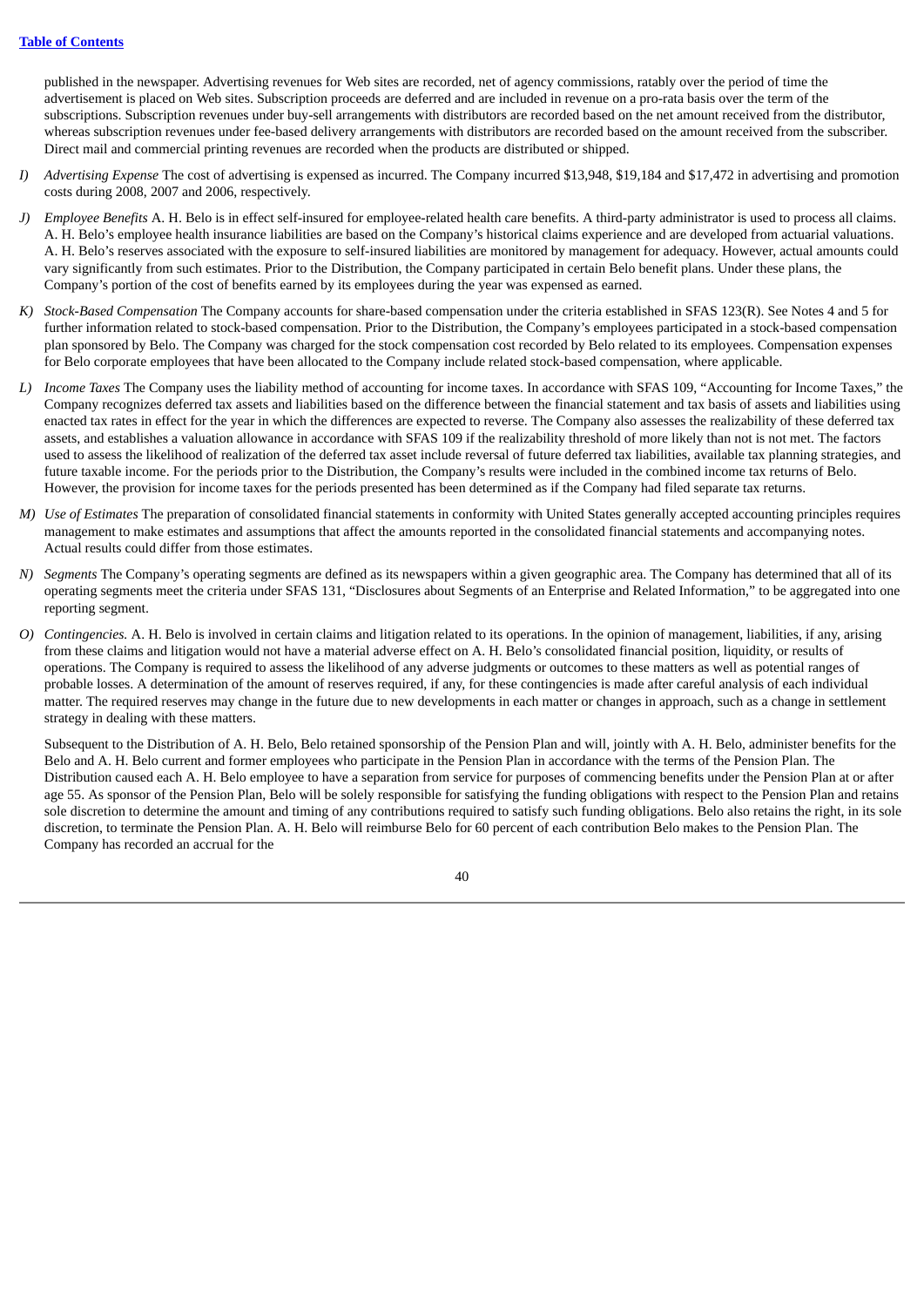estimated future contributions to be paid to Belo. This estimate is based on input from the Company's actuary of such contributions. Estimates of future contributions can change significantly based on assumptions required for funding of the Pension Plan. Significant assumptions include future interest rate levels, the amount and timing of asset returns, how current contributions in excess of the minimum requirements could impact the amounts and timing of future contributions and any changes to current law which would grant additional funding relief for defined benefit plan sponsors.

#### **Note 2: Recently Issued Accounting Standards**

In December 2007, the FASB issued SFAS 141(R), "Business Combinations." SFAS 141(R) establishes principles and requirements for how the acquirer of a business recognizes and measures in its financial statements the identifiable assets acquired, the liabilities assumed, and any noncontrolling interest in the acquiree. The statement also provides guidance for recognizing and measuring the goodwill acquired in the business combination and determines what information to disclose to enable users of the financial statements to evaluate the nature and financial effects of the business combination. SFAS 141(R) is effective for financial statements issued for fiscal years beginning after December 15, 2008. Accordingly, any business combinations the Company engages in will be recorded and disclosed following existing accounting principles until January 1, 2009. The Company expects SFAS 141(R) will have an impact on our consolidated financial statements, but the nature and magnitude of the specific effects will depend upon the nature, terms and size of the acquisitions, if any, that are consummated after the effective date.

In February 2007, the FASB issued SFAS 159, "The Fair Value Option for Financial Assets and Financial Liabilities." This statement permits entities to measure many financial instruments and certain other items at fair value. The objective is to improve financial reporting by providing entities with the opportunity to mitigate volatility in reported earnings caused by measuring related assets and liabilities differently without having to apply complex hedge accounting provisions. SFAS 159 is effective for financial statements issued for fiscal years beginning after November 15, 2007. The Company has elected not to implement the fair value option with respect to existing assets or liabilities; therefore, the adoption of SFAS 159 had no effect on the Company's financial position or results of operations.

In September 2006, the FASB issued SFAS 157, "Fair Value Measurements." SFAS 157 establishes, among other things, a framework for fair value measurements in the financial statements by providing a single definition of fair value, provides guidance on the methods used to estimate fair value, and increases disclosures about estimates of fair value. SFAS 157 was effective for financial assets and liabilities in financial statements issued for fiscal years beginning after November 15, 2007, and is effective for non-financial assets and liabilities in financial statements issued for fiscal years beginning after November 15, 2008. The Company has adopted SFAS 157, but the adoption has not had a material effect on our financial position or results of operations.

#### **Note 3: Goodwill and Intangible Assets**

The following table sets forth the Company's identifiable intangible assets, consisting of subscriber lists, that are subject to amortization:

|                  | 2008      |              | 2007        |           |              |                                             |
|------------------|-----------|--------------|-------------|-----------|--------------|---------------------------------------------|
|                  | Gross     |              |             | Gross     |              |                                             |
|                  | Carrying  | Accumulated  | Intangible  | Carrying  | Accumulated  | Intangible                                  |
|                  | Amount    | Amortization | Assets, Net | Amount    | Amortization | Assets, Net                                 |
| Subscriber lists | \$114.825 | 80.898       | 33,927      | \$115,963 | 5.537<br>75  | 40.426<br>and the control of the control of |

The amortization expense for intangible assets subject to amortization for the years ended December 31, 2008, 2007 and 2006 was:

| 2008 | \$6,499 |
|------|---------|
| 2007 | \$6,499 |
| 2006 | \$6,582 |
|      |         |

The amortization expense for each of the next five years related to intangible assets subject to amortization at December 31, 2008 is expected to be \$6,499 per year.

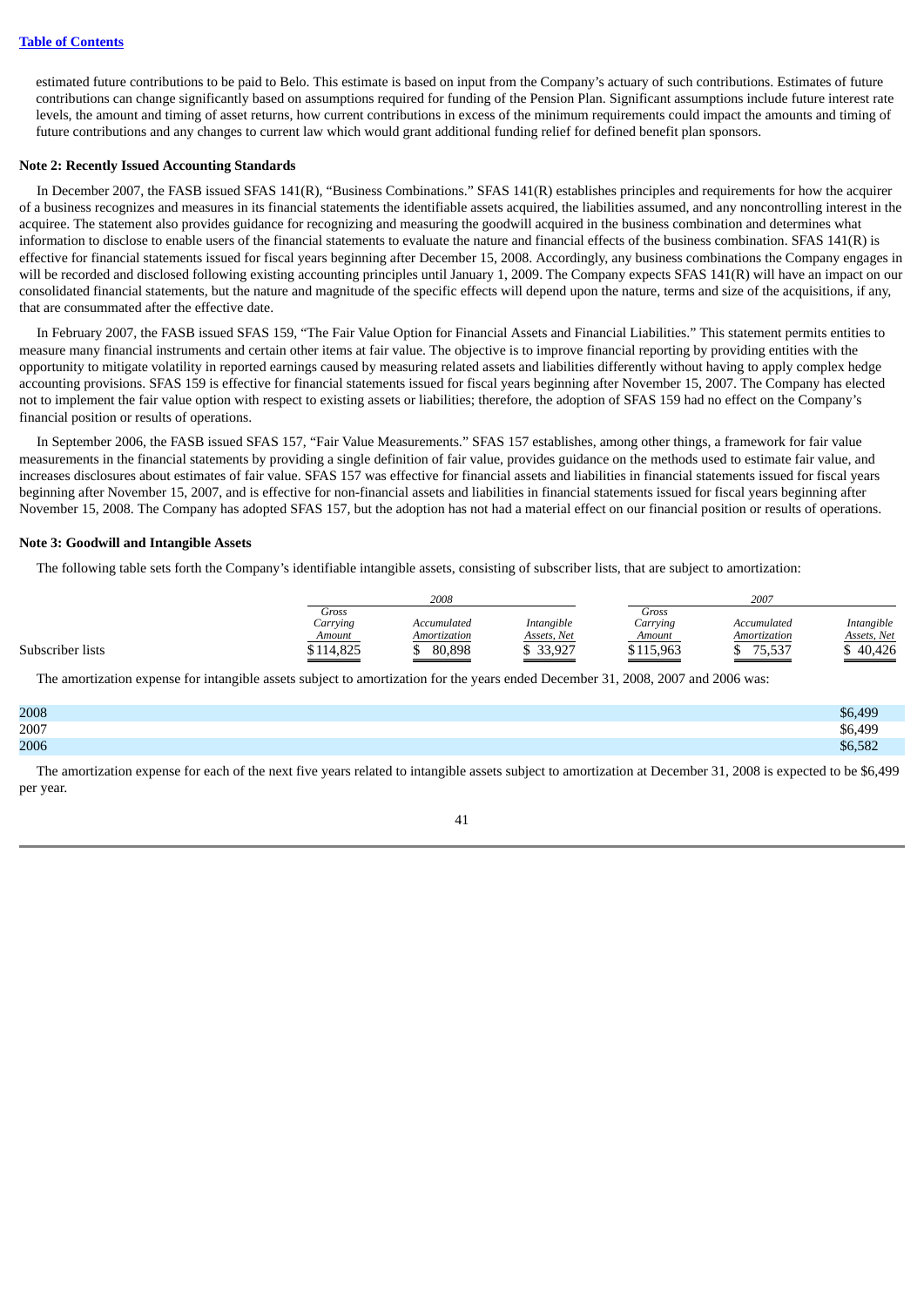The Company performed its annual goodwill impairment testing as of December 31, 2008 and based on the results, recognized impairment charges to write off the remaining goodwill attributable to *The Press-Enterprise* by \$14,145. In 2007, the Company recognized impairment charges to goodwill attributable to *The Providence Journal* by \$242,794 and The *Press-Enterprise* by \$101,630. In 2006, the Company did not record an impairment charge. The impairment charges resulted primarily from a decline in the estimated fair value of the individual businesses due to lower than estimated market growth rates and margins versus prior year estimates. Goodwill impairment is a non-cash charge to earnings and, as such, does not affect the Company's liquidity, cash flows from operating activities or debt covenants, or have any impact on future operations.

A summary of the changes in the Company's recorded goodwill is below:

|                              | <b>Total Goodwill</b> | The Dallas<br><b>Morning News</b> | The Providence<br>Journal | <b>The</b><br>Press-Enterprise |
|------------------------------|-----------------------|-----------------------------------|---------------------------|--------------------------------|
| Balance at January 1, 2007   | 464.091               | 24.582                            | 323.734                   | 115,775                        |
| Goodwill impairment          | (344, 424)            |                                   | (242, 794)                | (101, 630)                     |
| Balance at January 1, 2008   | 119.667               | 24,582                            | 80,940                    | 14,145                         |
| Goodwill impairment          | (14, 145)             |                                   |                           | (14, 145)                      |
| Balance at December 31, 2008 | 105,522               | 24.582                            | 80,940                    |                                |

#### **Note 4: Long-Term Incentive Plan — Post-Distribution**

The Company's employees participate in A. H. Belo's long-term incentive plan under which awards may be granted to employees and outside directors in the form of non-qualified stock options, incentive stock options, restricted shares, restricted stock units (RSUs), performance shares, performance units or stock appreciation rights. In addition, options may be accompanied by stock appreciation rights and limited stock appreciation rights. Rights and limited rights may also be issued without accompanying options. Cash-based bonus awards are also available under the plan. Compensation cost related to these plans for the year ended December 31, 2008 was \$1,087.

Prior to the Distribution, the Company's employees participated in Belo's long-term incentive plan. See Note 5, for further information regarding the longterm incentive plan prior to the Distribution.

#### *Options*

The non-qualified options granted to employees under A. H. Belo's long-term incentive plans become exercisable in cumulative installments over periods of one to three years and expire after ten years. The fair value of each option award granted is estimated on the date of grant using the Black-Scholes-Merton valuation model that uses the assumptions noted in the following table. Volatility is calculated using an analysis of historical volatility. The Company believes that the historical volatility of A. H. Belo's stock is the best method for estimating future volatility. The expected lives of options are determined based on the Company's employees' historical share option exercise experience. The Company believes the historical experience method is the best estimate of future exercise patterns currently available. The risk-free interest rates are determined using the implied yield currently available for zero-coupon United States government issues with a remaining term equal to the expected life of the options. The expected dividend yields are based on the approved annual dividend rate in effect and current market price of the underlying common stock at the time of grant.

| Weighted-average grant date fair value | \$1.36 |
|----------------------------------------|--------|
| Weighted-average assumptions used:     |        |
| Expected volatility                    | 85.8%  |
| Expected life (years)                  | 5.4    |
| Risk-free interest rate                | 3.09%  |
| Expected dividend vield                | 5.34%  |

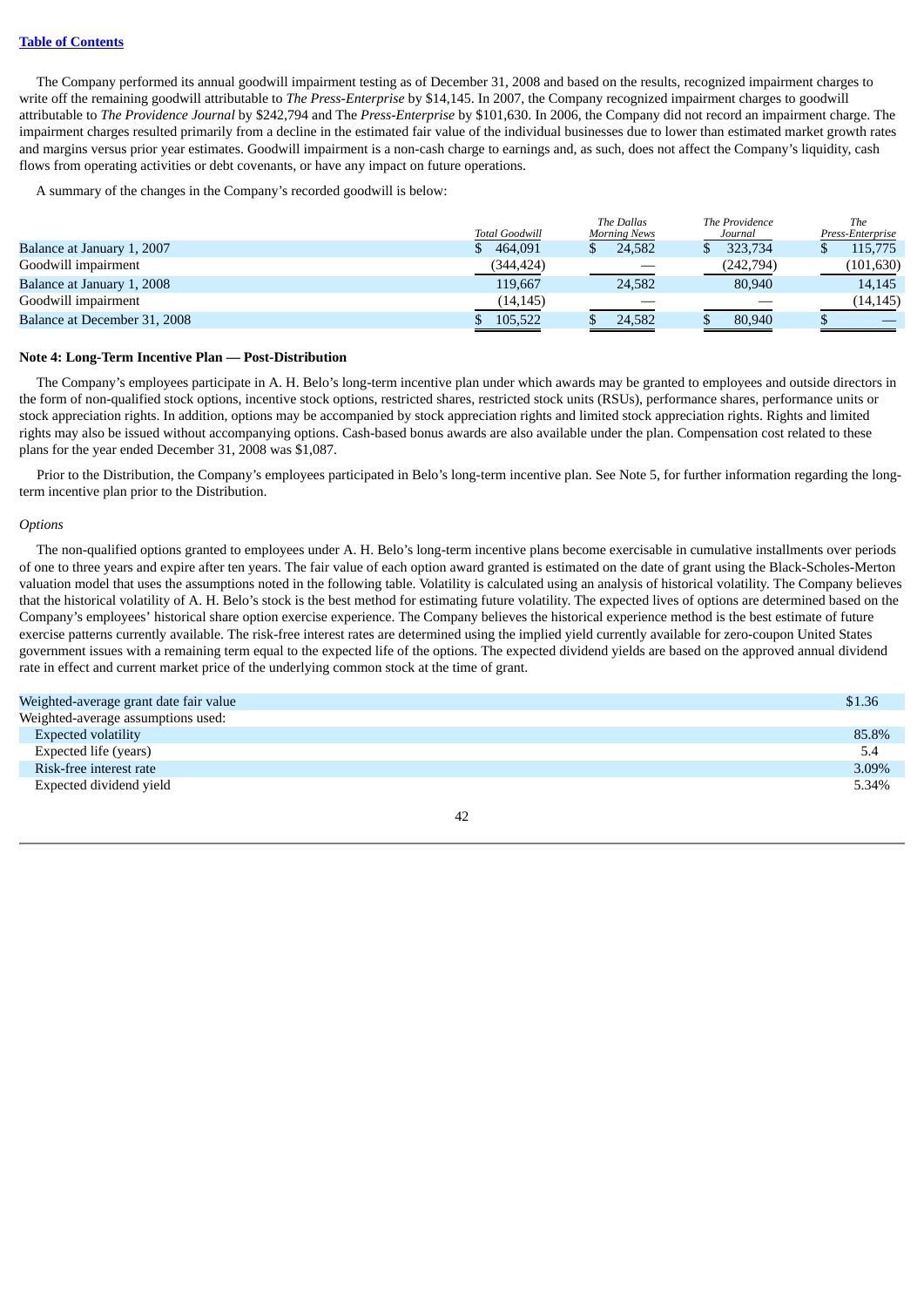#### **Table of [Contents](#page-3-0)**

A summary of option activity under the A. H. Belo long-term incentive plan for the year ended December 31, 2008 is set forth in the following table:

|                                                                | Number of             | Weighted-<br>Average<br>Exercise      |
|----------------------------------------------------------------|-----------------------|---------------------------------------|
|                                                                | <i><b>Options</b></i> | Price                                 |
| Issued in connection with the Distribution on February 8, 2008 | 2,496,728             | \$21.09                               |
| Granted                                                        | 1,493,500             | \$3.66                                |
| Exercised                                                      |                       | \$<br>$\hspace{0.1mm}-\hspace{0.1mm}$ |
| Canceled                                                       | (205, 840)            | \$18.93                               |
| Outstanding at December 31, 2008                               | 3,784,388             | \$14.32                               |
| Vested and Exercisable at December 31, 2008                    | 2,261,507             | \$21.31                               |
| Weighted average remaining contractual term (in years)         | 6.1                   |                                       |

Options granted under the A. H. Belo long-term incentive plan are granted where the exercise price equals the closing stock price on the day of grant; therefore the options outstanding have no intrinsic value. There were no options exercised during the year ended December 31, 2008.

The following table summarizes information (net of estimated forfeitures) related to A. H. Belo stock options outstanding at December 31, 2008:

| Range of<br><b>Exercise Prices</b> | Number of<br><b>Options Outstanding (a)</b> | Weghted-Average<br><b>Remaining Life (years)</b> | <b>Average Exercise</b><br>Price | <b>Number of</b><br><b>Options</b><br>Exercisable | <b>Average Exercise</b><br>Price |
|------------------------------------|---------------------------------------------|--------------------------------------------------|----------------------------------|---------------------------------------------------|----------------------------------|
| \$6.60<br>$$2.00 -$                | 1,493,500                                   | 9.84                                             | \$3.66                           |                                                   |                                  |
| $$6.61$ - \$17.99                  | 662,592                                     | 2.46                                             | \$17.63                          | 661.439                                           | \$17.63                          |
| $$18.00 - $22.99$                  | 976,709                                     | 3.45                                             | \$20.37                          | 948,480                                           | \$20.41                          |
| $$23.00 - $29.00$                  | 651,587                                     | 5.36                                             | \$26.36                          | 651,587                                           | \$26.36                          |
| $$2.00 - $29.00$                   | 3,784,388                                   | 6.13                                             | \$14.32                          | 2,261,506                                         | \$21.31                          |

(a) Comprised of Series B shares.

A. H. Belo recognized stock-based compensation expense related to awards of stock options under its plan for the year ended December 31, 2008 of \$1,325.

In connection with the Distribution of A. H. Belo on February 8, 2008, holders of outstanding Belo options received an adjusted Belo option for the same number of shares of Belo common stock as held before but with a reduced exercise price based on the closing price on February 8, 2008. Holders also received one new A. H. Belo option for every five Belo options held as of the Distribution Date (the distribution ratio) with an exercise price based on the closing share price on February 8, 2008. Following the Distribution, there were 2,497,000 A. H. Belo options outstanding at the weighted average exercise price of \$21.09, of which 2,404,000 options were exercisable at a weighted average exercise price of \$21.11.

#### *Restricted Stock Units*

Under A. H. Belo's long-term incentive plan, its Board of Directors has awarded restricted stock units (RSUs). The RSUs have service and/or performance conditions and vest over a period of one to three years. Upon vesting, the RSUs will be redeemed with 60 percent in A. H. Belo Series A common stock and 40 percent in cash. A liability has been established for the cash portion of the redemption. During the vesting period, holders of service-based RSUs and RSUs with performance conditions where the performance conditions have been met participate in A. H. Belo dividends declared by receiving payments for dividend equivalents. Such dividend equivalents are recorded as components of share-based compensation. The RSUs do not have voting rights.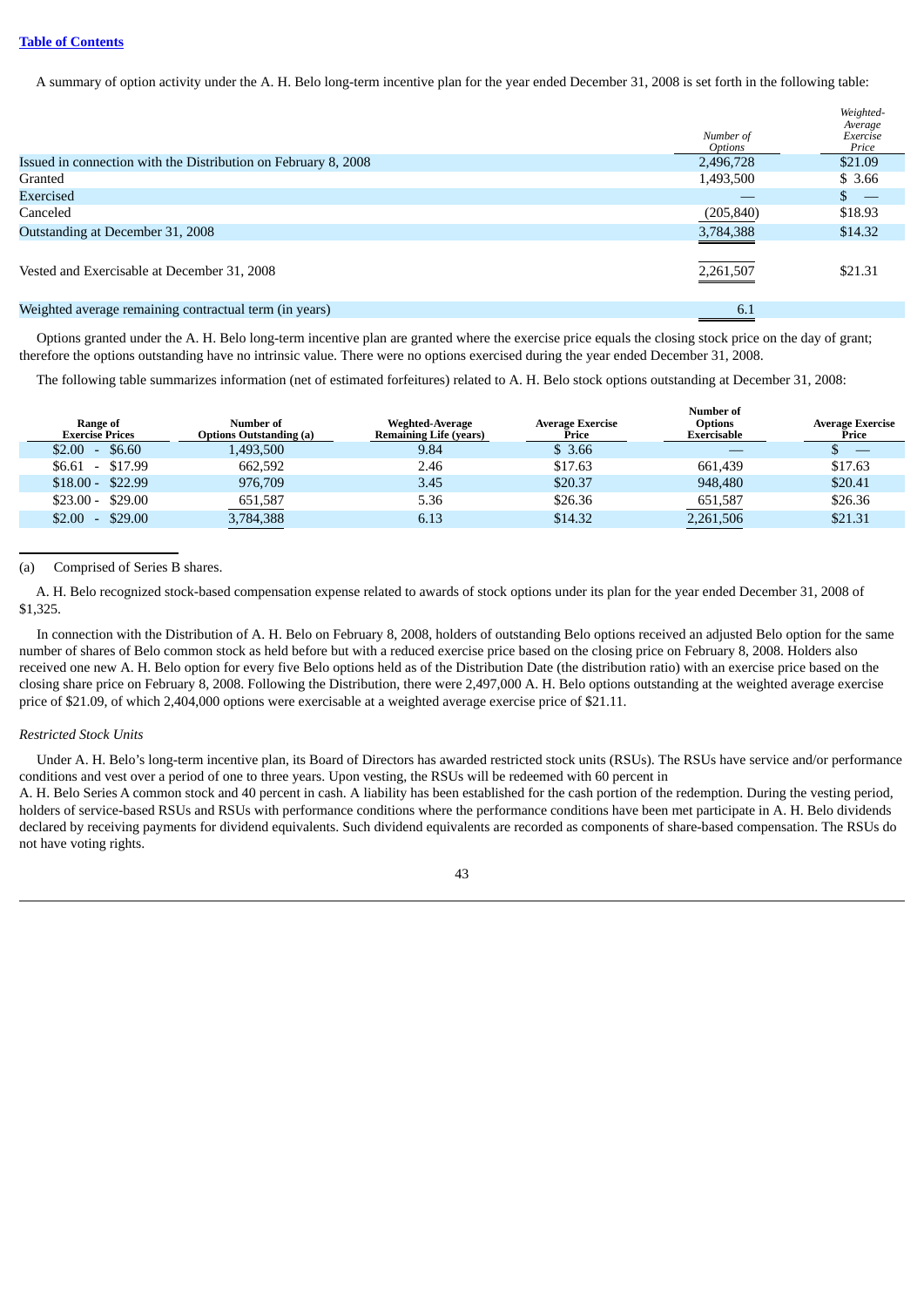#### **Table of [Contents](#page-3-0)**

A summary of RSU activity under the A. H. Belo long-term incentive plan for the year ended December 31, 2008 is set forth in the following table:

|                                  |                      | Weighted-<br>Average |
|----------------------------------|----------------------|----------------------|
|                                  | Number of<br>Options | Exercise<br>Price    |
| Outstanding at February 8, 2008  | 391,297              | \$18.35              |
| Granted                          | 61,398               | \$7.65               |
| Exercised                        | (45,050)             | \$19.10              |
| Canceled                         | (4,694)              | \$19.09              |
| Outstanding at December 31, 2008 | 402,951              | \$16.63              |

The fair value of the RSUs granted is determined using the closing trading price of A. H. Belo's shares on the grant date. The Company recognized a credit for stock-based compensation related to awards of RSUs of \$238 for the year ended December 31, 2008. The weighted-average grant-date fair value of the RSUs granted during the year ended December 31, 2008 was \$7.65. During 2008, 45,050 RSUs were converted into shares of stock. As of December 31, 2008, the Company had \$1,551 of total unrecognized compensation cost related to non-vested RSUs. The compensation cost is expected to be recognized over a weighted-average period of .39 years.

In connection with the Distribution, the Belo RSUs were treated as if they were issued and outstanding shares. As a result, the Belo RSUs and the A. H. Belo RSUs taken together, had the same aggregate value based on the closing prices of the Belo stock and the A. H. Belo stock on the Distribution Date, as the Belo RSUs immediately prior to the Distribution.

Each stock option and RSU (of A. H. Belo and of Belo) will otherwise have the same terms as the current award. The awards will continue to vest as under the existing vesting schedule based on continued employment with Belo or A. H. Belo, as applicable. Following the Distribution, A. H. Belo and Belo will recognize compensation expense for any pre-Distribution awards related to their respective employees, regardless of which company ultimately issues the awards.

#### **Note 5: Long-Term Incentive Plan-Prior to the Distribution**

Prior to the Distribution, the Company's employees participated in Belo's long-term incentive plan under which awards may be granted to employees and outside directors in the form of non-qualified stock options, incentive stock options, restricted shares, RSUs performance shares, performance units or stock appreciation rights. In addition, options may be accompanied by stock appreciation rights and limited stock appreciation rights. Rights and limited rights may also be issued without accompanying options. Cash-based bonus awards are also available under the plan.

Compensation cost charged to the Company under Belo's long-term incentive plan for the years ended December 31, 2007 and 2006 was \$9,085 and \$9,070, respectively.

#### *Options*

The non-qualified options granted to employees under Belo's long-term incentive plan become exercisable in cumulative installments over periods of one to three years and expire after 10 years. The fair value of each option award granted is estimated on the date of grant using the Black-Scholes-Merton valuation model that uses the assumptions noted in the following table. Volatility is calculated using an analysis of historical volatility. Belo believes that the historical volatility of Belo's stock is the best method for estimating future volatility. The expected lives of options are determined based on Belo's historical share option exercise experience using a rolling one-year average. Belo believes the historical experience method is the best estimate of future exercise patterns currently available. The risk-free interest rates are determined using the implied yield currently available for zero-coupon United States government issues with a remaining term equal to the expected life of the options. The expected dividend yields are based on the approved annual dividend rate in effect and current market price of the underlying common stock at the time of grant.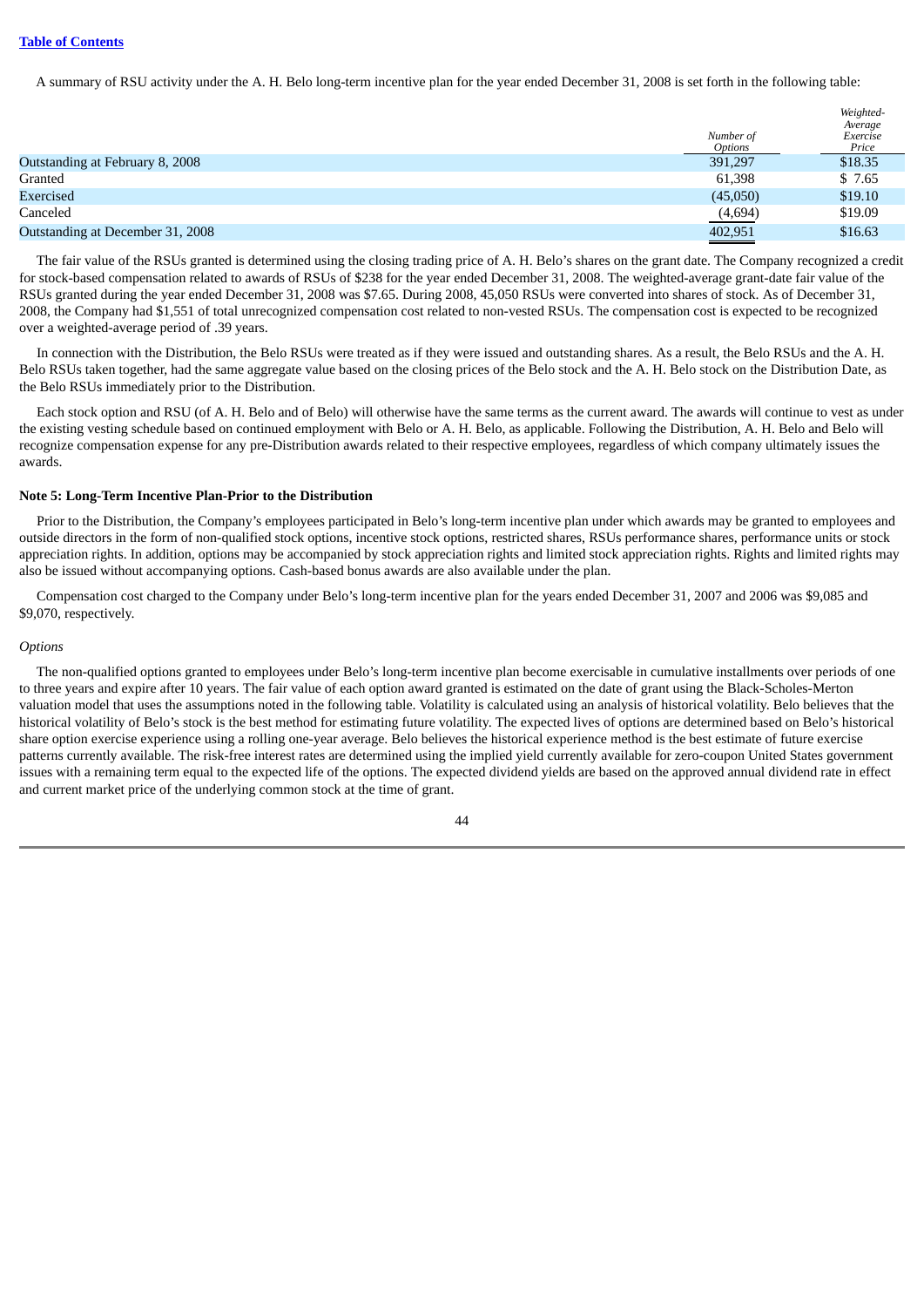|                                        | 2007   | 2006   |
|----------------------------------------|--------|--------|
| Weighted average grant date fair value | \$6.01 | \$4.71 |
| Weighted average assumptions used:     |        |        |
| <b>Expected volatility</b>             | 27.2%  | 24.9%  |
| Expected lives (years)                 | q      |        |
| Risk-free interest rate                | 4.66%  | 4.74%  |
| Expected dividend yields               | 2.51%  | 2.54%  |

A summary of option activity under the Belo long-term incentive plan for the two years ended December 31, 2007, is set forth in the following table:

|                                                        | 2007                        |                                           | 2006                        |                                           |
|--------------------------------------------------------|-----------------------------|-------------------------------------------|-----------------------------|-------------------------------------------|
|                                                        | Number of<br><i>Options</i> | Weighted-<br>Average<br>Exercise<br>Price | Number of<br><b>Options</b> | Weighted-<br>Average<br>Exercise<br>Price |
| Outstanding at January 1                               | 14,757,498                  | \$21.43                                   | 16,270,228                  | \$21.17                                   |
| Granted                                                | 85,237                      | \$19.91                                   | 369,330                     | \$18.60                                   |
| Exercised                                              | (709, 214)                  | \$17.79                                   | (1,581,844)                 | \$17.90                                   |
| Canceled                                               | (1,648,873)                 | \$25.70                                   | (300, 216)                  | \$22.61                                   |
| Outstanding at December 31                             | 12,484,648                  | \$21.04                                   | 14,757,498                  | \$21.43                                   |
| Vested and Exercisable at December 31                  | 12,021,912                  | \$21.05                                   | 13,448,418                  | \$21.36                                   |
| Weighted average remaining contractual term (in years) | 4.4                         |                                           | 4.9                         |                                           |

Options granted under the Belo long-term incentive plan are granted where the exercise price equals the closing stock price on the day of grant; therefore the options outstanding have no intrinsic value. The total intrinsic value of options exercised during the years ended December 31, 2007 and 2006 are as follows:

2007 \$2,085 2006 \$1,805

The following table summarizes information (net of estimated forfeitures) related to Belo stock options outstanding at December 31, 2007:

| Range of<br><b>Exercise Prices</b> | Number of<br>Options Outstanding (a) | Weghted-Average<br><b>Remaining Life (years)</b> | <b>Average Exercise</b><br>Price | <b>Number of</b><br><b>Options</b><br>Exercisable | <b>Average Exercise</b><br>Price |
|------------------------------------|--------------------------------------|--------------------------------------------------|----------------------------------|---------------------------------------------------|----------------------------------|
| $$15-18$                           | 4,608,569                            | 3.28                                             | \$17.66                          | 4.442.704                                         | \$17.65                          |
| \$19-21                            | 4,223,222                            | 4.21                                             | \$20.40                          | 3.900.970                                         | \$20.34                          |
| $$22-29$                           | 3,638,284                            | 6.13                                             | \$26.05                          | 3,566,660                                         | \$26.09                          |
| $$15-29$                           | 12,470,075                           | 4.43                                             | \$21.04                          | 11,910,334                                        | \$21.06                          |

#### (a) Comprised of Series B shares.

Belo recognized stock-based compensation expense related to awards of stock options for the years ended December 31, 2007 and 2006 of approximately \$3,958 and \$9,886, respectively, of which \$1,798 and \$5,347, respectively, was charged to the Company. As of December 31, 2007, employees of the Company held options to purchase 4,613,000 shares of Belo Series B shares with a weighted- average exercise price of \$20.96, of which 4,099,000 of these options with a weighted-average exercise price of \$20.99 were vested and exercisable. As of December 31, 2007, there was \$590 of total unrecognized compensation cost related to the Company's portion of non-vested Belo options which is expected to be recognized over a weighted-average period of 1.2 years.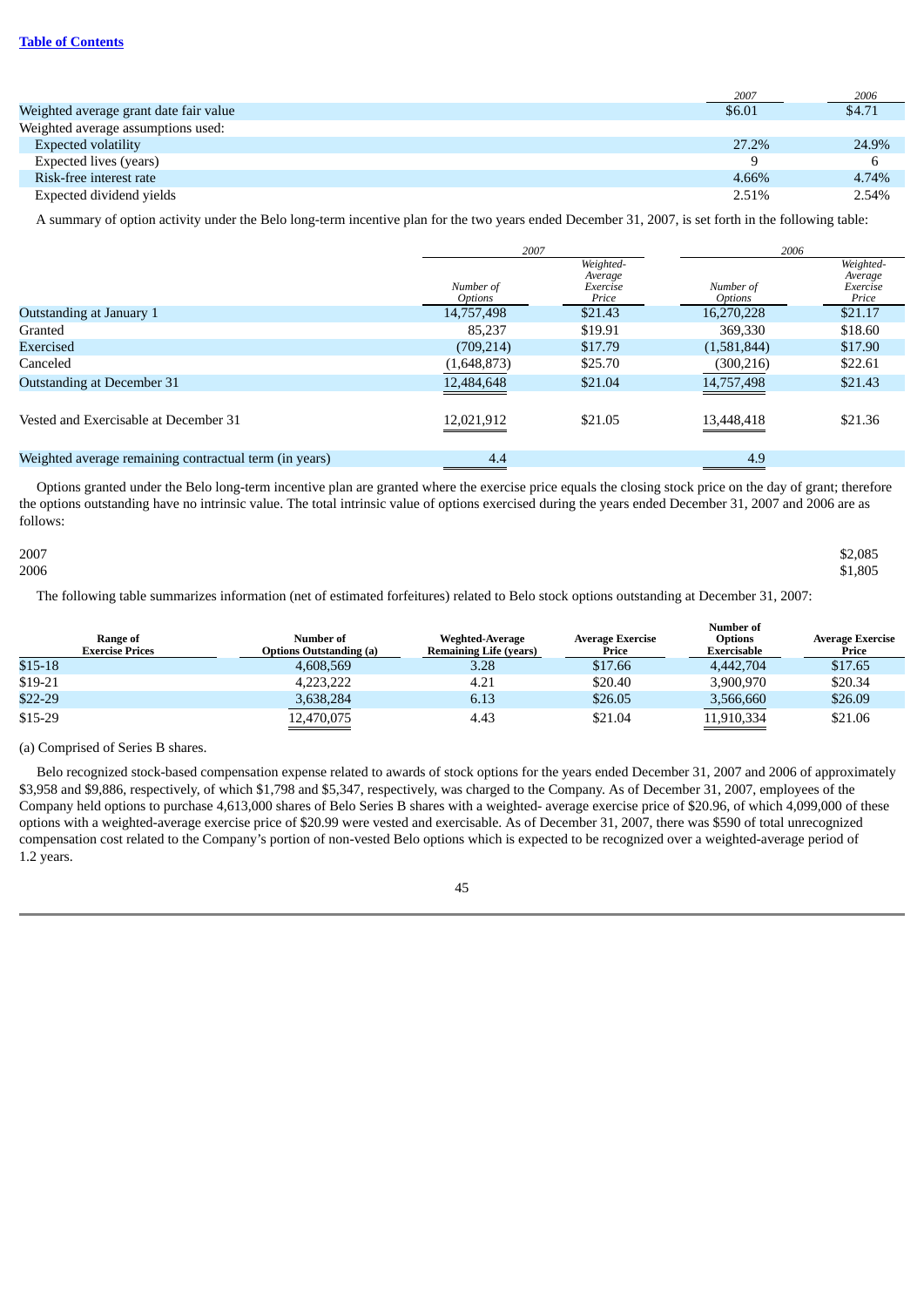In connection with the Distribution of A. H. Belo on February 8, 2008, holders of outstanding Belo options received an adjusted Belo option for the same number of shares of Belo common stock as held before but with a reduced exercise price based on the closing price on February 8, 2008. Holders also received one new A. H. Belo option for every five Belo options held as of the Distribution Date (the distribution ratio) with an exercise price based on the closing share price on February 8, 2008. Following the Distribution, there were 2,497,000 A. H. Belo options outstanding at the weighted-average exercise price of \$21.09, of which 2,404,000 options were exercisable at a weighted-average exercise price of \$21.11.

#### *Restricted Stock Units*

Under Belo's long-term incentive plan, its Board of Directors has awarded restricted stock units. The RSUs have service and/or performance conditions and vest over a period of one to three years. Upon vesting, the RSUs will be redeemed with 60 percent in Belo Series A common stock and 40 percent in cash. A liability has been established for the cash portion of the redemption. During the vesting period, holders of service-based RSUs and RSUs with performance conditions where the performance conditions have been met participate in Belo dividends declared by receiving payments for dividend equivalents. Such dividend equivalents are recorded as components of share-based compensation. The RSUs do not have voting rights.

A summary of RSU activity under the Belo long-term incentive plan for the two years ended December 31, 2007, is set forth in the following table.

|                            | 2007                 |                   |                             | 2006                     |  |
|----------------------------|----------------------|-------------------|-----------------------------|--------------------------|--|
|                            | Weighted-<br>Average |                   |                             | Weighted-<br>Average     |  |
|                            | Number of<br>Options | Exercise<br>Price | Number of<br><i>Options</i> | Exercise<br>Price        |  |
| Outstanding at January 1   | 1,388,206            | \$19.53           | 364,900                     | \$21.62                  |  |
| Granted                    | 813.583              | \$17.18           | 1,036,756                   | \$18.82                  |  |
| Exercised                  | (127, 863)           | \$21.36           |                             | $\overline{\phantom{a}}$ |  |
| Canceled                   | (125,066)            | \$19.22           | (13, 450)                   | \$21.31                  |  |
| Outstanding at December 31 | 1,948,860            | \$18.45           | 1,388,206                   | \$19.53                  |  |

The fair value of the RSUs granted is determined using the closing trading price of Belo's shares on the grant date. Belo recognized stock-based compensation expense related to awards of RSUs of \$16,239 and \$7,107 for the years ended December 31, 2007 and 2006, respectively, of which \$7,287 and \$3,723, respectively, was charged to the Company. The weighted-average grant-date fair value of the RSUs granted during the years ended December 31, 2007 and 2006 was \$17.18 and \$18.82, respectively. During 2007, 127,863 RSUs were converted into shares of stock. No RSUs were converted into shares of stock during the year ended December 31, 2006. As of December 31, 2007, Belo had \$15,215 of total unrecognized compensation cost related to non-vested RSUs of which the Company's portion was \$5,333. The compensation cost is expected to be recognized over a weighted-average period of 2.09 years for Belo and 2.36 years for the Company.

In connection with the Distribution, the Belo RSUs were treated as if they were issued and outstanding shares. As a result, the Belo RSUs and the A. H. Belo RSUs taken together, had the same aggregate value based on the closing prices of the Belo stock and the A. H. Belo stock on the Distribution Date, as the Belo RSUs immediately prior to the Distribution.

Each stock option and RSU (of A. H. Belo and of Belo) will otherwise have the same terms as the current award. The awards will continue to vest as under the existing vesting schedule based on continued employment with Belo or A. H. Belo, as applicable. Following the Distribution, A. H. Belo and Belo will recognize compensation expense for any pre-Distribution awards related to their respective employees, regardless of which company ultimately issues the awards.

#### **Note 6: Defined Contribution Plans**

Effective as of February 8, 2008, Belo transferred the vested and non-vested account balances of A. H. Belo employees and former employees from the Belo defined contribution plan to a defined contribution plan established and sponsored by A. H. Belo. Effective with this transfer, A. H. Belo assumed and became solely responsible for all liabilities of Belo's defined contribution plan with respect to A. H. Belo's employees and former employees. Subsequent to the transfer, A. H. Belo and its subsidiaries ceased to be participating employers in the Belo defined contribution plan.

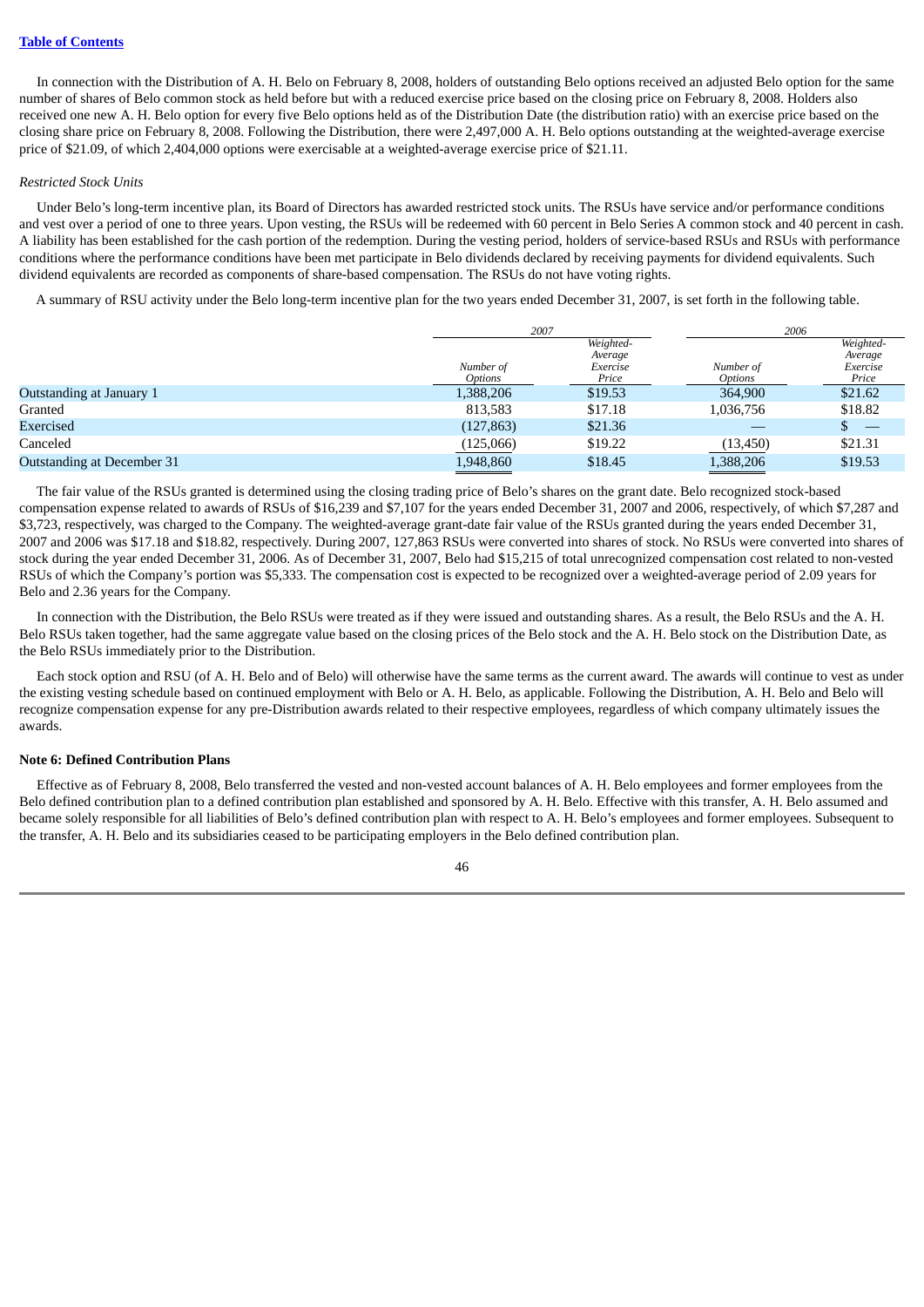The defined contribution plan covers substantially all employees of A. H. Belo. Participants may elect to contribute a portion of their pretax compensation as provided by the plan and Internal Revenue Service regulations. The maximum pretax contribution an employee can make is 100 percent of his or her annual eligible compensation (less required withholdings and deductions) up to statutory limits. Employees participate in the defined contribution plan under the Star Plan (for employees who did not elect to continue participation in Belo's defined benefit pension plan when it was frozen to new participants in 2000, for employees other than members of the Providence newspaper guild, and in 2004, for members of the Providence newspaper guild); or under the Classic Plan (for employees who elected to continue participation in Belo's defined benefit pension plan). See Note 7 for further discussions of Belo's defined benefit pension plan. A. H. Belo contributes an amount equal to two percent of the compensation paid to eligible employees, subject to limitations, and matches a specified percentage of employees' contributions under the Star Plan. Under the Classic Plan, Belo matches a percentage of the employees' contribution but does not make the two percent contribution of the participant's compensation. On January 1, 2009, the Company suspended the two percent Company contribution and has announced a plan to suspend the remaining Company matching contribution on or about April 1, 2009.

Prior to the Distribution, the Company's employees participated in a Belo-sponsored defined contribution plan established effective October 1, 1989. The Company was charged \$10,571, \$9,881 and \$8,330 in 2008, 2007 and 2006, respectively, for contributions for its employees to A. H. Belo's and Belo's defined contribution plans, as applicable, excluding corporate employees whose compensation and benefits were partially allocated to the Company.

In March 2007, Belo froze benefits under the Pension Plan. See Note 7 for further discussion. As part of the curtailment of the Pension Plan, the Company is providing transition benefits to affected A. H. Belo employees, including supplemental contributions to the A. H. Belo Pension Transition Supplement Plan, a defined contribution plan, for a period of up to five years. Prior to February 8, 2008, A. H. Belo established the A. H. Belo Pension Transition Supplement Plan, a defined contribution plan. Concurrent with the date that Belo made its contribution to its pension transition supplement defined contribution plan for the 2007 plan year, Belo caused the vested and non-vested account balances of A. H. Belo employees and former employees to be transferred to the A. H. Belo Pension Transition Supplement Plan. At this time, A. H. Belo assumed sole responsibility for all liabilities for plan benefits of Belo's pension transition supplement defined contribution plan with respect to

A. H. Belo's employees and former employees. A. H. Belo reimbursed Belo for the aggregate contribution made by Belo to its pension transition supplement defined contribution plan for the 2007 plan year for the accounts of A. H. Belo employees and former employees. As a result, during 2008 and 2007, the Company accrued supplemental pension transition contributions totaling \$6,294 and \$5,414, respectively, for these plans. These supplemental pension transition contributions will benefit those employees affected by these changes who remain with Belo or A. H. Belo.

Belo also sponsors non-qualified defined contribution retirement plans for certain employees. Expense recognized by the Company in 2007 and 2006 for these plans was \$1,806 and \$777, respectively. Subsequent to December 31, 2007, the plans were discontinued and balances were transferred to the respective participants prior to the Distribution of A. H. Belo.

#### **Note 7: Defined Benefit Pension and Other Post-Retirement Plans**

Prior to the Distribution, some of the Company's employees participated in Belo's Pension Plan, which covers employees who elected to continue participation in the plan when it was frozen to new participants in 2000 (for employees other than members of the Providence newspaper guild) and in 2004 (for members of the Providence newspaper guild). The benefits are based on years of service and the average of the employee's five consecutive years of highest annual compensation earned during the most recently completed ten years of employment.

Belo froze benefits under the Pension Plan effective March 31, 2007. As part of this curtailment of the Pension Plan, Belo and A. H. Belo are providing transition benefits to affected employees, including the granting of five years of additional credited service under the Pension Plan and supplemental contributions for a period of up to five years to a defined contribution plan. As a result, the Company recorded \$2,696, representing its portion of Belo's curtailment loss of \$4,082 in the fourth quarter of 2006, included in salaries, wages and employee benefits in the accompanying consolidated statement of operations, which represents the previously unrecognized prior service cost associated with years of credited service which are now no longer expected to be earned.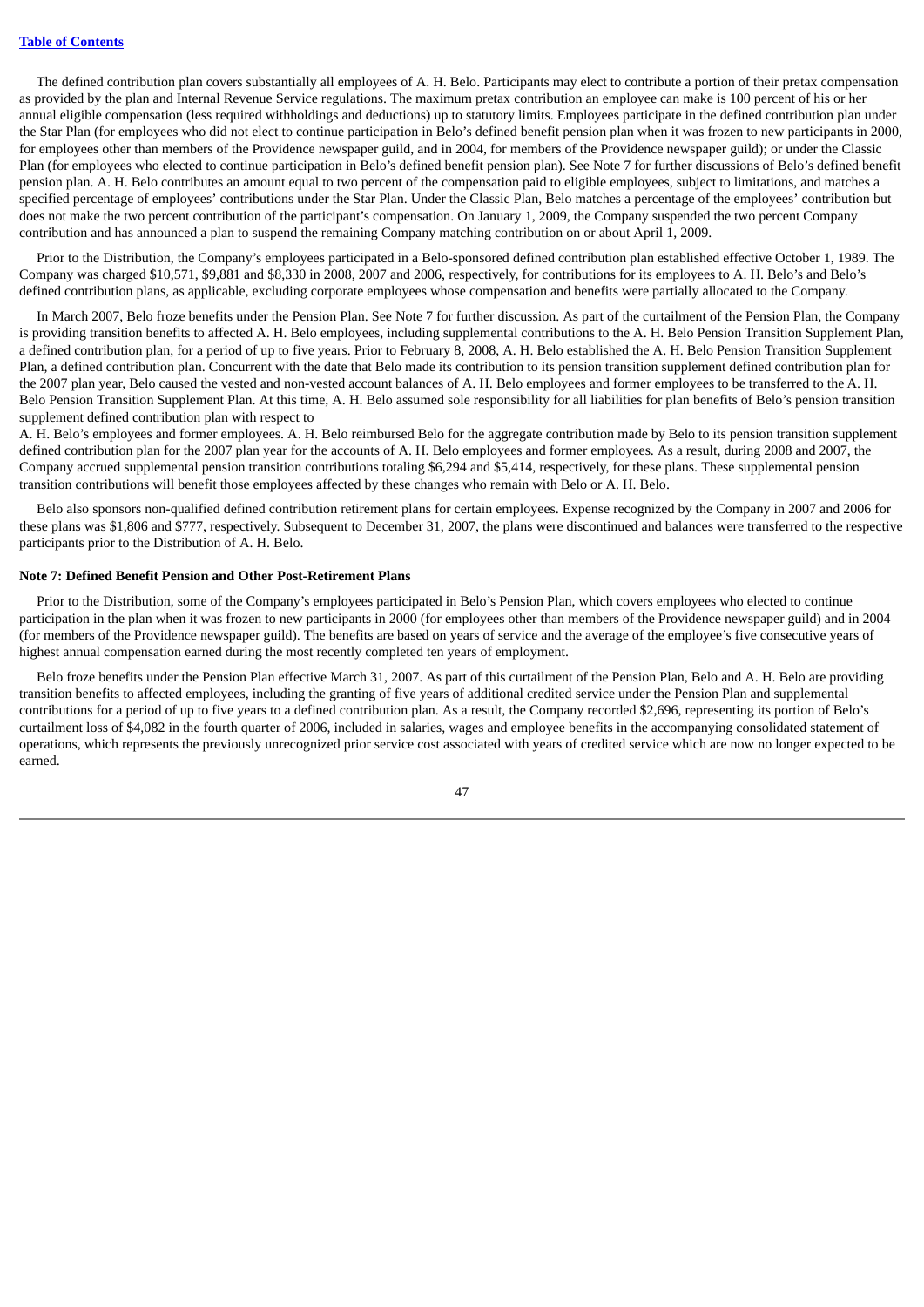The Company was charged \$(2,772) and \$11,856 for the years ended December 31, 2007 and 2006, respectively, for pension costs for its employees, excluding corporate employees whose compensation and benefits are partially allocated to the Company.

Subsequent to the Distribution of A. H. Belo, Belo retained sponsorship of the Pension Plan and, jointly with A. H. Belo, administers benefits for the Belo and A. H. Belo current and former employees who participate in the Pension Plan in accordance with the terms of the Pension Plan. The Distribution caused each A. H. Belo employee to have a separation from service for purposes of commencing benefits under the Pension Plan at or after age 55. As sponsor of the Pension Plan, Belo will be solely responsible for satisfying the funding obligations with respect to the Pension Plan and retains sole discretion to determine the amount and timing of any contributions required to satisfy such funding obligations. Belo also retains the right, in its sole discretion, to terminate the Pension Plan. A. H. Belo will reimburse Belo for 60 percent of each contribution Belo makes to the Pension Plan. As of December 31, 2008, A. H. Belo had accrued \$17,096 for such future contributions related to future payments, which could range between \$17,100 and \$91,000.

#### **Note 8: Long-term Debt**

On February 4, 2008, the Company entered into a \$100,000 senior revolving credit facility (the "Credit Agreement"), with JP Morgan Chase Bank, N.A., J.P. Morgan Securities, Inc., Banc of America Securities LLC, Bank of America, N.A. and certain other parties thereto. The Credit Agreement was effective as of the Distribution Date and may be used for future working capital needs and other general corporate purposes, including letters of credit.

As discussed in Note 1, as of September 30, 2008, the Company was not in compliance with the fixed charge coverage ratio as required by its credit facility. On October 23, 2008, the Company entered into the First Amendment and Waiver to the Credit Agreement. Among other matters, the amendment reduced the total commitment amount from \$100,000 to \$50,000; set interest rates at LIBOR plus 250 basis points; waived compliance with the fixed charge coverage ratio covenant through January 31, 2009; restricted the payment of cash dividends during the waiver period; and provided the lenders with a security interest in the Company's and its material subsidiaries' accounts receivable and inventory.

On January 30, 2009, the Company entered into an amendment and restatement of its existing Credit Agreement dated as of February 4, 2008 with JP Morgan Chase Bank, N.A., J.P. Morgan Securities Inc., Banc of America Securities LLC, Bank of America, N.A. and certain other lenders party thereto (the "Amended and Restated Credit Agreement"). The Amended and Restated Credit Agreement is effective as of January 30, 2009 and matures April 30, 2011. The Amended and Restated Credit Agreement provides for a \$50,000 working capital facility that is subject to a borrowing base. Among other matters, the Amended and Restated Credit Agreement creates an asset-based revolving credit facility secured by the Company's accounts receivable, inventory, specified real property and other assets; sets pricing at LIBOR plus 375 basis points; establishes minimum quarterly adjusted EBITDA covenant requirements in 2009; establishes a fixed charge covenant ratio in 2010 of 1.0 to 1.0; allows capital expenditures and investments of up to \$16,000 per year in total; allows the Company to pay dividends when the Company's fixed charge coverage ratio exceeds 1.2 to 1.0 and the aggregate availability under the credit facility exceeds \$15,000; and contains other covenants and restrictions, including those which have limitations on indebtedness, liens, and asset sales. Adjusted EBITDA means, for any period, Net Income for such period plus (a) without duplication and to the extent deducted in determining Net Income for such period, the sum of (i) Interest Expense for such period, (ii) income tax expense for such period, (iii) all amounts attributable to depreciation and amortization expense for such period, (iv) any extraordinary or non-recurring non-cash charges or expenses for such period, (v) any other non-cash charges for such period including, without limitation, any non-cash stock-based compensation expenses for such period, and (vi) Restructuring Costs in an amount not to exceed \$10,000,000 minus (b) without duplication and to the extent included in Net Income, (i) any cash payments made during such period in respect of non-cash charges described in clause (a)(v) taken in a prior period and (ii) any extraordinary gains and any non-cash items of income for such period, all calculated for the Company and its Subsidiaries on a consolidated basis in accordance with GAAP. In connection with the Amended and Restated Credit Agreement, the Company and each of specified subsidiaries entered into an Amended and Restated Pledge and Security Agreement granting a security interest in all personal property and other assets now owned or thereafter acquired. In addition, the Amended and Restated Credit Agreement requires certain of the Company's subsidiaries to enter into mortgages or deeds of trust granting liens on certain specified real property.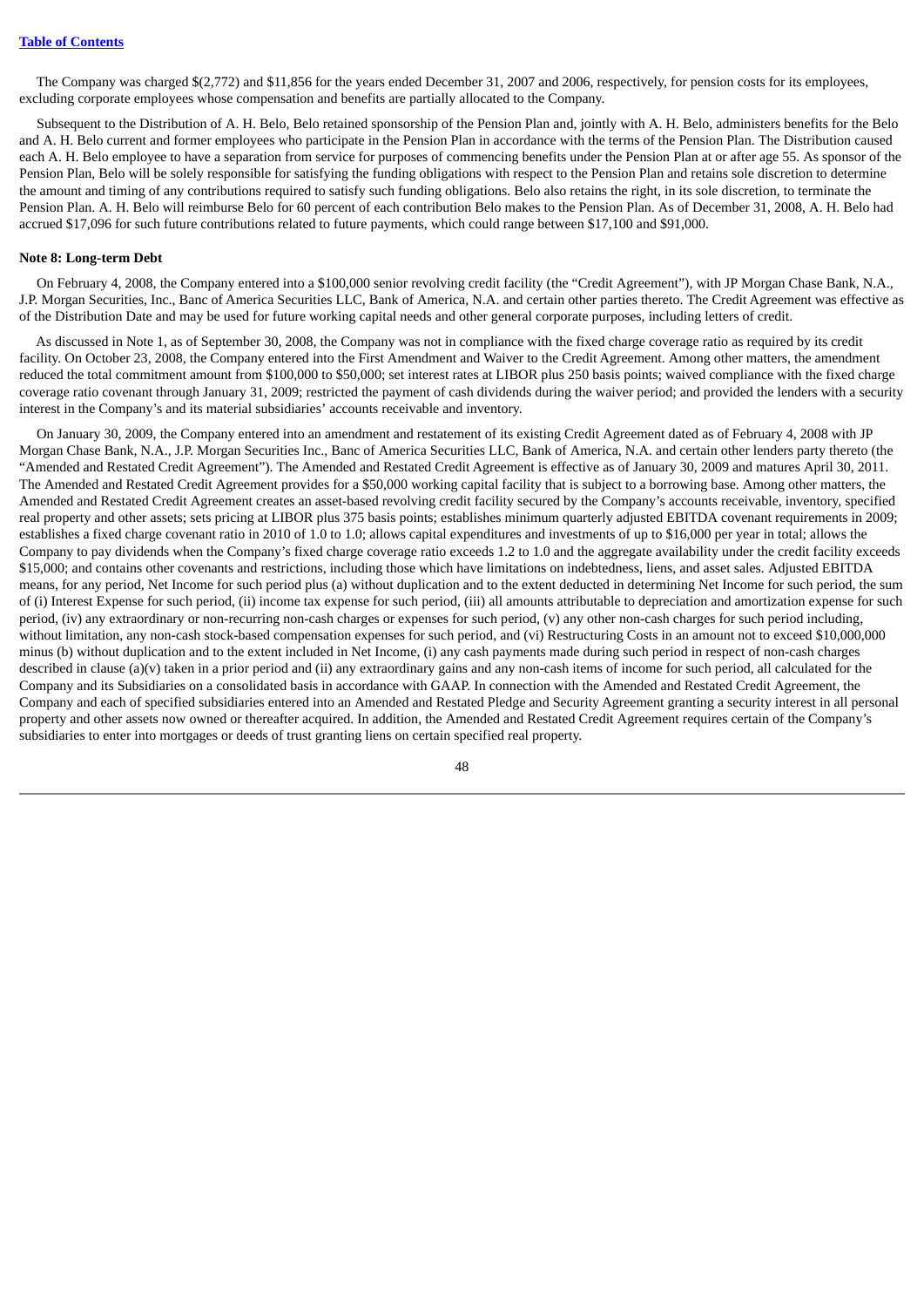Under the revolving credit facility the Company must meet the minimum adjusted EBITDA covenants as outlined below:

| For the six months ended March 31, 2009:    | \$ (4,000) |
|---------------------------------------------|------------|
| For the nine months ended June 30, 2009:    | \$ 6.500   |
| For the 12 months ended September 30, 2009: | \$15,000   |
| For the 12 months ended December 31, 2009:  | \$22,500   |

Prior to the Distribution, A. H. Belo and its subsidiaries had notes payable arrangements with Belo, primarily to facilitate tax planning and cash management strategies. These notes accrued interest at prime plus one percent and had various payment terms.

As of February 8, 2008, in connection with Belo Corp.'s Distribution of the Company, Belo contributed to the capital of A. H. Belo and its subsidiaries the net intercompany indebtedness owed to Belo by the Company or assigned indebtedness to the Company. This effectively settled the notes payable balances.

Notes payable at December 31, 2008 and 2007 consist of the following:

|                                    | 2008     | 2007(a)   |
|------------------------------------|----------|-----------|
| <b>Revolving notes</b>             | \$10,000 | \$224,433 |
| Installment notes                  |          | 853       |
| <b>Balloon notes</b>               |          | 154,022   |
| Total notes payable                | 10,000   | 379,308   |
| Less current maturities            | 10,000   | 392       |
| Long-term portion of notes payable |          | \$378,916 |

#### (a) All debt was payable to Belo Corp.

The average effective interest rate on the notes payable was 3.7 percent and 8.5 percent at December 31, 2008 and 2007, respectively.

#### **Note 9: Income Taxes**

Income tax (benefit) expense for the years ended December 31, 2008, 2007 and 2006 consists of the following:

|                                    | 2008                                 | 2007        | 2006      |
|------------------------------------|--------------------------------------|-------------|-----------|
| Current                            |                                      |             |           |
| Federal                            | \$<br>$\overbrace{\hspace{25mm}}^{}$ | \$<br>4,527 | \$19,478  |
| <b>State</b>                       | 4,215                                | 5,678       | 4,085     |
| Total current                      | 4,215                                | 10,205      | 23,563    |
| <b>Deferred</b>                    |                                      |             |           |
| Federal                            | (19, 478)                            | (8,259)     | (10, 759) |
| <b>State</b>                       | (1, 811)                             | (3, 433)    | (936)     |
| Total deferred                     | (21,289)                             | (11,692)    | (11, 695) |
| Total income tax (benefit) expense | \$(17,074)                           | \$(1,487)   | \$11,868  |
|                                    |                                      |             |           |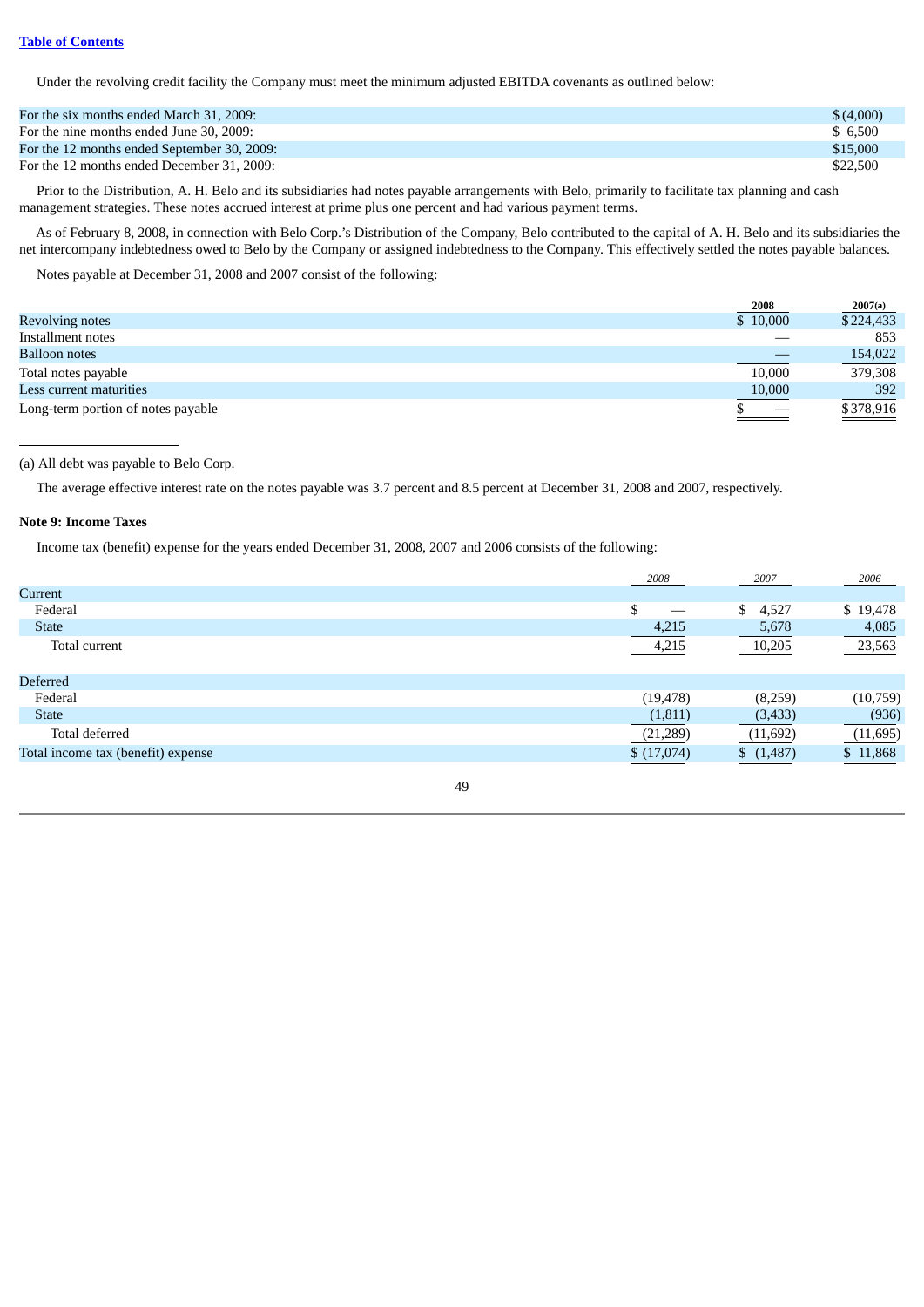Income tax (benefit) expense for the years ended December 31, 2008, 2007, and 2006 differs from amounts computed by applying the applicable United States federal income tax rate as follows:

|                                                | 2008       | 2007        | 2006     |
|------------------------------------------------|------------|-------------|----------|
| Computed expected income tax (benefit) expense | \$(27,782) | \$(121,975) | 9,466    |
| Texas margin tax adjustment                    |            | (1,896)     |          |
| State income tax, net of federal benefit       | 1,248      | 3,380       |          |
| Impairment                                     | 4,951      | 120,548     | 2,047    |
| Valuation allowance                            | 4,086      |             |          |
| Other                                          | 423        | (1,544)     | 355      |
| Total income tax (benefit) expense             | \$(17,074) | (1,487)     | \$11,868 |
| Effective income tax expense rate              |            |             | 43.9%    |
| Effective income tax benefit rate              | 21.5%      | 0.4%        |          |

As of December 31, 2008, the Company expects to incur a net operating tax loss of \$24,206 that can be carried forward to future years. These losses will begin to expire in 2029 and 2030 if not utilized.

In May 2006, the Texas legislature enacted a new law that reforms the Texas franchise tax system and replaces it with a new tax system referred to as the Texas margin tax. The Texas margin tax was a significant change in the Texas tax law because it makes all legal entities subject to tax, including pass-through entities such as partnerships. The previous law only applied to corporations and limited liability companies. The Company conducts some operations which are subject to the margin tax. The effective date of the Texas margin tax, which is considered an income tax for accounting purposes, was January 1, 2008, for calendar year companies. The liability is based on 2007 revenues as reduced by certain allowable deductions.

In accordance with provisions of SFAS 109, "Accounting for Income Taxes," which requires that deferred tax assets and liabilities be adjusted to reflect the effect of the new legislation in the period of enactment, the Company recorded an increase in the income tax benefit of \$1,873 in 2007.

Significant components of the Company's deferred tax liabilities and assets as of December 31, 2008 and 2007 are as follows:

|                                                                                | 2008        | 2007     |
|--------------------------------------------------------------------------------|-------------|----------|
| Deferred tax assets                                                            |             |          |
| Deferred compensation and benefits                                             | \$<br>4,688 | 5,604    |
| State taxes                                                                    |             | 1,524    |
| Expenses deductible for tax purposes in a year different from the year accrued | 8,335       | 5,919    |
| Net operating loss                                                             | 8,080       |          |
| Pension accrual                                                                | 5,539       |          |
| Minimum pension                                                                | 246         |          |
| Other                                                                          | 2,127       | 2,322    |
| Total deferred tax assets                                                      | 29,015      | 15,369   |
| Valuation allowance for deferred tax assets                                    | (4,086)     |          |
| Deferred tax assets, net                                                       | 24,929      | 15,369   |
| Deferred tax liabilities                                                       |             |          |
| Excess tax amortization                                                        | 14,118      | 16,211   |
| Excess tax depreciation                                                        | 9,567       | 13,603   |
| Expenses deductible for tax purposes in a year different from the year accrued | 1,981       |          |
| State taxes                                                                    | 468         |          |
| Total deferred tax liabilities                                                 | 26,134      | 29,814   |
| Net deferred tax liabilities                                                   | 1,205       | \$14,445 |
|                                                                                |             |          |

Approximately \$5,414 of the net deferred taxes are classified as current deferred assets due to the classification of the related assets or liabilities as current in the Company's consolidated financial statements. The Company recorded deferred tax assets of \$8,080 reflecting the future benefit related to its net operating losses. Realization of these deferred tax assets is dependent on generating sufficient future taxable income prior to the expiration of the loss carry forwards. SFAS 109 places a threshold for recognition of net deferred tax assets. Based on the criteria established by SFAS 109, the Company established a valuation allowance of \$4,086 against the deferred tax assets, as it is possible that a portion of the benefit resulting from these net operating loss carry forwards will not be realized. The factors used to assess the likelihood of realization of the deferred tax asset include reversal of future deferred tax liabilities, available tax planning strategies, and future taxable income. Any reversal relating to the valuation allowance will be recorded as a reduction of income tax expense.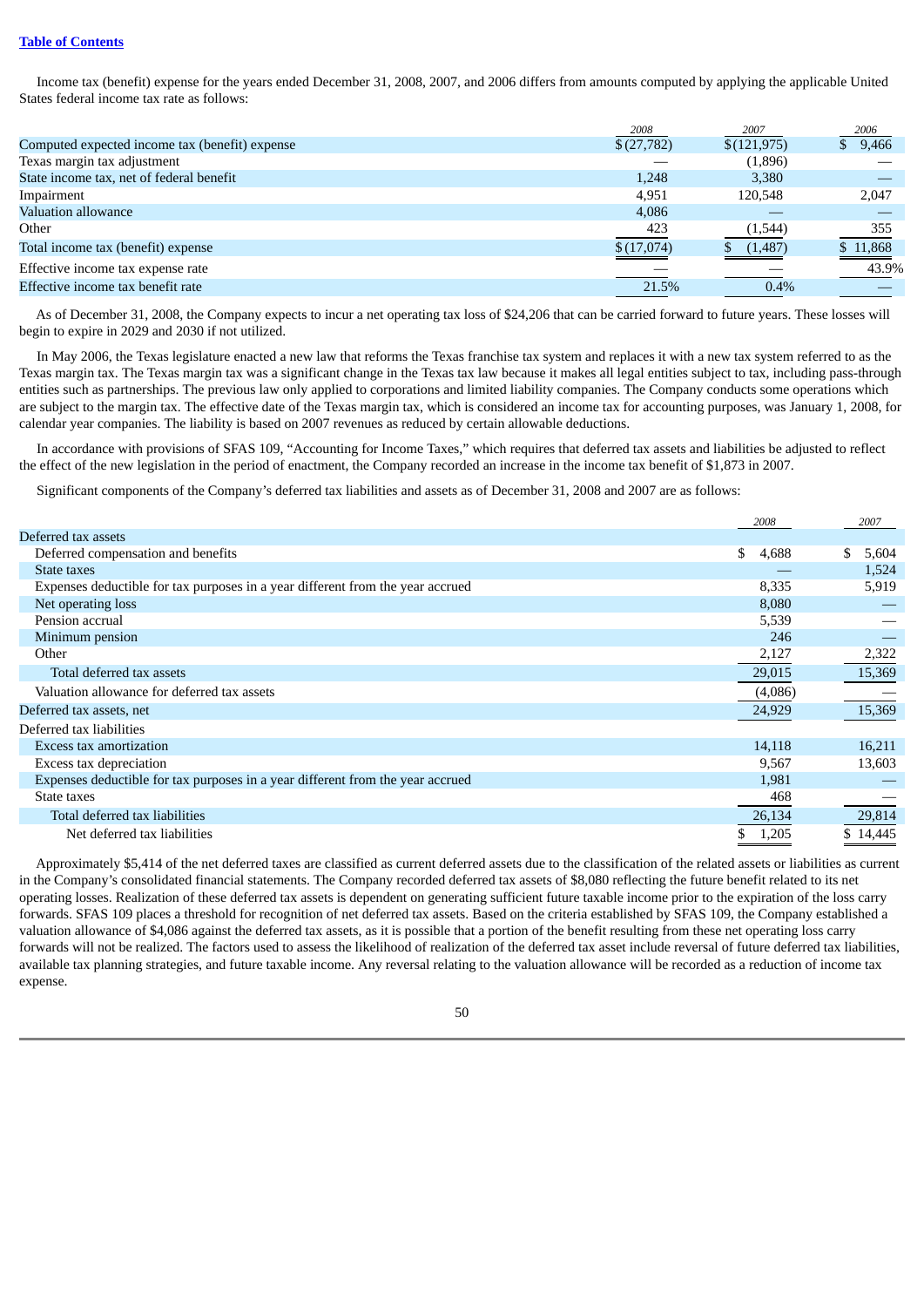On January 1, 2007 the Company adopted FASB Interpretation (FIN) 48, "Accounting for Uncertainty in Income Taxes." FIN 48, an interpretation of SFAS 109, "Accounting for Income Taxes," that clarifies the accounting and disclosure requirements for uncertainty in tax positions as defined by the standard. In connection with the adoption of FIN 48, the Company has analyzed its filing positions in all significant jurisdictions where it is required to file income tax returns for the open tax years in such jurisdictions. The Company has identified as major tax jurisdictions, as defined, its federal income tax return and its state income tax returns in three states. The Company's federal income tax returns for the years subsequent to December 31, 2002, remain subject to examination. The Company's income tax returns in major state income tax jurisdictions where the Company operates remain subject to examination for various periods subsequent to December 31, 2001. The Company currently believes that all significant filing positions are highly certain and that, more likely than not, all of its significant income tax filing positions and deductions would be sustained. Therefore, the Company has no reserves required by FIN 48.

#### **Note 10: Commitments**

As of December 31, 2008, the Company had contractual obligations for capital expenditures that primarily relate to newspaper production equipment and leases. The table below summarizes the following commitments of the Company as of December 31, 2008:

| <b>Nature of Commitment</b>       | Total  | 2009        | 2010  | 2011  | 2012  | 2013  | <b>Thereafter</b> |
|-----------------------------------|--------|-------------|-------|-------|-------|-------|-------------------|
| Capital expenditures and licenses | 1,017  | $\ldots017$ |       |       | _     |       | _                 |
| Non-cancelable operating leases   | 20,225 | 4,998       | 3,411 | 2.442 | 2,033 | 1,522 | 5,819             |
| <b>Total</b>                      | 21,242 | 6,015       | 3.411 | 2.442 | 2,033 | 1,522 | 5,819             |

Total lease expense for property and equipment was \$7,773, \$7,534 and \$7,978 in 2008, 2007, and 2006, respectively.

#### **Note 11: Contingent Liabilities**

On August 23, 2004, August 26, 2004 and October 5, 2004, three related lawsuits, now consolidated, were filed by purported shareholders of Belo Corp. in the United States District Court for the Northern District of Texas against Belo, Robert W. Decherd, and Barry T. Peckham, a former executive officer of *The Dallas Morning News*, arising out of the circulation overstatement at *The Dallas Morning News*. James M. Moroney III was added later as a defendant. The plaintiffs seek to represent a purported class of shareholders who purchased Belo common stock between May 12, 2003 and August 6, 2004, and allege violations of Sections 10(b) and 20(a) of the Securities Exchange Act of 1934. On April 2, 2008, the court denied plaintiffs' motion for class certification and on April 16, 2008, plaintiffs petitioned the United States Court of Appeals for the Fifth Circuit for permission to appeal that denial. On June 17, 2008, permission was granted and plaintiffs are appealing denial of class certification. No amount of damages has been specified. The Company believes the complaints are without merit and is defending vigorously against them.

On June 3, 2005, a shareholder derivative lawsuit was filed by a purported individual shareholder of Belo in the 191st Judicial District Court of Dallas County, Texas, against Robert W. Decherd, John L. Sander, Dunia A. Shive, Dennis A. Williamson, and James M. Moroney III; Barry T. Peckham; and Louis E. Caldera, Judith L. Craven, Stephen Hamblett, Dealey D. Herndon, Wayne R. Sanders, France A. Córdova, Laurence E. Hirsch, J. McDonald Williams, Henry P. Becton, Jr., Roger A. Enrico, William T. Solomon, Lloyd D. Ward, M. Anne Szostak, and Arturo Madrid, current or former directors of Belo. The lawsuit makes various claims asserting mismanagement and breach of fiduciary duty related to the circulation overstatement at *The Dallas Morning News.* On May 30, 2007, after a prior discovery stay ended, the court issued an order administratively closing the case. The court's order was not a dismissal with prejudice. On March 3, 2009, the plaintiff filed a motion to dismiss the case.

Under the terms of the separation and distribution agreement between A. H. Belo and Belo, A. H. Belo and Belo will share equally in any liabilities, net of any applicable insurance, resulting from the circulation-related lawsuits described above.

On October 24, 2006, 18 former employees of *The Dallas Morning News* filed a lawsuit against various A. H. Belo-related parties in the United States District Court for the Northern District of Texas. The plaintiffs' lawsuit alleges unlawful discrimination and ERISA violations and includes allegations relating to *The Dallas Morning News* circulation overstatement (similar to the circulation-related lawsuits described above). In June 2007, the court issued a memorandum order granting in part and denying in part defendants' motion to dismiss. In August 2007 and in March 2009, the court dismissed certain additional claims. A trial date, originally set in January 2009, has been reset to April 2010. The Company believes the lawsuit is without merit and is defending vigorously against it.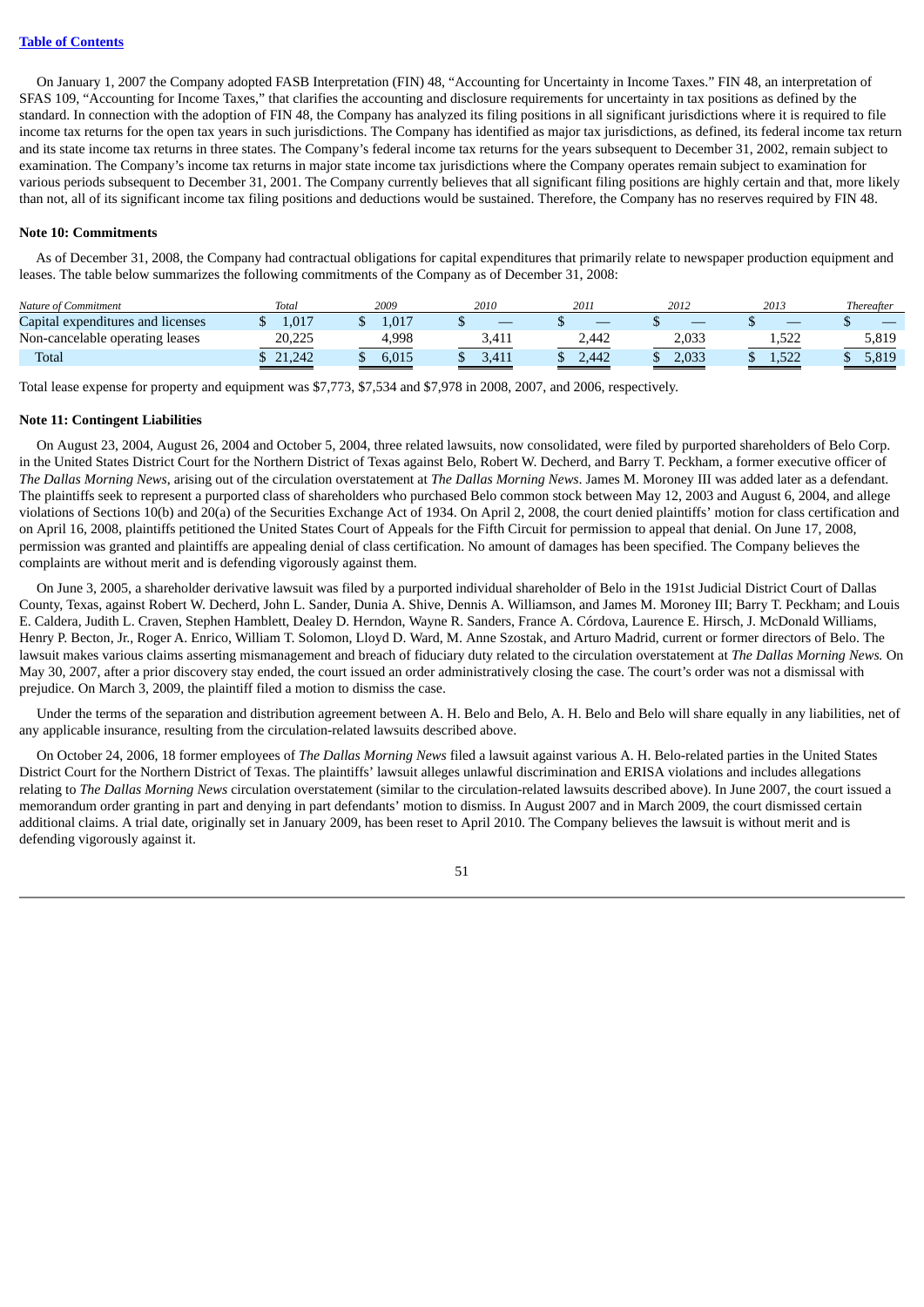In addition to the proceedings disclosed above, a number of other legal proceedings are pending against A. H. Belo, including several actions for alleged libel and/or defamation. In the opinion of management, liabilities, if any, arising from these other legal proceedings would not have a material adverse effect on A. H. Belo's results of operations, liquidity, or financial position.

#### **Note 12: Reduction in Force**

On October 24, 2008, the Company completed a reduction-in-force in order to achieve savings. The reduction-in-force affected approximately 90 employees and cost \$1,536, which was recorded and paid in the fourth quarter of 2008.

On September 12, 2008, the Company completed a voluntary severance offer for newspaper employees. The voluntary severance affected approximately 410 positions. The Company recorded charges in the third quarter of 2008 for severance costs and other expenses related to this reduction in workforce of approximately \$11,784, all of which was paid in 2008.

On September 14, 2006, the Company completed a voluntary severance program for newsroom employees at *The Dallas Morning News*. The voluntary severance affected approximately 112 positions. The total charge for severance costs and other expenses related to this reduction in workforce was approximately \$6,491, which was recorded and paid in 2006. In April 2006, the Company announced its technology optimization initiative. Part of this initiative is the elimination of approximately 60 positions. The total charge for severance costs and other expenses related to this initiative is expected to be approximately \$1,742, of which \$1,688 was recorded in 2006. Approximately \$1,388 of the technology initiative charges were recorded by the Company, with the remaining amount recorded as Belo corporate expenses. Of the \$1,688 in charges recorded in salaries, wages and employee benefits as of December 31, 2006, approximately \$1,627 was paid in 2006. As of December 31, 2007, all the remaining amounts due have been paid.

#### **Note 13: Related Party Transactions**

In December 2005, Belo Corp. entered into a construction contract with Austin Commercial, L.P. relating to *The Dallas Morning News* distribution and production center in southern Dallas. As of December 31, 2007, all amounts relating to the contract have been paid and the contract is now complete. The contract provided for total payments of approximately \$16,055, of which approximately \$2,338 and \$13,162 were paid during the years ended December 31, 2007 and 2006, respectively. Bill Solomon, a former member of Belo's Board of Directors, was Chairman of Austin Industries, Inc., the parent company of Austin Commercial, L.P, at the time the contract commenced.

In connection with the Distribution, A. H. Belo entered into a services agreement with Belo Corp. This agreement provides that A. H. Belo and Belo will furnish services to each other for up to two years after the Distribution. If the agreement is terminated, A. H. Belo may be required to obtain such services from a third party. Payments made or other consideration provided in connection with all continuing transactions between the Company and Belo will be on an arm's-length basis or on a basis consistent with the business purpose of the parties. During 2008, the Company provided \$18,579 in information technology and web-related services to Belo and Belo provided \$1,817 in services to the Company. At December 31, 2008, A. H. Belo had a receivable from Belo of \$1,705.

#### **Note 14: Subsequent Events** *(unaudited)*

On January 30, 2009, the Company announced that it would pursue a number of initiatives that focus on cost reduction. Included in these cost reduction initiatives will be a reduction-in-force of approximately 500 jobs. The Company is in the process of estimating the costs and potential savings of these actions. The reduction-in-force will be expensed and paid in the first and second quarters of 2009.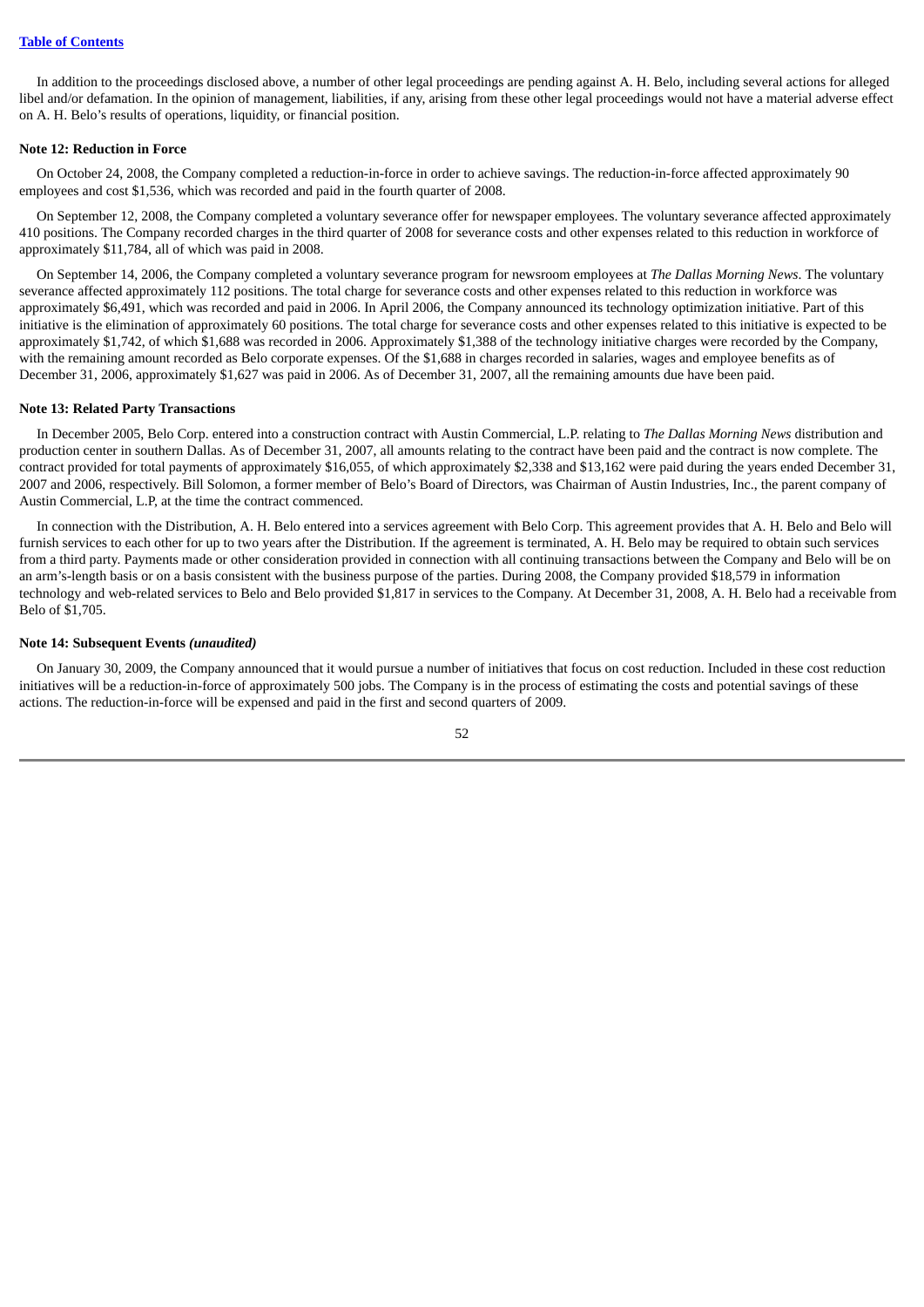# **Note 15: Quarterly Results of Operations** *(unaudited)*

Following is a summary of the unaudited quarterly results of operations for the years ended December 31, 2008 and 2007.

|                                                    | <b>1st Quarter</b>      | 2nd Quarter              | 3rd Quarter     | 4th Quarter               |
|----------------------------------------------------|-------------------------|--------------------------|-----------------|---------------------------|
| 2008                                               |                         |                          |                 |                           |
| <b>Net Operating Revenues</b>                      |                         |                          |                 |                           |
| Advertising                                        | \$124,423               | \$125,341                | \$114,811       | \$119,862                 |
| Circulation                                        | 29,105                  | 30,275                   | 31,563          | 32,438                    |
| Other                                              | 6,659                   | 7,639                    | 7,459           | 7,739                     |
| Total net operating revenues                       | 160,187                 | 163,255                  | 153,833         | 160,039                   |
| <b>Operating Costs and Expenses</b>                |                         |                          |                 |                           |
| Salaries, wages and employee benefits              | 74,265                  | 68,840                   | 77,804          | 77,376                    |
| Other production, distribution and operating costs | 60,966                  | 60,948                   | 60,768          | 65,741                    |
| Newsprint, ink and other supplies                  | 22,969                  | 23,738                   | 23,523          | 24,378                    |
| Goodwill impairment                                |                         |                          |                 | 14,145                    |
| Impairment on printing press                       |                         | $\overline{\phantom{0}}$ | 4,535           |                           |
| Depreciation                                       | 12,241                  | 12,211                   | 10,962          | 11,362                    |
| Amortization                                       | 1,625                   | 1,625                    | 1,625           | 1,624                     |
| Total operating costs and expenses                 | 172,066                 | 167,362                  | 179,217         | 194,626                   |
| Loss from operations                               | (11, 879)               | (4,107)                  | (25, 384)       | (34,587)                  |
| <b>Other (Expense) and Income</b>                  |                         |                          |                 |                           |
| Interest expense                                   | (3,066)                 | (165)                    | (52)            | (745)                     |
| Other income (expense), net                        | 957                     | 305                      | (25)            | (629)                     |
| Total other (expense) and income                   | (2,109)                 | 140                      | (77)            | (1, 374)                  |
| Loss before income taxes                           | (13,988)                | (3,967)                  | (25, 461)       | (35, 961)                 |
| Income tax benefit                                 | (5,270)                 | (770)                    | (8,203)         | (2, 831)                  |
| Net loss                                           | \$<br>(8,718)           | \$<br>(3, 197)           | \$(17,258)      | $\mathbb{S}$<br>(33, 130) |
|                                                    |                         |                          |                 |                           |
| 2007                                               |                         |                          |                 |                           |
| <b>Net Operating Revenues</b>                      |                         |                          |                 |                           |
| Advertising                                        | \$141,945               | \$157,704                | \$147,511       | \$153,175                 |
| Circulation<br>Other                               | 27,617<br>6,151         | 27,894<br>6,678          | 28,210<br>6,219 | 28,914<br>6,650           |
|                                                    |                         |                          |                 |                           |
| Total net operating revenues                       | 175,713                 | 192,276                  | 181,940         | 188,739                   |
| <b>Operating Costs and Expenses</b>                |                         |                          |                 |                           |
| Salaries, wages and employee benefits              | 75,299                  | 72,492                   | 72,840          | 76,999                    |
| Other production, distribution and operating costs | 60,899                  | 65,170                   | 66,243          | 66,919                    |
| Newsprint, ink and other supplies                  | 26,668                  | 26,007                   | 25,037          | 24,789                    |
| Goodwill impairment                                |                         |                          |                 | 344,424                   |
| Depreciation                                       | 11,360                  | 11,352                   | 11,142          | 11,961                    |
| Amortization                                       | 1,625                   | 1,625                    | 1,624           | 1,625                     |
| Total operating costs and expenses                 | 175,851                 | 176,646                  | 176,886         | 526,717                   |
| (Loss) earnings from operations                    | (138)                   | 15,630                   | 5,054           | (337, 978)                |
| <b>Other (Expense) and Income</b>                  |                         |                          |                 |                           |
| Interest expense                                   | (8,744)                 | (9,035)                  | (8,768)         | (8, 287)                  |
| Other income, net                                  | 174                     | 2,608                    | 530             | 455                       |
| Total other expense                                | (8,570)                 | (6, 427)                 | (8,238)         | (7, 832)                  |
| (Loss) earnings before income taxes                | (8,708)                 | 9,203                    | (3, 184)        | (345, 810)                |
| Income tax expense (benefit)                       | 688                     | (3,097)                  | 3,097           | (2, 175)                  |
| Net (loss) income                                  | (9,396)<br>$\mathbb{S}$ | \$12,300                 | \$ (6,281)      | $$$ (343,635)             |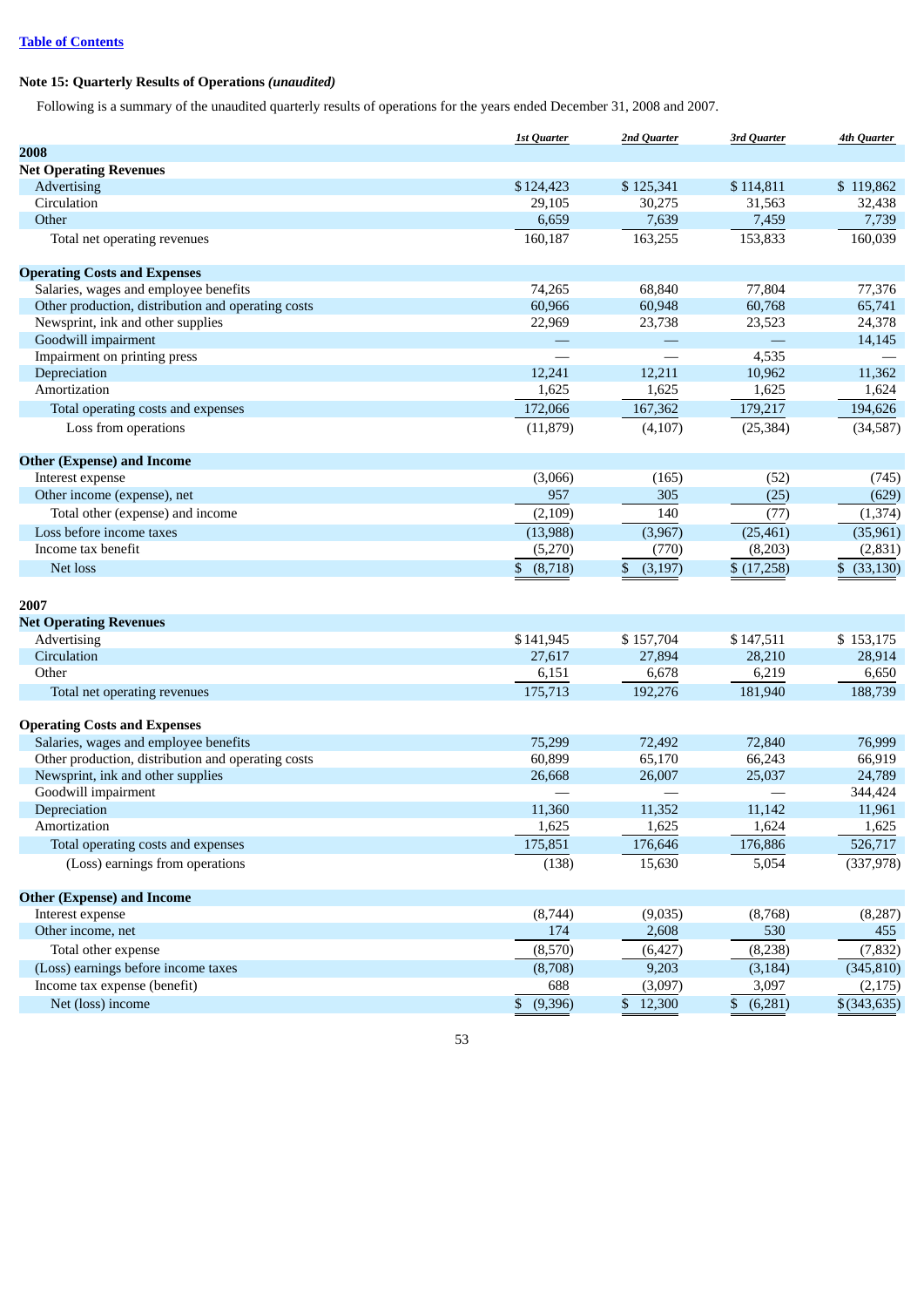# A. H. Belo Corporation Computation of Ratio of Earnings to Fixed Charges (Dollars in thousands)

|                                                          | For the Years Ended December 31, |               |          |              |          |
|----------------------------------------------------------|----------------------------------|---------------|----------|--------------|----------|
|                                                          | 2008                             | 2007          | 2006     | 2005         | 2004     |
| Earnings (loss)                                          |                                  |               |          |              |          |
| Earnings (loss)                                          | \$(79,377)                       | \$(348,499)   | \$27,047 | 78,180<br>S. | \$74,034 |
| Add: Total fixed charges                                 | 6.289                            | 36,331        | 33,348   | 25,206       | 18,258   |
| Less: Capitalized interest                               | 69                               | 451           | 833      | 84           | 82       |
| <b>Adjusted Earnings</b>                                 | \$(73,157)                       | $$$ (312,619) | \$59,562 | \$103,302    | \$92,210 |
| <b>Fixed Charges:</b>                                    |                                  |               |          |              |          |
| Interest                                                 | 4,028                            | \$34,834      | \$31,814 | \$23,661     | \$16,510 |
| Portion of rental expense representative of the interest |                                  |               |          |              |          |
| factor $(1)$                                             | 2,261                            | 1,497         | 1,534    | 1,545        | 1,748    |
| <b>Total Fixed Charges</b>                               | 6,289                            | 36,331        | \$33,348 | \$25,206     | \$18,258 |
| Ratio of Earnings to Fixed Charges                       | (2)(3)                           | $-$ (2)       | 1.79     | 4.10         | 5.05     |

1. For purposes of calculating fixed charges, an interest factor of one third was applied to total rental expense for the periods indicated.

3. For purposes of calculating the ratio of earnings to fixed charges, adjusted earnings includes a non-cash charge for goodwill impairment of \$14,145 and as asset impairment of \$4,535. Excluding the non-cash charges, the adjusted earnings would be \$(54,477) and the ratio of earnings to fixed charges would be -8.66.

<sup>2.</sup> Adjusted earnings are not sufficient to provide for fixed charges.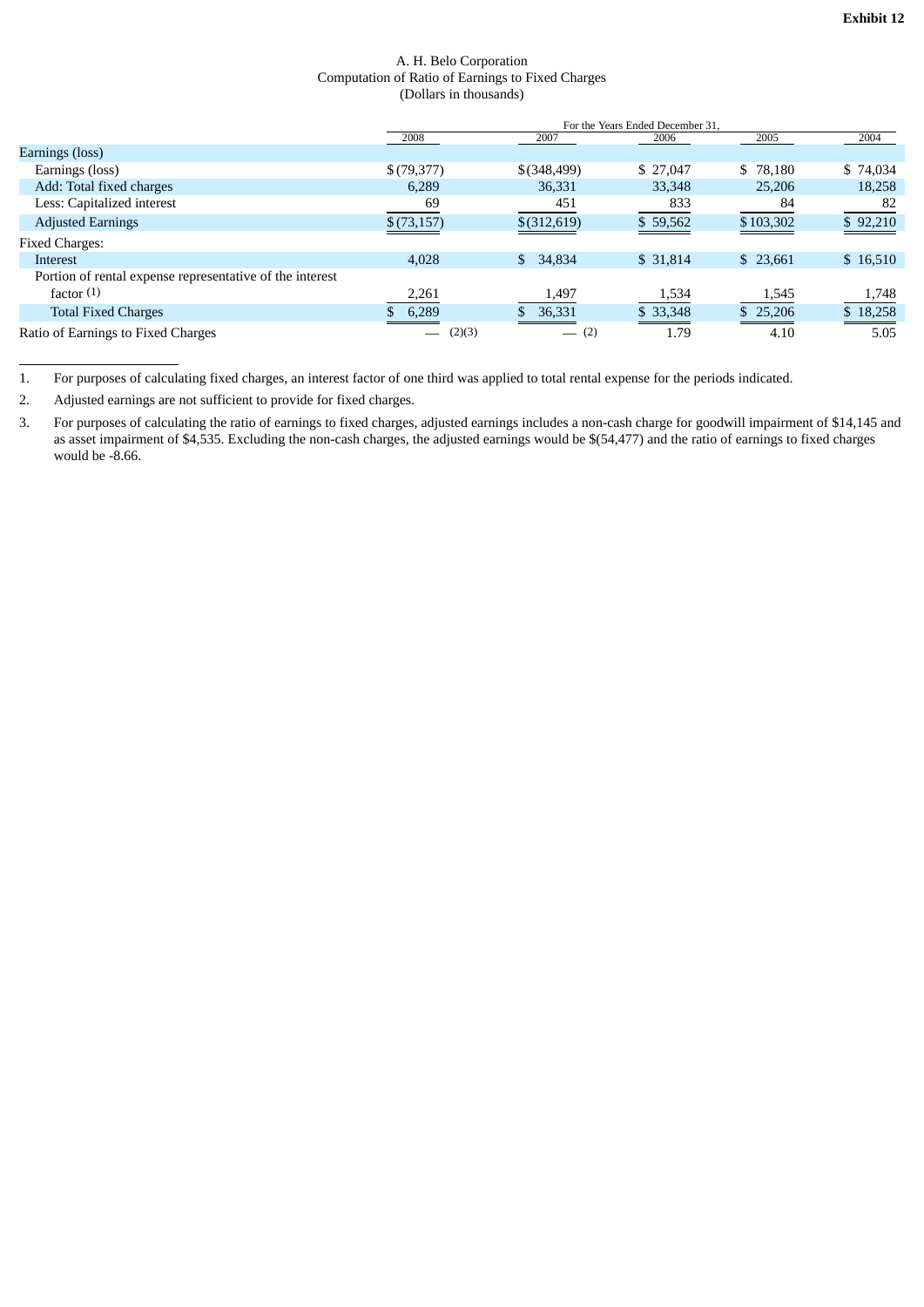A. H. Belo Corporation II Delaware A. H. Belo Management Services, Inc. **Example 20 and Services** Delaware Belo Company (The) Delaware Belo Enterprises, Inc. Delaware Belo Havana Bureau, Inc. **Delaware** Belo Interactive, Inc. **Delaware** Belo Investment, LLC Delaware Belo Investments II, Inc. Delaware Belo Technology Assets, Inc. Delaware Colony Cable Networks, Inc. Rhode Island Colony /PCS, Inc. Rhode Island Dallas Morning News, Inc. (The) Delaware Al Dia, Inc. Delaware Belo Mexico, Inc. Delaware Belocorp de Mexico, S. de R.L. de C.V. Mexico Belo Mexico, LLC and the contract of the contract of the Delaware Delaware DFW Printing Company, Inc. **Delaware** TDMN News Products, Inc. The Contract of the Counterpart of the Delaware Cuick (Texas) Denton Publishing Company Texas News-Texan, Inc. Texas DMI Acquisition Sub, Inc. Delaware True North Real Estate, LLC Delaware Fountain Street Corporation **Rhode Island** PJ Health Programming, Inc. Rhode Island PJ Programming, Inc. **Rhode Island** Press-Enterprise Company California Providence Journal Company (The) Delaware Providence Holdings, Inc. **Delaware** Rhode Island Monthly Communications, Inc.  $D$  Delaware RI Monthly (Rhode Island)

Providence Journal Satellite Services, Inc. Rhode Island Washington Street Garage Corporation **Rhode Island** Rhode Island

**STATE OR JURISDICTION OF**

**SUBSIDIARY INCORPORATION TRADE NAME**

Rhode Island Monthly's Bride (Rhode Island) Rhode Island Monthly (Rhode Island) Rhode Island Monthly Communications (Rhode Island) Rhode Island Monthly's Home and Garden (Rhode Island) Rhode Island Monthly's Guest Guide to Rhode Island and Southeastern Mass. (Rhode Island)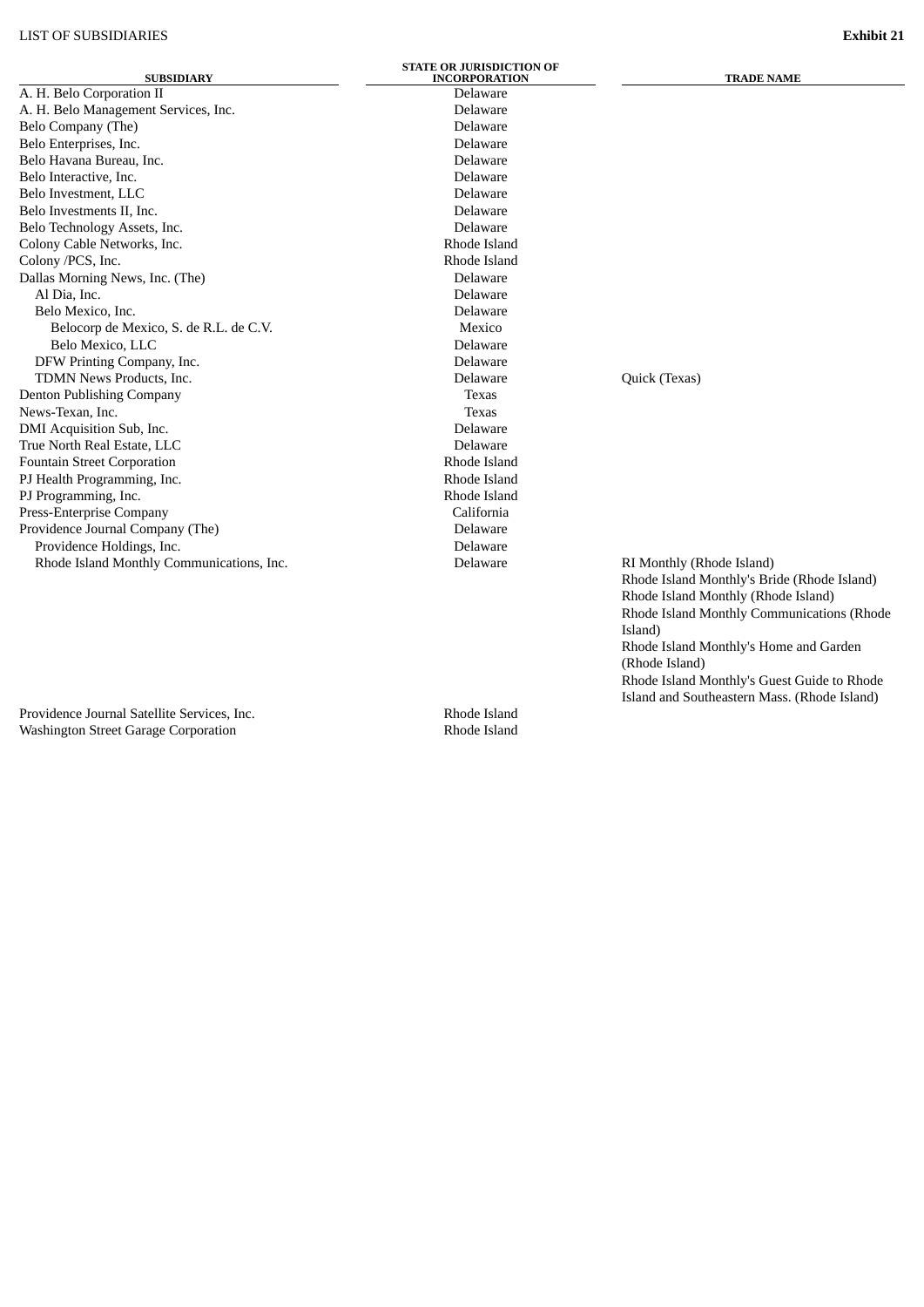# **Consent of Independent Registered Public Accounting Firm**

We consent to the incorporation by reference in the Registration Statement (Form S-8 No. 333-148811) pertaining to the A. H. Belo Corporation 2008 Incentive Compensation Plan of our report dated March 16, 2009, with respect to the consolidated financial statements of A. H. Belo Corporation included in this Annual Report (Form 10-K) for the year ended December 31, 2008.

/s/ ERNST & YOUNG LLP Dallas, Texas March 16, 2009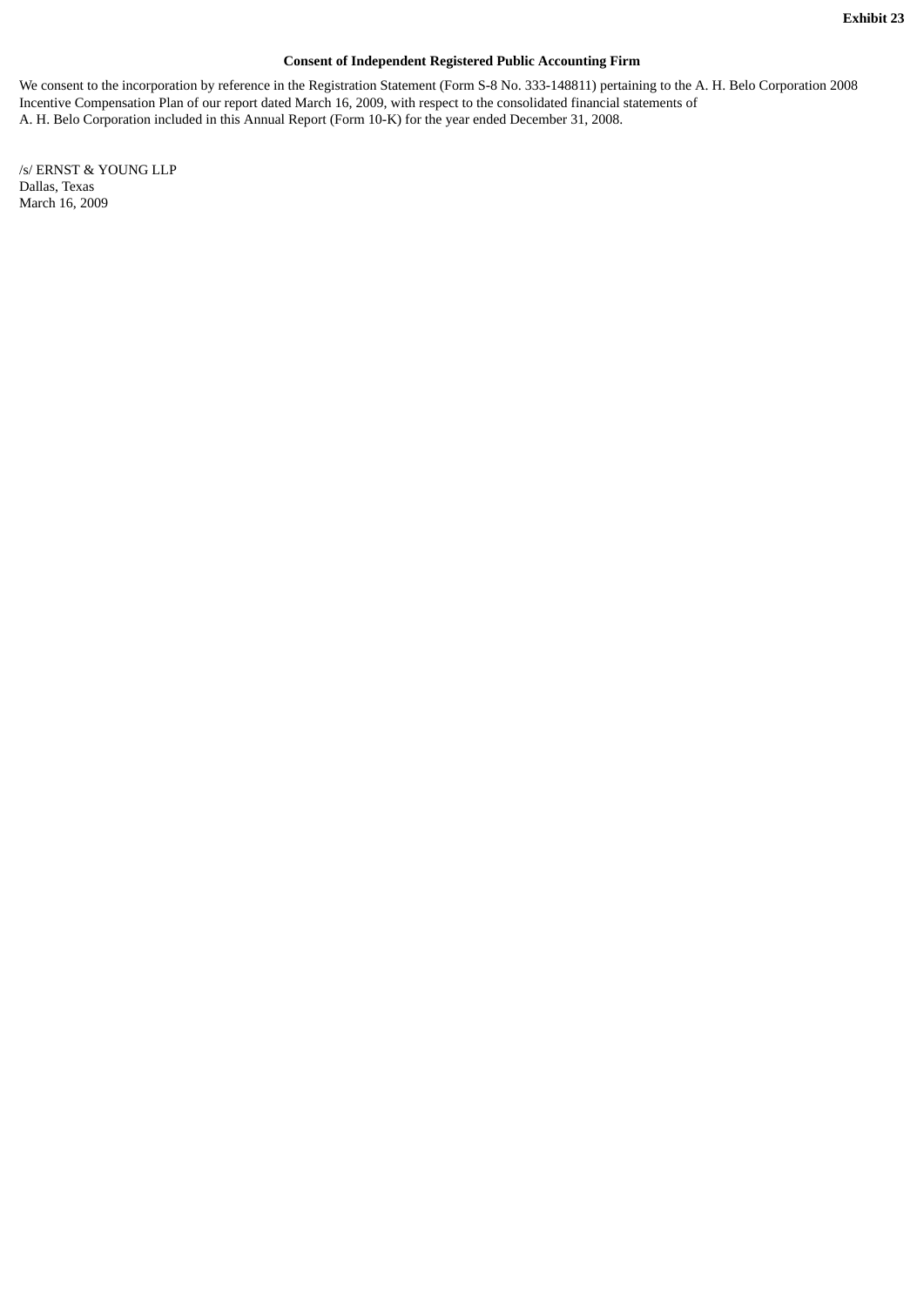#### **Section 302 Certification**

- I, Robert W. Decherd, Chairman of the Board, President and Chief Executive Officer of A. H. Belo Corporation, certify that:
	- 1. I have reviewed this annual report on Form 10-K of A. H. Belo Corporation;
	- 2. Based on my knowledge, this report does not contain any untrue statement of a material fact or omit to state a material fact necessary to make the statements made, in light of the circumstances under which such statements were made, not misleading with respect to the period covered by this report;
	- 3. Based on my knowledge, the financial statements, and other financial information included in this report, fairly present in all material respects the financial condition, results of operations and cash flows of the registrant as of, and for, the periods presented in this report;
	- 4. The registrant's other certifying officer(s) and I are responsible for establishing and maintaining disclosure controls and procedures (as defined in Exchange Act Rules 13a-15(e) and 15d-15(e)) and internal control over financial reporting (as defined in Exchange Act Rules 13a-15(f) and 15d-15(f)) for the registrant and have:
		- a) designed such disclosure controls and procedures, or caused such disclosure controls and procedures to be designed under our supervision, to ensure that material information relating to the registrant, including its consolidated subsidiaries, is made known to us by others within those entities, particularly during the period in which this report is being prepared;
		- b) designed such internal control over financial reporting, or caused such internal control over financial reporting to be designed under our supervision, to provide reasonable assurance regarding the reliability of financial reporting and the preparation of financial statements for external purposes in accordance with generally accepted accounting principles;
		- c) evaluated the effectiveness of the registrant's disclosure controls and procedures and presented in this report our conclusions about the effectiveness of the disclosure controls and procedures, as of the end of the period covered by this report based on such evaluation; and
		- d) disclosed in this report any change in the registrant's internal control over financial reporting that occurred during the registrant's most recent fiscal quarter (the registrant's fourth fiscal quarter in the case of an annual report) that has materially affected, or is reasonably likely to materially affect, the registrant's internal control over financial reporting; and
	- 5. The registrant's other certifying officer(s) and I have disclosed, based on our most recent evaluation of internal control over financial reporting, to the registrant's auditors and the audit committee of the registrant's board of directors (or persons performing the equivalent functions):
		- a) all significant deficiencies and material weaknesses in the design or operation of internal control over financial reporting which are reasonably likely to adversely affect the registrant's ability to record, process, summarize and report financial information; and
		- b) any fraud, whether or not material, that involves management or other employees who have a significant role in the registrant's internal control over financial reporting.

Date: March 18, 2009

/s/ Robert W. Decherd Robert W. Decherd Chairman of the Board, President and Chief Executive **Officer**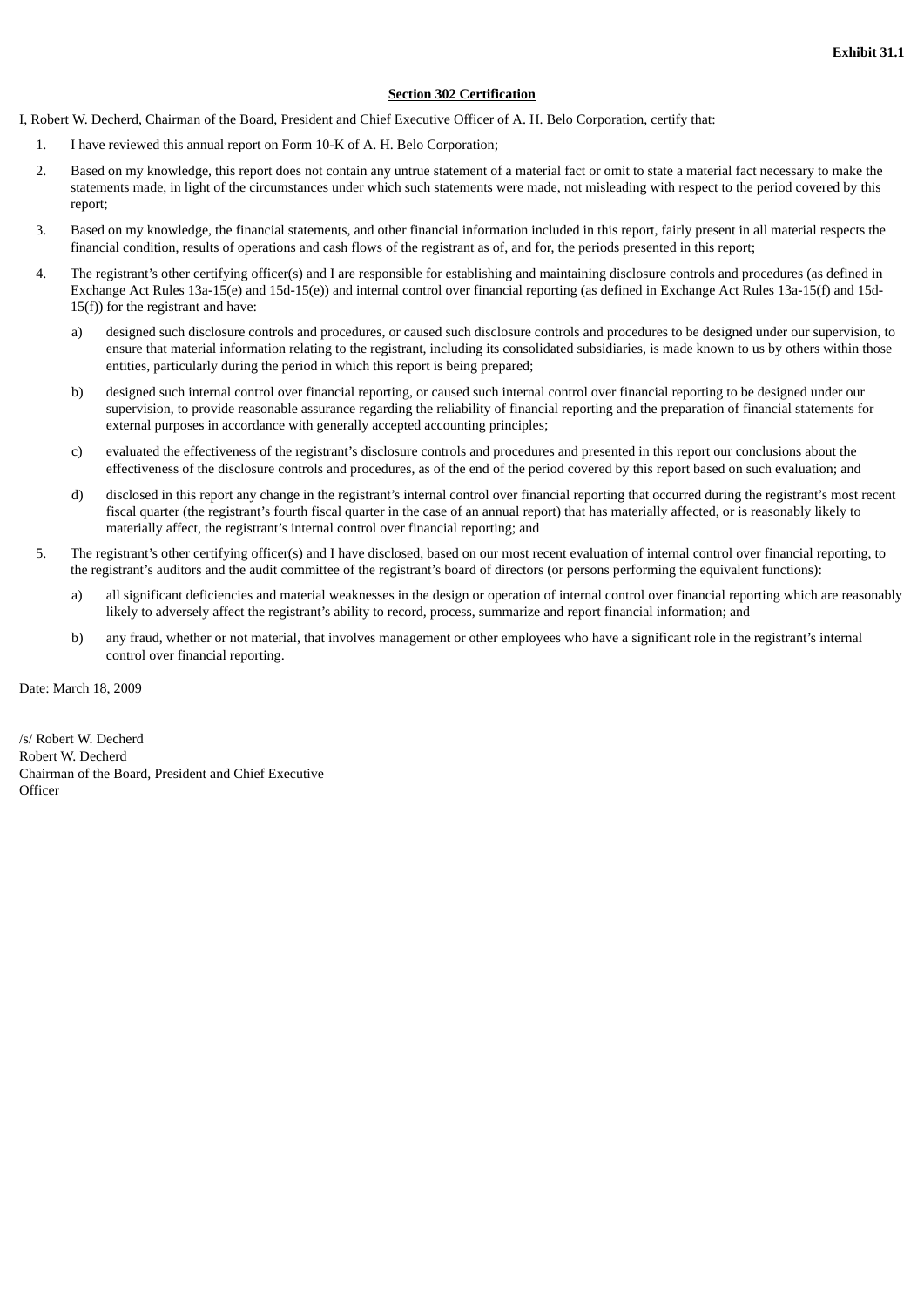#### **Section 302 Certification**

- I, Alison K. Engel, Senior Vice President/Chief Financial Officer of A. H. Belo Corporation, certify that:
	- 1. I have reviewed this annual report on Form 10-K of A. H. Belo Corporation;
	- 2. Based on my knowledge, this report does not contain any untrue statement of a material fact or omit to state a material fact necessary to make the statements made, in light of the circumstances under which such statements were made, not misleading with respect to the period covered by this report;
	- 3. Based on my knowledge, the financial statements, and other financial information included in this report, fairly present in all material respects the financial condition, results of operations and cash flows of the registrant as of, and for, the periods presented in this report;
	- 4. The registrant's other certifying officer(s) and I are responsible for establishing and maintaining disclosure controls and procedures (as defined in Exchange Act Rules 13a-15(e) and 15d-15(e)) and internal control over financial reporting (as defined in Exchange Act Rules 13a-15(f) and 15d-15(f)) for the registrant and have:
		- a) designed such disclosure controls and procedures, or caused such disclosure controls and procedures to be designed under our supervision, to ensure that material information relating to the registrant, including its consolidated subsidiaries, is made known to us by others within those entities, particularly during the period in which this report is being prepared;
		- b) designed such internal control over financial reporting, or caused such internal control over financial reporting to be designed under our supervision, to provide reasonable assurance regarding the reliability of financial reporting and the preparation of financial statements for external purposes in accordance with generally accepted accounting principles;
		- c) evaluated the effectiveness of the registrant's disclosure controls and procedures and presented in this report our conclusions about the effectiveness of the disclosure controls and procedures, as of the end of the period covered by this report based on such evaluation; and
		- d) disclosed in this report any change in the registrant's internal control over financial reporting that occurred during the registrant's most recent fiscal quarter (the registrant's fourth fiscal quarter in the case of an annual report) that has materially affected, or is reasonably likely to materially affect, the registrant's internal control over financial reporting; and
	- 5. The registrant's other certifying officer(s) and I have disclosed, based on our most recent evaluation of internal control over financial reporting, to the registrant's auditors and the audit committee of the registrant's board of directors (or persons performing the equivalent functions):
		- a) all significant deficiencies and material weaknesses in the design or operation of internal control over financial reporting which are reasonably likely to adversely affect the registrant's ability to record, process, summarize and report financial information; and
		- b) any fraud, whether or not material, that involves management or other employees who have a significant role in the registrant's internal control over financial reporting.

Date: March 18, 2009

/s/ Alison K. Engel Alison K. Engel Senior Vice President/Chief Financial Officer